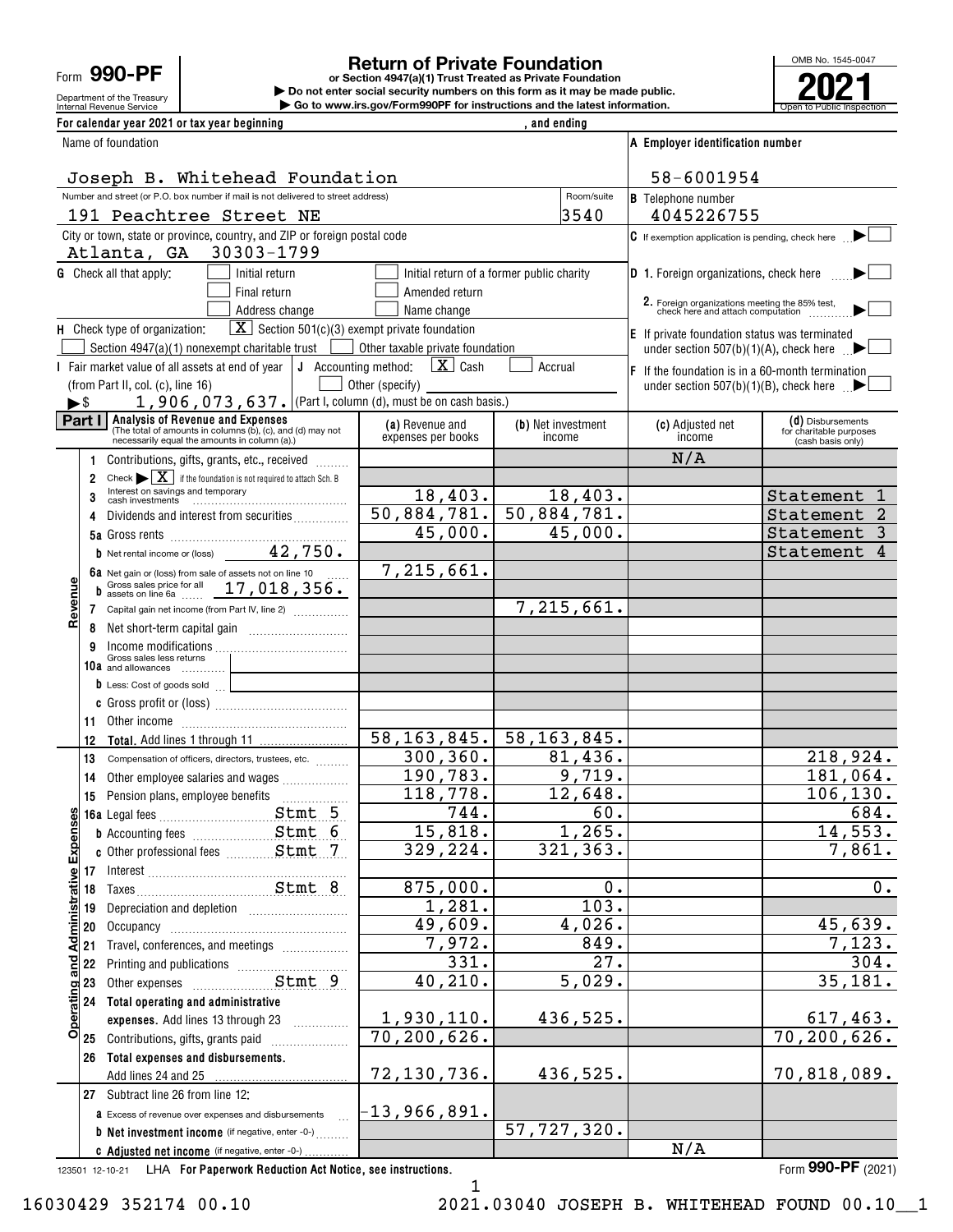|                            | Joseph B. Whitehead Foundation<br>Form 990-PF (2021) |                                                                                                |                       |                                   | 58-6001954<br>Page 2          |
|----------------------------|------------------------------------------------------|------------------------------------------------------------------------------------------------|-----------------------|-----------------------------------|-------------------------------|
|                            | Part II                                              | <b>Balance Sheets</b> Attached schedules and amounts in the description                        | Beginning of year     | End of year                       |                               |
|                            |                                                      | column should be for end-of-year amounts only.                                                 | (a) Book Value        | (b) Book Value                    | (c) Fair Market Value         |
|                            |                                                      | 1 Cash - non-interest-bearing                                                                  | $\overline{5}$ , 297. | 5,733.                            | $\overline{5}$ , 733.         |
|                            |                                                      | 2 Savings and temporary cash investments [11] [11] Savings and temporary cash investments      | 8,029,458.            |                                   | $20, 526, 998.$ 20, 528, 790. |
|                            |                                                      | 3 Accounts receivable                                                                          |                       |                                   |                               |
|                            |                                                      | Less: allowance for doubtful accounts                                                          |                       |                                   |                               |
|                            |                                                      | 4 Pledges receivable                                                                           |                       |                                   |                               |
|                            |                                                      | Less: allowance for doubtful accounts                                                          |                       |                                   |                               |
|                            |                                                      |                                                                                                |                       |                                   |                               |
|                            | 6                                                    | Receivables due from officers, directors, trustees, and other                                  |                       |                                   |                               |
|                            |                                                      |                                                                                                |                       |                                   |                               |
|                            |                                                      |                                                                                                |                       |                                   |                               |
|                            |                                                      | Less: allowance for doubtful accounts                                                          |                       |                                   |                               |
|                            |                                                      |                                                                                                |                       |                                   |                               |
| Assets                     |                                                      |                                                                                                |                       |                                   |                               |
|                            |                                                      | 10a Investments - U.S. and state government obligations                                        |                       |                                   |                               |
|                            |                                                      |                                                                                                |                       | $\vert$ 118,288,399. 127,566,085. | 1883964016.                   |
|                            |                                                      |                                                                                                |                       |                                   |                               |
|                            |                                                      |                                                                                                |                       |                                   |                               |
|                            |                                                      |                                                                                                | 71, 143.              | 71, 143.                          | 1,366,667.                    |
|                            |                                                      |                                                                                                |                       |                                   |                               |
|                            | 13                                                   |                                                                                                |                       |                                   |                               |
|                            | 14                                                   | Land, buildings, and equipment: basis > 61, 414.                                               |                       |                                   |                               |
|                            |                                                      | Less: accumulated depreciation Stmt 10 > 55,455.                                               | <u>7,241.</u>         |                                   |                               |
|                            |                                                      | 15 Other assets (describe Denteral Control of Statement 12)                                    | 94,421.               | $\frac{5,959.}{109,672.}$         | $\frac{5,960}{202,471}$       |
|                            |                                                      | 16 Total assets (to be completed by all filers - see the                                       |                       |                                   |                               |
|                            |                                                      |                                                                                                |                       | $126, 495, 959.$ 148, 285, 590.   | 1906073637.                   |
|                            |                                                      |                                                                                                |                       |                                   |                               |
|                            |                                                      |                                                                                                |                       |                                   |                               |
|                            |                                                      |                                                                                                |                       |                                   |                               |
| Liabilities                |                                                      | 20 Loans from officers, directors, trustees, and other disqualified persons                    |                       |                                   |                               |
|                            |                                                      |                                                                                                |                       |                                   |                               |
|                            |                                                      |                                                                                                | 361.                  | 844.                              |                               |
|                            |                                                      |                                                                                                |                       |                                   |                               |
|                            |                                                      | 23 Total liabilities (add lines 17 through 22)                                                 | 361.                  | 844.                              |                               |
|                            |                                                      | Foundations that follow FASB ASC 958, check here <b>Fig.</b>                                   |                       |                                   |                               |
|                            |                                                      | and complete lines 24, 25, 29, and 30.                                                         |                       |                                   |                               |
|                            | 24                                                   | Net assets without donor restrictions                                                          |                       |                                   |                               |
|                            | 25                                                   |                                                                                                |                       |                                   |                               |
| <b>Fund Balances</b>       |                                                      | Foundations that do not follow FASB ASC 958, check here $\blacktriangleright \boxed{\text{X}}$ |                       |                                   |                               |
|                            |                                                      | and complete lines 26 through 30.                                                              |                       |                                   |                               |
| ৯                          | 26                                                   | Capital stock, trust principal, or current funds                                               | $\mathbf 0$ .         | Ο.                                |                               |
|                            | 27                                                   | Paid-in or capital surplus, or land, bldg., and equipment fund                                 | $\mathbf 0$ .         | 0.                                |                               |
| Assets                     | 28                                                   | Retained earnings, accumulated income, endowment, or other funds                               | 126,495,598.          | 148, 284, 746.                    |                               |
| $\frac{\ddot{\bullet}}{2}$ | 29                                                   |                                                                                                | 126,495,598.          | 148, 284, 746.                    |                               |
|                            |                                                      |                                                                                                |                       |                                   |                               |
|                            | 30                                                   | Total liabilities and net assets/fund balances                                                 | 126, 495, 959.        | 148,285,590.                      |                               |
|                            | Part III                                             | Analysis of Changes in Net Assets or Fund Balances                                             |                       |                                   |                               |
|                            |                                                      | 1 Total net assets or fund balances at beginning of year - Part II, column (a), line 29        |                       |                                   |                               |
|                            |                                                      |                                                                                                | $\mathbf{1}$          | 126, 495, 598.                    |                               |
|                            |                                                      | 2 Enter amount from Part I, line 27a                                                           | $\overline{2}$        | $-13,966,891.$                    |                               |
| 3                          |                                                      | Other increases not included in line 2 (itemize) > GAIN ON STOCK GRANTS                        | $\mathbf{3}$          | 35,756,039.                       |                               |
| 4                          |                                                      | Add lines 1, 2, and 3                                                                          |                       | $\overline{\mathbf{4}}$           | 148, 284, 746.                |
| 5                          |                                                      | Decreases not included in line 2 (itemize) $\blacktriangleright$                               |                       | 5                                 | 0.                            |
|                            |                                                      |                                                                                                |                       | 6                                 | 148, 284, 746.                |

Form (2021) **990-PF**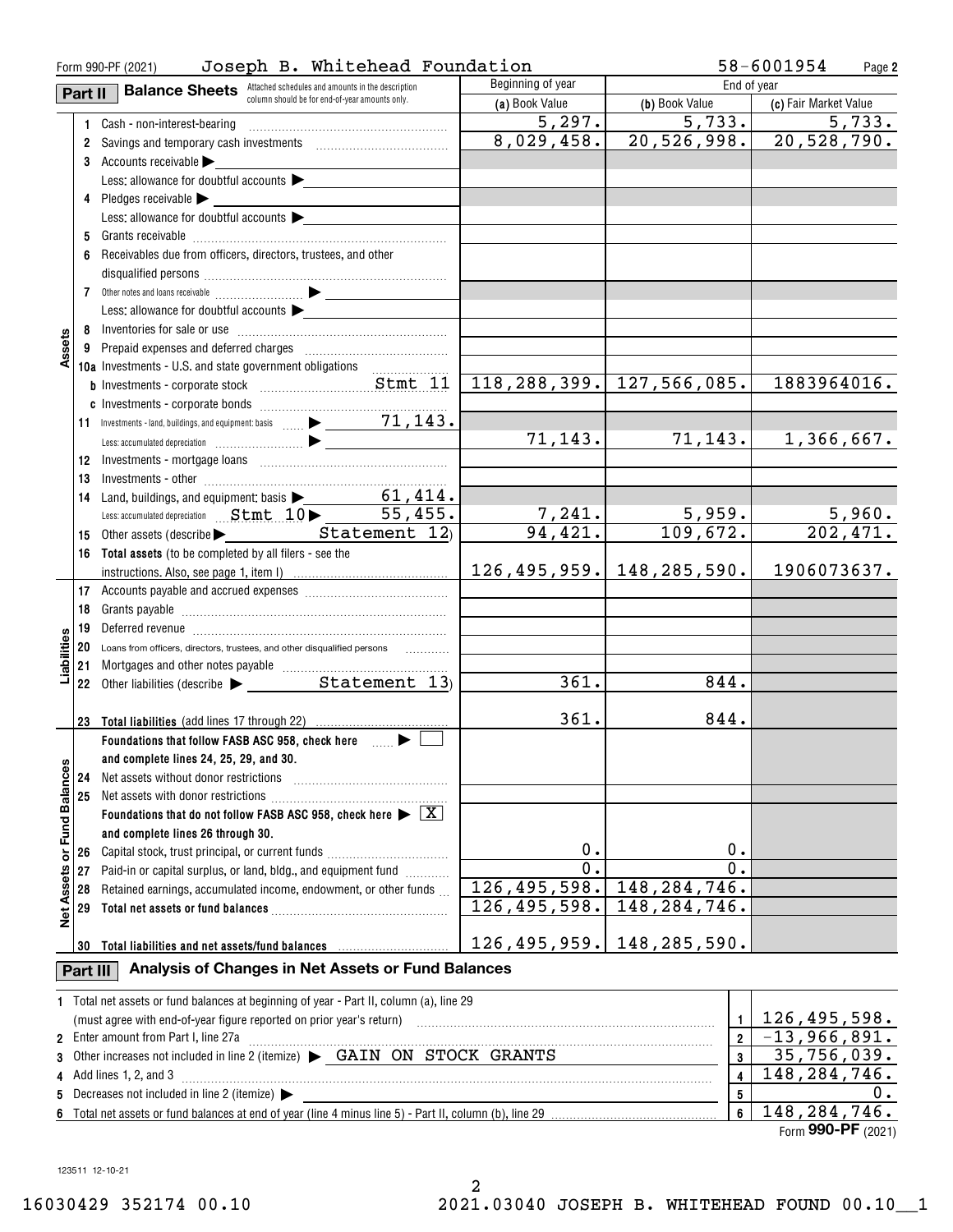| Form 990-PF (2021)                                                                                                                                                               | Joseph B. Whitehead Foundation                                                                                                                                                                                                           |                                                         |  |                   |                                                               | 58-6001954         | Page 3                           |
|----------------------------------------------------------------------------------------------------------------------------------------------------------------------------------|------------------------------------------------------------------------------------------------------------------------------------------------------------------------------------------------------------------------------------------|---------------------------------------------------------|--|-------------------|---------------------------------------------------------------|--------------------|----------------------------------|
| <b>Part IV</b>                                                                                                                                                                   | <b>Capital Gains and Losses for Tax on Investment Income</b>                                                                                                                                                                             |                                                         |  |                   |                                                               |                    |                                  |
|                                                                                                                                                                                  | (b) How acquired<br>P - Purchase<br>(c) Date acquired<br>(a) List and describe the kind(s) of property sold (for example, real estate,<br>(mo., day, yr.)<br>2-story brick warehouse; or common stock, 200 shs. MLC Co.)<br>D - Donation |                                                         |  |                   |                                                               |                    | (d) Date sold<br>(mo., day, yr.) |
| 1a PUBLICLY TRADED SECURITIES                                                                                                                                                    |                                                                                                                                                                                                                                          |                                                         |  |                   |                                                               |                    |                                  |
| $\overline{\mathbf{b}}$                                                                                                                                                          |                                                                                                                                                                                                                                          |                                                         |  |                   |                                                               |                    |                                  |
| C                                                                                                                                                                                |                                                                                                                                                                                                                                          |                                                         |  |                   |                                                               |                    |                                  |
| d                                                                                                                                                                                |                                                                                                                                                                                                                                          |                                                         |  |                   |                                                               |                    |                                  |
| e                                                                                                                                                                                |                                                                                                                                                                                                                                          |                                                         |  |                   |                                                               |                    |                                  |
| (e) Gross sales price                                                                                                                                                            | (f) Depreciation allowed<br>(or allowable)                                                                                                                                                                                               | (g) Cost or other basis<br>plus expense of sale         |  |                   | (h) Gain or (loss)<br>$((e)$ plus $(f)$ minus $(g)$ )         |                    |                                  |
| 17,018,356.<br>a                                                                                                                                                                 |                                                                                                                                                                                                                                          | 9,802,695.                                              |  |                   |                                                               | 7,215,661.         |                                  |
| b                                                                                                                                                                                |                                                                                                                                                                                                                                          |                                                         |  |                   |                                                               |                    |                                  |
| C                                                                                                                                                                                |                                                                                                                                                                                                                                          |                                                         |  |                   |                                                               |                    |                                  |
| d                                                                                                                                                                                |                                                                                                                                                                                                                                          |                                                         |  |                   |                                                               |                    |                                  |
| e                                                                                                                                                                                |                                                                                                                                                                                                                                          |                                                         |  |                   |                                                               |                    |                                  |
|                                                                                                                                                                                  | Complete only for assets showing gain in column (h) and owned by the foundation on 12/31/69.                                                                                                                                             |                                                         |  |                   | (I) Gains (Col. (h) gain minus                                |                    |                                  |
| (i) FMV as of 12/31/69                                                                                                                                                           | (j) Adjusted basis<br>as of 12/31/69                                                                                                                                                                                                     | $(k)$ Excess of col. (i)<br>over col. (j), if any       |  |                   | col. (k), but not less than -0-) or<br>Losses (from col. (h)) |                    |                                  |
| a                                                                                                                                                                                |                                                                                                                                                                                                                                          |                                                         |  |                   |                                                               | 7,215,661.         |                                  |
| b                                                                                                                                                                                |                                                                                                                                                                                                                                          |                                                         |  |                   |                                                               |                    |                                  |
| C                                                                                                                                                                                |                                                                                                                                                                                                                                          |                                                         |  |                   |                                                               |                    |                                  |
| d                                                                                                                                                                                |                                                                                                                                                                                                                                          |                                                         |  |                   |                                                               |                    |                                  |
| e                                                                                                                                                                                |                                                                                                                                                                                                                                          |                                                         |  |                   |                                                               |                    |                                  |
| 2 Capital gain net income or (net capital loss)                                                                                                                                  | If gain, also enter in Part I, line 7<br>If (loss), enter -0- in Part I, line 7                                                                                                                                                          |                                                         |  | $\overline{2}$    |                                                               | 7,215,661.         |                                  |
| Part I, line 8                                                                                                                                                                   | 3 Net short-term capital gain or (loss) as defined in sections 1222(5) and (6):<br>If gain, also enter in Part I, line 8, column (c). See instructions. If (loss), enter -0- in                                                          |                                                         |  |                   |                                                               | N/A                |                                  |
| <b>Part V</b>                                                                                                                                                                    | Excise Tax Based on Investment Income (Section 4940(a), 4940(b), or 4948 - see instructions)                                                                                                                                             |                                                         |  |                   |                                                               |                    |                                  |
|                                                                                                                                                                                  | <b>1a</b> Exempt operating foundations described in section $4940(d)(2)$ , check here $\blacktriangleright \Box$                                                                                                                         | $\Box$ and enter "N/A" on line 1.                       |  |                   |                                                               |                    |                                  |
|                                                                                                                                                                                  |                                                                                                                                                                                                                                          | (attach copy of letter if necessary - see instructions) |  |                   | 1                                                             |                    | 802,410.                         |
|                                                                                                                                                                                  | <b>b</b> All other domestic foundations enter 1.39% (0.0139) of line 27b. Exempt foreign organizations,                                                                                                                                  |                                                         |  |                   |                                                               |                    |                                  |
|                                                                                                                                                                                  |                                                                                                                                                                                                                                          |                                                         |  |                   |                                                               |                    |                                  |
|                                                                                                                                                                                  | 2 Tax under section 511 (domestic section 4947(a)(1) trusts and taxable foundations only; others, enter -0-)                                                                                                                             |                                                         |  |                   | $\overline{2}$                                                |                    | 0.                               |
| Add lines 1 and 2                                                                                                                                                                |                                                                                                                                                                                                                                          |                                                         |  |                   | 3                                                             |                    | 802,410.                         |
|                                                                                                                                                                                  |                                                                                                                                                                                                                                          |                                                         |  |                   | 4                                                             |                    | 0.                               |
| 5                                                                                                                                                                                | Tax based on investment income. Subtract line 4 from line 3. If zero or less, enter -0-                                                                                                                                                  |                                                         |  |                   | 5                                                             |                    | 802,410.                         |
| Credits/Payments:<br>6                                                                                                                                                           |                                                                                                                                                                                                                                          |                                                         |  |                   |                                                               |                    |                                  |
|                                                                                                                                                                                  | a 2021 estimated tax payments and 2020 overpayment credited to 2021 [100]                                                                                                                                                                | 6a                                                      |  | 804,254.          |                                                               |                    |                                  |
|                                                                                                                                                                                  |                                                                                                                                                                                                                                          | 6b                                                      |  | 0.                |                                                               |                    |                                  |
|                                                                                                                                                                                  |                                                                                                                                                                                                                                          | 6c                                                      |  |                   | 0.                                                            |                    |                                  |
|                                                                                                                                                                                  |                                                                                                                                                                                                                                          | 6d                                                      |  |                   | 0.                                                            |                    |                                  |
| 7                                                                                                                                                                                |                                                                                                                                                                                                                                          |                                                         |  |                   | 7                                                             |                    | 804, 254.                        |
| Total credits and payments. Add lines 6a through 6d<br>Enter any <b>penalty</b> for underpayment of estimated tax. Check here $\boxed{\mathbf{X}}$ if Form 2220 is attached<br>8 |                                                                                                                                                                                                                                          |                                                         |  |                   | 8                                                             |                    | 0.                               |
| 9                                                                                                                                                                                | Tax due. If the total of lines 5 and 8 is more than 7, enter amount owed                                                                                                                                                                 |                                                         |  |                   | 9                                                             |                    |                                  |
| 10                                                                                                                                                                               | Overpayment. If line 7 is more than the total of lines 5 and 8, enter the amount overpaid manufactured.                                                                                                                                  |                                                         |  |                   | 10                                                            |                    | 1,844.                           |
| 11                                                                                                                                                                               | Enter the amount of line 10 to be: Credited to 2022 estimated tax $\blacktriangleright$                                                                                                                                                  |                                                         |  | $1,844.$ Refunded | 11                                                            |                    | 0.                               |
|                                                                                                                                                                                  |                                                                                                                                                                                                                                          |                                                         |  |                   |                                                               | Form 990-PF (2021) |                                  |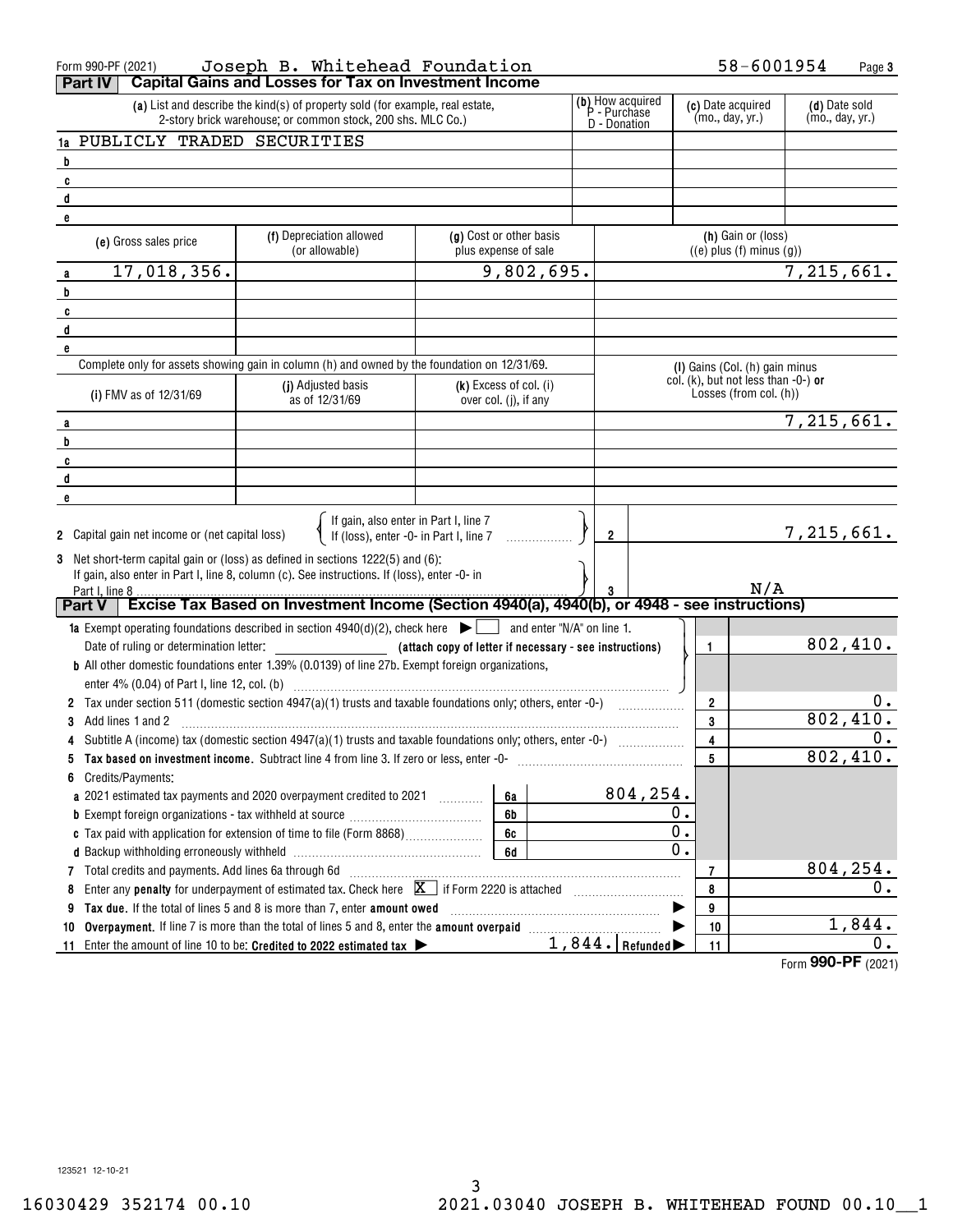### Form 990-PF (2021) Page Joseph B. Whitehead Foundation 58-6001954

|    | Part VI-A       | <b>Statements Regarding Activities</b>                                                                                                                                             |                                         |                  |             |
|----|-----------------|------------------------------------------------------------------------------------------------------------------------------------------------------------------------------------|-----------------------------------------|------------------|-------------|
|    |                 | 1a During the tax year, did the foundation attempt to influence any national, state, or local legislation or did it participate or intervene in                                    |                                         |                  | Yes No      |
|    |                 |                                                                                                                                                                                    | 1a                                      |                  | X           |
|    |                 | b Did it spend more than \$100 during the year (either directly or indirectly) for political purposes? See the instructions for the definition                                     | 1b                                      |                  | $\mathbf X$ |
|    |                 | If the answer is "Yes" to 1a or 1b, attach a detailed description of the activities and copies of any materials published or                                                       |                                         |                  |             |
|    |                 | distributed by the foundation in connection with the activities.                                                                                                                   |                                         |                  |             |
|    |                 |                                                                                                                                                                                    | 1c                                      |                  | х           |
|    |                 | d Enter the amount (if any) of tax on political expenditures (section 4955) imposed during the year:                                                                               |                                         |                  |             |
|    |                 | $0$ .                                                                                                                                                                              |                                         |                  |             |
|    |                 | e Enter the reimbursement (if any) paid by the foundation during the year for political expenditure tax imposed on foundation                                                      |                                         |                  |             |
|    |                 | managers. $\triangleright$ \$ $\_\_\_\_\_\_\_\_\_\_\_\_\_$<br>$0$ .                                                                                                                |                                         |                  |             |
|    |                 | 2 Has the foundation engaged in any activities that have not previously been reported to the IRS?                                                                                  | $\overline{2}$                          |                  | x           |
|    |                 | If "Yes," attach a detailed description of the activities.                                                                                                                         |                                         |                  |             |
| 3  |                 | Has the foundation made any changes, not previously reported to the IRS, in its governing instrument, articles of incorporation, or                                                |                                         |                  |             |
|    |                 | bylaws, or other similar instruments? If "Yes," attach a conformed copy of the changes                                                                                             | 3                                       |                  | х           |
|    |                 |                                                                                                                                                                                    | 4a                                      |                  | X           |
|    |                 |                                                                                                                                                                                    | 4b                                      |                  |             |
|    |                 |                                                                                                                                                                                    | 5                                       |                  | Х           |
|    |                 | If "Yes," attach the statement required by General Instruction T.                                                                                                                  |                                         |                  |             |
| 6  |                 | Are the requirements of section 508(e) (relating to sections 4941 through 4945) satisfied either:                                                                                  |                                         |                  |             |
|    |                 | • By language in the governing instrument, or                                                                                                                                      |                                         |                  |             |
|    |                 | • By state legislation that effectively amends the governing instrument so that no mandatory directions that conflict with the state law                                           |                                         |                  |             |
|    |                 |                                                                                                                                                                                    | 6                                       | х<br>X           |             |
| 7  |                 |                                                                                                                                                                                    |                                         |                  |             |
|    |                 | 8a Enter the states to which the foundation reports or with which it is registered. See instructions.                                                                              |                                         |                  |             |
|    | GA              |                                                                                                                                                                                    |                                         |                  |             |
|    |                 | <b>b</b> If the answer is "Yes" to line 7, has the foundation furnished a copy of Form 990-PF to the Attorney General (or designate)                                               |                                         |                  |             |
|    |                 |                                                                                                                                                                                    | 8b                                      | х                |             |
| 9  |                 | Is the foundation claiming status as a private operating foundation within the meaning of section 4942(j)(3) or 4942(j)(5) for calendar                                            |                                         |                  |             |
|    |                 |                                                                                                                                                                                    | 9                                       |                  | х           |
| 10 |                 |                                                                                                                                                                                    | 10                                      |                  | X           |
|    |                 | 11 At any time during the year, did the foundation, directly or indirectly, own a controlled entity within the meaning of                                                          |                                         |                  |             |
|    |                 |                                                                                                                                                                                    | 11                                      |                  | х           |
|    |                 | 12 Did the foundation make a distribution to a donor advised fund over which the foundation or a disqualified person had advisory privileges?                                      |                                         |                  |             |
|    |                 | If "Yes," attach statement. See instructions <b>Example 2018</b> See Statement 14 See Statement 15                                                                                 | 12                                      | х                |             |
|    |                 |                                                                                                                                                                                    | 13                                      | X                |             |
|    |                 | Website address > www.jbwhitehead.org                                                                                                                                              |                                         |                  |             |
|    |                 | Telephone no. $\triangleright$ 404 - 522 - 6755<br>14 The books are in care of $\triangleright$ Erik S. Johnson, Secretary                                                         |                                         |                  |             |
|    |                 | Located at 191 Peachtree Street NE, Suite 3540, Atlanta, GA<br>ZIP+4 30303                                                                                                         |                                         |                  |             |
|    |                 |                                                                                                                                                                                    |                                         |                  |             |
|    |                 | and enter the amount of tax-exempt interest received or accrued during the year manufactured and enter the amount of tax-exempt interest received or accrued during the year<br>15 |                                         | N/A              |             |
|    |                 | 16 At any time during calendar year 2021, did the foundation have an interest in or a signature or other authority over a bank,                                                    |                                         | Yes <sub>1</sub> | <b>No</b>   |
|    |                 | securities, or other financial account in a foreign country?                                                                                                                       | 16                                      |                  | х           |
|    |                 | See the instructions for exceptions and filing requirements for FinCEN Form 114. If "Yes," enter the name of the                                                                   |                                         |                  |             |
|    | foreign country |                                                                                                                                                                                    |                                         |                  |             |
|    |                 |                                                                                                                                                                                    | $F_{\text{arm}}$ QQ $\Omega$ -DF (2021) |                  |             |

Form (2021) **990-PF**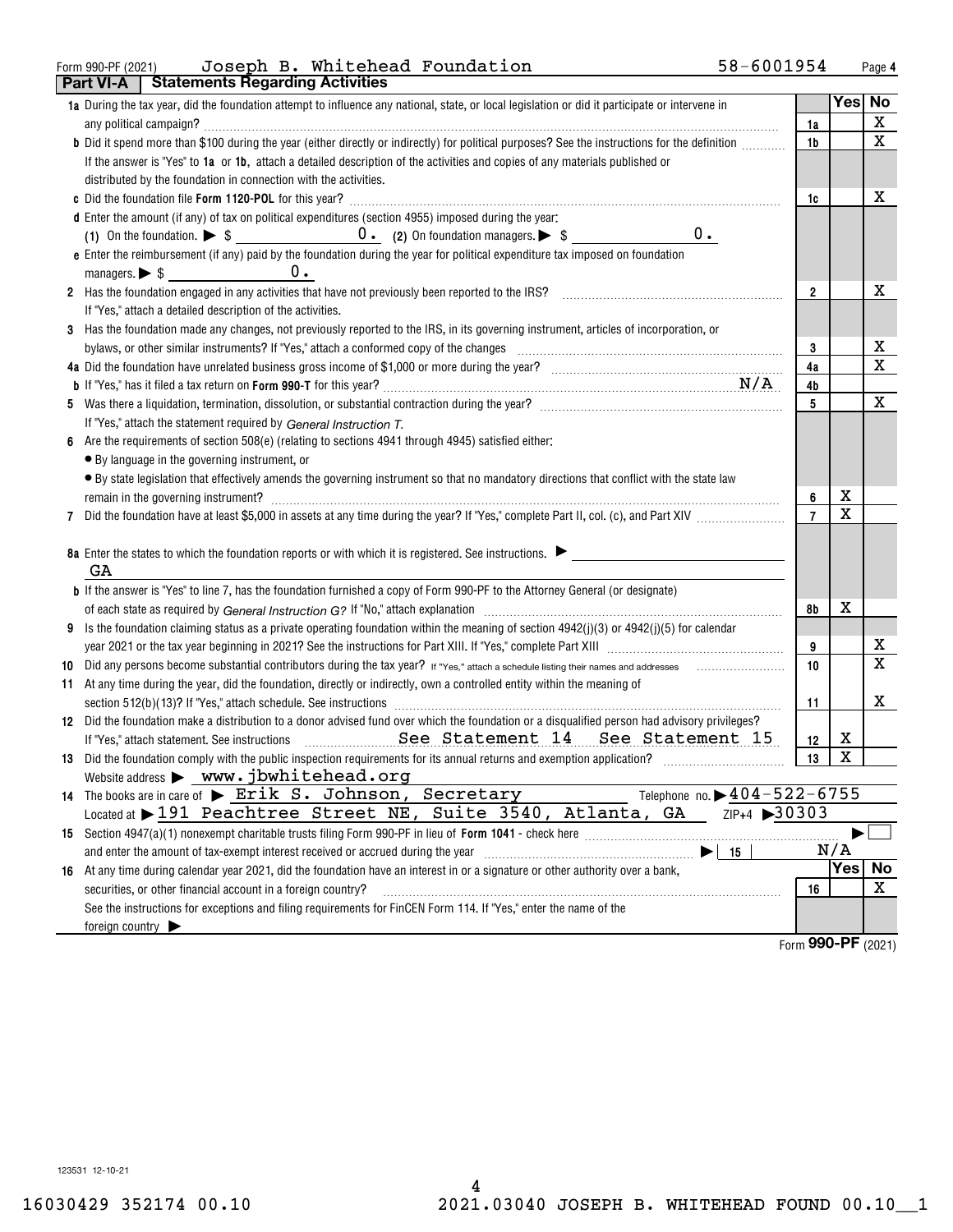| Form 990-PF (2021) | Joseph B. Whitehead Foundation                                                       | 58-6001954 | Page 5 |
|--------------------|--------------------------------------------------------------------------------------|------------|--------|
|                    | <b>Part VI-B Statements Regarding Activities for Which Form 4720 May Be Required</b> |            |        |

| File Form 4720 if any item is checked in the "Yes" column, unless an exception applies.                                                                                                                                        |                        | Yes | No                           |
|--------------------------------------------------------------------------------------------------------------------------------------------------------------------------------------------------------------------------------|------------------------|-----|------------------------------|
| <b>1a</b> During the year, did the foundation (either directly or indirectly):                                                                                                                                                 |                        |     |                              |
| (1) Engage in the sale or exchange, or leasing of property with a disqualified person?                                                                                                                                         | 1a(1)                  |     | X                            |
| (2) Borrow money from, lend money to, or otherwise extend credit to (or accept it from)                                                                                                                                        |                        |     |                              |
| a disqualified person?                                                                                                                                                                                                         | 1a(2)                  |     | х                            |
| (3) Furnish goods, services, or facilities to (or accept them from) a disqualified person?                                                                                                                                     | 1a(3)                  |     | $\mathbf x$                  |
| (4) Pay compensation to, or pay or reimburse the expenses of, a disqualified person?                                                                                                                                           | 1a(4)                  | X   |                              |
| (5) Transfer any income or assets to a disqualified person (or make any of either available                                                                                                                                    |                        |     |                              |
|                                                                                                                                                                                                                                |                        |     |                              |
| (6) Agree to pay money or property to a government official? (Exception. Check "No"                                                                                                                                            | 1a(5)                  |     | х                            |
| if the foundation agreed to make a grant to or to employ the official for a period after                                                                                                                                       |                        |     |                              |
| termination of government service, if terminating within 90 days.) [11] manufactured and the service of government service, if terminating within 90 days.) [12] manufactured and the service of the service of the service of | 1a(6)                  |     | х                            |
| <b>b</b> If any answer is "Yes" to 1a(1)-(6), did any of the acts fail to qualify under the exceptions described in Regulations                                                                                                |                        |     |                              |
| section 53.4941(d)-3 or in a current notice regarding disaster assistance? See instructions [100] and the section 53.4941(d)-3 or in a current notice regarding disaster assistance? See instructions                          | 1b                     |     | x                            |
|                                                                                                                                                                                                                                |                        |     |                              |
| d Did the foundation engage in a prior year in any of the acts described in 1a, other than excepted acts, that were not corrected                                                                                              |                        |     |                              |
|                                                                                                                                                                                                                                | 1d                     |     | X                            |
| 2 Taxes on failure to distribute income (section 4942) (does not apply for years the foundation was a private operating foundation<br>defined in section $4942(j)(3)$ or $4942(j)(5)$ :                                        |                        |     |                              |
| a At the end of tax year 2021, did the foundation have any undistributed income (Part XII, lines                                                                                                                               |                        |     |                              |
|                                                                                                                                                                                                                                | 2a                     |     | x                            |
|                                                                                                                                                                                                                                |                        |     |                              |
| <b>b</b> Are there any years listed in 2a for which the foundation is <b>not</b> applying the provisions of section $4942(a)(2)$ (relating to incorrect                                                                        |                        |     |                              |
| valuation of assets) to the year's undistributed income? (If applying section $4942(a)(2)$ to all years listed, answer "No" and attach                                                                                         |                        |     |                              |
| N/A                                                                                                                                                                                                                            | 2b                     |     |                              |
| c If the provisions of section $4942(a)(2)$ are being applied to any of the years listed in 2a, list the years here.                                                                                                           |                        |     |                              |
|                                                                                                                                                                                                                                |                        |     |                              |
| 3a Did the foundation hold more than a 2% direct or indirect interest in any business enterprise at any time                                                                                                                   |                        |     |                              |
| during the year?                                                                                                                                                                                                               | 3a                     |     | х                            |
| <b>b</b> If "Yes," did it have excess business holdings in 2021 as a result of (1) any purchase by the foundation or disqualified persons after                                                                                |                        |     |                              |
| May 26, 1969; (2) the lapse of the 5-year period (or longer period approved by the Commissioner under section 4943(c)(7)) to dispose                                                                                           |                        |     |                              |
| of holdings acquired by gift or bequest; or (3) the lapse of the 10-, 15-, or 20-year first phase holding period? (Use Form 4720,                                                                                              |                        |     |                              |
|                                                                                                                                                                                                                                | 3b                     |     |                              |
|                                                                                                                                                                                                                                | 4a                     |     | х                            |
| <b>b</b> Did the foundation make any investment in a prior year (but after December 31, 1969) that could jeopardize its charitable purpose that                                                                                |                        |     |                              |
|                                                                                                                                                                                                                                | 4b<br>$r_{\text{arm}}$ |     | x<br>$QQ$ $Q$ $QQ$ $QQ$ $QQ$ |

Form (2021) **990-PF**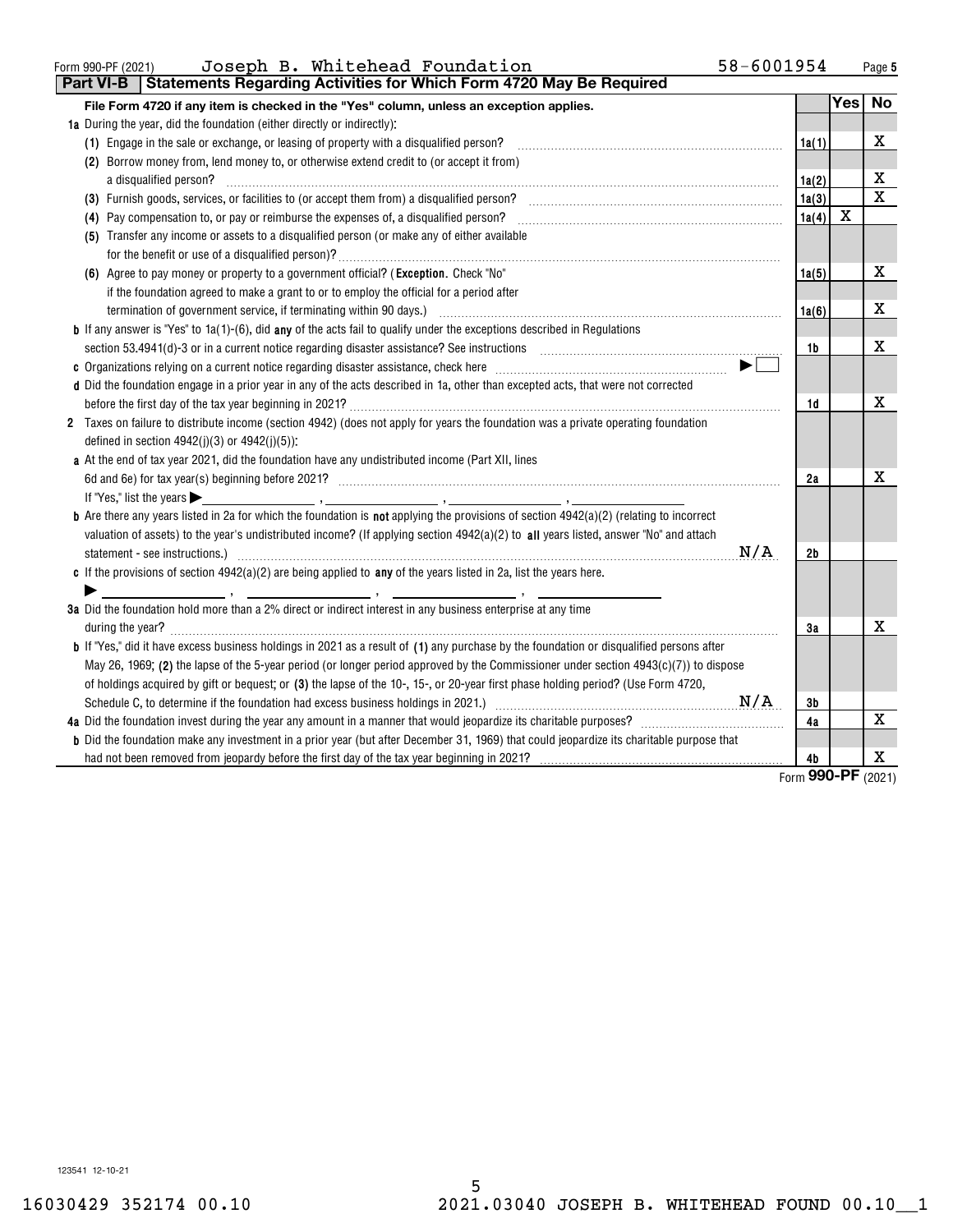| Joseph B. Whitehead Foundation<br>Form 990-PF (2021)                                                                                    | 58-6001954 |       |     | Page 6 |
|-----------------------------------------------------------------------------------------------------------------------------------------|------------|-------|-----|--------|
| Statements Regarding Activities for Which Form 4720 May Be Required<br>  Part VI-B  <br>(continued)                                     |            |       |     |        |
| <b>5a</b> During the year, did the foundation pay or incur any amount to:                                                               |            |       | Yes | No     |
|                                                                                                                                         |            | 5a(1) |     | X      |
| Influence the outcome of any specific public election (see section 4955); or to carry on, directly or indirectly,<br>(2)                |            |       |     |        |
|                                                                                                                                         |            | 5a(2) |     | х      |
|                                                                                                                                         |            | 5a(3) |     | X      |
| Provide a grant to an organization other than a charitable, etc., organization described in section<br>(4)                              |            |       |     |        |
| $4945(d)(4)(A)?$ See instructions                                                                                                       |            | 5a(4) |     | x      |
| (5) Provide for any purpose other than religious, charitable, scientific, literary, or educational purposes, or for                     |            |       |     |        |
|                                                                                                                                         |            | 5a(5) |     | х      |
| <b>b</b> If any answer is "Yes" to 5a(1)-(5), did any of the transactions fail to qualify under the exceptions described in Regulations |            |       |     |        |
| section 53.4945 or in a current notice regarding disaster assistance? See instructions                                                  |            | 5b    |     | х      |
|                                                                                                                                         | ▶          |       |     |        |
| d If the answer is "Yes" to question 5a(4), does the foundation claim exemption from the tax because it maintained                      |            |       |     |        |
|                                                                                                                                         | N/A        | 5d    |     |        |
| If "Yes," attach the statement required by Regulations section 53.4945-5(d).                                                            |            |       |     |        |
| 6a Did the foundation, during the year, receive any funds, directly or indirectly, to pay premiums on                                   |            |       |     |        |
| a personal benefit contract?                                                                                                            |            | 6a    |     | х      |
| <b>b</b> Did the foundation, during the year, pay premiums, directly or indirectly, on a personal benefit contract?                     |            | 6b    |     | X      |
| If "Yes" to 6b, file Form 8870.                                                                                                         |            |       |     |        |
| 7a At any time during the tax year, was the foundation a party to a prohibited tax shelter transaction?                                 |            | 7а    |     | x      |
|                                                                                                                                         |            | 7b    |     |        |
| Is the foundation subject to the section 4960 tax on payment(s) of more than \$1,000,000 in remuneration or<br>8                        |            |       |     |        |
|                                                                                                                                         |            | 8     |     | X      |

# excess parachute payment(s) during the year? **Part VII Information About Officers, Directors, Trustees, Foundation Managers, Highly Paid Employees, and Contractors**

| 1 List all officers, directors, trustees, and foundation managers and their compensation. |  |
|-------------------------------------------------------------------------------------------|--|
|                                                                                           |  |

| (a) Name and address                                                                                           | (b) Title, and average<br>hours per week devoted<br>to position | (c) Compensation<br>(If not paid,<br>enter -0-) | (d) Contributions to<br>employee benefit plans<br>and deferred<br>compensation | (e) Expense<br>account, other<br>allowances |
|----------------------------------------------------------------------------------------------------------------|-----------------------------------------------------------------|-------------------------------------------------|--------------------------------------------------------------------------------|---------------------------------------------|
| See Statement 16                                                                                               |                                                                 | $300, 360.$ 54,603.                             |                                                                                | 1,024.                                      |
|                                                                                                                |                                                                 |                                                 |                                                                                |                                             |
|                                                                                                                |                                                                 |                                                 |                                                                                |                                             |
| A According of the body of contract (and contract the state of the contract of the at the contract that in the |                                                                 |                                                 |                                                                                |                                             |

### **2 Compensation of five highest-paid employees (other than those included on line 1). If none, enter "NONE."**

| (a) Name and address of each employee paid more than \$50,000 | (b) Title, and average<br>hours per week<br>devoted to position | (c) Compensation | (d) Contributions to<br>employee benefit plans<br>and deferred<br>compensation | (e) Expense<br>account, other<br>allowances |  |  |
|---------------------------------------------------------------|-----------------------------------------------------------------|------------------|--------------------------------------------------------------------------------|---------------------------------------------|--|--|
| <b>NONE</b>                                                   |                                                                 |                  |                                                                                |                                             |  |  |
|                                                               |                                                                 |                  |                                                                                |                                             |  |  |
|                                                               |                                                                 |                  |                                                                                |                                             |  |  |
|                                                               |                                                                 |                  |                                                                                |                                             |  |  |
|                                                               |                                                                 |                  |                                                                                |                                             |  |  |
|                                                               |                                                                 |                  |                                                                                |                                             |  |  |
|                                                               |                                                                 |                  |                                                                                |                                             |  |  |
| <b>Total</b> number of other employees paid over \$50,000     |                                                                 |                  |                                                                                |                                             |  |  |
| $0.00 \, \text{P}$                                            |                                                                 |                  |                                                                                |                                             |  |  |

Form (2021) **990-PF**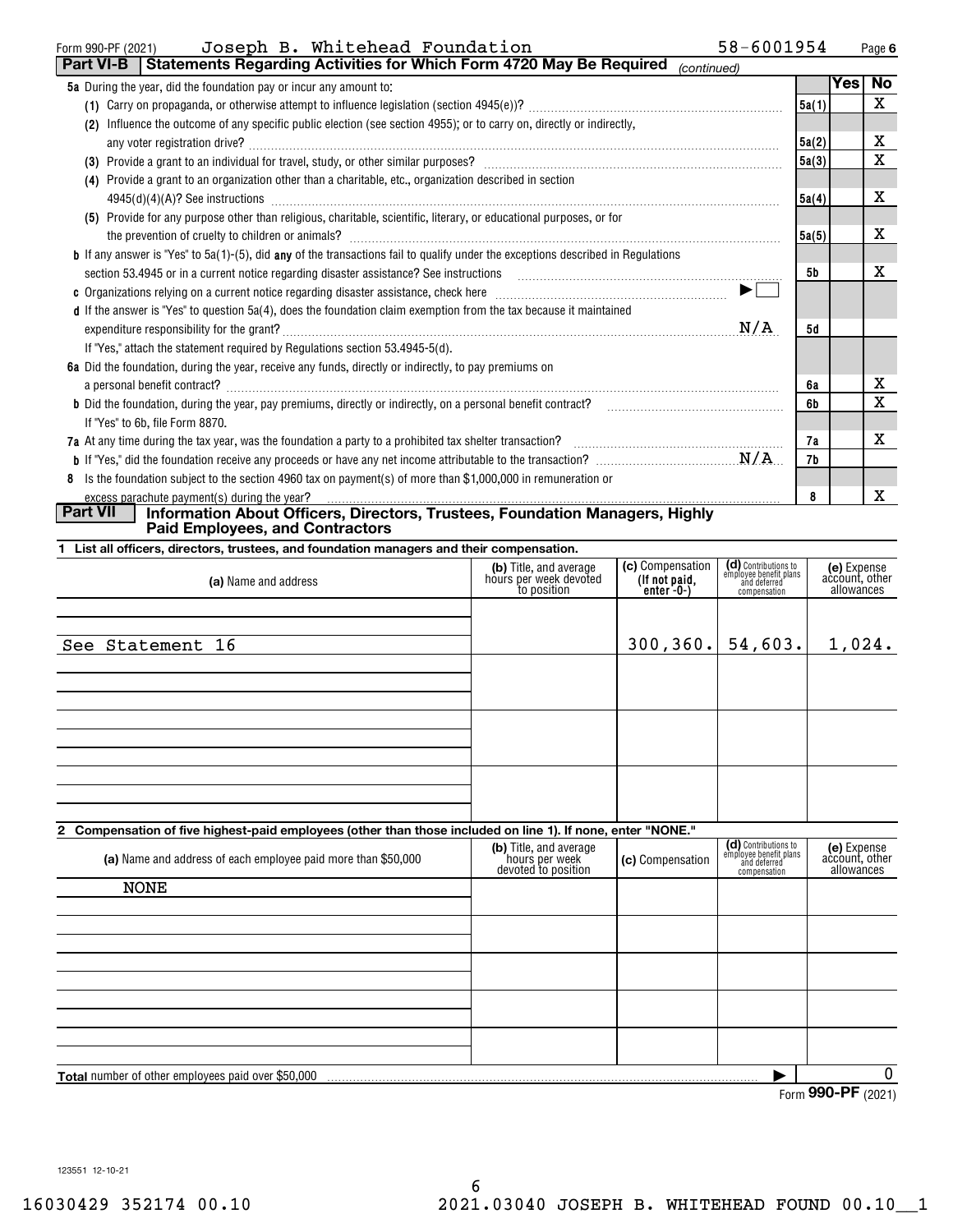| Joseph B. Whitehead Foundation<br>Form 990-PF (2021)                                                                                                                                                                               |                           | 58-6001954<br>Page 7 |
|------------------------------------------------------------------------------------------------------------------------------------------------------------------------------------------------------------------------------------|---------------------------|----------------------|
| <b>Part VII</b><br>Information About Officers, Directors, Trustees, Foundation Managers, Highly<br>Paid Employees, and Contractors (continued)                                                                                     |                           |                      |
| 3 Five highest-paid independent contractors for professional services. If none, enter "NONE."                                                                                                                                      |                           |                      |
| (a) Name and address of each person paid more than \$50,000                                                                                                                                                                        | (b) Type of service       | (c) Compensation     |
| GANNETT WELSH & KOTLER, LLC - 222 BERKELEY                                                                                                                                                                                         |                           |                      |
| STREET, 15TH FLOOR, BOSTON, MA 02116                                                                                                                                                                                               | <b>INVESTMENT MANAGER</b> | <u>112,198.</u>      |
| T. ROWE PRICE ASSOCIATES                                                                                                                                                                                                           |                           |                      |
| P.O. BOX 64043, BALTIMORE, MD 21264                                                                                                                                                                                                | <b>INVESTMENT MANAGER</b> | 88,524.              |
| <b>TRUIST</b>                                                                                                                                                                                                                      |                           |                      |
| 303 PEACHTREE ST, ATLANTA, GA 30308                                                                                                                                                                                                | <b>INVESTMENT ADVISOR</b> | 71,425.              |
|                                                                                                                                                                                                                                    |                           |                      |
|                                                                                                                                                                                                                                    |                           |                      |
|                                                                                                                                                                                                                                    |                           |                      |
|                                                                                                                                                                                                                                    |                           |                      |
| Total number of others receiving over \$50,000 for professional services                                                                                                                                                           |                           | 0<br>▶               |
| <b>Part VIII-A   Summary of Direct Charitable Activities</b>                                                                                                                                                                       |                           |                      |
| List the foundation's four largest direct charitable activities during the tax year. Include relevant statistical information such as the                                                                                          |                           |                      |
| number of organizations and other beneficiaries served, conferences convened, research papers produced, etc.                                                                                                                       |                           | Expenses             |
| N/A<br>$1 \qquad \qquad$                                                                                                                                                                                                           |                           |                      |
|                                                                                                                                                                                                                                    |                           |                      |
|                                                                                                                                                                                                                                    |                           |                      |
| 2                                                                                                                                                                                                                                  |                           |                      |
|                                                                                                                                                                                                                                    |                           |                      |
|                                                                                                                                                                                                                                    |                           |                      |
| З<br>the control of the control of the control of the control of the control of the control of the control of the control of the control of the control of the control of the control of the control of the control of the control |                           |                      |
|                                                                                                                                                                                                                                    |                           |                      |
|                                                                                                                                                                                                                                    |                           |                      |
|                                                                                                                                                                                                                                    |                           |                      |
|                                                                                                                                                                                                                                    |                           |                      |
|                                                                                                                                                                                                                                    |                           |                      |
| Part VIII-B   Summary of Program-Related Investments                                                                                                                                                                               |                           |                      |
| Describe the two largest program-related investments made by the foundation during the tax year on lines 1 and 2.                                                                                                                  |                           | Amount               |
| N/A<br>$\mathbf 1$                                                                                                                                                                                                                 |                           |                      |
|                                                                                                                                                                                                                                    |                           |                      |
|                                                                                                                                                                                                                                    |                           |                      |
| 2                                                                                                                                                                                                                                  |                           |                      |
|                                                                                                                                                                                                                                    |                           |                      |
|                                                                                                                                                                                                                                    |                           |                      |
| All other program-related investments. See instructions.                                                                                                                                                                           |                           |                      |
| 3                                                                                                                                                                                                                                  |                           |                      |
|                                                                                                                                                                                                                                    |                           |                      |
|                                                                                                                                                                                                                                    |                           |                      |
|                                                                                                                                                                                                                                    |                           |                      |
|                                                                                                                                                                                                                                    |                           |                      |
|                                                                                                                                                                                                                                    |                           |                      |
| Total. Add lines 1 through 3                                                                                                                                                                                                       |                           | 0.                   |
|                                                                                                                                                                                                                                    |                           | Form 990-PF (2021)   |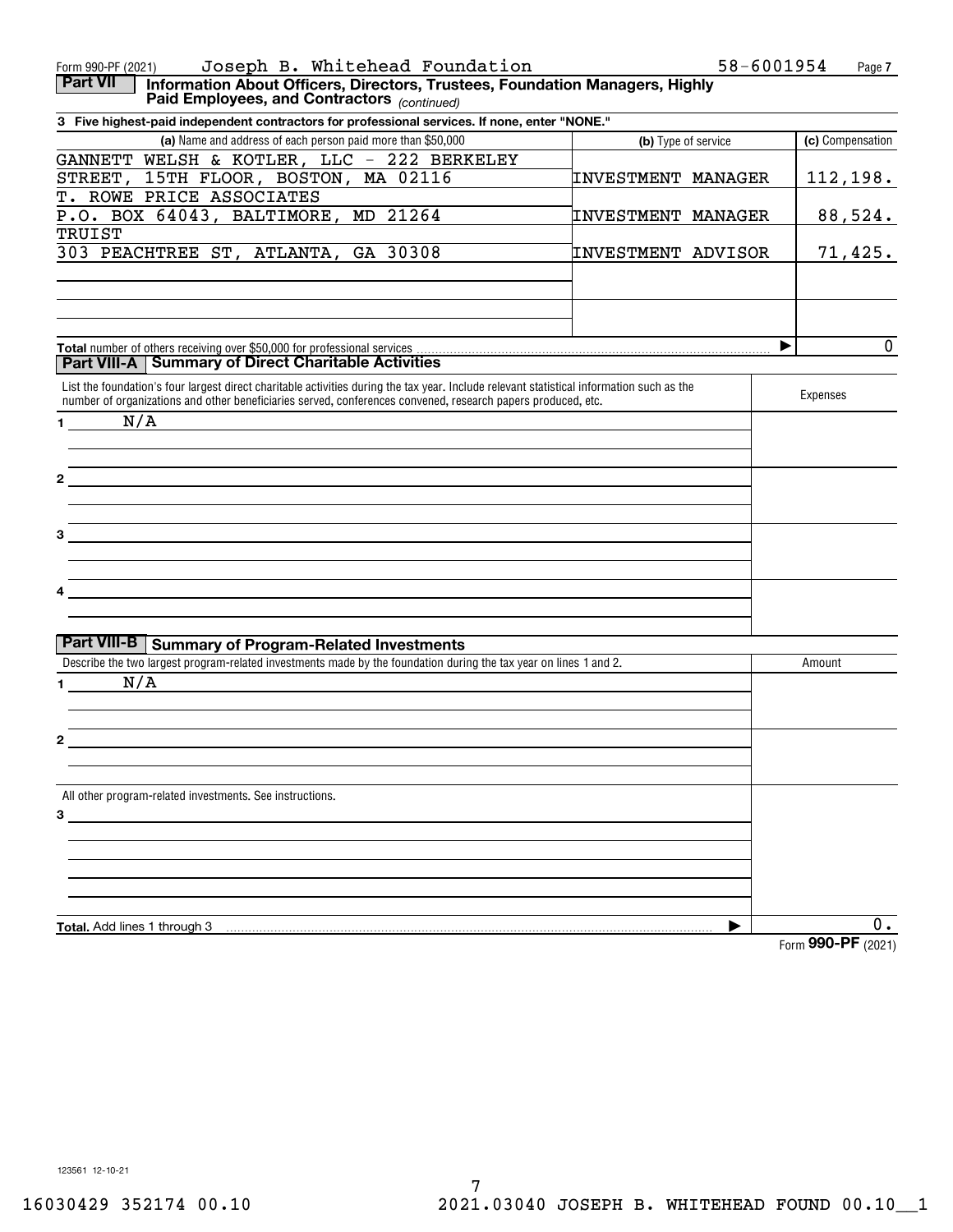**4**

**ab**

# Form 990-PF(2021)  $\,$  Joseph B. Whitehead Foundation  $\,$  58-6001954  $\,$  Page  $\,$

**1abcdTotal**  (add lines 1a, b, and c) ~~~~~~~~~~~~~~~~~~~~~~~~~~~~~~~~~~~~~~~~~**e1a1b1c1d234561e** 1c (attach detailed explanation) ~~~~~~~~~~~~~~~~~~~~~~ See Statement 17 **23455** Net value of noncharitable-use assets. Subtract line 4 from line 3  $\ldots$   $\ldots$   $\ldots$   $\ldots$   $\ldots$   $\ldots$   $\ldots$   $\ldots$   $\ldots$   $\ldots$   $\ldots$   $\ldots$   $\ldots$   $\ldots$ **66 Minimum investment return.** Enter 5% (0.05) of line 5 manual contains contained a contained a contained a conta **12a345612c34567bc2a2b**Income tax for 2021. (This does not include the tax from Part V.) **7 Distributable amount**  as adjusted. Subtract line 6 from line 5. Enter here and on Part XII, line 1 **123a**Expenses, contributions, gifts, etc. - total from Part I, column (d), line 26 ~~~~~~~~~~~~~~~~~~~~~~ **b1a1b2**Fair market value of assets not used (or held for use) directly in carrying out charitable, etc., purposes: Average monthly fair market value of securities ~~~~~~~~~~~~~~~~~~~~~~~~~~~~~~~~~ Average of monthly cash balances ~~~~~~~~~~~~~~~~~~~~~~~~~~~~~~~~~~~~~~ Fair market value of all other assets (see instructions) ~~~~~~~~~~~~~~~~~~~~~~~~~~~~~~Reduction claimed for blockage or other factors reported on lines 1a and Acquisition indebtedness applicable to line 1 assets ~~~~~~~~~~~~~~~~~~~~~~~~~~~~~~~ Subtract line 2 from line 1d ~~~~~~~~~~~~~~~~~~~~~~~~~~~~~~~~~~~~~~~~~~ Cash deemed held for charitable activities. Enter 1.5% (0.015) of line 3 (for greater amount, see instructions) **Part X Distributable Amount** (see instructions) (Section 4942(j)(3) and (j)(5) private operating foundations and certain foreign organizations, check here  $\blacktriangleright \ \blacksquare$  and do not complete this part.) Minimum investment return from Part IX, line 6 Tax on investment income for 2021 from Part V, line 5 ~~~~~~~~~~~ Add lines 2a and 2b ~~~~~~~~~~~~~~~~~~~~~~~~~~~~~~~~~~~~~~~~~~~~~Distributable amount before adjustments. Subtract line 2c from line 1 ~~~~~~~~~~~~~~~~~~~~~~~Recoveries of amounts treated as qualifying distributions ………………………………………………………………………… Add lines 3 and 4 ~~~~~~~~~~~~~~~~~~~~~~~~~~~~~~~~~~~~~~~~~~~~~~ Deduction from distributable amount (see instructions) ……………………………………………………………… Amounts paid (including administrative expenses) to accomplish charitable, etc., purposes: Program-related investments - total from Part VIII-B ~~~~~~~~~~~~~~~~~~~~~~~~~~~~~~~ Amounts paid to acquire assets used (or held for use) directly in carrying out charitable, etc., purposes www.www.ww. Amounts set aside for specific charitable projects that satisfy the: **Part XI** Qualifying Distributions (see instructions) 70,818,089. 66,625,314. 1,674,055,975. 11,742,002. 1,557,313. 1,687,355,290.  $0$  . 1,687,355,290. 25,310,329. 1,662,044,961. 83,102,248. 83,102,248. 802,410. 802,410. 82,299,838.  $\Omega$ . 82,299,838. 0. 82,299,838. 0.

**Part IX** | Minimum Investment Return (All domestic foundations must complete this part. Foreign foundations, see instructions.)

**Qualifying distributions.**  Add lines 1a through 3b. Enter here and on Part XII, line 4

Suitability test (prior IRS approval required)………………………………………………………………………………………… Cash distribution test (attach the required schedule) ~~~~~~~~~~~~~~~~~~~~~~~~~~~~~~~

70,818,089.

**3a3b4**

Form (2021) **990-PF**

8 16030429 352174 00.10 2021.03040 JOSEPH B. WHITEHEAD FOUND 00.10\_\_1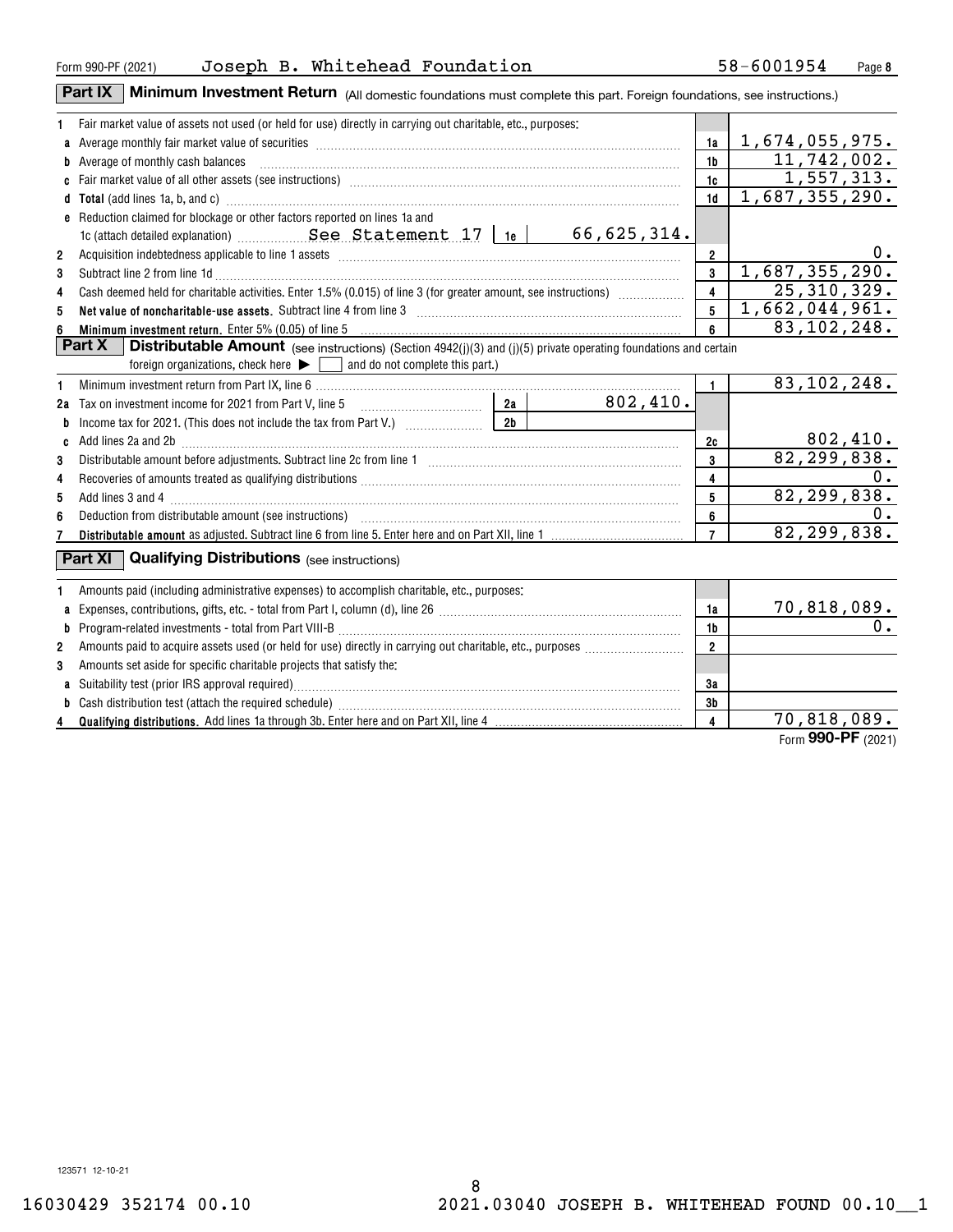# **Part XII Undistributed Income** (see instructions)

|                                                                                                                                                                                               | (a)<br>Corpus | (b)<br>Years prior to 2020 | (c)<br>2020 | (d)<br>2021 |
|-----------------------------------------------------------------------------------------------------------------------------------------------------------------------------------------------|---------------|----------------------------|-------------|-------------|
| 1 Distributable amount for 2021 from Part X,                                                                                                                                                  |               |                            |             |             |
|                                                                                                                                                                                               |               |                            |             | 82,299,838. |
| 2 Undistributed income, if any, as of the end of 2021:                                                                                                                                        |               |                            |             |             |
| a Enter amount for 2020 only                                                                                                                                                                  |               |                            | 68,219,891. |             |
| <b>b</b> Total for prior years:                                                                                                                                                               |               |                            |             |             |
|                                                                                                                                                                                               |               | 0.                         |             |             |
| 3 Excess distributions carryover, if any, to 2021:                                                                                                                                            |               |                            |             |             |
| a From 2016<br>1.1.1.1.1.1                                                                                                                                                                    |               |                            |             |             |
| <b>b</b> From 2017<br>.                                                                                                                                                                       |               |                            |             |             |
| <b>c</b> From 2018                                                                                                                                                                            |               |                            |             |             |
| $d$ From 2019<br>.                                                                                                                                                                            |               |                            |             |             |
| e From 2020<br>.                                                                                                                                                                              |               |                            |             |             |
|                                                                                                                                                                                               | 0.            |                            |             |             |
| 4 Qualifying distributions for 2021 from                                                                                                                                                      |               |                            |             |             |
| Part XI, line 4: ▶ \$ 70, 818, 089.                                                                                                                                                           |               |                            |             |             |
| a Applied to 2020, but not more than line 2a                                                                                                                                                  |               |                            | 68,219,891. |             |
| <b>b</b> Applied to undistributed income of prior                                                                                                                                             |               |                            |             |             |
| years (Election required - see instructions)                                                                                                                                                  |               | $0$ .                      |             |             |
| c Treated as distributions out of corpus                                                                                                                                                      |               |                            |             |             |
| (Election required - see instructions)                                                                                                                                                        | 0.            |                            |             |             |
| d Applied to 2021 distributable amount<br>.                                                                                                                                                   |               |                            |             | 2,598,198.  |
| e Remaining amount distributed out of corpus                                                                                                                                                  | 0.            |                            |             |             |
| 5 Excess distributions carryover applied to 2021<br>(If an amount appears in column (d), the same amount                                                                                      | 0.            |                            |             | 0.          |
| 6 Enter the net total of each column as<br>indicated below;                                                                                                                                   |               |                            |             |             |
|                                                                                                                                                                                               | 0.            |                            |             |             |
| a Corpus. Add lines 3f, 4c, and 4e. Subtract line 5                                                                                                                                           |               |                            |             |             |
| <b>b</b> Prior years' undistributed income. Subtract                                                                                                                                          |               | $0$ .                      |             |             |
| <b>c</b> Enter the amount of prior years'<br>undistributed income for which a notice of<br>deficiency has been issued, or on which<br>the section 4942(a) tax has been previously<br>assessed |               | 0.                         |             |             |
| d Subtract line 6c from line 6b. Taxable                                                                                                                                                      |               |                            |             |             |
|                                                                                                                                                                                               |               | 0.                         |             |             |
| e Undistributed income for 2020. Subtract line                                                                                                                                                |               |                            |             |             |
| 4a from line 2a. Taxable amount - see instr.                                                                                                                                                  |               |                            | 0.          |             |
| f Undistributed income for 2021. Subtract                                                                                                                                                     |               |                            |             |             |
| lines 4d and 5 from line 1. This amount must                                                                                                                                                  |               |                            |             |             |
|                                                                                                                                                                                               |               |                            |             | 79,701,640. |
| 7 Amounts treated as distributions out of                                                                                                                                                     |               |                            |             |             |
| corpus to satisfy requirements imposed by                                                                                                                                                     |               |                            |             |             |
| section $170(b)(1)(F)$ or $4942(g)(3)$ (Election                                                                                                                                              |               |                            |             |             |
| may be required - see instructions)                                                                                                                                                           | 0.            |                            |             |             |
| 8 Excess distributions carryover from 2016                                                                                                                                                    |               |                            |             |             |
| not applied on line 5 or line 7                                                                                                                                                               | $\mathbf 0$ . |                            |             |             |
| 9 Excess distributions carryover to 2022.                                                                                                                                                     |               |                            |             |             |
| Subtract lines 7 and 8 from line 6a                                                                                                                                                           | $0$ .         |                            |             |             |
| 10 Analysis of line 9:                                                                                                                                                                        |               |                            |             |             |
| a Excess from 2017 $\ldots$                                                                                                                                                                   |               |                            |             |             |
| <b>b</b> Excess from 2018 $\ldots$                                                                                                                                                            |               |                            |             |             |
| c Excess from 2019 $\ldots$                                                                                                                                                                   |               |                            |             |             |
| <b>d</b> Excess from 2020 $\ldots$                                                                                                                                                            |               |                            |             |             |
| e Excess from 2021                                                                                                                                                                            |               |                            |             |             |

9

123581 12-10-21

Form (2021) **990-PF**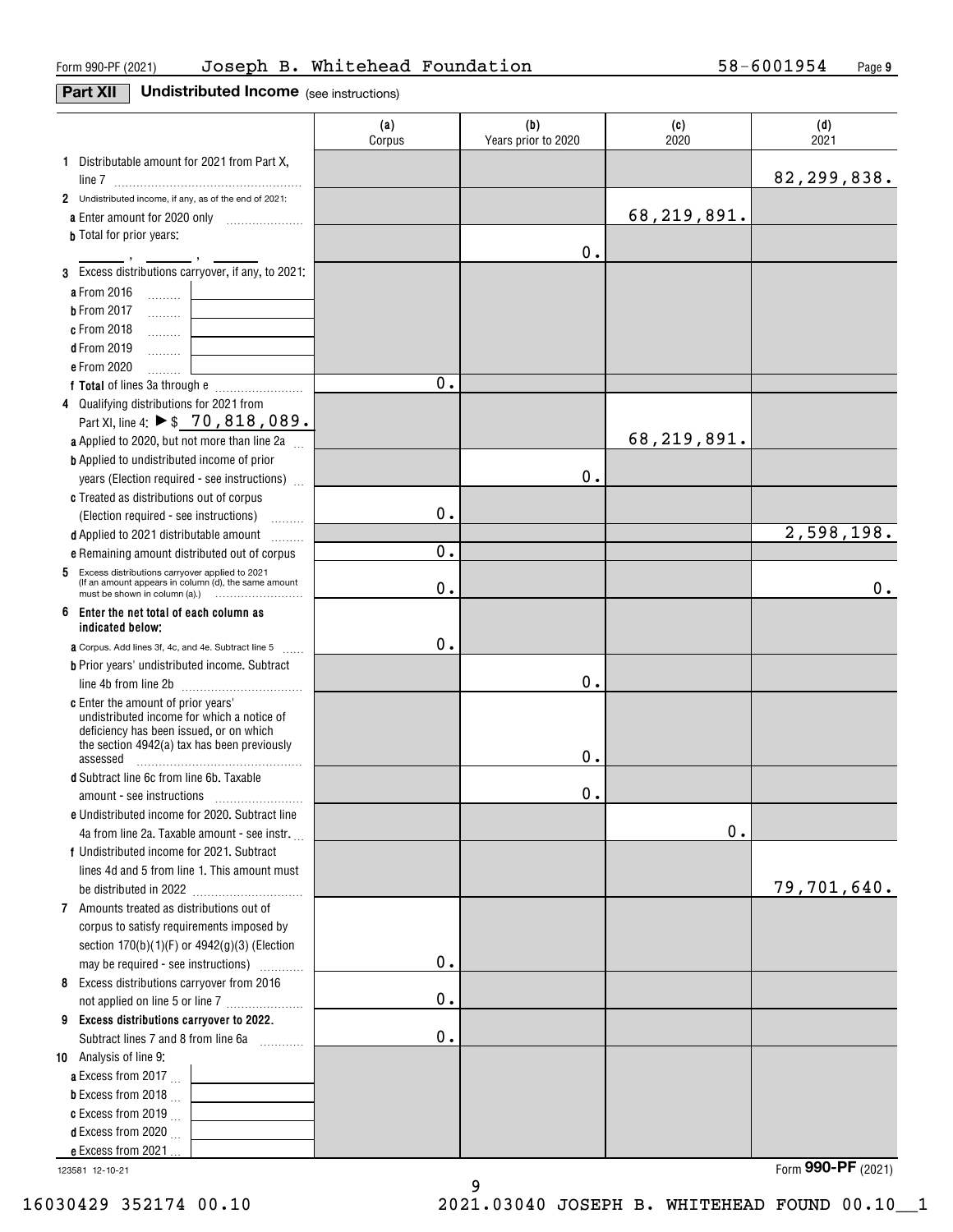| Form 990-PF (2021)                                                                                                                                        |          | Joseph B. Whitehead Foundation |               | 58-6001954    | Page 10    |
|-----------------------------------------------------------------------------------------------------------------------------------------------------------|----------|--------------------------------|---------------|---------------|------------|
| <b>Part XIII Private Operating Foundations</b> (see instructions and Part VI-A, question 9)                                                               |          |                                |               | N/A           |            |
| <b>1 a</b> If the foundation has received a ruling or determination letter that it is a private operating                                                 |          |                                |               |               |            |
| foundation, and the ruling is effective for 2021, enter the date of the ruling                                                                            |          |                                | ▶             |               |            |
| <b>b</b> Check box to indicate whether the foundation is a private operating foundation described in section                                              |          |                                | .             | 4942(j)(3) or | 4942(i)(5) |
| 2 a Enter the lesser of the adjusted net                                                                                                                  | Tax year |                                | Prior 3 years |               |            |
| income from Part I or the minimum                                                                                                                         | (a) 2021 | (b) 2020                       | $(c)$ 2019    | $(d)$ 2018    | (e) Total  |
| investment return from Part IX for                                                                                                                        |          |                                |               |               |            |
| each year listed                                                                                                                                          |          |                                |               |               |            |
| <b>b</b> $85\%$ (0.85) of line 2a                                                                                                                         |          |                                |               |               |            |
| c Qualifying distributions from Part XI,                                                                                                                  |          |                                |               |               |            |
| line 4, for each year listed                                                                                                                              |          |                                |               |               |            |
| <b>d</b> Amounts included in line 2c not                                                                                                                  |          |                                |               |               |            |
| used directly for active conduct of                                                                                                                       |          |                                |               |               |            |
| exempt activities                                                                                                                                         |          |                                |               |               |            |
| e Qualifying distributions made directly                                                                                                                  |          |                                |               |               |            |
| for active conduct of exempt activities.                                                                                                                  |          |                                |               |               |            |
| Subtract line 2d from line 2c                                                                                                                             |          |                                |               |               |            |
| Complete 3a, b, or c for the<br>3                                                                                                                         |          |                                |               |               |            |
| alternative test relied upon:<br>a "Assets" alternative test - enter:                                                                                     |          |                                |               |               |            |
| (1) Value of all assets                                                                                                                                   |          |                                |               |               |            |
| (2) Value of assets qualifying<br>under section $4942(j)(3)(B)(i)$                                                                                        |          |                                |               |               |            |
| <b>b</b> "Endowment" alternative test - enter                                                                                                             |          |                                |               |               |            |
| 2/3 of minimum investment return<br>shown in Part IX, line 6, for each year                                                                               |          |                                |               |               |            |
|                                                                                                                                                           |          |                                |               |               |            |
| c "Support" alternative test - enter:                                                                                                                     |          |                                |               |               |            |
| (1) Total support other than gross                                                                                                                        |          |                                |               |               |            |
| investment income (interest,                                                                                                                              |          |                                |               |               |            |
| dividends, rents, payments on<br>securities loans (section                                                                                                |          |                                |               |               |            |
| $512(a)(5)$ , or royalties)                                                                                                                               |          |                                |               |               |            |
| (2) Support from general public                                                                                                                           |          |                                |               |               |            |
| and 5 or more exempt<br>organizations as provided in                                                                                                      |          |                                |               |               |            |
| section $4942(j)(3)(B)(iii)$                                                                                                                              |          |                                |               |               |            |
| (3) Largest amount of support from                                                                                                                        |          |                                |               |               |            |
| an exempt organization                                                                                                                                    |          |                                |               |               |            |
| (4) Gross investment income                                                                                                                               |          |                                |               |               |            |
| Part XIV Supplementary Information (Complete this part only if the foundation had \$5,000 or more in assets                                               |          |                                |               |               |            |
| at any time during the year-see instructions.)                                                                                                            |          |                                |               |               |            |
| <b>Information Regarding Foundation Managers:</b><br>$\mathbf{1}$                                                                                         |          |                                |               |               |            |
| a List any managers of the foundation who have contributed more than 2% of the total contributions received by the foundation before the close of any tax |          |                                |               |               |            |
| year (but only if they have contributed more than \$5,000). (See section $507(d)(2)$ .)                                                                   |          |                                |               |               |            |

### None

**b**List any managers of the foundation who own 10% or more of the stock of a corporation (or an equally large portion of the ownership of a partnership or other entity) of which the foundation has a 10% or greater interest.

### None

### **2Information Regarding Contribution, Grant, Gift, Loan, Scholarship, etc., Programs:**

Check here  $\blacktriangleright\Box$  if the foundation only makes contributions to preselected charitable organizations and does not accept unsolicited requests for funds. If the foundation makes gifts, grants, etc., to individuals or organizations under other conditions, complete items 2a, b, c, and d.

**a**The name, address, and telephone number or email address of the person to whom applications should be addressed:

See Statement 19

## See Statement 18

**b**The form in which applications should be submitted and information and materials they should include:

**c**Any submission deadlines:

**d** Any restrictions or limitations on awards, such as by geographical areas, charitable fields, kinds of institutions, or other factors:

123601 12-10-21

Form (2021) **990-PF**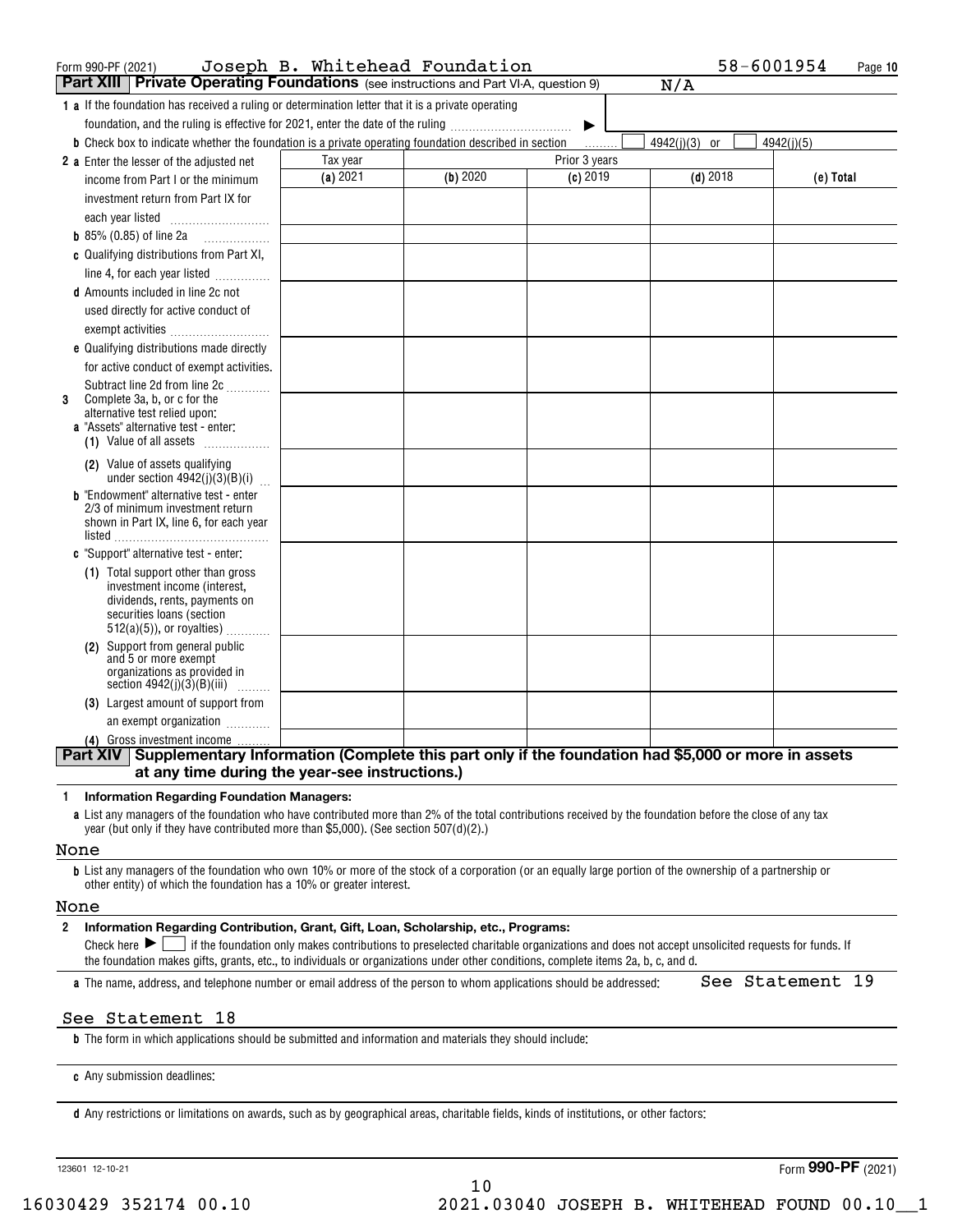$_{\rm Form}$ 990-PF(2021) Joseph B. Whitehead Foundation  $58-6001954$  Page **Part XIV Supplementary Information** Joseph B. Whitehead Foundation 58-6001954

| Part VIV<br>Supplementary information (continued)                                                                |                                                                                  |                                      |                                                                                                             |                           |
|------------------------------------------------------------------------------------------------------------------|----------------------------------------------------------------------------------|--------------------------------------|-------------------------------------------------------------------------------------------------------------|---------------------------|
| Grants and Contributions Paid During the Year or Approved for Future Payment<br>3                                | If recipient is an individual,                                                   |                                      |                                                                                                             |                           |
| Recipient<br>Name and address (home or business)                                                                 | show any relationship to<br>any foundation manager<br>or substantial contributor | Foundation<br>status of<br>recipient | Purpose of grant or<br>contribution<br>$\star\star$                                                         | Amount                    |
| a Paid during the year                                                                                           |                                                                                  |                                      |                                                                                                             |                           |
| Atlanta Association for Convalescent<br>Aged Persons                                                             |                                                                                  | PC.                                  | Roof replacement as<br>part of \$6.8 million                                                                |                           |
| 1821 West Anderson Avenue, NW<br>Atlanta, GA 30314-1835                                                          |                                                                                  |                                      | campaign to renovate<br>facilities for Sadie                                                                |                           |
|                                                                                                                  |                                                                                  |                                      | G. Mays Health &                                                                                            | 1,000,000.                |
| Atlanta Neighborhood Development<br>Partnership<br>229 Peachtree Street, NE, Suite 705                           |                                                                                  | PC                                   | Support for plan to<br>accelerate the<br>production of                                                      |                           |
| Atlanta, GA 30303-1605                                                                                           |                                                                                  |                                      | affordable housing<br>units.                                                                                | 2,000,000.                |
| Boy Scouts of America, Atlanta Area<br>Council<br>1800 Circle 75 Parkway SE                                      |                                                                                  | PС                                   | Capital improvements<br>at the Woodruff Scout<br>Reservation and Bert                                       |                           |
| Atlanta, GA 30339                                                                                                |                                                                                  |                                      | Adams Scout Camp<br>(\$1,000,000) and                                                                       | 500,000.                  |
| Boys & Girls Clubs of Metro Atlanta<br>1275 Peachtree St., NE, Suite 500<br>Atlanta, GA 30309                    |                                                                                  | PC.                                  | Operating support.                                                                                          | 2,000,000.                |
|                                                                                                                  |                                                                                  |                                      |                                                                                                             |                           |
| Camp Twin Lakes<br>1100 Spring Street, Suite 260<br>Atlanta, GA 30309                                            |                                                                                  | РC                                   | \$20 million campaign<br>to build third<br>year-round campsite in                                           |                           |
|                                                                                                                  | See continuation sheet(s)                                                        |                                      | Rutledge.                                                                                                   | 2,000,000.<br>70,200,626. |
| Total<br><b>b</b> Approved for future payment                                                                    |                                                                                  |                                      | $\blacktriangleright$ 3a                                                                                    |                           |
| A.G. Rhodes Home<br>2801 Buford Highway, NE, Suite 500<br>Atlanta, GA 30329                                      |                                                                                  | РC                                   | \$10 million campaign<br>to improve existing<br>facilities and<br>construct a skilled<br>nursing and memory | 2,000,000.                |
| Atlanta Neighborhood Development<br>Partnership<br>229 Peachtree Street, NE, Suite 705<br>Atlanta, GA 30303-1605 |                                                                                  | PС                                   | Support for plan to<br>accelerate the<br>production of<br>affordable housing<br>units.                      | 2,000,000.                |
| Breakthru House<br>1866 Eastfield Street<br>Decatur,, GA 30032                                                   |                                                                                  | PС                                   | Purchase and<br>renovation of<br>facilities to expand<br>residential treatment<br>program serving women     | 250,000.                  |
| Total                                                                                                            | See continuation sheet (s)                                                       |                                      | $\blacktriangleright$ 3b                                                                                    | 10,437,500.               |
|                                                                                                                  |                                                                                  |                                      |                                                                                                             | Form 990-PF (2021)        |

123611 12-10-21 \*\* See Purpose of Grant continuations

Form **990-PF** (2021)

16030429 352174 00.10 2021.03040 JOSEPH B. WHITEHEAD FOUND 00.10\_\_1

11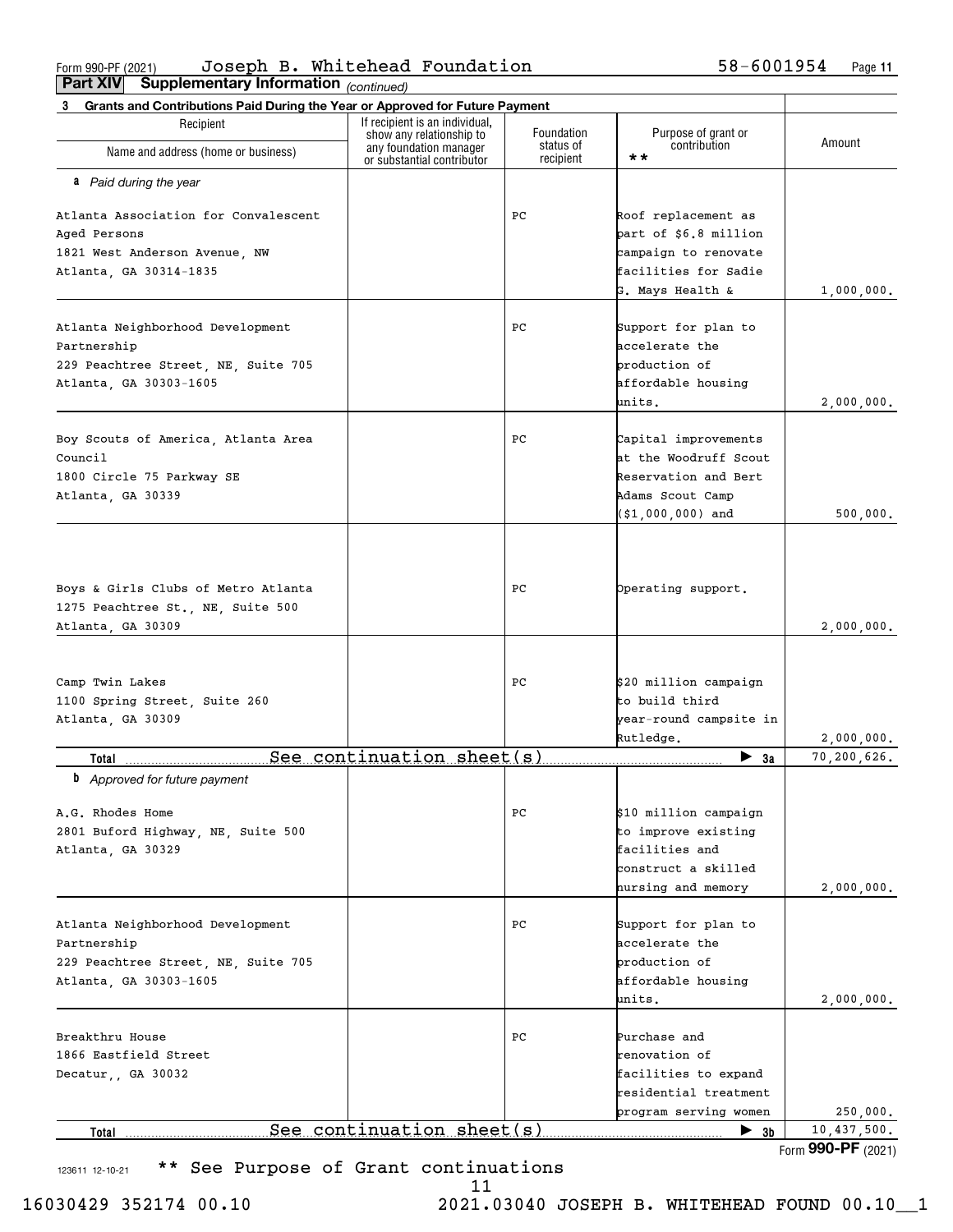# **Part XV-A Analysis of Income-Producing Activities**

| Enter gross amounts unless otherwise indicated.                                                                                                                                                                                |                 | Unrelated business income |                      | Excluded by section 512, 513, or 514 | (e)               |
|--------------------------------------------------------------------------------------------------------------------------------------------------------------------------------------------------------------------------------|-----------------|---------------------------|----------------------|--------------------------------------|-------------------|
|                                                                                                                                                                                                                                | (a)<br>Business | (b)                       | <b>(C)</b><br>Exclu- | (d)                                  | Related or exempt |
| 1 Program service revenue:                                                                                                                                                                                                     | code            | Amount                    | sion<br>code         | Amount                               | function income   |
|                                                                                                                                                                                                                                |                 |                           |                      |                                      |                   |
| a<br><u> 1980 - John Stein, marking and de Britain and de Britain and de Britain and de Britain and de Britain and de</u><br>b                                                                                                 |                 |                           |                      |                                      |                   |
| <u> 1989 - Johann Barn, mars ann an t-Amhain ann an t-Amhain ann an t-Amhain ann an t-Amhain ann an t-Amhain ann </u>                                                                                                          |                 |                           |                      |                                      |                   |
| C<br><u> 1989 - Johann Barn, amerikansk politiker (d. 1989)</u>                                                                                                                                                                |                 |                           |                      |                                      |                   |
| <u> 1989 - Johann Stoff, deutscher Stoffen und der Stoffen und der Stoffen und der Stoffen und der Stoffen und der</u>                                                                                                         |                 |                           |                      |                                      |                   |
| <u> 1989 - Johann Barn, mars and de Brasilian (b. 1989)</u>                                                                                                                                                                    |                 |                           |                      |                                      |                   |
| f                                                                                                                                                                                                                              |                 |                           |                      |                                      |                   |
| g Fees and contracts from government agencies                                                                                                                                                                                  |                 |                           |                      |                                      |                   |
|                                                                                                                                                                                                                                |                 |                           |                      |                                      |                   |
| 3 Interest on savings and temporary cash                                                                                                                                                                                       |                 |                           |                      |                                      |                   |
|                                                                                                                                                                                                                                |                 |                           | 14                   | $\frac{18,403.}{50,884,781.}$        |                   |
| 4 Dividends and interest from securities                                                                                                                                                                                       |                 |                           | $\overline{14}$      |                                      |                   |
| 5 Net rental income or (loss) from real estate:                                                                                                                                                                                |                 |                           |                      |                                      |                   |
|                                                                                                                                                                                                                                |                 |                           |                      |                                      |                   |
|                                                                                                                                                                                                                                |                 |                           | 16                   | 42,750.                              |                   |
| 6 Net rental income or (loss) from personal                                                                                                                                                                                    |                 |                           |                      |                                      |                   |
|                                                                                                                                                                                                                                |                 |                           |                      |                                      |                   |
|                                                                                                                                                                                                                                |                 |                           |                      |                                      |                   |
| 8 Gain or (loss) from sales of assets other                                                                                                                                                                                    |                 |                           |                      |                                      |                   |
|                                                                                                                                                                                                                                |                 |                           | 18                   | 7,215,661.                           |                   |
|                                                                                                                                                                                                                                |                 |                           |                      |                                      |                   |
| 10 Gross profit or (loss) from sales of inventory <i></i>                                                                                                                                                                      |                 |                           |                      |                                      |                   |
| 11 Other revenue:                                                                                                                                                                                                              |                 |                           |                      |                                      |                   |
|                                                                                                                                                                                                                                |                 |                           |                      |                                      |                   |
| a<br><u> 1989 - Johann Barn, fransk politik amerikansk politik (</u>                                                                                                                                                           |                 |                           |                      |                                      |                   |
| b<br><u> 1989 - Johann Barn, mars and de Brasilian (b. 1989)</u>                                                                                                                                                               |                 |                           |                      |                                      |                   |
| <u> 1989 - Johann John Stein, mars and de British and de British and de British and de British and de British an</u>                                                                                                           |                 |                           |                      |                                      |                   |
| <u> 1989 - Johann Barn, mars and de Brasilian (b. 1989)</u>                                                                                                                                                                    |                 |                           |                      |                                      |                   |
|                                                                                                                                                                                                                                |                 |                           |                      |                                      |                   |
|                                                                                                                                                                                                                                |                 | $\overline{0.}$           |                      | 58, 161, 595.                        | 0.                |
| 13 Total. Add line 12, columns (b), (d), and (e) with an accordingle contained and according to the contained and the control of the control of the control of the control of the control of the control of the control of the |                 |                           |                      | 13                                   | 58, 161, 595.     |
| (See worksheet in line 13 instructions to verify calculations.)                                                                                                                                                                |                 |                           |                      |                                      |                   |
| Part XV-B<br>Relationship of Activities to the Accomplishment of Exempt Purposes                                                                                                                                               |                 |                           |                      |                                      |                   |
|                                                                                                                                                                                                                                |                 |                           |                      |                                      |                   |
| Explain below how each activity for which income is reported in column (e) of Part XV-A contributed importantly to the accomplishment of<br>Line No.                                                                           |                 |                           |                      |                                      |                   |
| the foundation's exempt purposes (other than by providing funds for such purposes).<br>$\blacktriangledown$                                                                                                                    |                 |                           |                      |                                      |                   |
|                                                                                                                                                                                                                                |                 |                           |                      |                                      |                   |
|                                                                                                                                                                                                                                |                 |                           |                      |                                      |                   |
|                                                                                                                                                                                                                                |                 |                           |                      |                                      |                   |
|                                                                                                                                                                                                                                |                 |                           |                      |                                      |                   |
|                                                                                                                                                                                                                                |                 |                           |                      |                                      |                   |
|                                                                                                                                                                                                                                |                 |                           |                      |                                      |                   |
|                                                                                                                                                                                                                                |                 |                           |                      |                                      |                   |
|                                                                                                                                                                                                                                |                 |                           |                      |                                      |                   |
|                                                                                                                                                                                                                                |                 |                           |                      |                                      |                   |
|                                                                                                                                                                                                                                |                 |                           |                      |                                      |                   |
|                                                                                                                                                                                                                                |                 |                           |                      |                                      |                   |
|                                                                                                                                                                                                                                |                 |                           |                      |                                      |                   |
|                                                                                                                                                                                                                                |                 |                           |                      |                                      |                   |
|                                                                                                                                                                                                                                |                 |                           |                      |                                      |                   |
|                                                                                                                                                                                                                                |                 |                           |                      |                                      |                   |
|                                                                                                                                                                                                                                |                 |                           |                      |                                      |                   |
|                                                                                                                                                                                                                                |                 |                           |                      |                                      |                   |

Form (2021) **990-PF**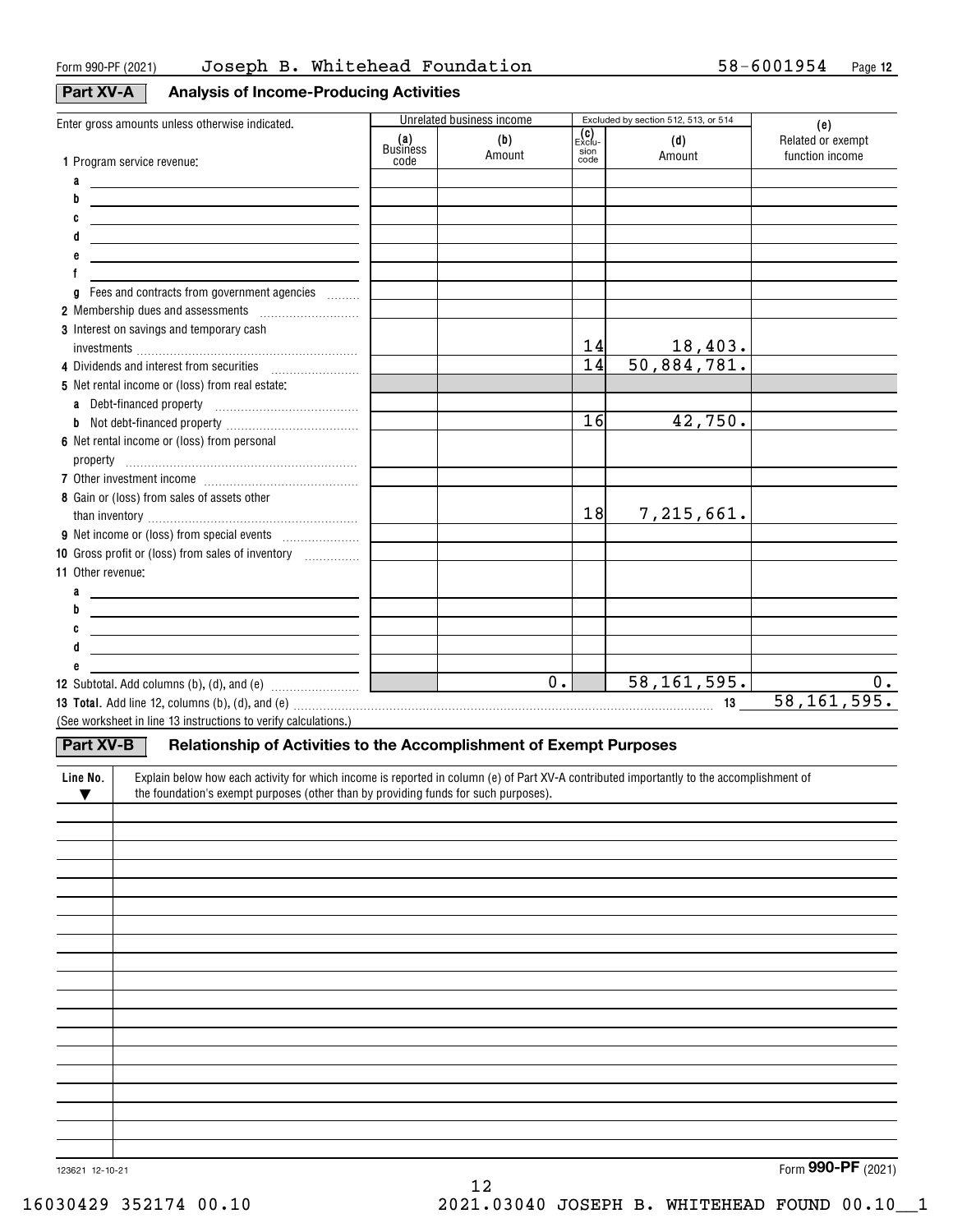| Form 990-PF (2021) |                                                                                                                                                                                                                                                                                                                                                                                    |  | Joseph B. Whitehead Foundation                                                                                                                                                                                                                                                                                         |                                                                                                                                                                                                                                     | 58-6001954               | Page 13          |
|--------------------|------------------------------------------------------------------------------------------------------------------------------------------------------------------------------------------------------------------------------------------------------------------------------------------------------------------------------------------------------------------------------------|--|------------------------------------------------------------------------------------------------------------------------------------------------------------------------------------------------------------------------------------------------------------------------------------------------------------------------|-------------------------------------------------------------------------------------------------------------------------------------------------------------------------------------------------------------------------------------|--------------------------|------------------|
| <b>Part XVI</b>    | <b>Exempt Organizations</b>                                                                                                                                                                                                                                                                                                                                                        |  |                                                                                                                                                                                                                                                                                                                        | Information Regarding Transfers to and Transactions and Relationships With Noncharitable                                                                                                                                            |                          |                  |
| 1.                 |                                                                                                                                                                                                                                                                                                                                                                                    |  | Did the organization directly or indirectly engage in any of the following with any other organization described in section 501(c)                                                                                                                                                                                     |                                                                                                                                                                                                                                     |                          | Yes∣ No          |
|                    |                                                                                                                                                                                                                                                                                                                                                                                    |  | (other than section 501(c)(3) organizations) or in section 527, relating to political organizations?                                                                                                                                                                                                                   |                                                                                                                                                                                                                                     |                          |                  |
|                    | a Transfers from the reporting foundation to a noncharitable exempt organization of:                                                                                                                                                                                                                                                                                               |  |                                                                                                                                                                                                                                                                                                                        |                                                                                                                                                                                                                                     |                          |                  |
|                    |                                                                                                                                                                                                                                                                                                                                                                                    |  |                                                                                                                                                                                                                                                                                                                        |                                                                                                                                                                                                                                     | 1a(1)                    | X                |
|                    |                                                                                                                                                                                                                                                                                                                                                                                    |  |                                                                                                                                                                                                                                                                                                                        | (2) Other assets <b>Commission Commission Commission Commission Commission Commission Commission</b>                                                                                                                                | 1a(2)                    | X                |
|                    | <b>b</b> Other transactions:                                                                                                                                                                                                                                                                                                                                                       |  |                                                                                                                                                                                                                                                                                                                        |                                                                                                                                                                                                                                     | 1b(1)                    | X                |
|                    | (1) Sales of assets to a noncharitable exempt organization with contained and contained account of assets to a noncharitable exempt organization<br>(2) Purchases of assets from a noncharitable exempt organization [11] manufacture contraction contraction contraction contraction of the state of the state of the state of the state of the state of the state of the state o |  |                                                                                                                                                                                                                                                                                                                        |                                                                                                                                                                                                                                     |                          |                  |
|                    |                                                                                                                                                                                                                                                                                                                                                                                    |  |                                                                                                                                                                                                                                                                                                                        | (3) Rental of facilities, equipment, or other assets with an intervention of the continuum continuum continuum contracts and contact the contract of the contract of the contract of the contract of the contract of the contr      | 1b(2)                    | X<br>$\mathbf X$ |
|                    |                                                                                                                                                                                                                                                                                                                                                                                    |  |                                                                                                                                                                                                                                                                                                                        | (4) Reimbursement arrangements <b>Constitution and Constitution Constitution</b> Constitution Constitution Constitution Constitution Constitution Constitution Constitution Constitution Constitution Constitution Constitution Con | 1b(3)<br>1b(4)           | X                |
|                    |                                                                                                                                                                                                                                                                                                                                                                                    |  |                                                                                                                                                                                                                                                                                                                        | (5) Loans or loan guarantees (11) contains a construction of the container contains and container and container and contains a container and container and contains a containing of the contains and contains a containing of       | 1b(5)                    | X                |
|                    | (6) Performance of services or membership or fundraising solicitations                                                                                                                                                                                                                                                                                                             |  |                                                                                                                                                                                                                                                                                                                        |                                                                                                                                                                                                                                     | 1b(6)                    | X                |
| c                  | Sharing of facilities, equipment, mailing lists, other assets, or paid employees                                                                                                                                                                                                                                                                                                   |  |                                                                                                                                                                                                                                                                                                                        | $\ddotsc$ . The contract contract of the contract of the contract of the contract of the contract of the contract of $\ddotsc$                                                                                                      | - 1c                     | $\mathbf{x}$     |
|                    |                                                                                                                                                                                                                                                                                                                                                                                    |  |                                                                                                                                                                                                                                                                                                                        | d If the answer to any of the above is "Yes," complete the following schedule. Column (b) should always show the fair market value of the goods, other assets,                                                                      |                          |                  |
|                    | column (d) the value of the goods, other assets, or services received.                                                                                                                                                                                                                                                                                                             |  |                                                                                                                                                                                                                                                                                                                        | or services given by the reporting foundation. If the foundation received less than fair market value in any transaction or sharing arrangement, show in                                                                            |                          |                  |
| (a) Line no.       | (b) Amount involved                                                                                                                                                                                                                                                                                                                                                                |  | (c) Name of noncharitable exempt organization                                                                                                                                                                                                                                                                          | (d) Description of transfers, transactions, and sharing arrangements                                                                                                                                                                |                          |                  |
|                    |                                                                                                                                                                                                                                                                                                                                                                                    |  | N/A                                                                                                                                                                                                                                                                                                                    |                                                                                                                                                                                                                                     |                          |                  |
|                    |                                                                                                                                                                                                                                                                                                                                                                                    |  |                                                                                                                                                                                                                                                                                                                        |                                                                                                                                                                                                                                     |                          |                  |
|                    |                                                                                                                                                                                                                                                                                                                                                                                    |  |                                                                                                                                                                                                                                                                                                                        |                                                                                                                                                                                                                                     |                          |                  |
|                    |                                                                                                                                                                                                                                                                                                                                                                                    |  |                                                                                                                                                                                                                                                                                                                        |                                                                                                                                                                                                                                     |                          |                  |
|                    |                                                                                                                                                                                                                                                                                                                                                                                    |  |                                                                                                                                                                                                                                                                                                                        |                                                                                                                                                                                                                                     |                          |                  |
|                    |                                                                                                                                                                                                                                                                                                                                                                                    |  |                                                                                                                                                                                                                                                                                                                        |                                                                                                                                                                                                                                     |                          |                  |
|                    |                                                                                                                                                                                                                                                                                                                                                                                    |  |                                                                                                                                                                                                                                                                                                                        |                                                                                                                                                                                                                                     |                          |                  |
|                    |                                                                                                                                                                                                                                                                                                                                                                                    |  |                                                                                                                                                                                                                                                                                                                        |                                                                                                                                                                                                                                     |                          |                  |
|                    |                                                                                                                                                                                                                                                                                                                                                                                    |  |                                                                                                                                                                                                                                                                                                                        |                                                                                                                                                                                                                                     |                          |                  |
|                    |                                                                                                                                                                                                                                                                                                                                                                                    |  |                                                                                                                                                                                                                                                                                                                        |                                                                                                                                                                                                                                     |                          |                  |
|                    |                                                                                                                                                                                                                                                                                                                                                                                    |  |                                                                                                                                                                                                                                                                                                                        |                                                                                                                                                                                                                                     |                          |                  |
|                    |                                                                                                                                                                                                                                                                                                                                                                                    |  |                                                                                                                                                                                                                                                                                                                        |                                                                                                                                                                                                                                     |                          |                  |
|                    |                                                                                                                                                                                                                                                                                                                                                                                    |  |                                                                                                                                                                                                                                                                                                                        |                                                                                                                                                                                                                                     |                          |                  |
|                    |                                                                                                                                                                                                                                                                                                                                                                                    |  |                                                                                                                                                                                                                                                                                                                        |                                                                                                                                                                                                                                     |                          |                  |
|                    |                                                                                                                                                                                                                                                                                                                                                                                    |  |                                                                                                                                                                                                                                                                                                                        |                                                                                                                                                                                                                                     |                          |                  |
|                    |                                                                                                                                                                                                                                                                                                                                                                                    |  |                                                                                                                                                                                                                                                                                                                        |                                                                                                                                                                                                                                     |                          |                  |
|                    |                                                                                                                                                                                                                                                                                                                                                                                    |  | 2a Is the foundation directly or indirectly affiliated with, or related to, one or more tax-exempt organizations described                                                                                                                                                                                             |                                                                                                                                                                                                                                     |                          |                  |
|                    |                                                                                                                                                                                                                                                                                                                                                                                    |  |                                                                                                                                                                                                                                                                                                                        | in section 501(c) (other than section 501(c)(3)) or in section 527?                                                                                                                                                                 | Yes                      | $X$ No           |
|                    | <b>b</b> If "Yes," complete the following schedule.                                                                                                                                                                                                                                                                                                                                |  |                                                                                                                                                                                                                                                                                                                        |                                                                                                                                                                                                                                     |                          |                  |
|                    | (a) Name of organization                                                                                                                                                                                                                                                                                                                                                           |  | (b) Type of organization                                                                                                                                                                                                                                                                                               | (c) Description of relationship                                                                                                                                                                                                     |                          |                  |
|                    | N/A                                                                                                                                                                                                                                                                                                                                                                                |  |                                                                                                                                                                                                                                                                                                                        |                                                                                                                                                                                                                                     |                          |                  |
|                    |                                                                                                                                                                                                                                                                                                                                                                                    |  |                                                                                                                                                                                                                                                                                                                        |                                                                                                                                                                                                                                     |                          |                  |
|                    |                                                                                                                                                                                                                                                                                                                                                                                    |  |                                                                                                                                                                                                                                                                                                                        |                                                                                                                                                                                                                                     |                          |                  |
|                    |                                                                                                                                                                                                                                                                                                                                                                                    |  |                                                                                                                                                                                                                                                                                                                        |                                                                                                                                                                                                                                     |                          |                  |
|                    |                                                                                                                                                                                                                                                                                                                                                                                    |  |                                                                                                                                                                                                                                                                                                                        |                                                                                                                                                                                                                                     |                          |                  |
|                    |                                                                                                                                                                                                                                                                                                                                                                                    |  | Under penaltice of periury, I declare that I have examined this return, including accompanying schedules and statements, and to the best of my knowledge<br>and belief it is true, correct and complete. Declaration of preparer (other than taxpayer) is based on all information of which preparer has any knowledne |                                                                                                                                                                                                                                     | May the IRS discuss this |                  |

| Sign<br>Here         | Critical periappears periuty, I declare that I have examined gris return, including accompanying schedules and statements, and to the best of my knowledge<br>and belief it is true, correct and complete. Declaration of preparer (other than taxpayer) is based on all information of which preparer has any knowledge.<br>Signature of on cer or trustee | $5 - 10 - 2022$<br>Date | Title | President               | May the IRS discuss this<br>return with the preparer<br>shown below? See instr.<br>Yes<br>No |
|----------------------|-------------------------------------------------------------------------------------------------------------------------------------------------------------------------------------------------------------------------------------------------------------------------------------------------------------------------------------------------------------|-------------------------|-------|-------------------------|----------------------------------------------------------------------------------------------|
| Paid                 | Print/Type preparer's name                                                                                                                                                                                                                                                                                                                                  | Preparer's signature    | Date  | Check<br>self- employed | <b>PTIN</b>                                                                                  |
| Preparer<br>Use Only | Firm's name $\blacktriangleright$                                                                                                                                                                                                                                                                                                                           |                         |       | Firm's $EN$             |                                                                                              |
|                      | Firm's address >                                                                                                                                                                                                                                                                                                                                            |                         |       | Phone no.               |                                                                                              |

Form 990-PF (2021)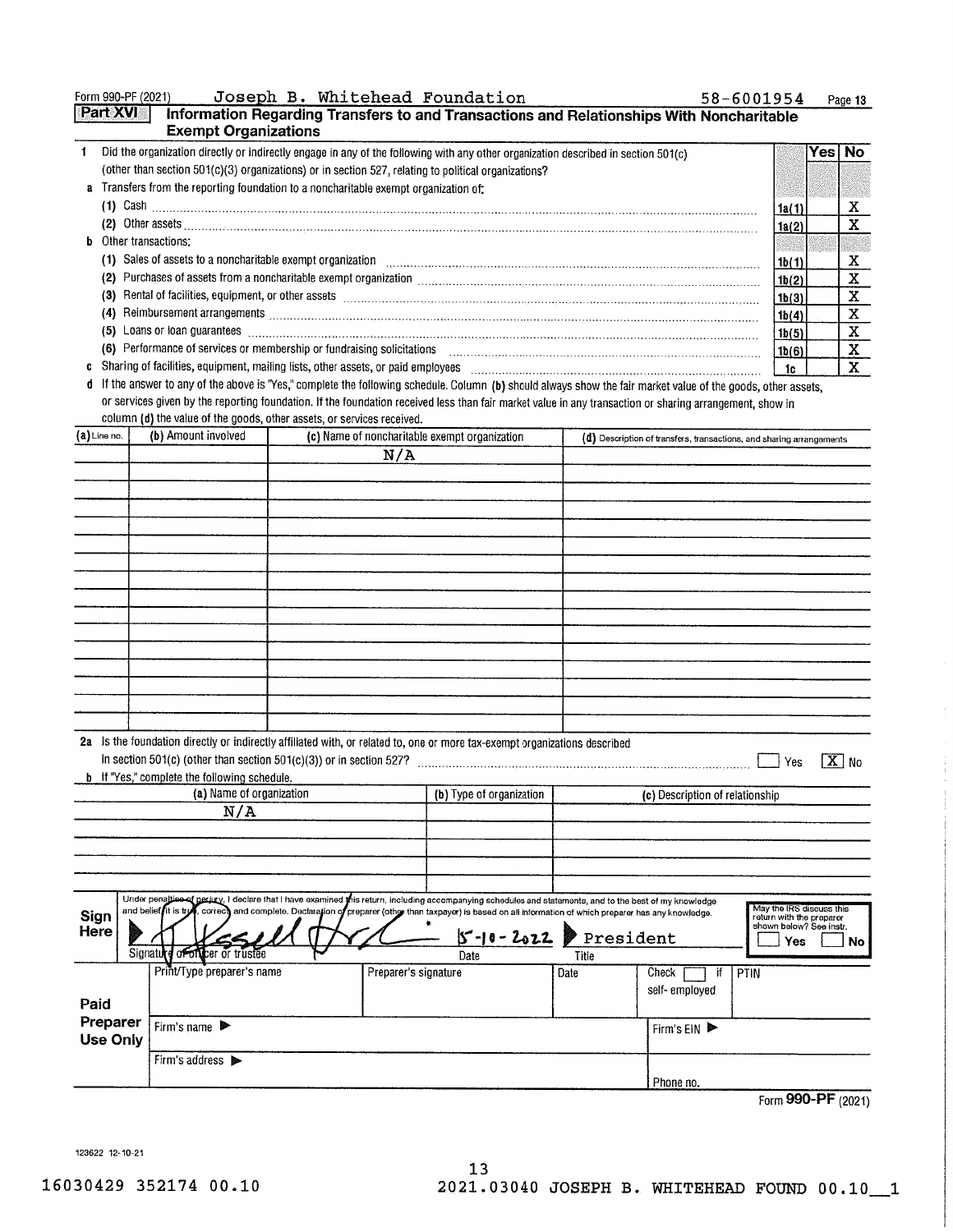**Part XIV Supplementary Information**

| <b>Grants and Contributions Paid During the Year (Continuation)</b><br>3 |                                                                                  |                                      |                                     |             |  |
|--------------------------------------------------------------------------|----------------------------------------------------------------------------------|--------------------------------------|-------------------------------------|-------------|--|
| Recipient                                                                | If recipient is an individual.                                                   |                                      |                                     |             |  |
| Name and address (home or business)                                      | show any relationship to<br>any foundation manager<br>or substantial contributor | Foundation<br>status of<br>recipient | Purpose of grant or<br>contribution | Amount      |  |
| CaringWorks                                                              |                                                                                  | PC                                   | Capacity-building                   |             |  |
| 2785 Lawrenceville Hwy, Suite 205                                        |                                                                                  |                                      | support to expand                   |             |  |
| Decatur, GA 30033                                                        |                                                                                  |                                      | housing and behavioral              |             |  |
|                                                                          |                                                                                  |                                      | health services for                 |             |  |
|                                                                          |                                                                                  |                                      | homeless and                        | 350,000.    |  |
| Children's Advocacy Centers of                                           |                                                                                  | PC                                   | Support for statewide               |             |  |
| Georgia                                                                  |                                                                                  |                                      | response team to                    |             |  |
| 127 Church Street, Suite 250                                             |                                                                                  |                                      | coordinate services                 |             |  |
| Marietta, GA 30060                                                       |                                                                                  |                                      | for child victims of                |             |  |
|                                                                          |                                                                                  |                                      | sex trafficking.                    | 212,500.    |  |
| Children's Healthcare of Atlanta                                         |                                                                                  | PC                                   | Implementation of the               |             |  |
| 1575 Northeast Expressway, NE                                            |                                                                                  |                                      | Marcus Autism Center's              |             |  |
| Atlanta, GA 30329                                                        |                                                                                  |                                      | strategic plan to                   |             |  |
|                                                                          |                                                                                  |                                      | focus on the early                  |             |  |
|                                                                          |                                                                                  |                                      | diagnosis and                       | 5,000,032.  |  |
| Communities in Schools of Georgia                                        |                                                                                  | PC                                   | Operating support for               |             |  |
| 260 Peachtree Street, Suite 700                                          |                                                                                  |                                      | CISGA, which works to               |             |  |
| Atlanta, GA 30303                                                        |                                                                                  |                                      | improve students'                   |             |  |
|                                                                          |                                                                                  |                                      | academic performance                |             |  |
|                                                                          |                                                                                  |                                      | and reduce dropout                  | 750,000.    |  |
| Community Assistance Center                                              |                                                                                  | PC                                   | \$800,000 campaign for              |             |  |
| P.O. Box 501298                                                          |                                                                                  |                                      | facility improvements               |             |  |
| Atlanta, GA 31150-1298                                                   |                                                                                  |                                      | to expand services in               |             |  |
|                                                                          |                                                                                  |                                      | Sandy Springs and                   |             |  |
|                                                                          |                                                                                  |                                      | Dunwoody.                           | 100,000.    |  |
| Community Foundation for Greater                                         |                                                                                  | PC                                   | For the Joseph B.                   |             |  |
| Atlanta                                                                  |                                                                                  |                                      | Whitehead Fund to                   |             |  |
| 191 Peachtree Street, NE, Suite 1000                                     |                                                                                  |                                      | support Achieve                     |             |  |
| Atlanta, GA 30303                                                        |                                                                                  |                                      | Atlanta and child                   |             |  |
|                                                                          |                                                                                  |                                      | well-being.                         | 20,000,043. |  |
|                                                                          |                                                                                  |                                      |                                     |             |  |
| Cristo Rey Atlanta Jesuit High School                                    |                                                                                  | PС                                   | Operating support in                |             |  |
| 222 Piedmont Avenue, NE                                                  |                                                                                  |                                      | response to the                     |             |  |
| Atlanta, GA 30308                                                        |                                                                                  |                                      | COVID-19 pandemic.                  | 500,000.    |  |
|                                                                          |                                                                                  |                                      |                                     |             |  |
| FaithBridge Foster Care                                                  |                                                                                  | PС                                   | Support of initiative               |             |  |
| 4400 North Point Parkway, Suite 210                                      |                                                                                  |                                      | to recruit foster                   |             |  |
| Alpharetta, GA 30022                                                     |                                                                                  |                                      | families for children               |             |  |
|                                                                          |                                                                                  |                                      | age 13 and older.                   | 100,000.    |  |
| FCS Urban Ministries                                                     |                                                                                  | PC                                   | Rotating capital fund               |             |  |
| 750 Glenwood Avenue, SE                                                  |                                                                                  |                                      | to preserve and                     |             |  |
| Atlanta, GA 30316                                                        |                                                                                  |                                      | develop affordable                  |             |  |
|                                                                          |                                                                                  |                                      | single-family housing               |             |  |
|                                                                          |                                                                                  |                                      | in South Atlanta as                 | 500,000.    |  |
| Georgia Appleseed                                                        |                                                                                  | PC                                   | Support of the FAIR                 |             |  |
| 1600 Parkwood Circle SE, #200                                            |                                                                                  |                                      | Project to improve                  |             |  |
| Atlanta, GA 30339                                                        |                                                                                  |                                      | education outcomes for              |             |  |
|                                                                          |                                                                                  |                                      | children in foster                  |             |  |
|                                                                          |                                                                                  |                                      | care.                               | 400,000.    |  |
| Total from continuation sheets                                           |                                                                                  |                                      |                                     | 62,700,626. |  |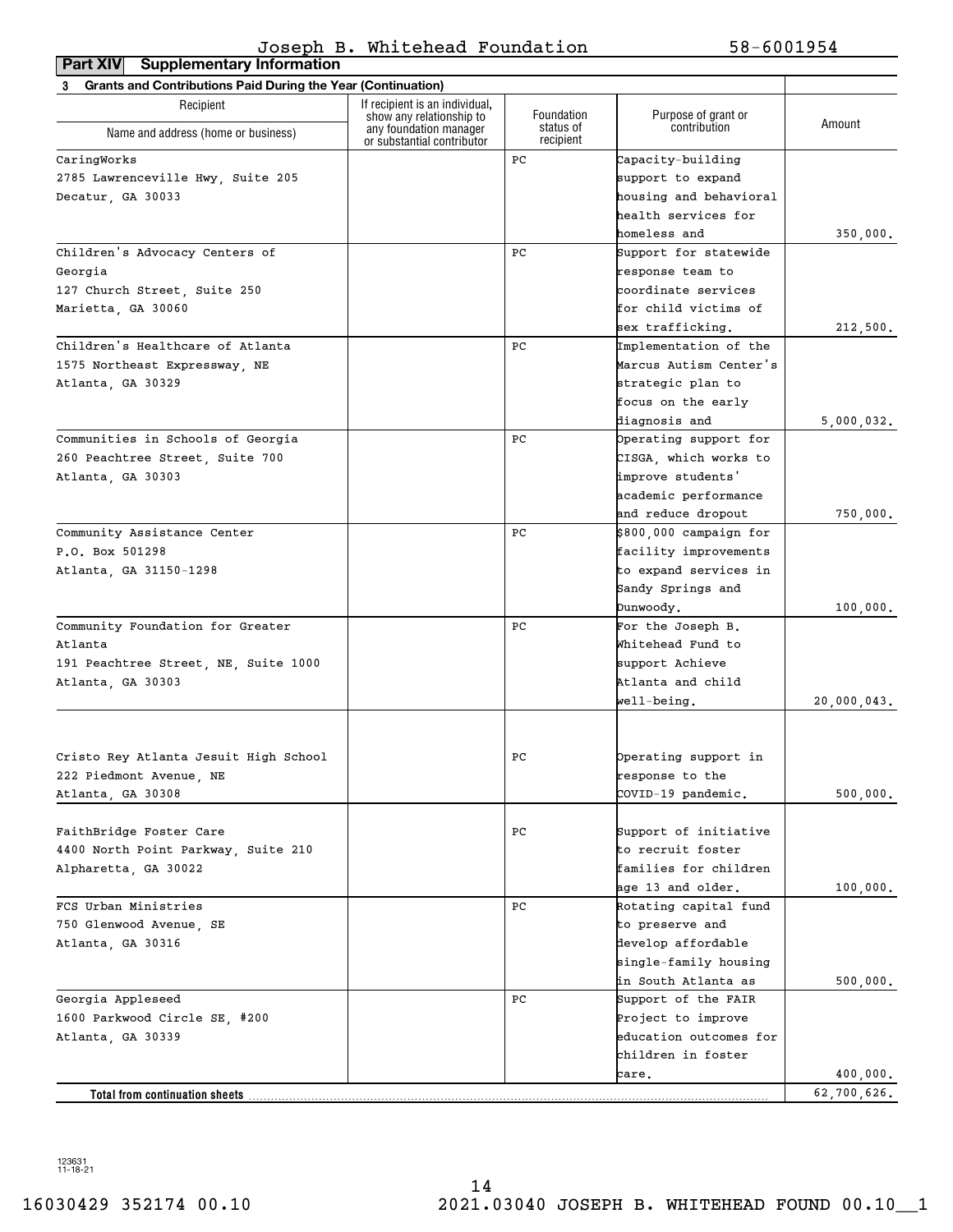| <b>Grants and Contributions Paid During the Year (Continuation)</b><br>3<br>If recipient is an individual,<br>Recipient<br>Foundation<br>Purpose of grant or<br>show any relationship to<br>Amount<br>contribution<br>status of<br>any foundation manager<br>Name and address (home or business)<br>recipient<br>or substantial contributor<br>Georgia Campaign for Adolescent Power<br>PС<br>Expansion of teen<br>and Potential<br>pregnancy prevention<br>1718 Peachtree St., NW, Suite 465<br>and health programs.<br>150,000.<br>Atlanta, GA 30309<br>Georgia CASA<br>PС<br>Operating support<br>(\$400,000) and support<br>75 Marietta Street, NW, Suite 404<br>of growth plan<br>Atlanta, GA 30303<br>$( $100,000)$ for<br>organization providing<br>500,000.<br>Georgia Family Connection Partnership<br>PС<br>Support of statewide<br>235 Peachtree Street, Suite 1600<br>hetwork (\$700,000) and<br>dropout prevention<br>Atlanta, GA 30303<br>cohort (\$20,000).<br>720,000.<br>Georgia Leadership Institute for<br>PС<br>Operating support for<br>School Improvement<br>organization working<br>to improve K-12 public<br>3237 Satellite Blvd, Suite 460<br>education through<br>leadership<br>800,000.<br>Georgia Partnership for Excellence in<br>PС<br>Operating support for<br>Education<br>organization working<br>to improve K-12 public<br>270 Peachtree Street, Suite 2200<br>education through<br>Atlanta, GA 30303<br>research and public<br>700,000.<br>Georgia State University Research<br>PС<br>Support for the<br>Foundation<br>After-School All-Stars<br>P.O. Box 3999<br>program and summer<br>academy at Sylvan<br>Hills Middle School<br>400,000.<br>Hands On Atlanta<br>PС<br>Expansion of education<br>600 Means Street, Suite 100<br>programs to address<br>Atlanta, GA 30318<br>learning loss related<br>to the COVID-19<br>pandemic.<br>175,000.<br>Expansion of academic<br>Horizons Atlanta<br>PС<br>enrichment program.<br>177 North Avenue, NW<br>Atlanta, GA 30332<br>400,000.<br>LaAmistad<br>PС<br>Expansion of<br>afterschool program<br>3434 Roswell Road, NW<br>serving Latino<br>Atlanta, GA 30305<br>students to three new<br>88,000.<br>sites.<br>Lovett School<br>PС<br>Program and technology<br>updates for<br>4075 Paces Ferry Rd., NW<br>Breakthrough Atlanta<br>Atlanta, GA 30327-3099<br>an academic enrichment<br>program for students<br>100,000.<br>Total from continuation sheets. | <b>Supplementary Information</b><br><b>Part XIV</b> |  |  |
|-----------------------------------------------------------------------------------------------------------------------------------------------------------------------------------------------------------------------------------------------------------------------------------------------------------------------------------------------------------------------------------------------------------------------------------------------------------------------------------------------------------------------------------------------------------------------------------------------------------------------------------------------------------------------------------------------------------------------------------------------------------------------------------------------------------------------------------------------------------------------------------------------------------------------------------------------------------------------------------------------------------------------------------------------------------------------------------------------------------------------------------------------------------------------------------------------------------------------------------------------------------------------------------------------------------------------------------------------------------------------------------------------------------------------------------------------------------------------------------------------------------------------------------------------------------------------------------------------------------------------------------------------------------------------------------------------------------------------------------------------------------------------------------------------------------------------------------------------------------------------------------------------------------------------------------------------------------------------------------------------------------------------------------------------------------------------------------------------------------------------------------------------------------------------------------------------------------------------------------------------------------------------------------------------------------------------------------------------------------------------------------------------------------------------------------------------|-----------------------------------------------------|--|--|
|                                                                                                                                                                                                                                                                                                                                                                                                                                                                                                                                                                                                                                                                                                                                                                                                                                                                                                                                                                                                                                                                                                                                                                                                                                                                                                                                                                                                                                                                                                                                                                                                                                                                                                                                                                                                                                                                                                                                                                                                                                                                                                                                                                                                                                                                                                                                                                                                                                               |                                                     |  |  |
|                                                                                                                                                                                                                                                                                                                                                                                                                                                                                                                                                                                                                                                                                                                                                                                                                                                                                                                                                                                                                                                                                                                                                                                                                                                                                                                                                                                                                                                                                                                                                                                                                                                                                                                                                                                                                                                                                                                                                                                                                                                                                                                                                                                                                                                                                                                                                                                                                                               |                                                     |  |  |
|                                                                                                                                                                                                                                                                                                                                                                                                                                                                                                                                                                                                                                                                                                                                                                                                                                                                                                                                                                                                                                                                                                                                                                                                                                                                                                                                                                                                                                                                                                                                                                                                                                                                                                                                                                                                                                                                                                                                                                                                                                                                                                                                                                                                                                                                                                                                                                                                                                               |                                                     |  |  |
|                                                                                                                                                                                                                                                                                                                                                                                                                                                                                                                                                                                                                                                                                                                                                                                                                                                                                                                                                                                                                                                                                                                                                                                                                                                                                                                                                                                                                                                                                                                                                                                                                                                                                                                                                                                                                                                                                                                                                                                                                                                                                                                                                                                                                                                                                                                                                                                                                                               |                                                     |  |  |
|                                                                                                                                                                                                                                                                                                                                                                                                                                                                                                                                                                                                                                                                                                                                                                                                                                                                                                                                                                                                                                                                                                                                                                                                                                                                                                                                                                                                                                                                                                                                                                                                                                                                                                                                                                                                                                                                                                                                                                                                                                                                                                                                                                                                                                                                                                                                                                                                                                               |                                                     |  |  |
|                                                                                                                                                                                                                                                                                                                                                                                                                                                                                                                                                                                                                                                                                                                                                                                                                                                                                                                                                                                                                                                                                                                                                                                                                                                                                                                                                                                                                                                                                                                                                                                                                                                                                                                                                                                                                                                                                                                                                                                                                                                                                                                                                                                                                                                                                                                                                                                                                                               |                                                     |  |  |
|                                                                                                                                                                                                                                                                                                                                                                                                                                                                                                                                                                                                                                                                                                                                                                                                                                                                                                                                                                                                                                                                                                                                                                                                                                                                                                                                                                                                                                                                                                                                                                                                                                                                                                                                                                                                                                                                                                                                                                                                                                                                                                                                                                                                                                                                                                                                                                                                                                               |                                                     |  |  |
|                                                                                                                                                                                                                                                                                                                                                                                                                                                                                                                                                                                                                                                                                                                                                                                                                                                                                                                                                                                                                                                                                                                                                                                                                                                                                                                                                                                                                                                                                                                                                                                                                                                                                                                                                                                                                                                                                                                                                                                                                                                                                                                                                                                                                                                                                                                                                                                                                                               |                                                     |  |  |
|                                                                                                                                                                                                                                                                                                                                                                                                                                                                                                                                                                                                                                                                                                                                                                                                                                                                                                                                                                                                                                                                                                                                                                                                                                                                                                                                                                                                                                                                                                                                                                                                                                                                                                                                                                                                                                                                                                                                                                                                                                                                                                                                                                                                                                                                                                                                                                                                                                               |                                                     |  |  |
|                                                                                                                                                                                                                                                                                                                                                                                                                                                                                                                                                                                                                                                                                                                                                                                                                                                                                                                                                                                                                                                                                                                                                                                                                                                                                                                                                                                                                                                                                                                                                                                                                                                                                                                                                                                                                                                                                                                                                                                                                                                                                                                                                                                                                                                                                                                                                                                                                                               |                                                     |  |  |
|                                                                                                                                                                                                                                                                                                                                                                                                                                                                                                                                                                                                                                                                                                                                                                                                                                                                                                                                                                                                                                                                                                                                                                                                                                                                                                                                                                                                                                                                                                                                                                                                                                                                                                                                                                                                                                                                                                                                                                                                                                                                                                                                                                                                                                                                                                                                                                                                                                               |                                                     |  |  |
|                                                                                                                                                                                                                                                                                                                                                                                                                                                                                                                                                                                                                                                                                                                                                                                                                                                                                                                                                                                                                                                                                                                                                                                                                                                                                                                                                                                                                                                                                                                                                                                                                                                                                                                                                                                                                                                                                                                                                                                                                                                                                                                                                                                                                                                                                                                                                                                                                                               |                                                     |  |  |
|                                                                                                                                                                                                                                                                                                                                                                                                                                                                                                                                                                                                                                                                                                                                                                                                                                                                                                                                                                                                                                                                                                                                                                                                                                                                                                                                                                                                                                                                                                                                                                                                                                                                                                                                                                                                                                                                                                                                                                                                                                                                                                                                                                                                                                                                                                                                                                                                                                               |                                                     |  |  |
|                                                                                                                                                                                                                                                                                                                                                                                                                                                                                                                                                                                                                                                                                                                                                                                                                                                                                                                                                                                                                                                                                                                                                                                                                                                                                                                                                                                                                                                                                                                                                                                                                                                                                                                                                                                                                                                                                                                                                                                                                                                                                                                                                                                                                                                                                                                                                                                                                                               |                                                     |  |  |
|                                                                                                                                                                                                                                                                                                                                                                                                                                                                                                                                                                                                                                                                                                                                                                                                                                                                                                                                                                                                                                                                                                                                                                                                                                                                                                                                                                                                                                                                                                                                                                                                                                                                                                                                                                                                                                                                                                                                                                                                                                                                                                                                                                                                                                                                                                                                                                                                                                               |                                                     |  |  |
|                                                                                                                                                                                                                                                                                                                                                                                                                                                                                                                                                                                                                                                                                                                                                                                                                                                                                                                                                                                                                                                                                                                                                                                                                                                                                                                                                                                                                                                                                                                                                                                                                                                                                                                                                                                                                                                                                                                                                                                                                                                                                                                                                                                                                                                                                                                                                                                                                                               |                                                     |  |  |
|                                                                                                                                                                                                                                                                                                                                                                                                                                                                                                                                                                                                                                                                                                                                                                                                                                                                                                                                                                                                                                                                                                                                                                                                                                                                                                                                                                                                                                                                                                                                                                                                                                                                                                                                                                                                                                                                                                                                                                                                                                                                                                                                                                                                                                                                                                                                                                                                                                               |                                                     |  |  |
|                                                                                                                                                                                                                                                                                                                                                                                                                                                                                                                                                                                                                                                                                                                                                                                                                                                                                                                                                                                                                                                                                                                                                                                                                                                                                                                                                                                                                                                                                                                                                                                                                                                                                                                                                                                                                                                                                                                                                                                                                                                                                                                                                                                                                                                                                                                                                                                                                                               |                                                     |  |  |
|                                                                                                                                                                                                                                                                                                                                                                                                                                                                                                                                                                                                                                                                                                                                                                                                                                                                                                                                                                                                                                                                                                                                                                                                                                                                                                                                                                                                                                                                                                                                                                                                                                                                                                                                                                                                                                                                                                                                                                                                                                                                                                                                                                                                                                                                                                                                                                                                                                               |                                                     |  |  |
|                                                                                                                                                                                                                                                                                                                                                                                                                                                                                                                                                                                                                                                                                                                                                                                                                                                                                                                                                                                                                                                                                                                                                                                                                                                                                                                                                                                                                                                                                                                                                                                                                                                                                                                                                                                                                                                                                                                                                                                                                                                                                                                                                                                                                                                                                                                                                                                                                                               | Duluth, GA 30096                                    |  |  |
|                                                                                                                                                                                                                                                                                                                                                                                                                                                                                                                                                                                                                                                                                                                                                                                                                                                                                                                                                                                                                                                                                                                                                                                                                                                                                                                                                                                                                                                                                                                                                                                                                                                                                                                                                                                                                                                                                                                                                                                                                                                                                                                                                                                                                                                                                                                                                                                                                                               |                                                     |  |  |
|                                                                                                                                                                                                                                                                                                                                                                                                                                                                                                                                                                                                                                                                                                                                                                                                                                                                                                                                                                                                                                                                                                                                                                                                                                                                                                                                                                                                                                                                                                                                                                                                                                                                                                                                                                                                                                                                                                                                                                                                                                                                                                                                                                                                                                                                                                                                                                                                                                               |                                                     |  |  |
|                                                                                                                                                                                                                                                                                                                                                                                                                                                                                                                                                                                                                                                                                                                                                                                                                                                                                                                                                                                                                                                                                                                                                                                                                                                                                                                                                                                                                                                                                                                                                                                                                                                                                                                                                                                                                                                                                                                                                                                                                                                                                                                                                                                                                                                                                                                                                                                                                                               |                                                     |  |  |
|                                                                                                                                                                                                                                                                                                                                                                                                                                                                                                                                                                                                                                                                                                                                                                                                                                                                                                                                                                                                                                                                                                                                                                                                                                                                                                                                                                                                                                                                                                                                                                                                                                                                                                                                                                                                                                                                                                                                                                                                                                                                                                                                                                                                                                                                                                                                                                                                                                               |                                                     |  |  |
|                                                                                                                                                                                                                                                                                                                                                                                                                                                                                                                                                                                                                                                                                                                                                                                                                                                                                                                                                                                                                                                                                                                                                                                                                                                                                                                                                                                                                                                                                                                                                                                                                                                                                                                                                                                                                                                                                                                                                                                                                                                                                                                                                                                                                                                                                                                                                                                                                                               |                                                     |  |  |
|                                                                                                                                                                                                                                                                                                                                                                                                                                                                                                                                                                                                                                                                                                                                                                                                                                                                                                                                                                                                                                                                                                                                                                                                                                                                                                                                                                                                                                                                                                                                                                                                                                                                                                                                                                                                                                                                                                                                                                                                                                                                                                                                                                                                                                                                                                                                                                                                                                               |                                                     |  |  |
|                                                                                                                                                                                                                                                                                                                                                                                                                                                                                                                                                                                                                                                                                                                                                                                                                                                                                                                                                                                                                                                                                                                                                                                                                                                                                                                                                                                                                                                                                                                                                                                                                                                                                                                                                                                                                                                                                                                                                                                                                                                                                                                                                                                                                                                                                                                                                                                                                                               |                                                     |  |  |
|                                                                                                                                                                                                                                                                                                                                                                                                                                                                                                                                                                                                                                                                                                                                                                                                                                                                                                                                                                                                                                                                                                                                                                                                                                                                                                                                                                                                                                                                                                                                                                                                                                                                                                                                                                                                                                                                                                                                                                                                                                                                                                                                                                                                                                                                                                                                                                                                                                               |                                                     |  |  |
|                                                                                                                                                                                                                                                                                                                                                                                                                                                                                                                                                                                                                                                                                                                                                                                                                                                                                                                                                                                                                                                                                                                                                                                                                                                                                                                                                                                                                                                                                                                                                                                                                                                                                                                                                                                                                                                                                                                                                                                                                                                                                                                                                                                                                                                                                                                                                                                                                                               |                                                     |  |  |
|                                                                                                                                                                                                                                                                                                                                                                                                                                                                                                                                                                                                                                                                                                                                                                                                                                                                                                                                                                                                                                                                                                                                                                                                                                                                                                                                                                                                                                                                                                                                                                                                                                                                                                                                                                                                                                                                                                                                                                                                                                                                                                                                                                                                                                                                                                                                                                                                                                               | Atlanta, GA 30302-3999                              |  |  |
|                                                                                                                                                                                                                                                                                                                                                                                                                                                                                                                                                                                                                                                                                                                                                                                                                                                                                                                                                                                                                                                                                                                                                                                                                                                                                                                                                                                                                                                                                                                                                                                                                                                                                                                                                                                                                                                                                                                                                                                                                                                                                                                                                                                                                                                                                                                                                                                                                                               |                                                     |  |  |
|                                                                                                                                                                                                                                                                                                                                                                                                                                                                                                                                                                                                                                                                                                                                                                                                                                                                                                                                                                                                                                                                                                                                                                                                                                                                                                                                                                                                                                                                                                                                                                                                                                                                                                                                                                                                                                                                                                                                                                                                                                                                                                                                                                                                                                                                                                                                                                                                                                               |                                                     |  |  |
|                                                                                                                                                                                                                                                                                                                                                                                                                                                                                                                                                                                                                                                                                                                                                                                                                                                                                                                                                                                                                                                                                                                                                                                                                                                                                                                                                                                                                                                                                                                                                                                                                                                                                                                                                                                                                                                                                                                                                                                                                                                                                                                                                                                                                                                                                                                                                                                                                                               |                                                     |  |  |
|                                                                                                                                                                                                                                                                                                                                                                                                                                                                                                                                                                                                                                                                                                                                                                                                                                                                                                                                                                                                                                                                                                                                                                                                                                                                                                                                                                                                                                                                                                                                                                                                                                                                                                                                                                                                                                                                                                                                                                                                                                                                                                                                                                                                                                                                                                                                                                                                                                               |                                                     |  |  |
|                                                                                                                                                                                                                                                                                                                                                                                                                                                                                                                                                                                                                                                                                                                                                                                                                                                                                                                                                                                                                                                                                                                                                                                                                                                                                                                                                                                                                                                                                                                                                                                                                                                                                                                                                                                                                                                                                                                                                                                                                                                                                                                                                                                                                                                                                                                                                                                                                                               |                                                     |  |  |
|                                                                                                                                                                                                                                                                                                                                                                                                                                                                                                                                                                                                                                                                                                                                                                                                                                                                                                                                                                                                                                                                                                                                                                                                                                                                                                                                                                                                                                                                                                                                                                                                                                                                                                                                                                                                                                                                                                                                                                                                                                                                                                                                                                                                                                                                                                                                                                                                                                               |                                                     |  |  |
|                                                                                                                                                                                                                                                                                                                                                                                                                                                                                                                                                                                                                                                                                                                                                                                                                                                                                                                                                                                                                                                                                                                                                                                                                                                                                                                                                                                                                                                                                                                                                                                                                                                                                                                                                                                                                                                                                                                                                                                                                                                                                                                                                                                                                                                                                                                                                                                                                                               |                                                     |  |  |
|                                                                                                                                                                                                                                                                                                                                                                                                                                                                                                                                                                                                                                                                                                                                                                                                                                                                                                                                                                                                                                                                                                                                                                                                                                                                                                                                                                                                                                                                                                                                                                                                                                                                                                                                                                                                                                                                                                                                                                                                                                                                                                                                                                                                                                                                                                                                                                                                                                               |                                                     |  |  |
|                                                                                                                                                                                                                                                                                                                                                                                                                                                                                                                                                                                                                                                                                                                                                                                                                                                                                                                                                                                                                                                                                                                                                                                                                                                                                                                                                                                                                                                                                                                                                                                                                                                                                                                                                                                                                                                                                                                                                                                                                                                                                                                                                                                                                                                                                                                                                                                                                                               |                                                     |  |  |
|                                                                                                                                                                                                                                                                                                                                                                                                                                                                                                                                                                                                                                                                                                                                                                                                                                                                                                                                                                                                                                                                                                                                                                                                                                                                                                                                                                                                                                                                                                                                                                                                                                                                                                                                                                                                                                                                                                                                                                                                                                                                                                                                                                                                                                                                                                                                                                                                                                               |                                                     |  |  |
|                                                                                                                                                                                                                                                                                                                                                                                                                                                                                                                                                                                                                                                                                                                                                                                                                                                                                                                                                                                                                                                                                                                                                                                                                                                                                                                                                                                                                                                                                                                                                                                                                                                                                                                                                                                                                                                                                                                                                                                                                                                                                                                                                                                                                                                                                                                                                                                                                                               |                                                     |  |  |
|                                                                                                                                                                                                                                                                                                                                                                                                                                                                                                                                                                                                                                                                                                                                                                                                                                                                                                                                                                                                                                                                                                                                                                                                                                                                                                                                                                                                                                                                                                                                                                                                                                                                                                                                                                                                                                                                                                                                                                                                                                                                                                                                                                                                                                                                                                                                                                                                                                               |                                                     |  |  |
|                                                                                                                                                                                                                                                                                                                                                                                                                                                                                                                                                                                                                                                                                                                                                                                                                                                                                                                                                                                                                                                                                                                                                                                                                                                                                                                                                                                                                                                                                                                                                                                                                                                                                                                                                                                                                                                                                                                                                                                                                                                                                                                                                                                                                                                                                                                                                                                                                                               |                                                     |  |  |
|                                                                                                                                                                                                                                                                                                                                                                                                                                                                                                                                                                                                                                                                                                                                                                                                                                                                                                                                                                                                                                                                                                                                                                                                                                                                                                                                                                                                                                                                                                                                                                                                                                                                                                                                                                                                                                                                                                                                                                                                                                                                                                                                                                                                                                                                                                                                                                                                                                               |                                                     |  |  |
|                                                                                                                                                                                                                                                                                                                                                                                                                                                                                                                                                                                                                                                                                                                                                                                                                                                                                                                                                                                                                                                                                                                                                                                                                                                                                                                                                                                                                                                                                                                                                                                                                                                                                                                                                                                                                                                                                                                                                                                                                                                                                                                                                                                                                                                                                                                                                                                                                                               |                                                     |  |  |
|                                                                                                                                                                                                                                                                                                                                                                                                                                                                                                                                                                                                                                                                                                                                                                                                                                                                                                                                                                                                                                                                                                                                                                                                                                                                                                                                                                                                                                                                                                                                                                                                                                                                                                                                                                                                                                                                                                                                                                                                                                                                                                                                                                                                                                                                                                                                                                                                                                               |                                                     |  |  |
|                                                                                                                                                                                                                                                                                                                                                                                                                                                                                                                                                                                                                                                                                                                                                                                                                                                                                                                                                                                                                                                                                                                                                                                                                                                                                                                                                                                                                                                                                                                                                                                                                                                                                                                                                                                                                                                                                                                                                                                                                                                                                                                                                                                                                                                                                                                                                                                                                                               |                                                     |  |  |
|                                                                                                                                                                                                                                                                                                                                                                                                                                                                                                                                                                                                                                                                                                                                                                                                                                                                                                                                                                                                                                                                                                                                                                                                                                                                                                                                                                                                                                                                                                                                                                                                                                                                                                                                                                                                                                                                                                                                                                                                                                                                                                                                                                                                                                                                                                                                                                                                                                               |                                                     |  |  |
|                                                                                                                                                                                                                                                                                                                                                                                                                                                                                                                                                                                                                                                                                                                                                                                                                                                                                                                                                                                                                                                                                                                                                                                                                                                                                                                                                                                                                                                                                                                                                                                                                                                                                                                                                                                                                                                                                                                                                                                                                                                                                                                                                                                                                                                                                                                                                                                                                                               |                                                     |  |  |
|                                                                                                                                                                                                                                                                                                                                                                                                                                                                                                                                                                                                                                                                                                                                                                                                                                                                                                                                                                                                                                                                                                                                                                                                                                                                                                                                                                                                                                                                                                                                                                                                                                                                                                                                                                                                                                                                                                                                                                                                                                                                                                                                                                                                                                                                                                                                                                                                                                               |                                                     |  |  |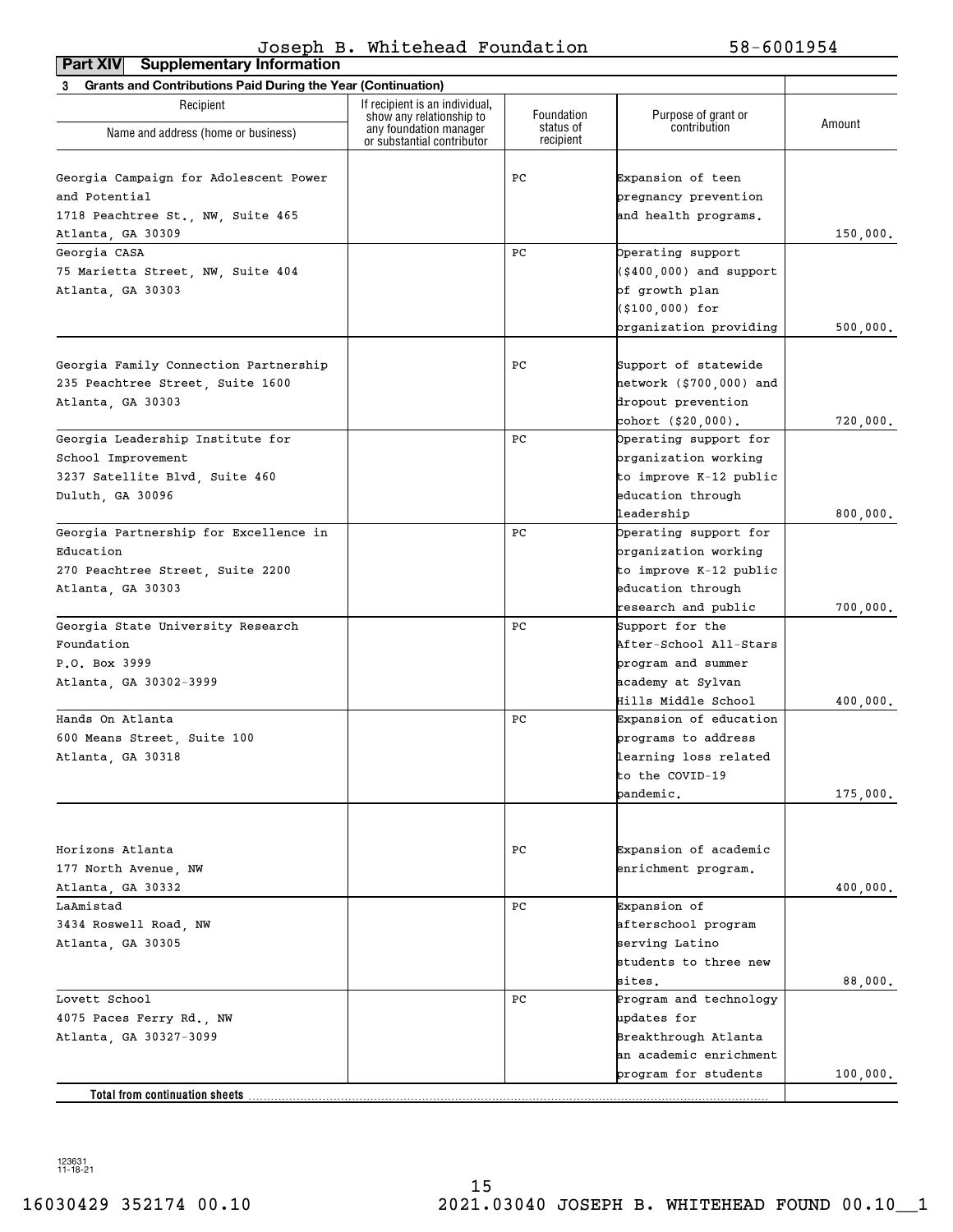| <b>Supplementary Information</b><br>Part XIV                      |                                                            |                         |                                     |             |
|-------------------------------------------------------------------|------------------------------------------------------------|-------------------------|-------------------------------------|-------------|
| Grants and Contributions Paid During the Year (Continuation)<br>3 |                                                            |                         |                                     |             |
| Recipient                                                         | If recipient is an individual,<br>show any relationship to | Foundation<br>status of | Purpose of grant or<br>contribution | Amount      |
| Name and address (home or business)                               | any foundation manager<br>or substantial contributor       | recipient               |                                     |             |
| Mercy Care Foundation                                             |                                                            | РC                      | Expansion of Decatur                |             |
| 5134 Peachtree Road                                               |                                                            |                         | Street clinic to meet               |             |
|                                                                   |                                                            |                         | lincreased demand for               |             |
| Chamblee, GA 30341                                                |                                                            |                         | services.                           | 4,000,000.  |
| Odyssey                                                           |                                                            | РC                      | Implementation of                   |             |
| 1424 West Paces Ferry Rd., NW                                     |                                                            |                         | strategic plan to                   |             |
| Atlanta, GA 30327                                                 |                                                            |                         | support                             |             |
|                                                                   |                                                            |                         | social-emotional                    |             |
|                                                                   |                                                            |                         | learning and expand                 | 100,000.    |
| Our House                                                         |                                                            | РC                      | \$3.9 million campaign              |             |
| 173 Boulevard, NE                                                 |                                                            |                         | to renovate                         |             |
| Atlanta, GA 30312                                                 |                                                            |                         | facilities, update                  |             |
|                                                                   |                                                            |                         | technology, and build               |             |
|                                                                   |                                                            |                         | capacity for                        | 1,000,000.  |
|                                                                   |                                                            |                         | Implementation of                   |             |
| Partners in Change                                                |                                                            | РC                      |                                     |             |
| 467 Cherokee Avenue, SE                                           |                                                            |                         | online tool and parent              |             |
| Atlanta, GA 30312-3227                                            |                                                            |                         | coaching program in 10              |             |
|                                                                   |                                                            |                         | metro Atlanta schools.              | 350,000.    |
|                                                                   |                                                            |                         |                                     |             |
| Planned Parenthood Southeast                                      |                                                            | РC                      | Relocation of Gwinnett              |             |
| 241 Peachtree St., Suite 400                                      |                                                            |                         | Health Center to                    |             |
| Atlanta, GA 30303                                                 |                                                            |                         | expand access to care.              | 250,000.    |
| Purpose Built Schools Atlanta                                     |                                                            | РC                      | Support of Student and              |             |
| 1670 Benjamin Weldon Bickers Drive, SE                            |                                                            |                         | Family Support Program              |             |
| Atlanta, GA 30315                                                 |                                                            |                         | at four turnaround                  |             |
|                                                                   |                                                            |                         | schools within Atlanta              |             |
|                                                                   |                                                            |                         | Public Schools.                     | 1,000,000.  |
| Teach for America                                                 |                                                            | РC                      | Support for the                     |             |
| 1360 Peachtree St. NE, Suite 1100                                 |                                                            |                         | recruitment, training               |             |
| Atlanta, GA 30309                                                 |                                                            |                         | and placement of corps              |             |
|                                                                   |                                                            |                         | members in metro                    |             |
|                                                                   |                                                            |                         | Atlanta schools.                    | 500,000.    |
| The Posse Foundation                                              |                                                            | РC                      | Support of program to               |             |
| 101 Marietta Street, NW, Suite 1040                               |                                                            |                         | recruit metro Atlanta               |             |
| Atlanta, GA 30303                                                 |                                                            |                         | high school students                |             |
|                                                                   |                                                            |                         | to attend selective                 |             |
|                                                                   |                                                            |                         | colleges on full                    | 200,000.    |
| United Way of Greater Atlanta                                     |                                                            | РC                      | Priority initiatives                |             |
| 40 Courtland Street, NE, Suite 300                                |                                                            |                         | of Smart Start to                   |             |
| Atlanta, GA 30303                                                 |                                                            |                         | improve the quality                 |             |
|                                                                   |                                                            |                         | and accessibility of                |             |
|                                                                   |                                                            |                         | early childhood                     | 10,811,051. |
| United Way of Greater Atlanta                                     |                                                            | РC                      | Expansion of Literacy               |             |
| 40 Courtland Street, NE, Suite 300                                |                                                            |                         | and Justice for All to              |             |
| Atlanta, GA 30303                                                 |                                                            |                         | Wellstar Kennestone                 |             |
|                                                                   |                                                            |                         | Hospital (\$1,176,624)              |             |
|                                                                   |                                                            |                         | and KIPP Metro Atlanta              | 2,544,000.  |
| Total from continuation sheets                                    |                                                            |                         |                                     |             |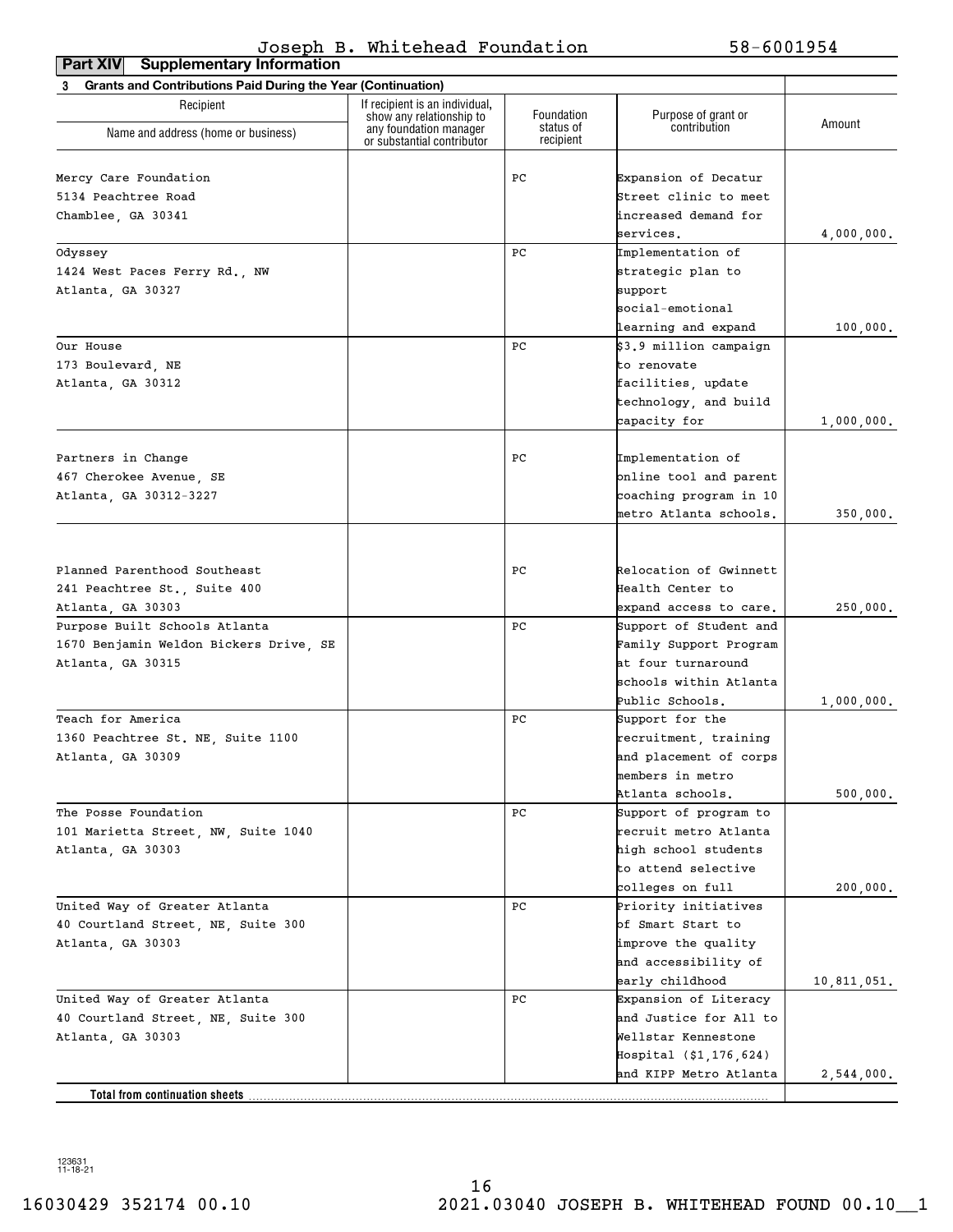| <b>Supplementary Information</b><br>Part XIV                                                   |                                                            |                         |                                                                                                        |                        |
|------------------------------------------------------------------------------------------------|------------------------------------------------------------|-------------------------|--------------------------------------------------------------------------------------------------------|------------------------|
| 3 Grants and Contributions Paid During the Year (Continuation)                                 |                                                            |                         |                                                                                                        |                        |
| Recipient                                                                                      | If recipient is an individual,<br>show any relationship to | Foundation<br>status of | Purpose of grant or<br>contribution                                                                    | Amount                 |
| Name and address (home or business)                                                            | any foundation manager<br>or substantial contributor       | recipient               |                                                                                                        |                        |
| United Way of Greater Atlanta<br>40 Courtland Street, NE, Suite 300<br>Atlanta, GA 30303       |                                                            | PС                      | Priority initiatives<br>of the Regional<br>Commission on<br>Homelessness.                              | 6,000,000.             |
| Vision To Learn<br>12100 Wilshire Blvd., Suite 1275<br>Los Angeles, CA 90025                   |                                                            | PС                      | Expansion of mobile<br>vision clinics serving<br>metro Atlanta                                         |                        |
|                                                                                                |                                                            |                         | students.                                                                                              | 250,000.               |
| Voices for Georgia's Children<br>75 Marietta Street, NW, Suite 401<br>Atlanta, GA 30303-3068   |                                                            | PС                      | Operating support for<br>child policy and<br>advocacy organization.                                    | 250,000.               |
| Westside Future Fund<br>1300 Joseph E. Boone Blvd, NW, Suite<br>16 Atlanta, GA 30314           |                                                            | PС                      | Support for<br>comprehensive<br>wraparound services at<br>Hollis Innovation                            |                        |
| YMCA of Metropolitan Atlanta<br>569 Martin Luther King Jr. Drive, NW<br>Atlanta, GA 30314-4164 |                                                            | PС                      | Academy and Booker T.<br>Operating support to<br>maintain services<br>during the COVID-19<br>pandemic. | 500,000.<br>3,000,000. |
|                                                                                                |                                                            |                         |                                                                                                        |                        |
|                                                                                                |                                                            |                         |                                                                                                        |                        |
|                                                                                                |                                                            |                         |                                                                                                        |                        |
|                                                                                                |                                                            |                         |                                                                                                        |                        |
|                                                                                                |                                                            |                         |                                                                                                        |                        |
| Total from continuation sheets.                                                                |                                                            |                         |                                                                                                        |                        |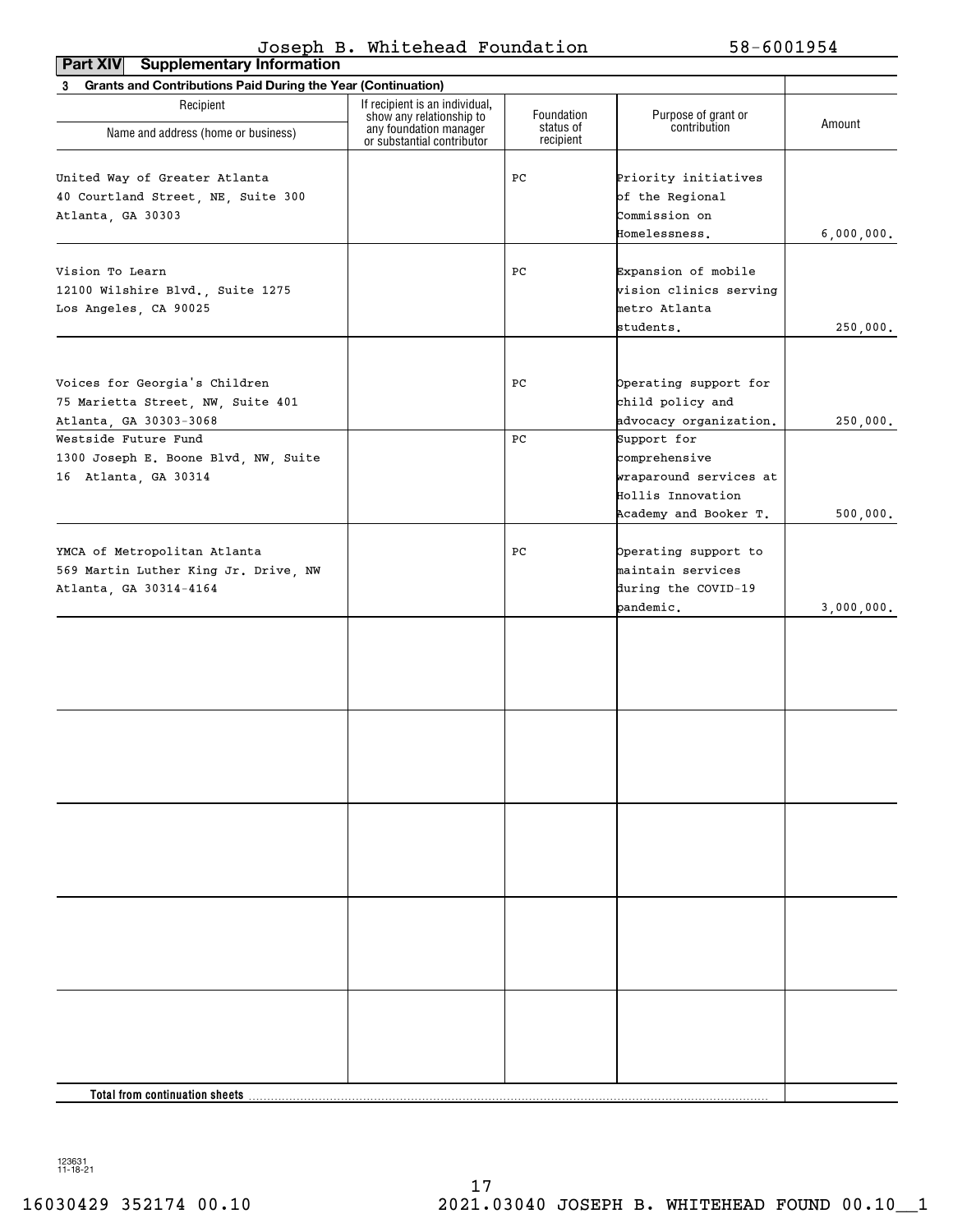**Part XIV Supplementary Information**

| <b>Grants and Contributions Approved for Future Payment (Continuation)</b><br>3 |                                                                                  |                                      |                                              |            |
|---------------------------------------------------------------------------------|----------------------------------------------------------------------------------|--------------------------------------|----------------------------------------------|------------|
| Recipient                                                                       | If recipient is an individual,                                                   |                                      |                                              |            |
| Name and address (home or business)                                             | show any relationship to<br>any foundation manager<br>or substantial contributor | Foundation<br>status of<br>recipient | Purpose of grant or<br>contribution          | Amount     |
| Children's Advocacy Centers of                                                  |                                                                                  | PC                                   | Support for statewide                        |            |
| Georgia                                                                         |                                                                                  |                                      | response team to                             |            |
| 127 Church Street, Suite 250                                                    |                                                                                  |                                      | coordinate services                          |            |
| Marietta, GA 30060                                                              |                                                                                  |                                      | for child victims of                         |            |
|                                                                                 |                                                                                  |                                      | sex trafficking.                             | 212,500.   |
| City of Refuge                                                                  |                                                                                  | PC                                   | \$2.8 million campaign                       |            |
| 1300 Joseph E. Boone Blvd., NW                                                  |                                                                                  |                                      | to renovate an                               |            |
| Atlanta, GA 30314                                                               |                                                                                  |                                      | affordable housing                           |            |
|                                                                                 |                                                                                  |                                      | complex for men at                           |            |
|                                                                                 |                                                                                  |                                      | risk of homelessness.                        | 400,000.   |
| Georgia Appleseed                                                               |                                                                                  | PC                                   | Support of the FAIR                          |            |
| 1600 Parkwood Circle SE, #200                                                   |                                                                                  |                                      | Project to improve                           |            |
| Atlanta, GA 30339                                                               |                                                                                  |                                      | education outcomes for                       |            |
|                                                                                 |                                                                                  |                                      | children in foster                           |            |
|                                                                                 |                                                                                  |                                      | care.                                        | 400,000.   |
| Hands On Atlanta                                                                |                                                                                  | PC                                   | Expansion of education                       |            |
| 600 Means Street, Suite 100                                                     |                                                                                  |                                      | programs to address                          |            |
| Atlanta, GA 30318                                                               |                                                                                  |                                      | learning loss related                        |            |
|                                                                                 |                                                                                  |                                      | to the COVID-19                              |            |
|                                                                                 |                                                                                  |                                      | pandemic.                                    | 175,000.   |
|                                                                                 |                                                                                  |                                      |                                              |            |
| Horizons Atlanta                                                                |                                                                                  | PC.                                  | Expansion of academic                        |            |
|                                                                                 |                                                                                  |                                      |                                              |            |
| 177 North Avenue, NW                                                            |                                                                                  |                                      | enrichment program.                          |            |
| Atlanta, GA 30332                                                               |                                                                                  | PC                                   |                                              | 400,000.   |
| Metro Atlanta Recovery Residences                                               |                                                                                  |                                      | \$3 million campaign to                      |            |
| 2815 Clearview Place                                                            |                                                                                  |                                      | construct detox center                       |            |
| Atlanta, GA 30340                                                               |                                                                                  |                                      | and renovate                                 |            |
|                                                                                 |                                                                                  |                                      | therapeutic facilities                       |            |
|                                                                                 |                                                                                  |                                      | for addiction recovery                       | 300,000.   |
| MUST Ministries                                                                 |                                                                                  | PC                                   | \$6.7 million campaign                       |            |
| 1407 Cobb Parkway North                                                         |                                                                                  |                                      | to complete campus                           |            |
| Marietta, GA 30061                                                              |                                                                                  |                                      | improvements.                                | 750,000.   |
| Odyssey                                                                         |                                                                                  | PС                                   | Implementation of                            |            |
|                                                                                 |                                                                                  |                                      | strategic plan to                            |            |
| 1424 West Paces Ferry Rd., NW                                                   |                                                                                  |                                      |                                              |            |
| Atlanta, GA 30327                                                               |                                                                                  |                                      | support<br>social-emotional                  |            |
|                                                                                 |                                                                                  |                                      |                                              |            |
|                                                                                 |                                                                                  |                                      | learning and expand                          | 100,000.   |
| Purpose Built Schools Atlanta                                                   |                                                                                  | PС                                   | Support of Student and                       |            |
| 1670 Benjamin Weldon Bickers Drive, SE                                          |                                                                                  |                                      | Family Support Program<br>at four turnaround |            |
| Atlanta, GA 30315                                                               |                                                                                  |                                      |                                              |            |
|                                                                                 |                                                                                  |                                      | schools within Atlanta                       |            |
|                                                                                 |                                                                                  |                                      | Public Schools.                              | 2,000,000. |
| Soaring Heights Communities                                                     |                                                                                  | PС                                   | \$7.8 million campaign                       |            |
| 2250 Wren Road                                                                  |                                                                                  |                                      | to construct                                 |            |
| Conyers, GA 30094                                                               |                                                                                  |                                      | inclusive, affordable                        |            |
|                                                                                 |                                                                                  |                                      | housing for public                           |            |
|                                                                                 |                                                                                  |                                      | servants and adults                          | 800,000.   |
| Total from continuation sheets                                                  |                                                                                  |                                      |                                              | 6,187,500. |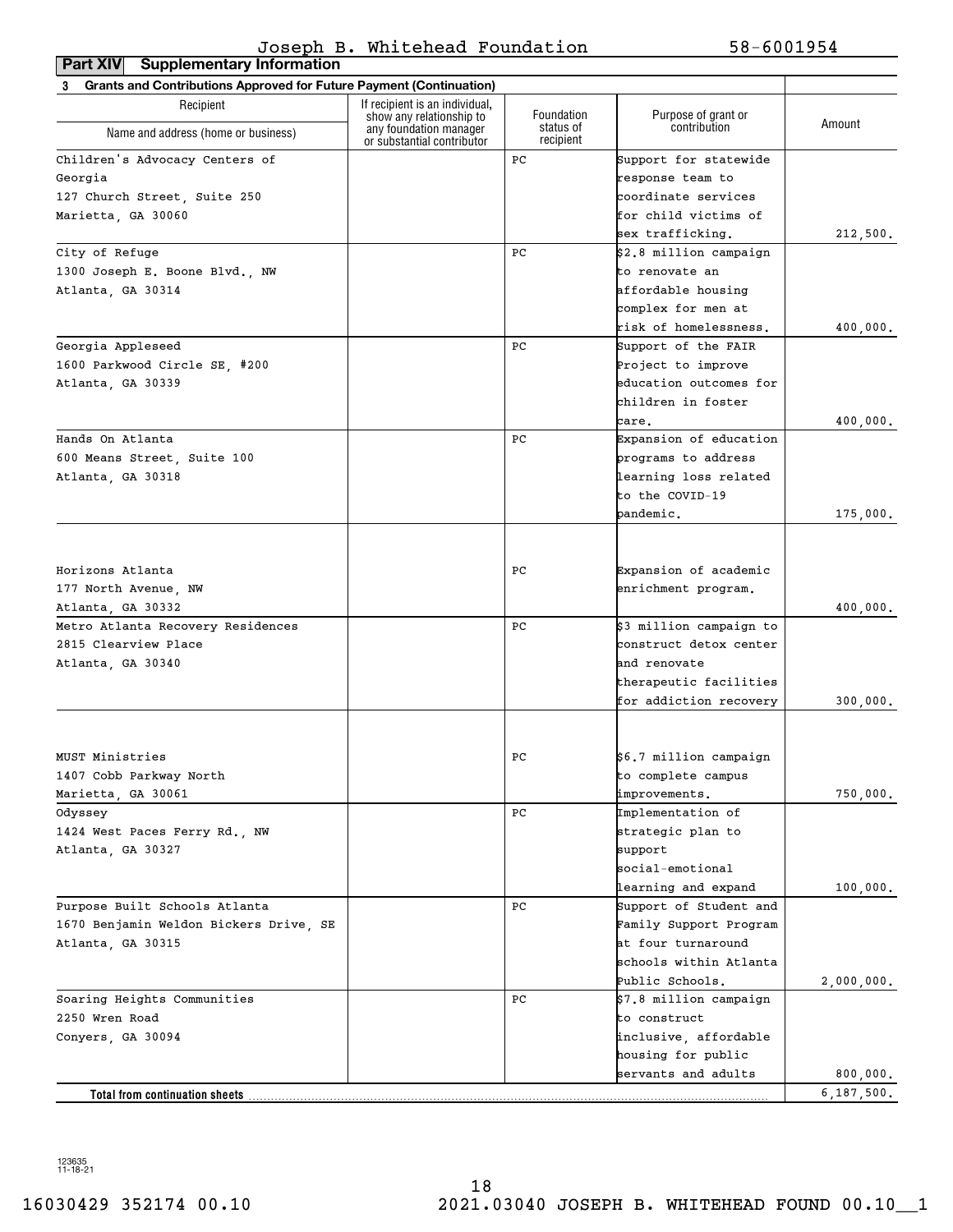|  |  | Joseph B. Whitehead Foundation |
|--|--|--------------------------------|
|--|--|--------------------------------|

 $58 - 6001954$ 

| ---<br><br>. <i>.</i><br><b>Supplementary Information</b><br>Part XIV                      |                                                                                                                    |                        |                                     |          |  |
|--------------------------------------------------------------------------------------------|--------------------------------------------------------------------------------------------------------------------|------------------------|-------------------------------------|----------|--|
| <b>Grants and Contributions Approved for Future Payment (Continuation)</b><br>$\mathbf{3}$ |                                                                                                                    |                        |                                     |          |  |
| Recipient                                                                                  | If recipient is an individual,<br>show any relationship to<br>any foundation manager<br>or substantial contributor | Foundation             | Purpose of grant or<br>contribution | Amount   |  |
| Name and address (home or business)                                                        |                                                                                                                    | status of<br>recipient |                                     |          |  |
| The Extension                                                                              |                                                                                                                    | $_{\rm PC}$            | \$5.8 million campaign              |          |  |
| P.O. Box 793                                                                               |                                                                                                                    |                        | to construct men's                  |          |  |
| Marietta, GA 30061                                                                         |                                                                                                                    |                        | dormitory for                       |          |  |
|                                                                                            |                                                                                                                    |                        | residential addiction               |          |  |
|                                                                                            |                                                                                                                    |                        | treatment program.                  | 650,000. |  |
|                                                                                            |                                                                                                                    |                        |                                     |          |  |
|                                                                                            |                                                                                                                    |                        |                                     |          |  |
|                                                                                            |                                                                                                                    |                        |                                     |          |  |
|                                                                                            |                                                                                                                    |                        |                                     |          |  |
|                                                                                            |                                                                                                                    |                        |                                     |          |  |
|                                                                                            |                                                                                                                    |                        |                                     |          |  |
|                                                                                            |                                                                                                                    |                        |                                     |          |  |
|                                                                                            |                                                                                                                    |                        |                                     |          |  |
|                                                                                            |                                                                                                                    |                        |                                     |          |  |
|                                                                                            |                                                                                                                    |                        |                                     |          |  |
|                                                                                            |                                                                                                                    |                        |                                     |          |  |
|                                                                                            |                                                                                                                    |                        |                                     |          |  |
|                                                                                            |                                                                                                                    |                        |                                     |          |  |
|                                                                                            |                                                                                                                    |                        |                                     |          |  |
|                                                                                            |                                                                                                                    |                        |                                     |          |  |
|                                                                                            |                                                                                                                    |                        |                                     |          |  |
|                                                                                            |                                                                                                                    |                        |                                     |          |  |
|                                                                                            |                                                                                                                    |                        |                                     |          |  |
|                                                                                            |                                                                                                                    |                        |                                     |          |  |
|                                                                                            |                                                                                                                    |                        |                                     |          |  |
|                                                                                            |                                                                                                                    |                        |                                     |          |  |
|                                                                                            |                                                                                                                    |                        |                                     |          |  |
|                                                                                            |                                                                                                                    |                        |                                     |          |  |
|                                                                                            |                                                                                                                    |                        |                                     |          |  |
|                                                                                            |                                                                                                                    |                        |                                     |          |  |
|                                                                                            |                                                                                                                    |                        |                                     |          |  |
|                                                                                            |                                                                                                                    |                        |                                     |          |  |
|                                                                                            |                                                                                                                    |                        |                                     |          |  |
|                                                                                            |                                                                                                                    |                        |                                     |          |  |
|                                                                                            |                                                                                                                    |                        |                                     |          |  |
|                                                                                            |                                                                                                                    |                        |                                     |          |  |
|                                                                                            |                                                                                                                    |                        |                                     |          |  |
|                                                                                            |                                                                                                                    |                        |                                     |          |  |
|                                                                                            |                                                                                                                    |                        |                                     |          |  |
|                                                                                            |                                                                                                                    |                        |                                     |          |  |
|                                                                                            |                                                                                                                    |                        |                                     |          |  |
|                                                                                            |                                                                                                                    |                        |                                     |          |  |
|                                                                                            |                                                                                                                    |                        |                                     |          |  |
|                                                                                            |                                                                                                                    |                        |                                     |          |  |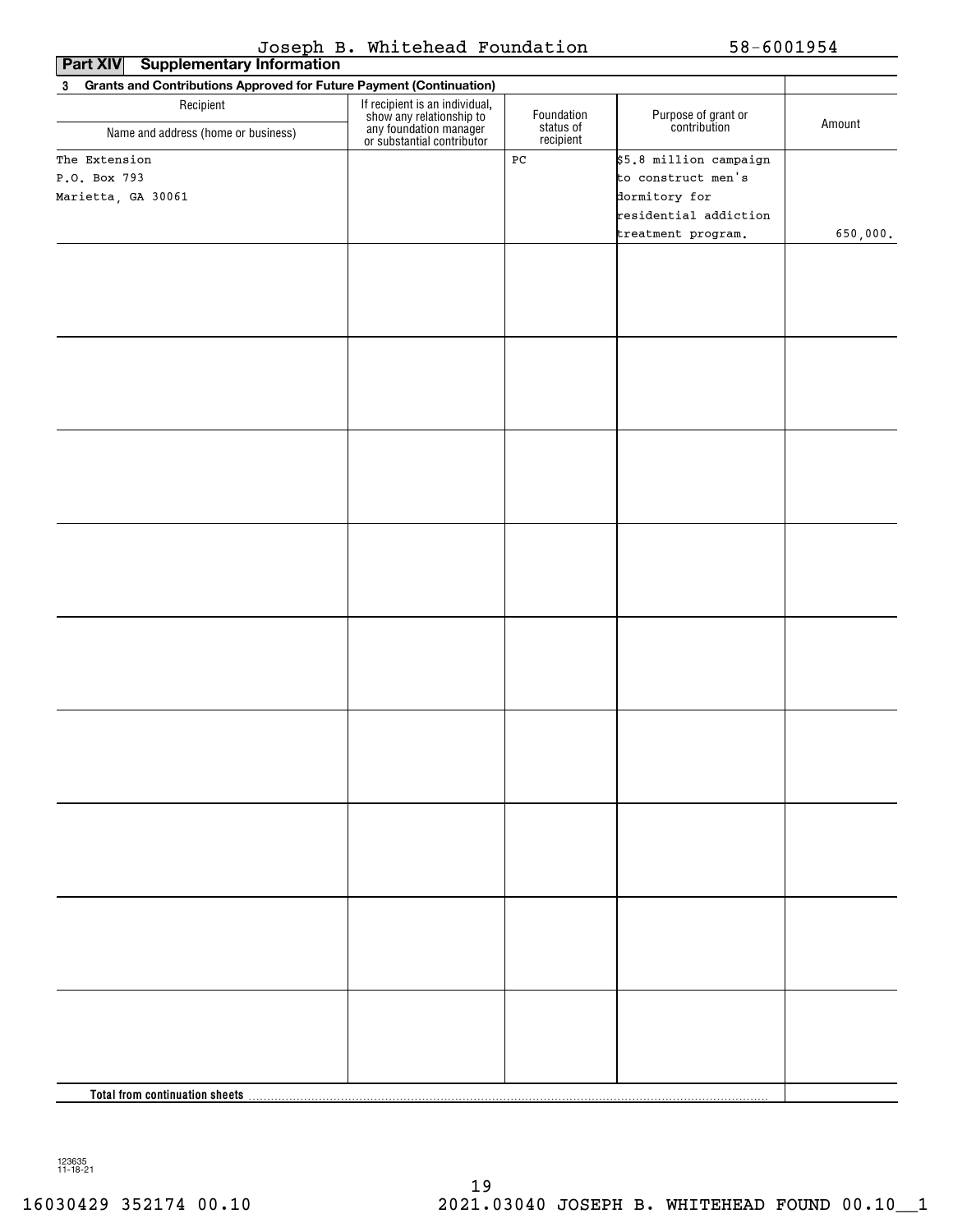**3a Grants and Contributions Paid During the Year Continuation of Purpose of Grant or Contribution**

Name of Recipient - Atlanta Association for Convalescent Aged Persons

Roof replacement as part of \$6.8 million campaign to renovate

facilities for Sadie G. Mays Health & Rehabilitation Center.

Name of Recipient - Boy Scouts of America, Atlanta Area Council

Capital improvements at the Woodruff Scout Reservation and Bert Adams

Scout Camp (\$1,000,000) and operating support (\$500,000).

Name of Recipient - CaringWorks

Capacity-building support to expand housing and behavioral health

services for homeless and low-income clients.

Name of Recipient - Children's Healthcare of Atlanta

Implementation of the Marcus Autism Center's strategic plan to focus on

the early diagnosis and treatment of autism.

Name of Recipient - Communities in Schools of Georgia

Operating support for CISGA, which works to improve students' academic

performance and reduce dropout rates.

Name of Recipient - FCS Urban Ministries

Rotating capital fund to preserve and develop affordable single-family

housing in South Atlanta as part of \$8 million campaign.

Name of Recipient - Georgia CASA

Operating support (\$400,000) and support of growth plan (\$100,000) for

organization providing advocates for children in foster care.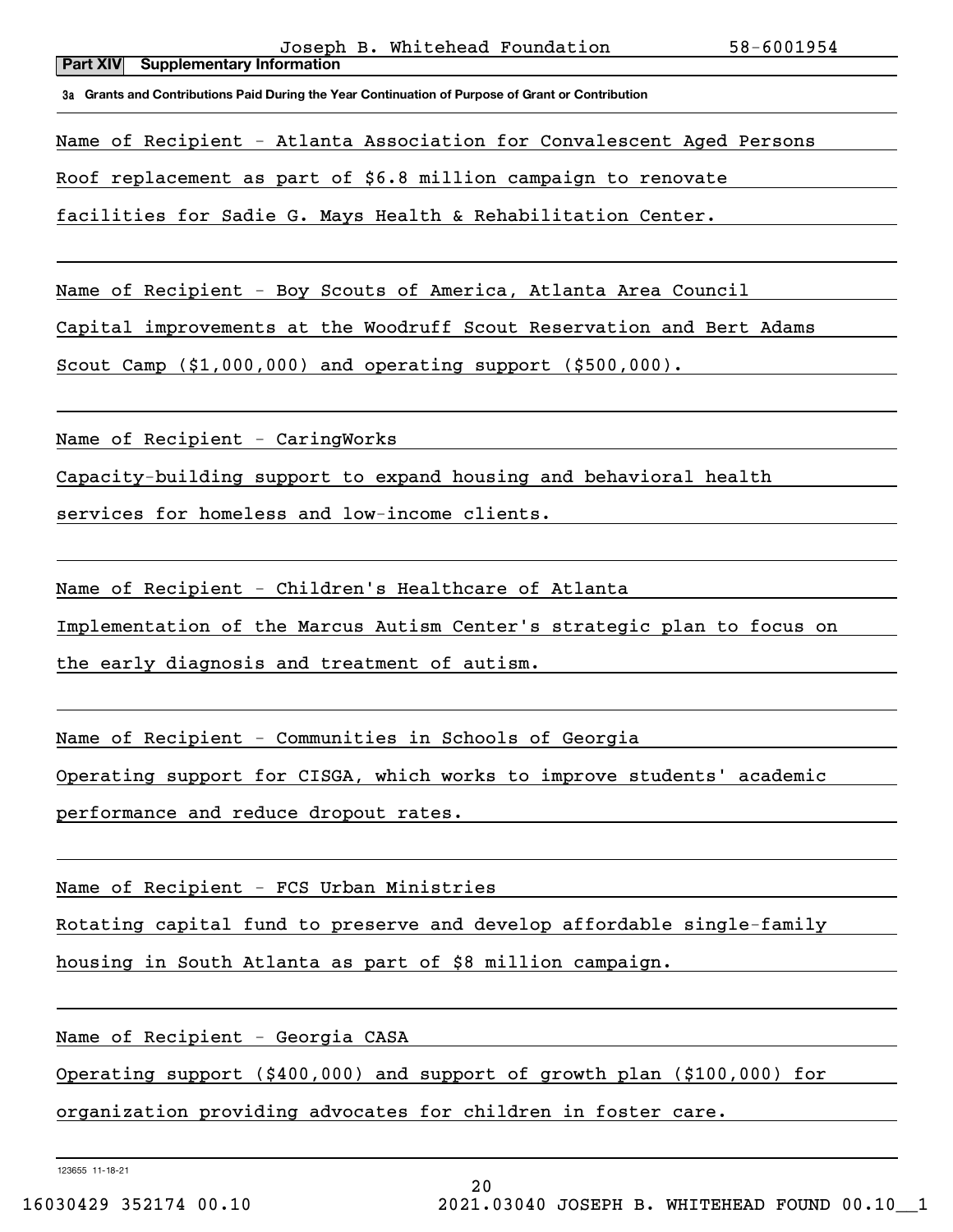### **Part XIV Supplementary Information** Joseph B. Whitehead Foundation 58-6001954

**3a Grants and Contributions Paid During the Year Continuation of Purpose of Grant or Contribution**

Name of Recipient - Georgia Leadership Institute for School Improvement

Operating support for organization working to improve K-12 public

education through leadership development.

Name of Recipient - Georgia Partnership for Excellence in Education

Operating support for organization working to improve K-12 public

education through research and public policy.

Name of Recipient - Georgia State University Research Foundation

Support for the After-School All-Stars program and summer academy at

Sylvan Hills Middle School and Hollis Innovation Academy.

Name of Recipient - Lovett School

Program and technology updates for Breakthrough Atlanta an academic

enrichment program for students in metro Atlanta.

Name of Recipient - Odyssey

Implementation of strategic plan to support social-emotional learning

and expand academic enrichment program to underserved students in south

Atlanta.

Name of Recipient - Our House

\$3.9 million campaign to renovate facilities, update technology, and

build capacity for organization providing shelter and childcare for

homeless families.

Name of Recipient - The Posse Foundation

Support of program to recruit metro Atlanta high school students to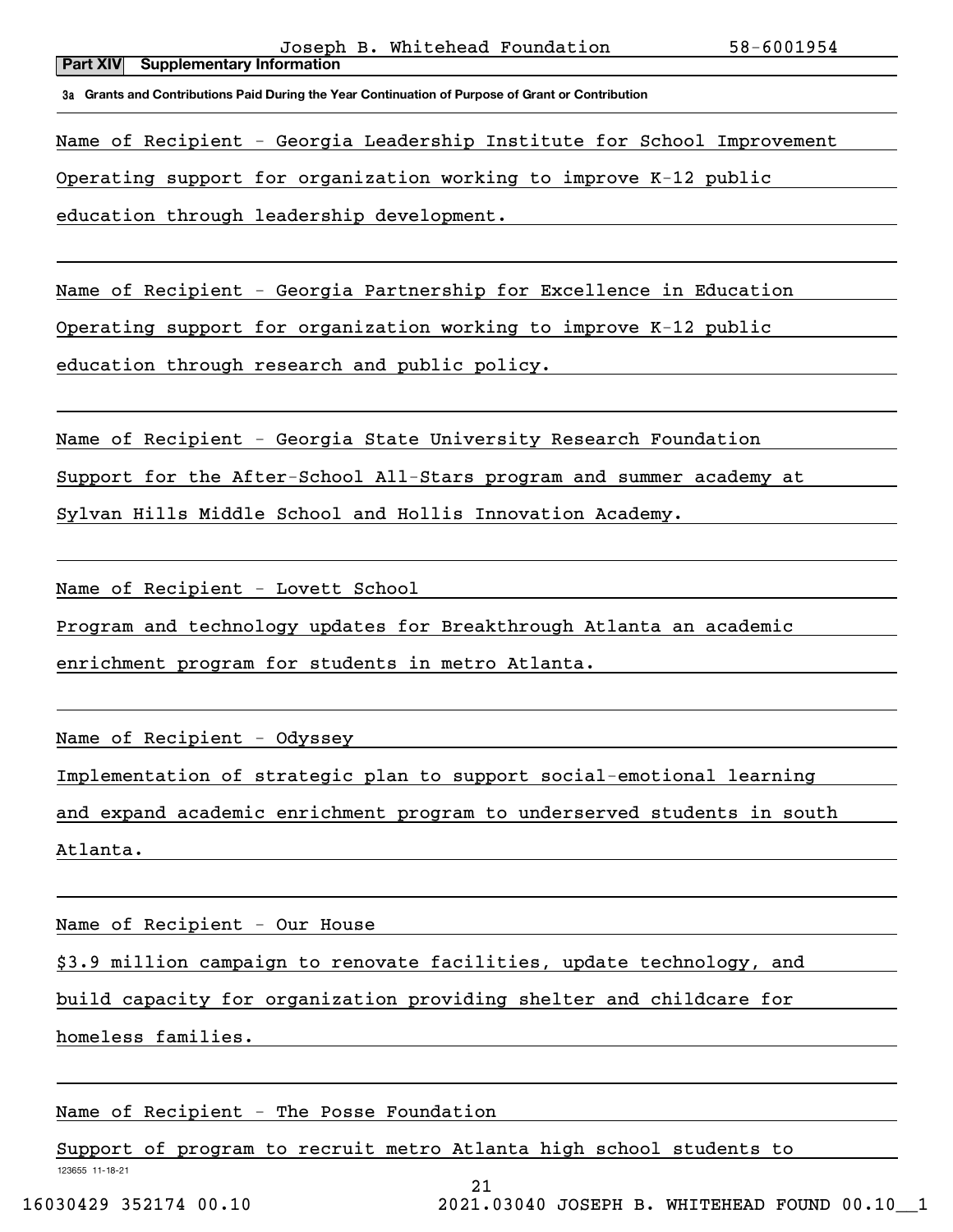**3a Grants and Contributions Paid During the Year Continuation of Purpose of Grant or Contribution**

attend selective colleges on full scholarships.

Name of Recipient - United Way of Greater Atlanta

Priority initiatives of Smart Start to improve the quality and

accessibility of early childhood education in metro Atlanta.

Name of Recipient - United Way of Greater Atlanta

Expansion of Literacy and Justice for All to Wellstar Kennestone

Hospital (\$1,176,624) and KIPP Metro Atlanta Schools (\$1,366,535) as

part of Smart Start priority initiatives.

Name of Recipient - Westside Future Fund

Support for comprehensive wraparound services at Hollis Innovation

Academy and Booker T. Washington High School.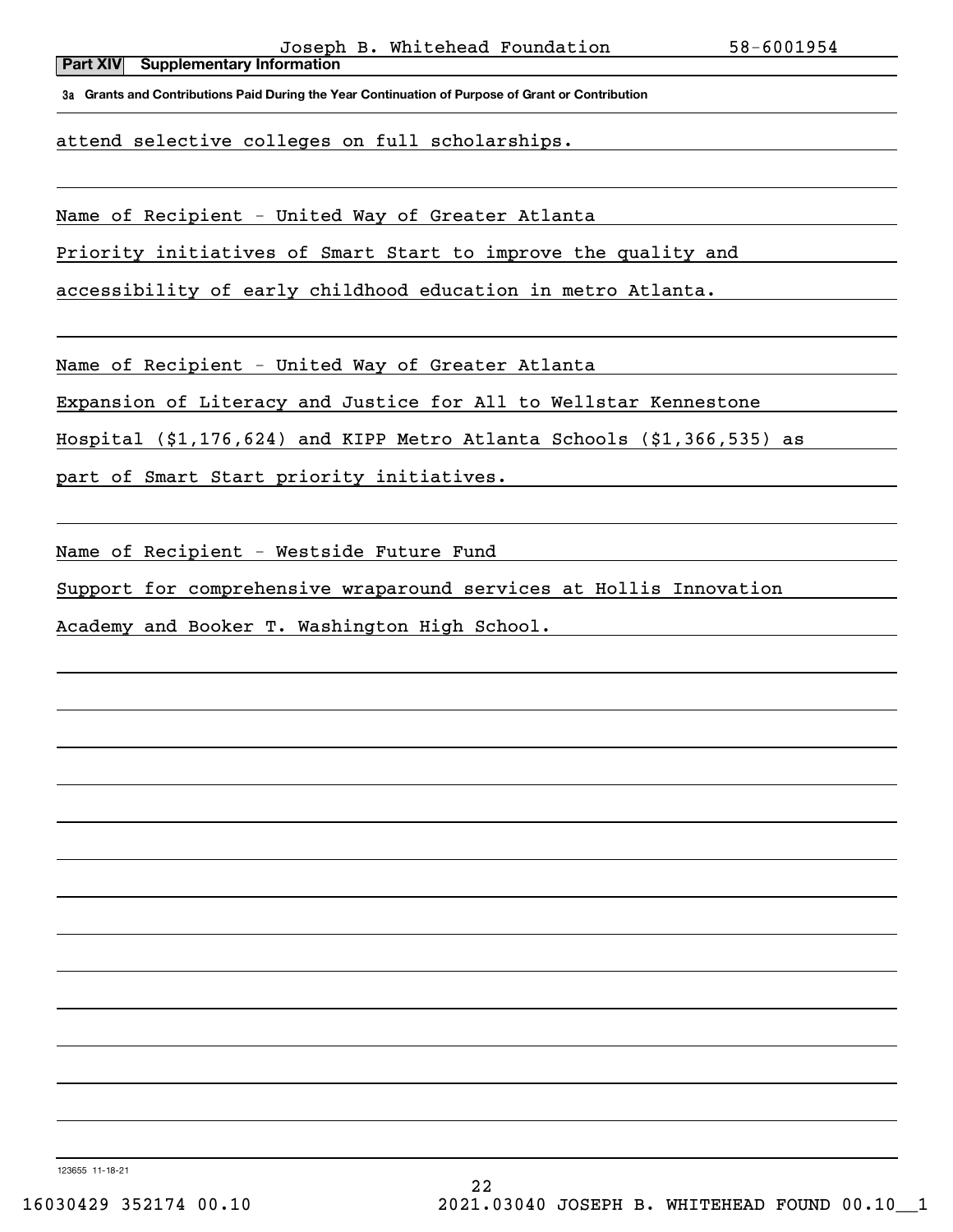**3b Grants and Contributions Approved for Future Payment Continuation of Purpose of Grant or Contribution**

Name of Recipient - A.G. Rhodes Home

\$10 million campaign to improve existing facilities and construct a

skilled nursing and memory care community.

Name of Recipient - Breakthru House

Purchase and renovation of facilities to expand residential treatment

program serving women with mental health and substance use disorders.

Name of Recipient - Metro Atlanta Recovery Residences

\$3 million campaign to construct detox center and renovate therapeutic

facilities for addiction recovery program.

Name of Recipient - Odyssey

Implementation of strategic plan to support social-emotional learning

and expand academic enrichment program to underserved students in south

Atlanta.

Name of Recipient - Soaring Heights Communities

\$7.8 million campaign to construct inclusive, affordable housing for

public servants and adults with developmental disabilities as part of

the Light House Village in Rockdale County.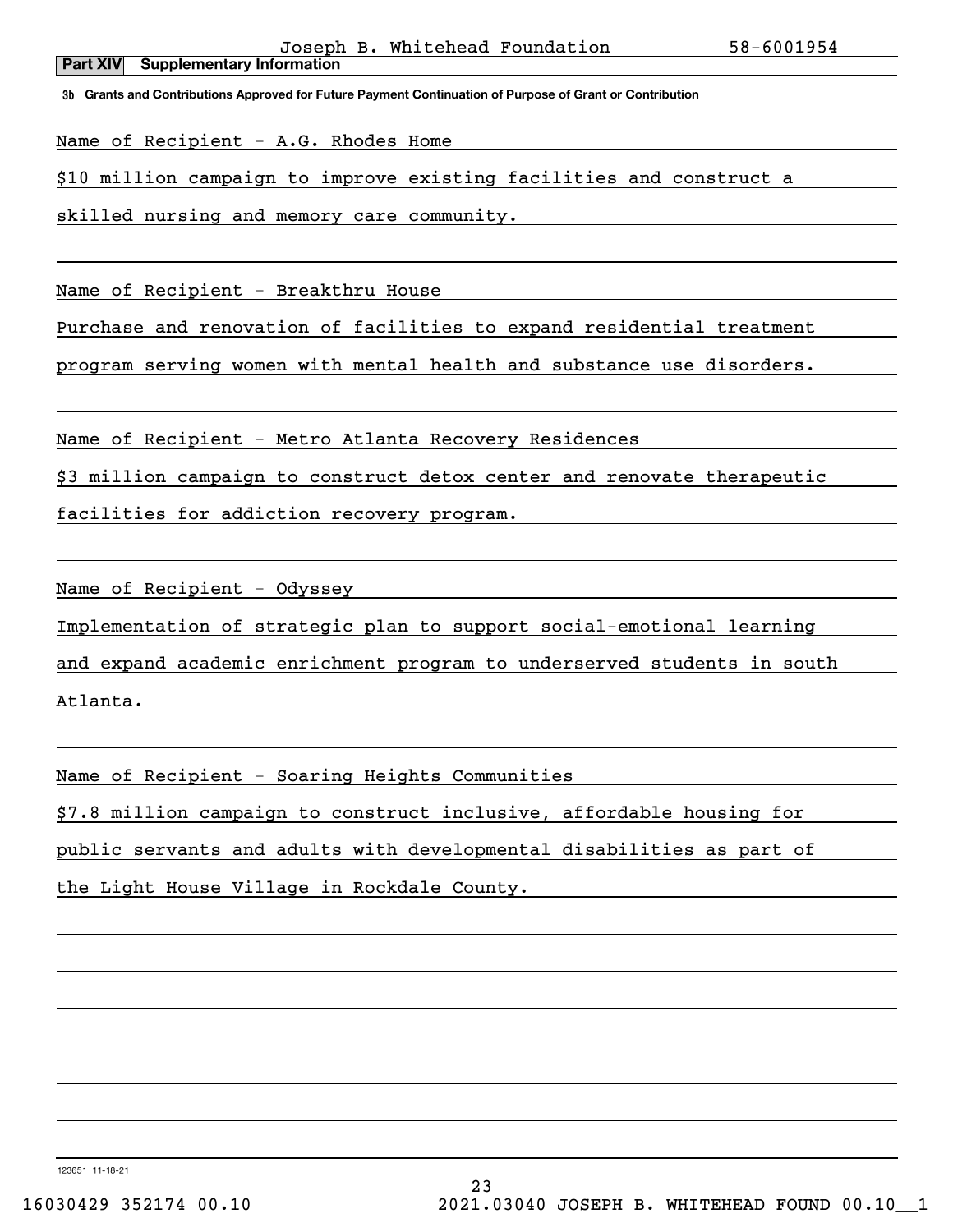| Form | உ                          |
|------|----------------------------|
|      | Department of the Treasury |
|      | Internal Devenue Convice   |

# **Underpayment of Estimated Tax by Corporations**

Form 990-PF

**2021**

OMB No. 1545-0123

Internal Revenue Service Name

| FOrm YYU-PF<br>Attach to the corporation's tax return.                                   |             |
|------------------------------------------------------------------------------------------|-------------|
| $\triangleright$ Go to www.irs.gov/Form2220 for instructions and the latest information. |             |
|                                                                                          | Employer is |
|                                                                                          |             |

**dentification number** 58-6001954

|  |  | Joseph B. Whitehead Foundation |
|--|--|--------------------------------|
|  |  |                                |

**Note:** Generally, the corporation is not required to file Form 2220 (see Part II below for exceptions) because the IRS will figure any penalty owed and estimated tax penalty line of the corporation's income tax return, but **do not** attach Form 2220. bill the corporation. However, the corporation may still use Form 2220 to figure the penalty. If so, enter the amount from page 2, line 38, on the

| <b>Part I Required Annual Payment</b> |
|---------------------------------------|
|---------------------------------------|

|                                                                                                                                                                                                                                   |    |          | 802,410. |          |
|-----------------------------------------------------------------------------------------------------------------------------------------------------------------------------------------------------------------------------------|----|----------|----------|----------|
| 2 a Personal holding company tax (Schedule PH (Form 1120), line 26) included on line 1                                                                                                                                            | 2a |          |          |          |
| <b>b</b> Look-back interest included on line 1 under section $460(b)(2)$ for completed long-term<br>contracts or section 167(g) for depreciation under the income forecast method <i>manufacture</i>                              | 2b |          |          |          |
|                                                                                                                                                                                                                                   | 2c |          |          |          |
| d Total. Add lines 2a through 2c [11] Martin Martin Martin Martin Martin Martin Martin Martin Martin Martin Ma                                                                                                                    |    |          | 2d       |          |
| 3 Subtract line 2d from line 1. If the result is less than \$500, do not complete or file this form. The corporation<br>does not owe the penalty                                                                                  |    |          | 3        | 802,410. |
| 4 Enter the tax shown on the corporation's 2020 income tax return. See instructions. <b>Caution:</b> If the tax is zero<br>or the tax year was for less than 12 months, skip this line and enter the amount from line 3 on line 5 | 4  | 797,561. |          |          |
| 5 Required annual payment. Enter the smaller of line 3 or line 4. If the corporation is required to skip line 4,                                                                                                                  |    |          |          |          |
|                                                                                                                                                                                                                                   |    |          | 5        | 797,561. |
| Reasons for Filing - Check the boxes below that apply. If any boxes are checked, the corporation must file Form 2220<br><b>Part II</b><br>even if it does not owe a penalty. See instructions.                                    |    |          |          |          |

|  | . The corporation is using the adjusted seasonal installment method. |  |
|--|----------------------------------------------------------------------|--|
|  |                                                                      |  |

**7** $\boxed{\mathbf{X}}$  The corporation is using the annualized income installment method.

**8**The corporation is a "large corporation" figuring its first required installment based on the prior year's tax.  $\boxed{\text{X}}$ 

**Part III Figuring the Underpayment**

|    |                                                                                                                              |    | (a)      | (b)           | (c)       | (d)      |
|----|------------------------------------------------------------------------------------------------------------------------------|----|----------|---------------|-----------|----------|
| 9  | Installment due dates. Enter in columns (a) through (d) the                                                                  |    |          |               |           |          |
|    | 15th day of the 4th (Form 990-PF filers; Use 5th month),                                                                     |    |          |               |           |          |
|    | 6th, 9th, and 12th months of the corporation's tax year                                                                      | 9  | 05/15/21 | 06/15/21      | 09/15/21  | 12/15/21 |
|    | 10 Required installments. If the box on line 6 and/or line 7                                                                 |    |          |               |           |          |
|    | above is checked, enter the amounts from Sch A, line 38. If                                                                  |    |          |               |           |          |
|    | the box on line 8 (but not 6 or 7) is checked, see instructions                                                              |    |          |               |           |          |
|    | for the amounts to enter. If none of these boxes are checked.                                                                |    |          |               |           |          |
|    | enter 25% (0.25) of line 5 above in each column                                                                              | 10 | 25,637.  | 22,347.       | 287,844.  | 226,753. |
| 11 | Estimated tax paid or credited for each period. For                                                                          |    |          |               |           |          |
|    | column (a) only, enter the amount from line 11 on line 15.                                                                   |    |          |               |           |          |
|    | See instructions                                                                                                             | 11 | 34,254.  | 15,000.       | 300,000.  | 455,000. |
|    | Complete lines 12 through 18 of one column                                                                                   |    |          |               |           |          |
|    | before going to the next column.                                                                                             |    |          |               |           |          |
| 12 | Enter amount, if any, from line 18 of the preceding column                                                                   | 12 |          | 8,617.        | 1,270.    | 13,426.  |
| 13 |                                                                                                                              | 13 |          | 23,617.       | 301, 270. | 468,426. |
| 14 | Add amounts on lines 16 and 17 of the preceding column                                                                       | 14 |          |               |           |          |
| 15 | Subtract line 14 from line 13. If zero or less, enter -0-                                                                    | 15 | 34,254.  | 23,617.       | 301, 270. | 468,426. |
| 16 | If the amount on line 15 is zero, subtract line 13 from line                                                                 |    |          |               |           |          |
|    | 14. Otherwise, enter -0-                                                                                                     | 16 |          | $\mathbf 0$ . | 0.        |          |
| 17 | <b>Underpayment.</b> If line 15 is less than or equal to line 10,                                                            |    |          |               |           |          |
|    | subtract line 15 from line 10. Then go to line 12 of the next                                                                |    |          |               |           |          |
|    |                                                                                                                              | 17 |          |               |           |          |
| 18 | <b>Overpayment.</b> If line 10 is less than line 15, subtract line 10                                                        |    |          |               |           |          |
|    | from line 15. Then go to line 12 of the next column                                                                          | 18 | 8,617.   | 1,270.        | 13,426.   |          |
|    | Go to Part IV on page 2 to figure the penalty. Do not go to Part IV if there are no entries on line 17 - no penalty is owed. |    |          |               |           |          |
|    | $\mathbf{r}$ , and $\mathbf{r}$ , and $\mathbf{r}$ , and $\mathbf{r}$ , and $\mathbf{r}$ , and $\mathbf{r}$                  |    |          |               |           |          |

**For Paperwork Reduction Act Notice, see separate instructions.** LHA

Form 2220 (2021)

112801 01-06-22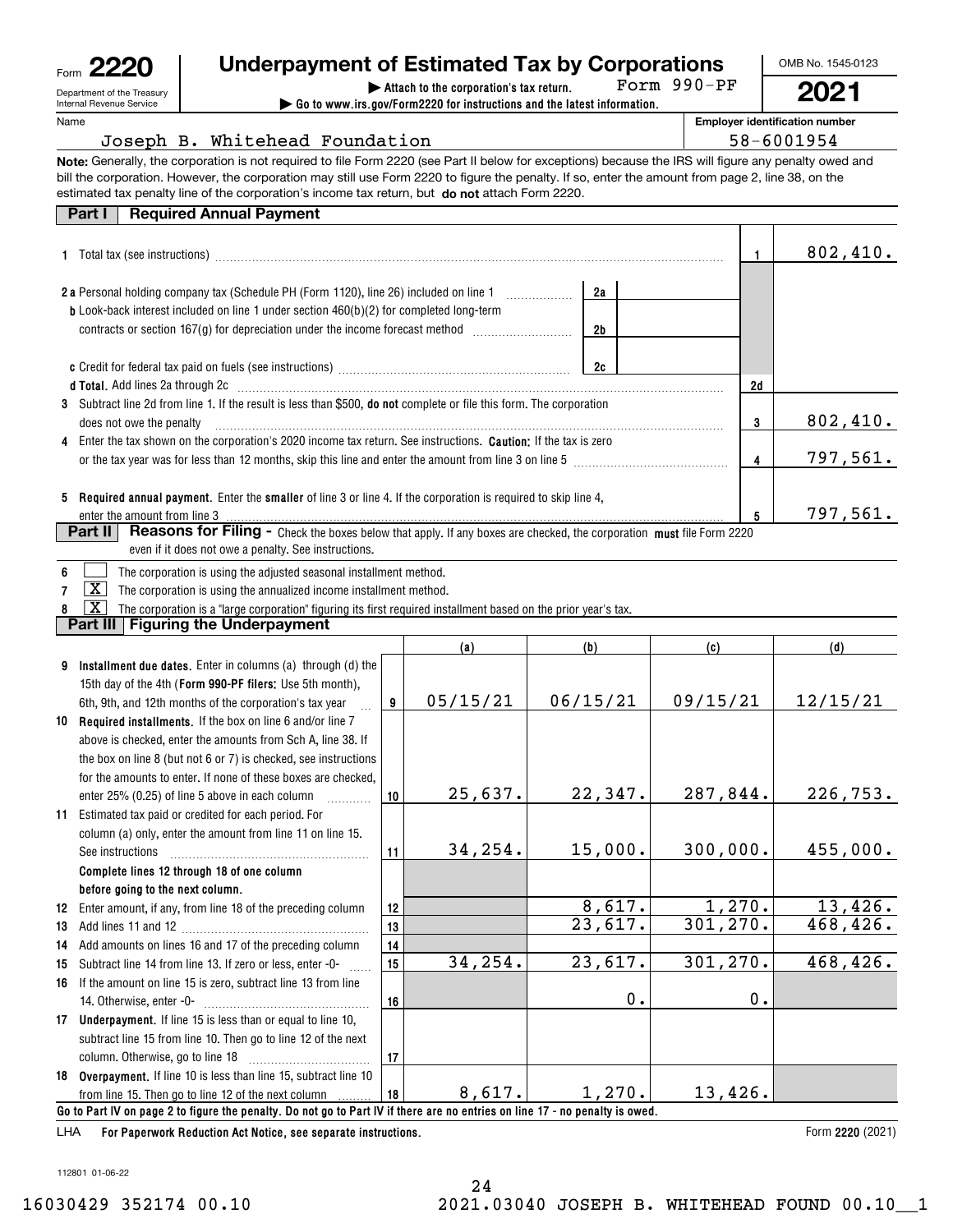# Form 990-PF

# **Part IV Figuring the Penalty**

|    |                                                                                                                                                                                                                                                                                                                                    |           | (a) | (b) | (c)               | (d)   |
|----|------------------------------------------------------------------------------------------------------------------------------------------------------------------------------------------------------------------------------------------------------------------------------------------------------------------------------------|-----------|-----|-----|-------------------|-------|
|    | 19 Enter the date of payment or the 15th day of the 4th month<br>after the close of the tax year, whichever is earlier.<br>(C corporations with tax years ending June 30<br>and S corporations: Use 3rd month instead of 4th month.<br>Form 990-PF and Form 990-T filers: Use 5th month<br>instead of 4th month.) See instructions | 19        |     |     |                   |       |
| 20 | Number of days from due date of installment on line 9 to the                                                                                                                                                                                                                                                                       |           |     |     |                   |       |
|    | date shown on line 19                                                                                                                                                                                                                                                                                                              | 20        |     |     |                   |       |
|    | 21 Number of days on line 20 after 4/15/2021 and before 7/1/2021                                                                                                                                                                                                                                                                   | 21        |     |     |                   |       |
|    | 22 Underpayment on line 17 x Number of days on line 21 x 3% (0.03)<br>365                                                                                                                                                                                                                                                          | 22        | \$  | \$  | \$                |       |
| 23 | Number of days on line 20 after 6/30/2021 and before 10/1/2021                                                                                                                                                                                                                                                                     | 23        |     |     |                   |       |
|    | 24 Underpayment on line 17 x Number of days on line 23 x 3% (0.03)<br>365                                                                                                                                                                                                                                                          | 24        | \$  | \$  | \$                | \$    |
| 25 | Number of days on line 20 after 9/30/2021 and before 1/1/2022                                                                                                                                                                                                                                                                      | 25        |     |     |                   |       |
| 26 | Underpayment on line 17 x Number of days on line 25 x 3% (0.03)<br>365                                                                                                                                                                                                                                                             | 26        | \$  | \$  | \$                | \$    |
| 27 | Number of days on line 20 after 12/31/2021 and before 4/1/2022                                                                                                                                                                                                                                                                     | 27        |     |     |                   |       |
| 28 | Underpayment on line 17 x Number of days on line 27 x 3% (0.03)<br>365                                                                                                                                                                                                                                                             | 28        | \$  | S   | \$                | \$    |
| 29 | Number of days on line 20 after 3/31/2022 and before 7/1/2022                                                                                                                                                                                                                                                                      | 29        |     |     |                   |       |
| 30 | Underpayment on line 17 x Number of days on line 29 x *%<br>365                                                                                                                                                                                                                                                                    | 30        | \$  | \$  | \$                | \$    |
|    | 31 Number of days on line 20 after 6/30/2022 and before 10/1/2022                                                                                                                                                                                                                                                                  | 31        |     |     |                   |       |
|    | 32 Underpayment on line 17 x Number of days on line 31 x $*$ %<br>365                                                                                                                                                                                                                                                              | 32        | \$  | \$  | \$                | \$    |
| 33 | Number of days on line 20 after 9/30/2022 and before 1/1/2023                                                                                                                                                                                                                                                                      | 33        |     |     |                   |       |
|    | 34 Underpayment on line 17 x Number of days on line 33 x $*$ %<br>365                                                                                                                                                                                                                                                              | 34        | -S  | \$  | \$                | \$    |
|    | 35 Number of days on line 20 after 12/31/2022 and before 3/16/2023                                                                                                                                                                                                                                                                 | 35        |     |     |                   |       |
| 36 | Underpayment on line 17 x Number of days on line 35 x *%<br>.<br>365                                                                                                                                                                                                                                                               | 36        | \$  | \$  | \$                | \$    |
| 37 | Add lines 22, 24, 26, 28, 30, 32, 34, and 36                                                                                                                                                                                                                                                                                       | $37$ \ \$ |     | \$  | \$                | \$    |
|    | 38 Penalty. Add columns (a) through (d) of line 37. Enter the total here and on Form 1120, line 34; or the comparable<br>line for other income tax returns<br>* Use the penalty interest rate for each calendar quarter, which the IRS will determine during the first month in the preceding quarter.                             |           |     |     | $38$ \ $\sqrt{3}$ | $0$ . |
|    |                                                                                                                                                                                                                                                                                                                                    |           |     |     |                   |       |

information on the Internet, access the IRS website at **www.irs.gov**. You can also call 1-800-829-4933 to get interest rate information. These rates are published quarterly in an IRS News Release and in a revenue ruling in the Internal Revenue Bulletin. To obtain this

**2220**  Form (2021)

112802 01-06-22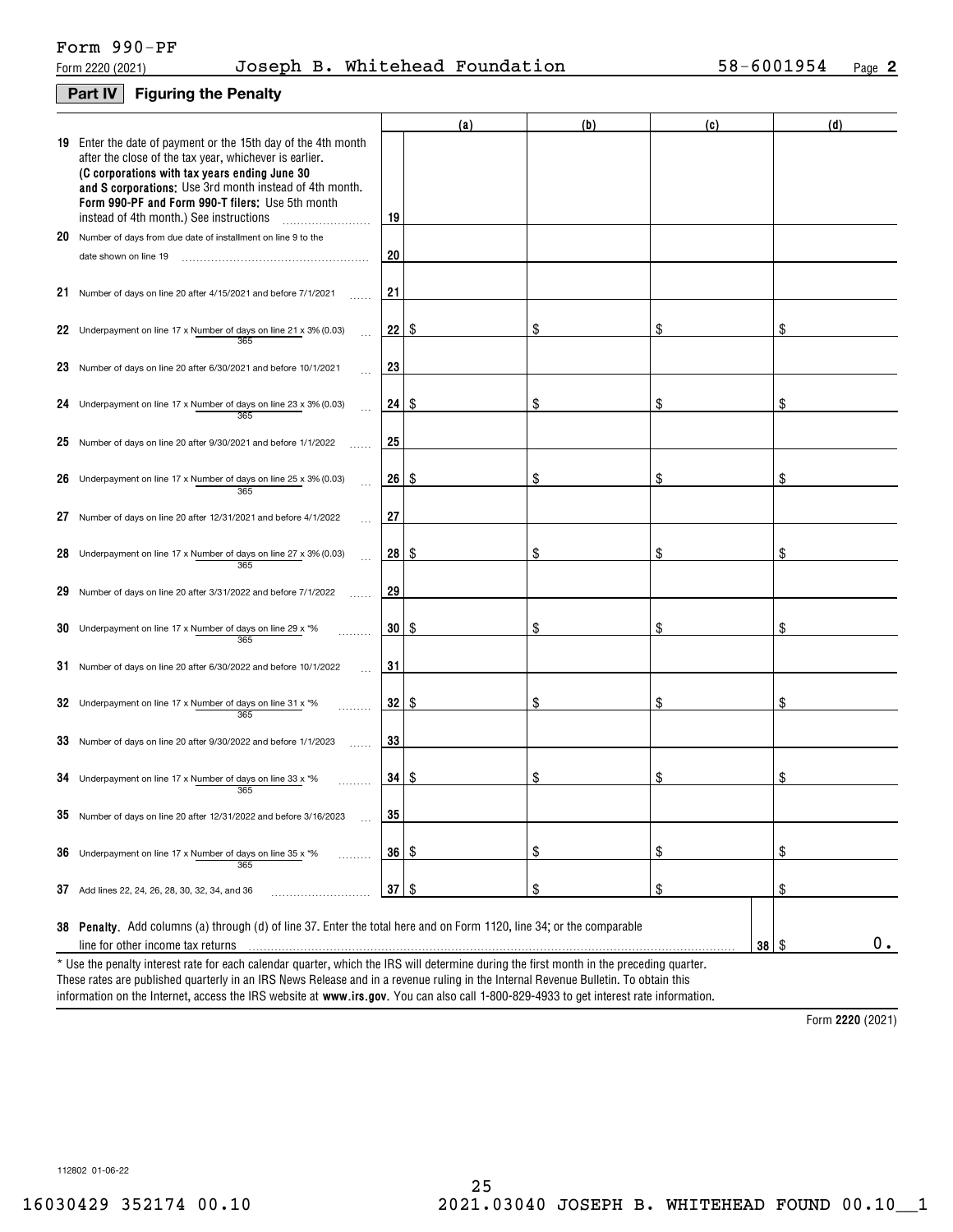# Joseph B. Whitehead Foundation 58-6001954

Form 2220 (2021) Page Form 990-PF

**3**

## **Schedule A Adjusted Seasonal Installment Method and Annualized Income Installment Method**

See instructions.

 **Form 1120-S filers:** *For lines 1, 2, 3, and 21, "taxable income" refers to excess net passive income or the amount on which tax is imposed under section 1374(a), whichever applies.*

# **Part I Adjusted Seasonal Installment Method**

**Caution:** Use this method only if the base period percentage for any 6 consecutive months is at least 70%. See instructions.

|                                                                      |                | (a)            | (b)            | (c)            | (d)             |
|----------------------------------------------------------------------|----------------|----------------|----------------|----------------|-----------------|
| 1 Enter taxable income for the following periods.                    |                | First 3 months | First 5 months | First 8 months | First 11 months |
| a Tax year beginning in 2018                                         | 1a             |                |                |                |                 |
| <b>b</b> Tax year beginning in 2019                                  | 1b             |                |                |                |                 |
|                                                                      |                |                |                |                |                 |
| c Tax year beginning in 2020                                         | 1c             |                |                |                |                 |
| 2 Enter taxable income for each period for the tax year beginning in |                |                |                |                |                 |
| 2021. See the instructions for the treatment of extraordinary items  | 2              |                |                |                |                 |
|                                                                      |                | First 4 months | First 6 months | First 9 months | Entire year     |
| 3 Enter taxable income for the following periods.                    |                |                |                |                |                 |
|                                                                      |                |                |                |                |                 |
| a Tax year beginning in 2018                                         | 3a             |                |                |                |                 |
|                                                                      |                |                |                |                |                 |
| <b>b</b> Tax year beginning in 2019                                  | 3b             |                |                |                |                 |
|                                                                      |                |                |                |                |                 |
| c Tax year beginning in 2020                                         | 3c             |                |                |                |                 |
| 4 Divide the amount in each column on line 1a by the                 |                |                |                |                |                 |
| amount in column (d) on line 3a                                      | 4              |                |                |                |                 |
| 5 Divide the amount in each column on line 1b by the                 |                |                |                |                |                 |
| amount in column (d) on line 3b                                      | 5              |                |                |                |                 |
| 6 Divide the amount in each column on line 1c by the                 |                |                |                |                |                 |
| amount in column (d) on line 3c                                      | 6              |                |                |                |                 |
|                                                                      |                |                |                |                |                 |
|                                                                      | $\overline{7}$ |                |                |                |                 |
|                                                                      |                |                |                |                |                 |
| 8 Divide line 7 by 3.0                                               | 8              |                |                |                |                 |
|                                                                      | 9a<br>9b       |                |                |                |                 |
|                                                                      | 9c             |                |                |                |                 |
| 10 Figure the tax on the amt on In 9c using the instr for Form       |                |                |                |                |                 |
| 1120, Sch J, line 2, or comparable line of corp's return             | 10             |                |                |                |                 |
| 11a Divide the amount in columns (a) through (c) on line 3a          |                |                |                |                |                 |
| by the amount in column (d) on line 3a                               | 11a            |                |                |                |                 |
| <b>b</b> Divide the amount in columns (a) through (c) on line 3b     |                |                |                |                |                 |
| by the amount in column (d) on line 3b                               | 11b            |                |                |                |                 |
| c Divide the amount in columns (a) through (c) on line 3c            |                |                |                |                |                 |
|                                                                      | 11c            |                |                |                |                 |
|                                                                      | 12             |                |                |                |                 |
|                                                                      | 13             |                |                |                |                 |
| 14 Multiply the amount in columns (a) through (c) of line 10         |                |                |                |                |                 |
| by columns (a) through (c) of line 13. In column (d), enter          |                |                |                |                |                 |
| the amount from line 10, column (d)                                  | 14             |                |                |                |                 |
| 15 Enter any alternative minimum tax (trusts only) for each          |                |                |                |                |                 |
|                                                                      | 15             |                |                |                |                 |
|                                                                      |                |                |                |                |                 |
| 16 Enter any other taxes for each payment period. See instr.         | 16             |                |                |                |                 |
|                                                                      | 17             |                |                |                |                 |
| 18 For each period, enter the same type of credits as allowed        |                |                |                |                |                 |
| on Form 2220, lines 1 and 2c. See instructions                       | 18             |                |                |                |                 |
| 19 Total tax after credits. Subtract line 18 from line 17. If        |                |                |                |                |                 |
|                                                                      | 19             |                |                |                |                 |

26

112821 01-06-22

**2220**  Form (2021)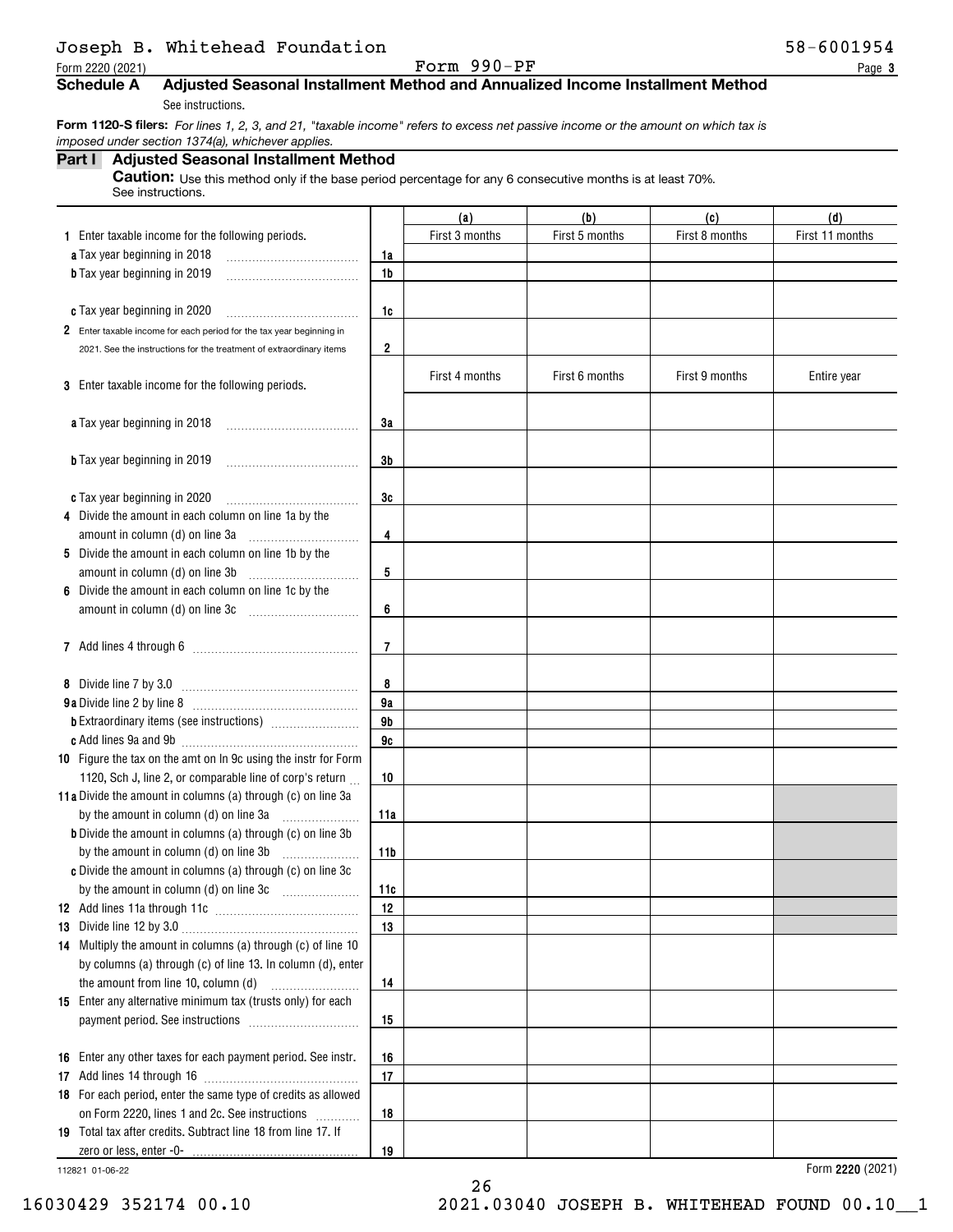## Form 2220 (2021) Page Form 990-PF Joseph B. Whitehead Foundation 58-6001954

**4**

# **Part II Annualized Income Installment Method** \*\*

|                                                                |                 | (a)                     | (b)         | (c)                                                     | (d)                                                   |
|----------------------------------------------------------------|-----------------|-------------------------|-------------|---------------------------------------------------------|-------------------------------------------------------|
|                                                                |                 | $\overline{a}$<br>First | 3<br>First  | 6<br>First                                              | 9<br>First                                            |
|                                                                | 20              |                         |             |                                                         | months                                                |
| 20 Annualization periods (see instructions)                    |                 | months                  | months      | months                                                  |                                                       |
| 21 Enter taxable income for each annualization period. See     |                 |                         |             | $1, 229, 565.$ 1, 726, 019. 16, 106, 870. 30, 355, 151. |                                                       |
| instructions for the treatment of extraordinary items          | 21              |                         |             |                                                         |                                                       |
|                                                                |                 | 6.000000                | 4.000000    | 2.000000                                                | 1.333330                                              |
| 22 Annualization amounts (see instructions)                    | 22              |                         |             |                                                         |                                                       |
|                                                                |                 |                         |             |                                                         |                                                       |
| 23a Annualized taxable income. Multiply line 21 by line 22     | 23a             |                         |             |                                                         | <u>7,377,390. 6,904,076. 32,213,740. 40,473,433.</u>  |
|                                                                | 23 <sub>b</sub> |                         |             |                                                         |                                                       |
| c Add lines 23a and 23b                                        | 23c             |                         |             |                                                         | 7, 377, 390. 6, 904, 076. 32, 213, 740. 40, 473, 433. |
| 24 Figure the tax on the amount on line 23c using the          |                 |                         |             |                                                         |                                                       |
| instructions for Form 1120, Schedule J, line 2,                |                 |                         |             |                                                         |                                                       |
|                                                                | 24              | 102, 546.               | 95,967.     | 447,771.                                                | 562,581.                                              |
| 25 Enter any alternative minimum tax (trusts only) for each    |                 |                         |             |                                                         |                                                       |
|                                                                | 25              |                         |             |                                                         |                                                       |
|                                                                |                 |                         |             |                                                         |                                                       |
| 26 Enter any other taxes for each payment period. See instr.   | 26              |                         |             |                                                         |                                                       |
|                                                                |                 |                         |             |                                                         |                                                       |
| 27 Total tax. Add lines 24 through 26                          | 27              | 102,546.                | 95,967.     | 447,771.                                                | 562,581.                                              |
| 28 For each period, enter the same type of credits as allowed  |                 |                         |             |                                                         |                                                       |
| on Form 2220, lines 1 and 2c. See instructions                 | 28              |                         |             |                                                         |                                                       |
| 29 Total tax after credits. Subtract line 28 from line 27. If  |                 |                         |             |                                                         |                                                       |
|                                                                | 29              | 102,546.                | 95,967.     | 447,771.                                                | 562,581.                                              |
|                                                                |                 |                         |             |                                                         |                                                       |
| <b>30</b> Applicable percentage                                | 30              | 25%                     | $50\%$      | 75%                                                     | 100%                                                  |
|                                                                |                 |                         |             |                                                         |                                                       |
|                                                                | 31              | 25,637.                 | 47,984.     | 335,828.                                                | 562,581.                                              |
| <b>Part III Required Installments</b>                          |                 |                         |             |                                                         |                                                       |
|                                                                |                 |                         |             |                                                         |                                                       |
| Note: Complete lines 32 through 38 of one column               |                 | 1st                     | 2nd         | 3rd                                                     | 4th                                                   |
| before completing the next column.                             |                 | installment             | installment | installment                                             | installment                                           |
| 32 If only Part I or Part II is completed, enter the amount in |                 |                         |             |                                                         |                                                       |
| each column from line 19 or line 31. If both parts are         |                 |                         |             |                                                         |                                                       |
| completed, enter the smaller of the amounts in each            |                 |                         |             |                                                         |                                                       |
| column from line 19 or line 31                                 | 32              | 25,637.                 | 47,984.     | 335,828.                                                | 562,581.                                              |
| 33 Add the amounts in all preceding columns of line 38.        |                 |                         |             |                                                         |                                                       |
| See instructions                                               | 33              |                         | 25,637.     | 47,984.                                                 | 335,828.                                              |
| 34 Adjusted seasonal or annualized income installments.        |                 |                         |             |                                                         |                                                       |
| Subtract line 33 from line 32. If zero or less, enter -0-      | 34              | 25,637.                 | 22,347.     | 287,844.                                                | 226,753.                                              |
| 35 Enter 25% (0.25) of line 5 on page 1 of Form 2220 in        |                 |                         |             |                                                         |                                                       |
| each column. Note: "Large corporations," see the               |                 |                         |             |                                                         |                                                       |
| instructions for line 10 for the amounts to enter              | 35              | 199,390.                | 201,815.    | 200,603.                                                | 200,602.                                              |
| 36 Subtract line 38 of the preceding column from line 37 of    |                 |                         |             |                                                         |                                                       |
| the preceding column                                           | 36              |                         | 173,753.    | 353,221.                                                | 265,980.                                              |
|                                                                |                 |                         |             |                                                         |                                                       |
| 37 Add lines 35 and 36                                         | 37              | 199,390.                | 375,568.    | 553,824.                                                | 466,582.                                              |
| 38 Required installments. Enter the smaller of line 34 or      |                 |                         |             |                                                         |                                                       |
| line 37 here and on page 1 of Form 2220, line 10.              |                 |                         |             |                                                         |                                                       |
| See instructions                                               | 38              | 25,637.                 | 22,347.     | 287,844.                                                | 226,753.                                              |
|                                                                |                 |                         |             |                                                         | Form 2220 (2021)                                      |

\*\* Annualized Income Installment Method Using Standard Option

112822 01-06-22

# 16030429 352174 00.10 2021.03040 JOSEPH B. WHITEHEAD FOUND 00.10\_\_1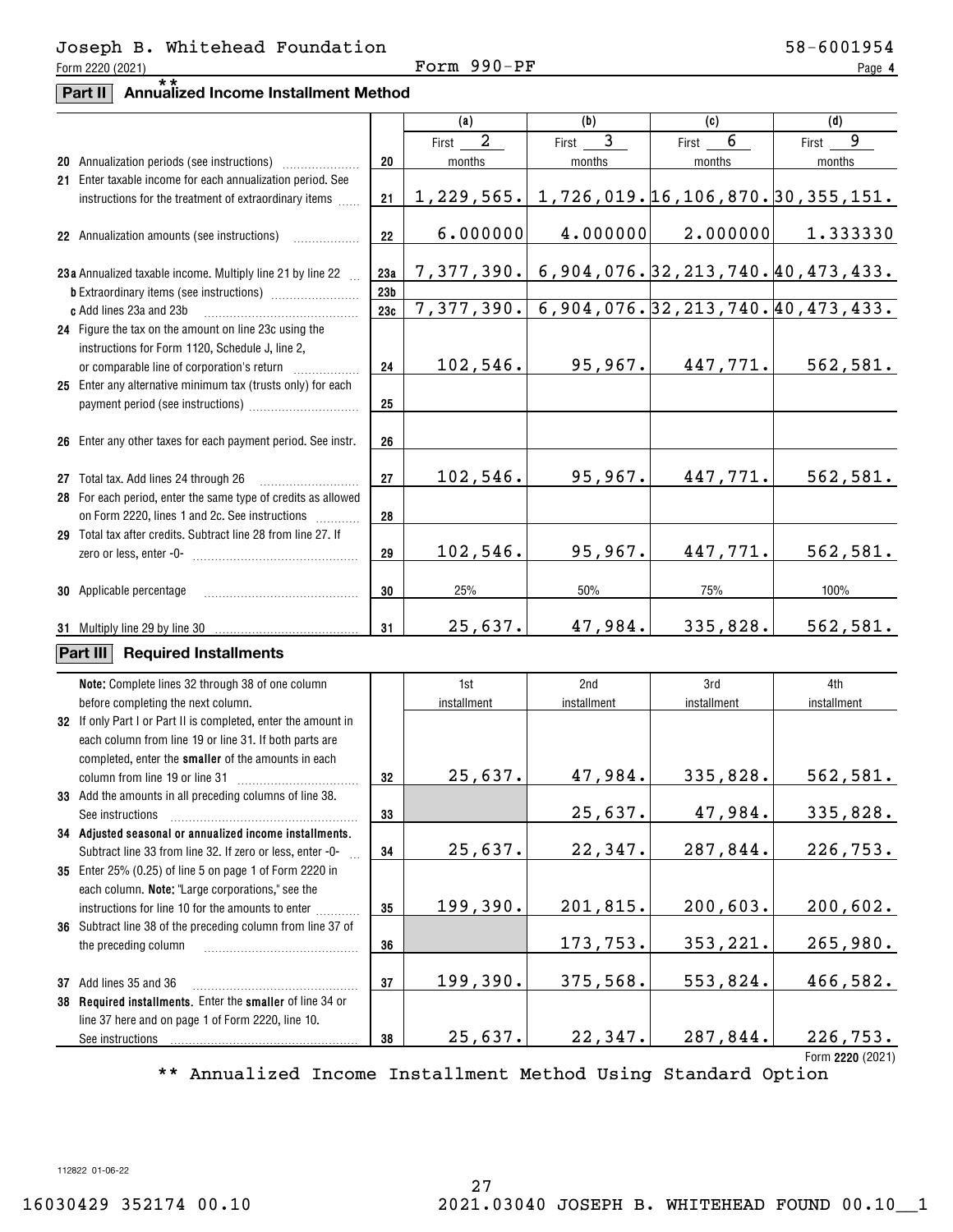| Form 990-PF Interest on Savings and Temporary Cash Investments |                 |                                        |                             |                                   | Statement 1                   |
|----------------------------------------------------------------|-----------------|----------------------------------------|-----------------------------|-----------------------------------|-------------------------------|
| Source                                                         |                 | (a)<br>Revenue<br>Per Books            |                             | (b)<br>Net Investment<br>Income   | (c)<br>Adjusted<br>Net Income |
| CASH EQUIVALENTS                                               |                 | 18,403.                                | 18,403.                     |                                   |                               |
| Total to Part I, line 3                                        |                 | 18,403.                                | 18,403.                     |                                   |                               |
| Form 990-PF                                                    |                 | Dividends and Interest from Securities |                             |                                   | Statement <sub>2</sub>        |
| Source                                                         | Gross<br>Amount | Capital<br>Gains<br>Dividends          | (a)<br>Revenue<br>Per Books | (b)<br>Net Invest-<br>ment Income | (c)<br>Adjusted<br>Net Income |
| <b>DIVIDENDS</b>                                               | 50,884,781.     |                                        |                             | 0.50,884,781.50,884,781.          |                               |
| To Part I, line 4                                              | 50,884,781.     |                                        |                             | 0.50,884,781.50,884,781.          |                               |
| Form 990-PF                                                    |                 | Rental Income                          |                             |                                   | Statement 3                   |
| Kind and Location of Property                                  |                 |                                        |                             | Activity<br>Number                | Gross<br>Rental Income        |
| PEACHTREE CENTER LAND, ATLANTA                                 |                 |                                        |                             | 1                                 | 45,000.                       |

}}}}}}}}}}}}}}}}}}}}}}}}}}}}}} }}}}}}}}}}

~~~~~~~~~~~~~~~~~~~~~~~~~~~~~~~~~~~~~~~~~~~~~~~~~~~~~~~~~~~~~~~~~~~~~~~~~~~~~~

Total to Form 990-PF, Part I, line 5a 45,000.

| Form 990-PF                                       | Rental Expenses              | Statement 4      |
|---------------------------------------------------|------------------------------|------------------|
| Description                                       | Activity<br>Number<br>Amount | Total            |
| COMMISSION<br>- Subtotal -                        |                              | 2,250.<br>2,250. |
| Total rental expenses                             |                              | 2,250.           |
| Net rental Income to Form 990-PF, Part I, line 5b |                              | 42,750.          |

}}}}}}}}}}}}}}

~~~~~~~~~~~~~~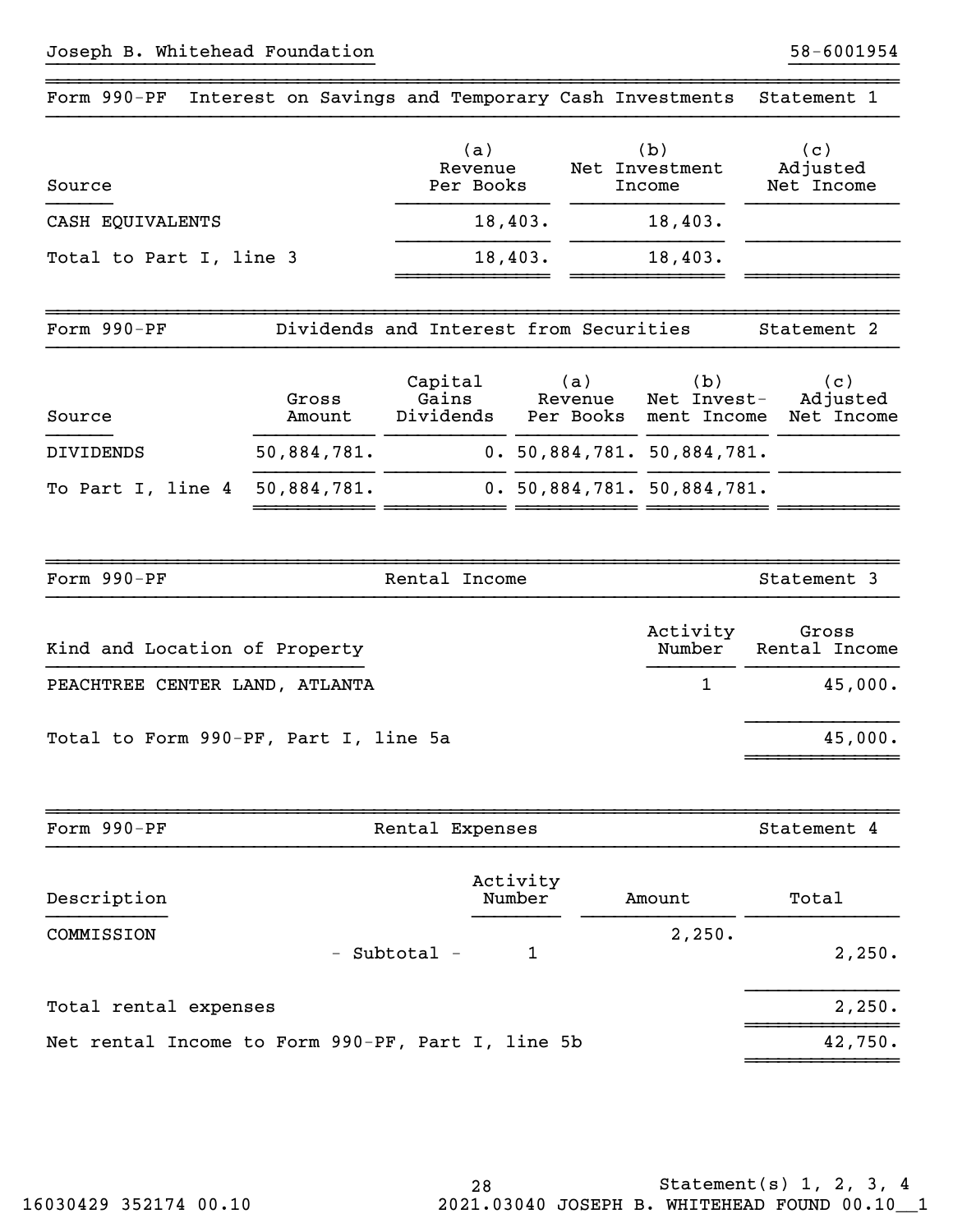# Joseph B. Whitehead Foundation 58-6001954

| Form 990-PF                  | Legal Fees                   |                                   |                               | Statement 5                   |
|------------------------------|------------------------------|-----------------------------------|-------------------------------|-------------------------------|
| Description                  | (a)<br>Expenses<br>Per Books | (b)<br>Net Invest-<br>ment Income | (c)<br>Adjusted<br>Net Income | (d)<br>Charitable<br>Purposes |
| LEGAL FEES                   | 744.                         | 60.                               |                               | 684.                          |
| To Fm 990-PF, Pg 1, 1n 16a   | 744.                         | 60.                               |                               | 684.                          |
|                              |                              |                                   |                               |                               |
| Form 990-PF                  | Accounting Fees              |                                   |                               | Statement 6                   |
| Description                  | (a)<br>Expenses<br>Per Books | (b)<br>Net Invest-<br>ment Income | (c)<br>Adjusted<br>Net Income | (d)<br>Charitable<br>Purposes |
| <b>AUDIT FEES</b>            | 15,818.                      | 1,265.                            |                               | 14,553.                       |
| To Form 990-PF, Pg 1, 1n 16b | 15,818.                      | 1,265.                            |                               | 14,553.                       |
|                              |                              |                                   |                               |                               |

}}}}}}}}}}}}}}}}}}}}}}}}}}}}}} }}}}}}}}}}

| Form 990-PF                  | Other Professional Fees |             |            | Statement 7 |
|------------------------------|-------------------------|-------------|------------|-------------|
| Description                  | (a)                     | (b)         | (c)        | (d)         |
|                              | Expenses                | Net Invest- | Adjusted   | Charitable  |
|                              | Per Books               | ment Income | Net Income | Purposes    |
| INVESTMENT FEES              | 316,680.                | 316,680.    |            | $0$ .       |
| BENEFIT CONSULTANTS          | 8,544.                  | 683.        |            | 7,861.      |
| CONSULTING FEES              | 4,000.                  | 4,000.      |            | $0$ .       |
| To Form 990-PF, Pg 1, 1n 16c | 329, 224.               | 321, 363.   |            | 7,861.      |

| Form 990-PF                 | Taxes                        |                                   | Statement 8                   |                               |
|-----------------------------|------------------------------|-----------------------------------|-------------------------------|-------------------------------|
| Description                 | (a)<br>Expenses<br>Per Books | (b)<br>Net Invest-<br>ment Income | (c)<br>Adjusted<br>Net Income | (d)<br>Charitable<br>Purposes |
| EXCISE TAX                  | 875,000.                     | Ο.                                |                               | 0.                            |
| To Form 990-PF, Pg 1, 1n 18 | 875,000.                     | Ο.                                |                               | 0.                            |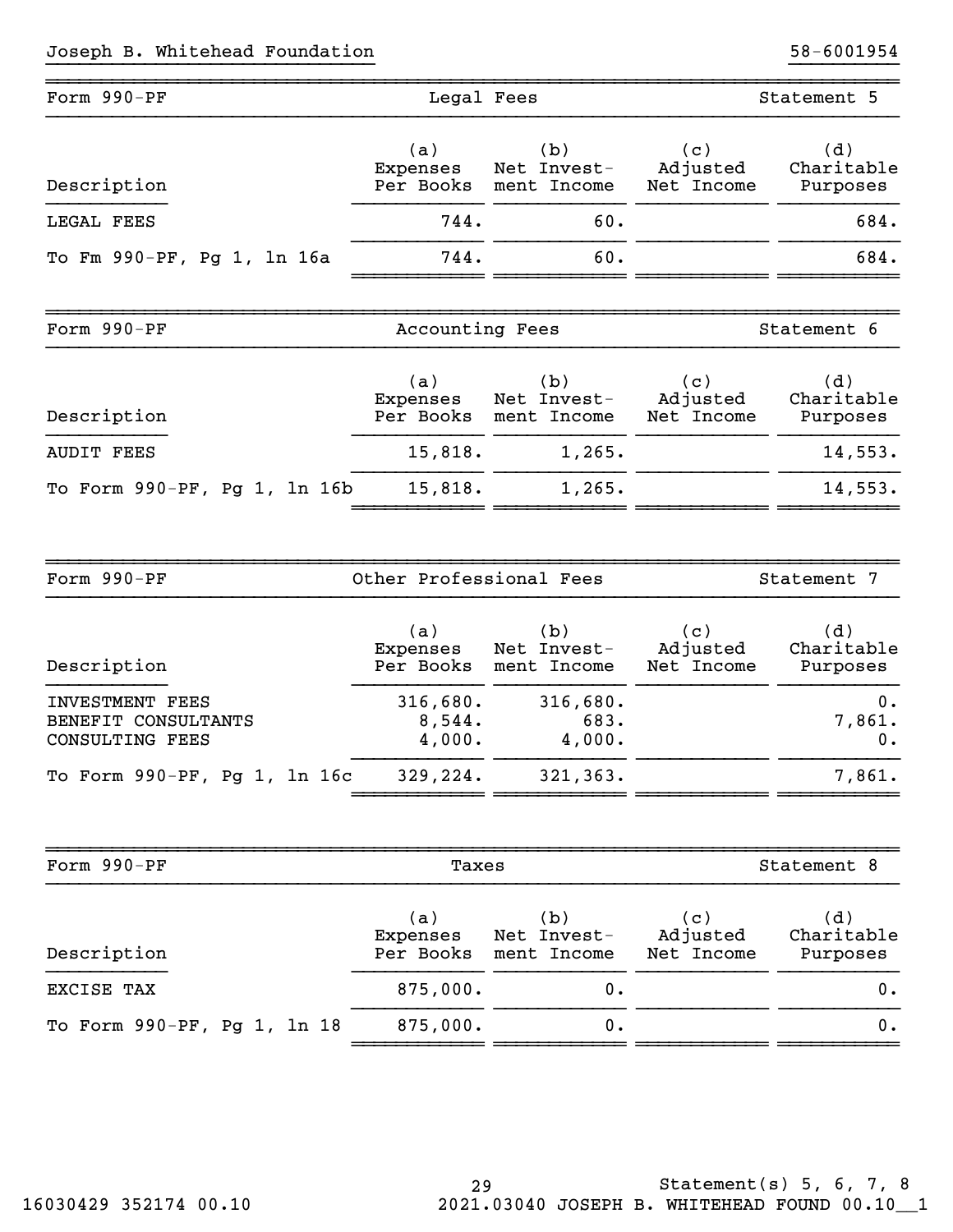| Form 990-PF                 | Other Expenses |             |            | Statement 9 |
|-----------------------------|----------------|-------------|------------|-------------|
| Description                 | (a)            | (b)         | (c)        | (d)         |
|                             | Expenses       | Net Invest- | Adjusted   | Charitable  |
|                             | Per Books      | ment Income | Net Income | Purposes    |
| <b>COMPUTER</b>             | 14,978.        | 1,198.      |            | 13,780.     |
| OFFICE INSURANCE            | 7,109.         | 569.        |            | 6,540.      |
| <b>SUPPLIES</b>             | 549.           | 44.         |            | 505.        |
| ORGANIZATION DUES           | 10,905.        | 615.        |            | 10, 290.    |
| POSTAGE                     | 242.           | 19.         |            | 223.        |
| REPAIRS AND MAINTENANCE     | 964.           | 77.         |            | 887.        |
| FURNITURE AND EQUIPMENT     | 1,621.         | 130.        |            | 1,491.      |
| TELEPHONE                   | 1,341.         | 107.        |            | 1,234.      |
| <b>MISCELLANEOUS</b>        | 251.           | 20.         |            | 231.        |
| COMMISSION                  | 2,250.         | 2,250.      |            | 0.          |
| To Form 990-PF, Pg 1, 1n 23 | 40, 210.       | 5,029.      |            | 35,181.     |

}}}}}}}}}}}}}}}}}}}}}}}}}}}}}} }}}}}}}}}}

~~~~~~~~~~~~~~~~~~~~~~~~~~~~~~~~~~~~~~~~~~~~~~~~~~~~~~~~~~~~~~~~~~~~~~~~~~~~~~

| Form 990-PF                                                       |                              | Depreciation of Assets Not Held for Investment |                       | Statement 10          |
|-------------------------------------------------------------------|------------------------------|------------------------------------------------|-----------------------|-----------------------|
| Description                                                       | Cost or<br>Other Basis       | Accumulated<br>Depreciation                    | Book Value            | Fair Market<br>Value  |
| AV EQUIPMENT<br>FURNITURE AND EQUIPMENT<br>LEASEHOLD IMPROVEMENTS | 2,519.<br>39,675.<br>19,220. | 2,519.<br>39,675.<br>13,260.                   | 0.<br>$0$ .<br>5,960. | 0.<br>$0$ .<br>5,960. |
| To 990-PF, Part II, 1n 14                                         | 61,414.                      | 55,454.                                        | 5,960.                | 5,960.                |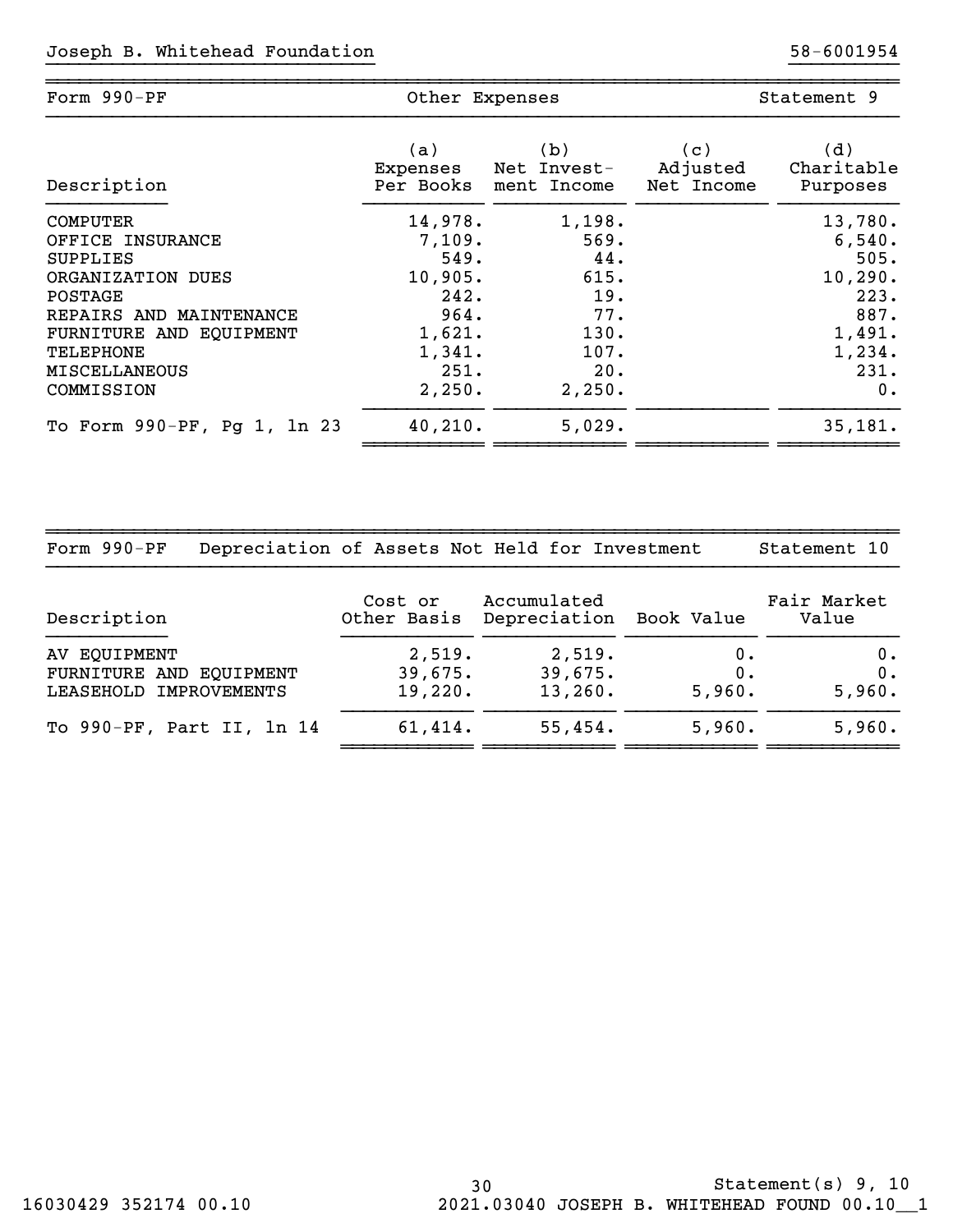| Description                   | Book Value | Fair Market<br>Value |
|-------------------------------|------------|----------------------|
| 1 800 FLOWERS COM INC         | 1,561.     | 3,669.               |
| 1LIFE HEALTHCARE INC          | 22,411.    | 12,703.              |
| 22ND CENTURY GROUP INC        | 9,302.     | 8,028.               |
| 2U INC                        | 15,262.    | $7,546$ .            |
| 360 DIGITECH INC SPONS ADR    | 2,942.     | 2,958.               |
| 3-D SYSTEMS CORP              |            | $27,006.$ 14,798.    |
| 3M CO                         |            | $32,045.$ 172,834.   |
| 51JOB INC SPONS ADR           | 1,429.     | 1,028.               |
| 8X8 INC                       | 16,290.    | 11,715.              |
| 908<br>DEVICES INC            | 3,990.     | 2,949.               |
| A10 NETWORKS INC              | 3,105.     | 6,765.               |
| AAC TECH HOLDINGS UNSPONS ADR | 3,416.     | 1,377.               |
| AAON INC                      | 13,048.    | 20,652.              |
| ABB LTD SPONS ADR             | 7,235.     | $11,222$ .           |
| ABBOTT LABS                   |            | $137,051.$ 413,635.  |
| ABBVIE INC                    | 180,873.   | 396,316.             |
| ABIOMED INC                   |            | $26,767.$ 25,142.    |
| ACADIA HEALTHCARE             | 371,753.   | 526,451.             |
| ACADIA PHARMACEUTICALS INC    | 19,452.    | 17,342.              |
| ACCEL ENTERTAINMENT INC       | 5,713.     | 7,122.               |
| ACCELERATE DIAGNOSTICS INC    | 7,810.     | 4,291.               |
| ACCENTURE PLC CL A            | 123,786.   | 435,278.             |

| ACADIA HEALTHCARE                   | 371,753.   | 526,451.   |
|-------------------------------------|------------|------------|
| ACADIA PHARMACEUTICALS INC          | 19,452.    | 17,342.    |
| ACCEL ENTERTAINMENT INC             | 5,713.     | 7,122.     |
| ACCELERATE DIAGNOSTICS INC          | 7,810.     | 4,291.     |
| ACCENTURE PLC CL A                  | 123,786.   | 435,278.   |
| <b>ACCOLADE INC</b>                 | $15,075$ . | 8,224.     |
| ACCOR SA SPONS ADR                  | 1,484.     | 1,119.     |
| ACCURAY INC                         | 3,032.     | 3,973.     |
| ACI WORLDWIDE INC                   | 25,401.    | 26,788.    |
| ACLARIS THERAPEUTICS INC            | 5,841.     | 5,002.     |
| ACS ACTIVIDADES DE CONS UNSPONS ADR | 1,644.     | 1,306.     |
| ACTIVISION BLIZZARD INC             | 67,533.    | 91,944.    |
| <b>ACUSHNET HOLDINGS CORP</b>       | 2,972.     | 4,724.     |
| ACUTUS MEDICAL INC                  | 4,325.     | 1,115.     |
| ADAGIO THERAPEUTICS INC             | 3,156.     | 704.       |
| ADDUS HOMECARE CORP                 | 3,431.     | 3,553.     |
| ADIDAS AG SPONS ADR                 | 6,581.     | 8,208.     |
| ADIENT PLC                          | 3,415.     | 3,639.     |
| ADOBE INC                           | 78,663.    | 451,380.   |
| ADVANCED AUTO PARTS                 | 23,703.    | 29, 265.   |
| ADVANCED ENERGY INDS INC            | 13,381.    | $21,854$ . |
| ADVANCED MICRO DEVICES INC          | 50,192.    | 293,700.   |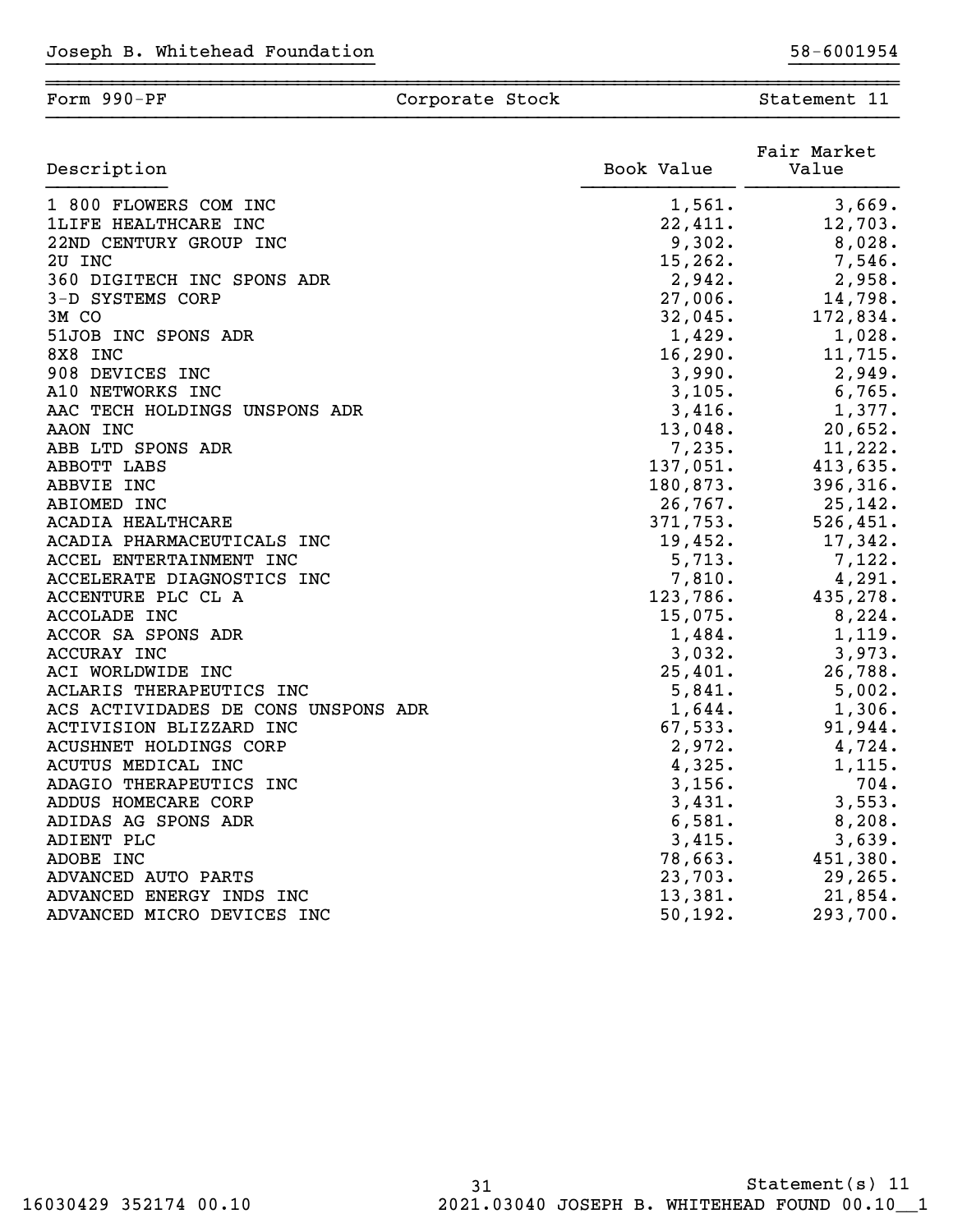| Joseph B. Whitehead Foundation       |           | 58-6001954 |
|--------------------------------------|-----------|------------|
| ADVANCED MICRO DEVICES INC           | 90,958.   | 273,554.   |
| ADYEN NV UNSPONS ADR                 | 2,823.    | 6,369.     |
| AEGON NV SPONS ADR                   | 2,730.    | 3,058.     |
| AERIE PHARMACEUTICALS INC            | 6,104.    | 1,783.     |
| AEROJET ROCKETDYNE HOLDINGS INC      | 15,408.   | 17,301.    |
| AEROVIRONMENT INC                    | 8,619.    | 8,808.     |
| AES CORP                             | 11,554.   | 26,511.    |
| AFFIMED NV                           | 3,401.    | 4,046.     |
| AFLAC INC                            | 32,003.   | 58,974.    |
| AFTERPAY LTD UNSPONS ADR             | 2,924.    | 1,917.     |
| AGEAGLE AERIAL SYSTEMS INC           | 2,948.    | 867.       |
| <b>AGEAS SPONS ADR</b>               | 5,066.    | 5,029.     |
| AGENUS INC                           | 2,976.    | 3,774.     |
| AGILENT TECHNOLOGIES INC             | 22,935.   | 84,774.    |
| <b>AGILYSYS INC</b>                  | 2,601.    | 4,668.     |
| AGNICO EAGLE MINES LTD               | 1,230.    | 1,913.     |
| AGRICULTURAL BANK CHINA UNSPONS ADR  | 3,305.    | 2,437.     |
| AIA GROUP LTD SPONS ADR              | 14,746.   | 18,146.    |
| AIR PRODUCTS & CHEMICALS INC         | 50,009.   | 114,098.   |
| AIRBUS SE UNSPONS ADR                | 7,216.    | 8,520.     |
| AIRPORTS OF THAILAND PCL UNSPONS ADR | 4,349.    | 3,972.     |
| AKAMAI TECHNOLOGIES INC              | 17,806.   | 33,122.    |
| AKBANK T.A.S SPONS ADR               | 2,045.    | 1,071.     |
| AKEBIA THERAPEUTICS INC              | 10,591.   | 2,048.     |
| AKERO THERAPEUTICS INC               | 3,166.    | 1,819.     |
| AKOUSTIS TECHNOLOGIES INC            | 3,120.    | 2,418.     |
| AKTIEBOLAGET ELECTROLUX SPONS ADR    | 2,346.    | 1,896.     |
| AKZO NOBEL NV SPONS ADR              | 6,975.    | 7,311.     |
| ALAMO GROUP INC                      | 4, 262.   | 7,359.     |
| ALARM.COM HOLDINGS INC               | 16,571.   | 24,849.    |
| ALASKA AIR GROUP INC                 | 13,378.   | 10,628.    |
| ALBANY INTL CORP - CL A              | 3,070.    | 3,450.     |
| ALBEMARLE CORP                       | 14,436.   | 42,546.    |
| ALBIREO PHARMA INC                   | 3,091.    | 2,445.     |
| ALCON INC                            | 3,804.    | 5,401.     |
| ALDEYRA THERAPEUTICS INC             | 3,077.    | 1,072.     |
| ALECTOR INC                          | 6,705.    | 7,661.     |
| ALEXANDER'S INC REIT                 | 4,732.    | 3,384.     |
| ALEXANDRIA REAL ESTATE EQ REIT       | 32,126.   | 53,287.    |
| ALFA LAVAL AB UNSPONS ADR            | 2,188.    | 3,388.     |
| ALIBABA GROUP HOLDING LTD SPONS ADR  | 45,282.   | 29,460.    |
| ALIGN TECHNOLOGY INC                 | 20, 290.  | 79,519.    |
| ALIGNMENT HEALTHCARE INC             | 8,288.    | 6,889.     |
| ALIGOS THERAPEUTICS INC              | 4,421.    | 3,787.     |
| ALKAMI TECHNOLOGY INC                | 4,040.    | 2,788.     |
| ALKERMES PLC                         | 24,019.   | 23, 144.   |
| ALLAKOS INC                          | 14,414.   | 2, 203.    |
| ALLEGHENY TECHNOLOGIES INC           | 10, 115.  | 7,662.     |
| ALLEGIANT TRAVEL                     | 17,886.   | 17,582.    |
| <b>ALLEGION PLC</b>                  | 10, 238.  | 20,793.    |
| <b>ALLIANT CORP</b>                  | 18,730.   | 28,461.    |
| ALLIANZ SE UNSPONS ADR               | 10,495.   | 11,238.    |
| ALLIED MOTION TECHNOLOGIES INC       | 3,009.    | 4,215.     |
| ALLOGENE THERAPEUTICS INC            | 6,637.    | 2,536.     |
| ALLOVIR INC                          | 4,037.    | 2,187.     |
| ALLSTATE CORP                        | 30, 167.  | 57,060.    |
| ALPHA & OMEGA SEMICONDUCTOR          | 3,082.    | 6,480.     |
| ALPHABET INC CL A                    | 403, 414. | 1,460,108. |
|                                      |           |            |

32 16030429 352174 00.10 2021.03040 JOSEPH B. WHITEHEAD FOUND 00.10\_\_1

Statement(s) 11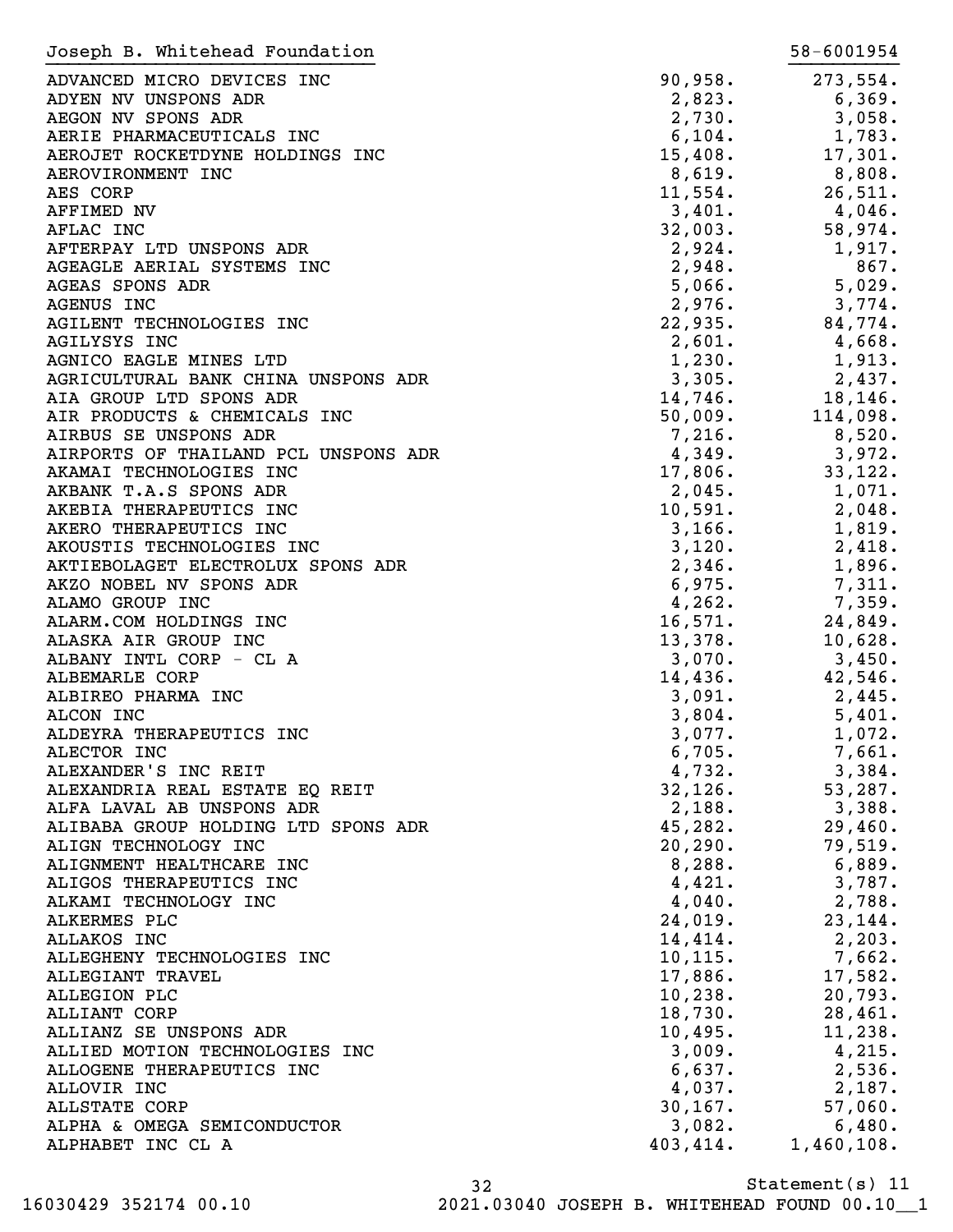| Joseph B. Whitehead Foundation       |           | 58-6001954 |
|--------------------------------------|-----------|------------|
| ALPHABET INC CL A                    | 701,394.  | 2,479,866. |
| ALPHABET INC CL C                    | 371,184.  | 1,368,668. |
| ALPHABET INC CL C                    | 262,529.  | 1,006,969. |
| ALPHATEC HOLDINGS INC                | 1,460.    | 3,783.     |
| ALSTOM SA UNSPONS ADR                | 2,375.    | 1,431.     |
| ALTAIR ENGINEERING INC               | 12,630.   | 23,969.    |
| ALTRIA GROUP INC                     | 193,470.  | 148,520.   |
| ALUMINUM CORP OF CHINA LTD SPONS ADR | 2,688.    | 3,391.     |
| ALX ONCOLOGY HOLDINGS INC            | 7,083.    | 2,450.     |
| AMADEUS IT GROUP SA UNSPONS ADR      | 2,684.    | 2,099.     |
| AMAZON.COM INC                       | 674,504.  | 2,440,737. |
| AMAZON.COM INC                       | 609,006.  | 2,700,815. |
| AMBARELLA INC                        | 18,608.   | 44,027.    |
| AMBEV SA SPONS ADR                   | 4,717.    | 2,467.     |
| AMC NETWORKS-A                       | 4,288.    | 3,547.     |
| AMCOR PLC                            | 28,851.   | 31,058.    |
| <b>AMEREN CORP</b>                   | 20,874.   | 35,070.    |
| AMERESCO INC CL A                    | 5,658.    | 15,066.    |
| AMERICA MOVIL SAB DE CV SPONS ADR    | 3,803.    | 4,328.     |
| AMERICAN AIRLINES GROUP INC          | 41,586.   | 19,145.    |
| AMERICAN AXLE & MFG HLDGS INC        | 4,812.    | 4,385.     |
| AMERICAN CAMPUS COMMUNITIES REIT     | 245, 467. | 296,819.   |
| AMERICAN EAGLE OUTFITTERS INC        | 35,494.   | 23,902.    |
| AMERICAN ELEC PWR INC                | 18,300.   | 73,400.    |
| AMERICAN EXPRESS CO                  | 79,629.   | 175,216.   |
| AMERICAN INTL GROUP INC              | 88,427.   | 79,775.    |
| AMERICAN SOFTWARE CLASS A            | 2,481.    | 4,318.     |
| AMERICAN STS WTR CO                  | 7,937.    | 10,758.    |
| AMERICAN TOWER CORP REIT             | 87,769.   | 224,055.   |
| AMERICAN VANGUARD CORP               | 1,469.    | 1,836.     |
| AMERICAN WATER WORKS CO INC          | 22,735.   | 57,413.    |
| AMERICA'S CAR-MART INC               | 2,408.    | 3,789.     |
| AMERIPRISE FINANCIAL INC             | 22,598.   | 59,729.    |
| AMERISOURCEBERGEN CORP               | 26, 307.  | 35,615.    |
| AMETEK INC                           | 20,662.   | 56,022.    |
| AMGEN INC                            | 157,426.  | 216,646.   |
| AMICUS THERAPEUTICS INC              | 20,445.   | 18, 180.   |
| AMKOR TECHNOLOGY INC                 | 2,393.    | 3,867.     |
| AMMO INC                             | 3,685.    | 2,229.     |
| AMN HEALTHCARE SVCS INC              | 17,589.   | 35,720.    |
| AMNEAL PHARMACEUTICALS INC CL A      | 3,127.    | 4,392.     |
| AMPHASTAR PHARMACEUTICALS INC        | 3,112.    | 3,936.     |
| <b>AMPHENOL CORP</b>                 | 27,644.   | 88,335.    |
| <b>AMPHENOL CORP</b>                 | 358,575.  | 403, 103.  |
| AMPIO PHARMACEUTICALS INC            | 2,913.    | 955.       |
| AMYRIS INC                           | 2,972.    | 974.       |
| ANALOG DEVICES INC                   | 70,317.   | 161, 357.  |
| ANAVEX LIFE SCIENCES CORP            | 1,964.    | 6,676.     |
| ANDERSONS INC                        | 3,049.    | 3,832.     |
| ANGLO AMERICAN PLC SPONS ADR         | 3,303.    | 5,886.     |
| ANGLOGOLD ASHANTI LIMITED SPONS ADR  | 2,336.    | 1,951.     |
| ANHEUSER-BUSCH INBEV SPONS ADR       | 11,457.   | 5,873.     |
| ANHUI CONCH CEMENT CO UNSPONS ADR    | 1,886.    | 1,328.     |
| ANSYS INC                            | 19,880.   | 57,360.    |
| ANTA SPORTS PRODUCTS UNSPONS ADR     | 4,342.    | 7,102.     |
| ANTARES PHARMA INC                   | 3,070.    | 3,606.     |
| ANTERIX INC                          | 1,357.    | 1,763.     |
| ANTERO RESOURCES CORP                | 3,240.    | 3,763.     |

Statement(s) 11 33 16030429 352174 00.10 2021.03040 JOSEPH B. WHITEHEAD FOUND 00.10\_\_1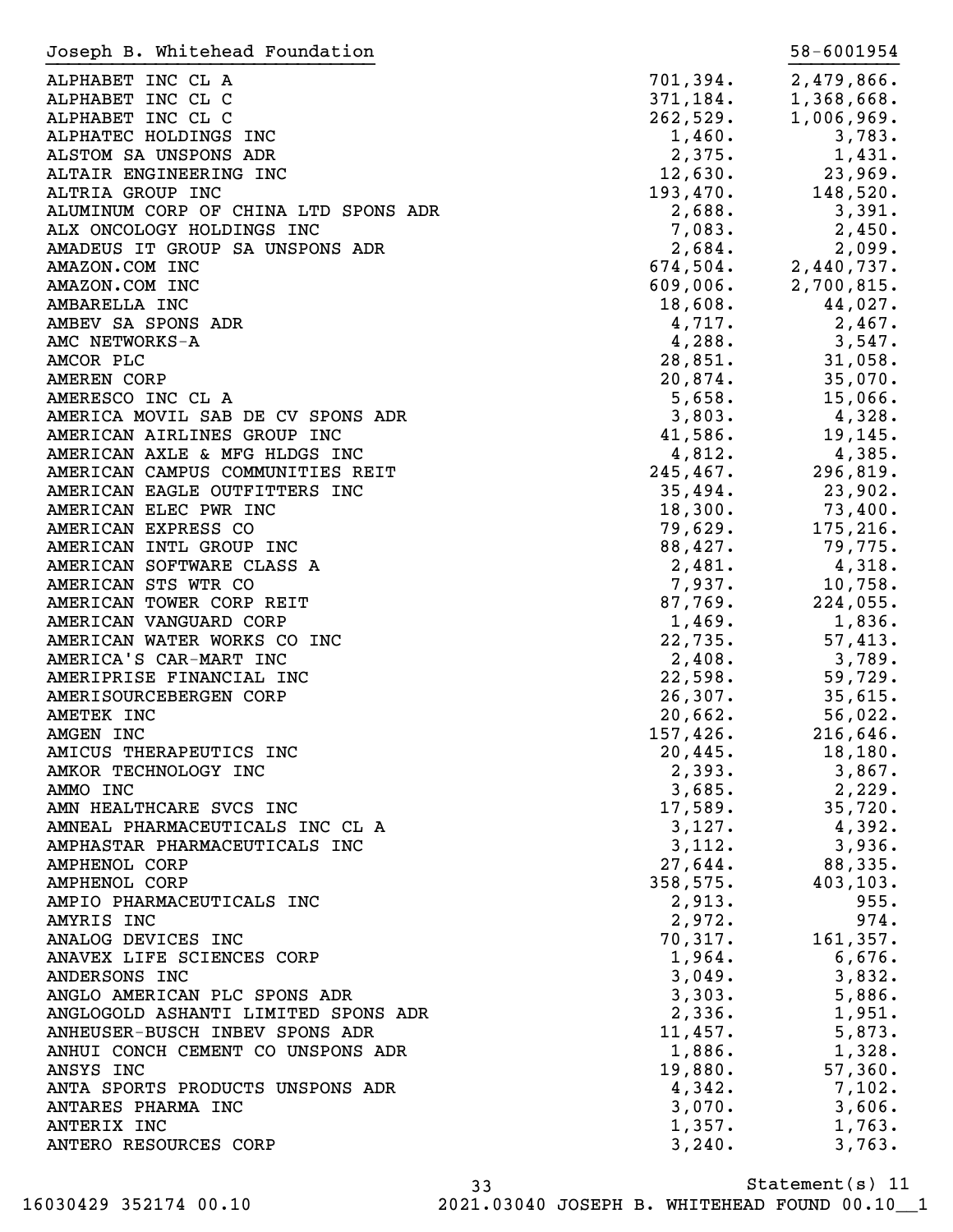| Joseph B. Whitehead Foundation     |                      | 58-6001954                       |
|------------------------------------|----------------------|----------------------------------|
| ANTHEM INC                         | 59,663.              | 189,124.                         |
| <b>ANTHEM INC</b>                  | 116,099.             | 180,317.                         |
| AON PLC                            | 36,021.              | 111,508.                         |
| APA CORP                           | 29, 287.             | 16,914.                          |
| APELLIS PHARMACEUTICALS INC        | 13,501.              | 20,898.                          |
| APOLLO MEDICAL HOLDINGS INC        | 10, 295.             | 17,562.                          |
| APPFOLIO INC CL A                  | 9,129.               | 14,285.                          |
| APPHARVEST INC                     | 7,636.               |                                  |
|                                    |                      | 3,073.                           |
| APPIAN CORP CL A                   | 11,534.              | 15,781.<br>$810,486.$ 4,661,213. |
| APPLE INC                          | 810,400.<br>652,704. |                                  |
| APPLE INC                          |                      | 1,874,606.                       |
| APPLIED INDL TECHNOLOGIES INC      | 18, 131.             | 24,751.                          |
| APPLIED MATERIALS INC              | 25,754.              | 241,233.                         |
| APPLIED MOLECULAR TRANSPORT INC    | 6,395.               | 2,335.                           |
| APPLIED THERAPEUTICS INC           | 1,683.               | 680.                             |
| APTARGROUP INC                     | 230,712.             | 293,095.                         |
| APTIV PLC                          | 31,580.              | 72,743.                          |
| APTIV PLC                          | 82,475.              | 184,579.                         |
| ARCHER DANIELS MIDLAND CO          | 41,579.              | $62,656$ .                       |
| ARCIMOTO INC                       | 3,079.               | 1,533.                           |
| ARDELYX INC                        | 3,258.               | 560.                             |
| ARENA PHARMACEUTICALS INC          | 1,963.               | 2,974.                           |
| ARISTA NETWORKS INC                | 27,076.              | 52,900.                          |
| ARKO CORP                          | 4,488.               | 4,218.                           |
| ARLO TECHNOLOGIES INC              | 3,601.               | 5,297.                           |
| ARRAY TECHNOLOGIES INC             | 3,016.               | 2,997.                           |
| ARROWHEAD PHARMACEUTICALS INC      | 19,951.              | 41,703.                          |
| ARTHUR J GALLAGHER & CO            | 23,062.              | 59,385.                          |
| ARTISAN PARTNERS                   | 13,545.              | 12,529.                          |
| ARTISAN PARTNERS                   | 72,669.              | 138,823.                         |
| ARVINAS INC                        | 11,987.              | 23,903.                          |
| ASANA INC                          | 26,476.              | 31,460.                          |
| ASBURY AUTOMOTIVE GROUP            | 15,873.              | 20,728.                          |
| ASE TECHNOLOGY HOLDING CO LTD ADR  | 10, 183.             | 14,573.                          |
| ASGN INC                           | 23,439.              | 36,897.                          |
| ASHAI KASEI CORP UNSPONS ADR       | 9,050.               | 6,802.                           |
| ASHTEAD GROUP PLC UNSPONS ADR      | 2,150.               | 7,233.                           |
| ASML HOLDING NV SPONS ADR          | 178,890.             | 583,571.                         |
| ASML HOLDING NV SPONS ADR          | 10,835.              | 43,788.                          |
| ASPEN AEROGELS INC                 | 3,304.               | 6,672.                           |
| ASPEN PHARMACARE HLDGS UNSPONS ADR | 4,232.               | 2,559.                           |
| ASPIRA WOMEN'S HEALTH INC          | 3,137.               | 798.                             |
| ASSA ABLOY UNSPONS ADR             | 4,072.               | 5,803.                           |
| ASSOCIATED BRIT FOODS UNSPONS ADR  | 4,514.               | 3,076.                           |
| ASSURANT INC                       | 7,245.               | 13,872.                          |
|                                    | 4,533.               | 4,783.                           |
| ASTELLAS PHARMA INC UNSPONS ADR    | 11,474.              |                                  |
| ASTRAZENECA PLC SPONS ADR          |                      | 20,096.                          |
| AT&T INC                           | 202,454.             | 290,870.                         |
| ATERIAN INC                        | 3,017.               | 760.                             |
| ATHENEX INC                        | 7,375.               | 627.                             |
| ATKORE INC                         | 7,558.               | 33,357.                          |
| ATLANTIA S.P.A UNSPONS ADR         | 3,895.               | 2,399.                           |
| ATLANTIC UNION BANKSHARES CORP     | 315, 104.            | 298,991.                         |
| ATLAS COPCO AB SPONS ADR           | 6,131.               | 10,327.                          |
| ATMOS ENERGY CORPORATION           | 19,482.              | 21, 268.                         |
| ATOMERA INC                        | 1,202.               | 2,535.                           |
| ATRICURE INC                       | 9,442.               | 19,260.                          |
| ATRION CORP                        | 4,775.               | 4,229.                           |

Statement(s) 11 34 16030429 352174 00.10 2021.03040 JOSEPH B. WHITEHEAD FOUND 00.10\_\_1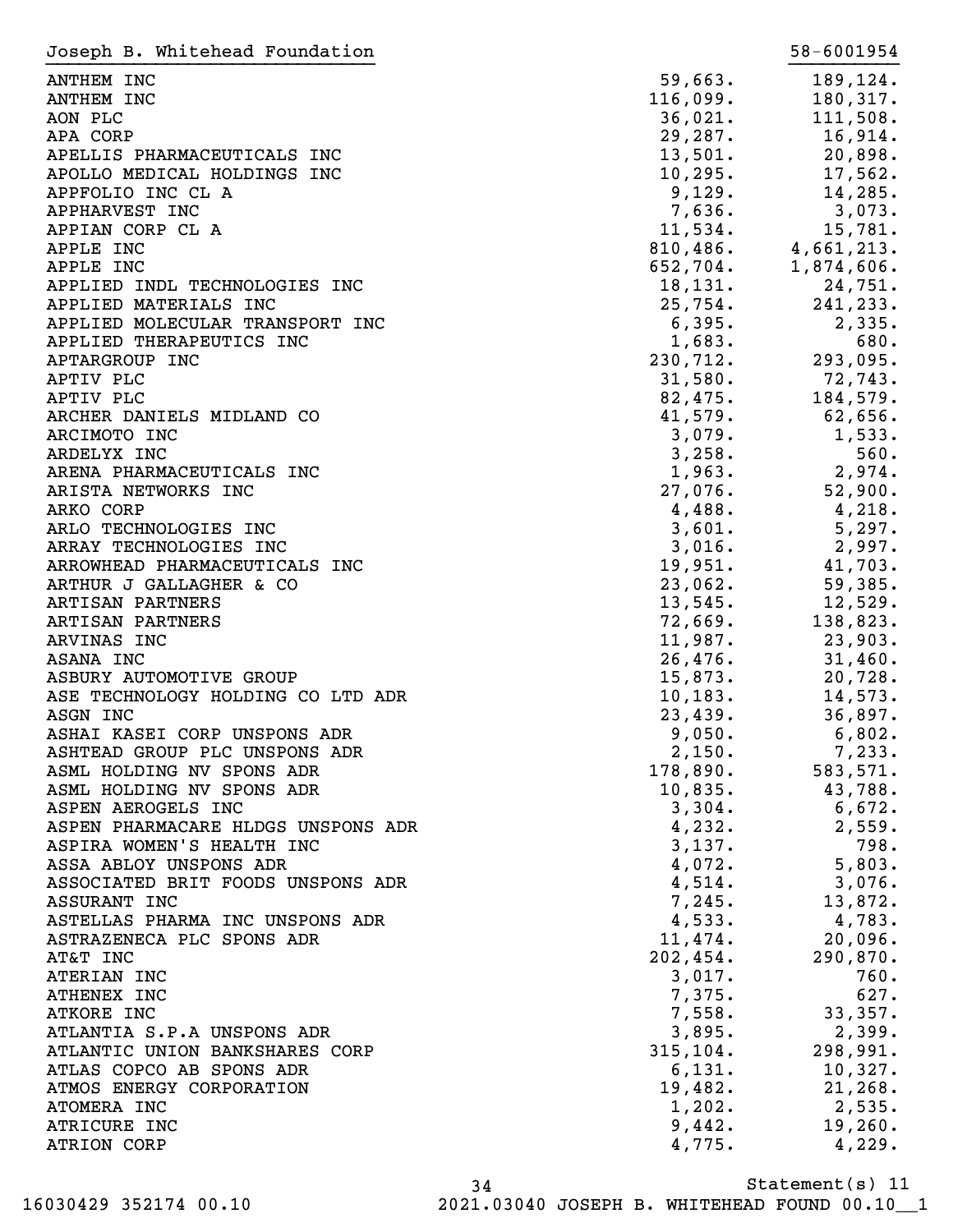| Joseph B. Whitehead Foundation       |          | 58-6001954 |
|--------------------------------------|----------|------------|
| AU OPTRONICS CORP SPONS ADR          | 8,057.   | 18,891.    |
| AURORA INNOVATION INC CL A           | 9,990.   | 11,249.    |
| AURORA INNOVATION INC-B LOCKUP SHS   | 17,926.  | 45,045.    |
| AUSTRALIA & NEW ZEALAND SPONS ADR    | 11, 119. | 9,490.     |
| AUTODESK INC                         | 24, 260. |            |
|                                      |          | 104,321.   |
| AUTOHOME INC SPONS ADR               | 5,412.   | 3,773.     |
| AUTOMATIC DATA PROCESSING INC        | 65,588.  | 179,264.   |
| AUTOZONE INC                         | 29,456.  | 79,663.    |
| AVALONBAY COMMUNITIES INC REIT       | 40,080.  | 58,096.    |
| AVANTOR INC                          | 135,454. | 332,021.   |
| AVAYA HOLDINGS CORP                  | 6,558.   | 10, 217.   |
| AVEANNA HEALTHCARE HOLDINGS INC      | 3,036.   | 1,776.     |
| AVERY DENNISON CORP                  | 9,383.   | 31,619.    |
| AVID BIOSERVICES INC                 | 2,189.   | 10,301.    |
| AVID TECHNOLOGY INC                  | 2,452.   | 7,915.     |
| <b>AVIENT CORP</b>                   | 2,988.   | 3,413.     |
| AVITA MEDICAL INC                    | 3,106.   | 1,689.     |
| AVIVA PLC SPONS ADR                  | 1,856.   | 1,501.     |
| AXA SPONS ADR                        | 6,220.   | 6,490.     |
| AXCELIS TECHNOLOGIES INC             | 5,679.   | 15,583.    |
| AXOGEN INC                           | 3,439.   | 2,427.     |
|                                      |          |            |
| AXONICS INC                          | 9,624.   | 14,000.    |
| AXSOME THERAPEUTICS INC              | 6,900.   | 6,196.     |
| AZENTA INC                           | 204,490. | 240,556.   |
| BADGER METER INC                     | 9,780.   | 18,115.    |
| BAE SYSTEMS PLC SPONS ADR            | 5,725.   | 4,974.     |
| BAIDU INC SPONS ADR                  | 9,519.   | 5,952.     |
| BAKER HUGHES CO                      | 54,633.  | 34,670.    |
| <b>BALCHEM CORP</b>                  | 19,258.  | 33,551.    |
| <b>BALL CORP</b>                     | 20, 295. | 50,349.    |
| BALLY'S CORP                         | 7,642.   | 7,688.     |
| BANCO BILBAO VIZCAYA SPONS ADR       | 10,021.  | 7,913.     |
| BANCO BRADESCO SPONS ADR             | 4,759.   | 2,265.     |
| BANCO DE CHILE SPONS ADR             | 3,918.   | 2,137.     |
| BANCO DO BRASIL SPONS ADR            | 1,183.   | 865.       |
| BANCO SANTANDER BRASIL SPONS ADR     | 2,200.   | 1,165.     |
| BANCO SANTANDER CHILE SPONS ADR      | 4,644.   | 2,737.     |
| BANCO SANTANDER SA SPONS ADR         | 10, 247. | 5,034.     |
| BANCOLOMBIA S.A. SPONS ADR           |          |            |
|                                      | 2,335.   | 1,611.     |
| BANDWIDTH INC CL A                   | 14,433.  | 10,333.    |
| BANK MONTREAL QUEBEC                 | 3,364.   | 4,847.     |
| BANK OF AMERICA CORP                 | 212,056. | 545, 358.  |
| BANK OF CHINA LTD UNSPONS ADR        | 2,998.   | 2,393.     |
| BANK OF NEW YORK MELLON CORP         | 57,227.  | 77,421.    |
| BANK OF NOVA SCOTIA HALIFAX          | 11,277.  | 12,976.    |
| BARCLAYS PLC SPONS ADR               | 5,883.   | 6,117.     |
| BARRATT DEVELOPMENTS UNSPONS ADR     | 1,432.   | 1,422.     |
| <b>BARRICK GOLD CORP</b>             | 4,623.   | 6,802.     |
| BASF SE SPONS ADR                    | 5,938.   | 3,962.     |
| BATH & BODY WORKS INC                | 31,949.  | 28,753.    |
| BAUSCH HEALTH COMPANIES INC          | 957.     | 1,877.     |
| BAXTER INTL INC                      | 36,705.  | 73,565.    |
| BAYER AG SPONS ADR                   | 14,946.  | 6,020.     |
| BAYERISCHE MOTOREN WERKE SPONS ADR   | 1,350.   | 2,037.     |
| BB SEGURIDADE PARTICIPACOS SPONS ADR |          |            |
|                                      | 3,956.   | 2,061.     |
| BEACON ROOFING SUPPLY INC            | 14,131.  | 14,854.    |
| <b>BEAM GLOBAL</b>                   | 2,924.   | 1,432.     |
| BEAM THERAPEUTICS INC                | 11,190.  | 23,907.    |

Statement(s) 11 35 16030429 352174 00.10 2021.03040 JOSEPH B. WHITEHEAD FOUND 00.10\_\_1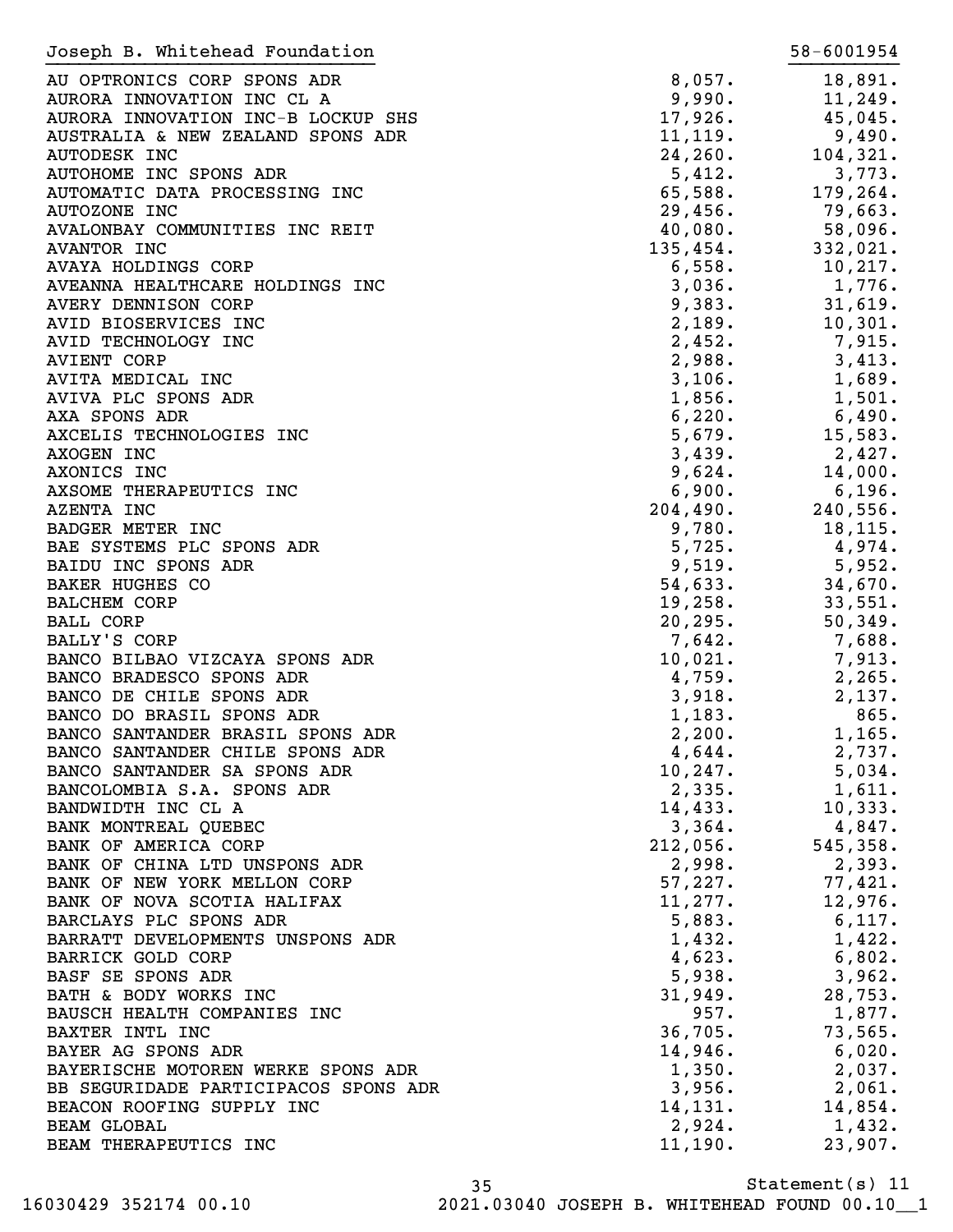| Joseph B. Whitehead Foundation      |           | 58-6001954 |
|-------------------------------------|-----------|------------|
| BECTON DICKINSON & CO               | 84,074.   | 119,704.   |
| BECTON DICKINSON & CO               | 179,367.  | 209, 231.  |
| BED BATH & BEYOND INC               | 2,952.    | 1,487.     |
| BEIERSDORF AG UNSPONS ADR           | 2,653.    | 2, 244.    |
| BEIGENE LTD SPONS ADR               | 1,656.    | 2,709.     |
| BELLRING BRANDS INC CL A            | 4,998.    | 4,622.     |
| BENEFITFOCUS INC                    | 4,799.    | 1,908.     |
| BERKELEY LIGHTS INC                 | 14,289.   | 5,399.     |
| BERKSHIRE HATHAWAY INC-CL B         | 463,242.  | 927,498.   |
| BEST BUY COMPANY INC                | 13,332.   | 39,014.    |
| BEYONDSPRING INC                    | 2,884.    | 1,219.     |
| BHP GROUP LTD SPONS ADR             | 9,043.    | 12,975.    |
| BHP GROUP PLC SPONS ADR             | 4,273.    | 6,993.     |
| BIGCOMMERCE HOLDINGS INC            | 18,460.   | 10,328.    |
| BIO RAD LABORATORIES CL A           | 18,079.   | 30, 223.   |
| BIO RAD LABORATORIES CL A           | 244, 202. | 534,188.   |
| BIOATLA INC                         | 4,978.    | 2,238.     |
| BIOCRYST PHARMACEUTICALS INC        | 1,145.    | 1,551.     |
| BIODELIVERY SCIENCES INTL INC       | 2,741.    | 2,170.     |
| BIOGEN INC                          | 68,085.   | 59,740.    |
| BIOHAVEN PHARMACEUTICAL HOLDING CO  | 11,878.   | 31,007.    |
| BIOHAVEN PHARMACEUTICAL HOLDING CO  | 239,042.  | 275,069.   |
| BIOLIFE SOLUTIONS INC               | 3,545.    | 4,621.     |
|                                     |           |            |
| BIONANO GENOMICS INC                | 13, 136.  | 5,218.     |
| <b>BIO-TECHNE CORP</b>              | 31,681.   | 33,110.    |
| BIOXCEL THERAPEUTICS INC            | 4,060.    | 1,484.     |
| <b>BJ'S RESTAURANTS</b>             | 6, 289.   | 4,457.     |
| BJ'S WHOLESALE CLUB HOLDINGS        | 22,742.   | 42,593.    |
| BJ'S WHOLESALE CLUB HOLDINGS        | 337,494.  | 793,327.   |
| <b>BLACKBAUD INC</b>                | 23, 287.  | 23,694.    |
| BLACKBERRY LIMITED                  | 1,696.    | 1,608.     |
| <b>BLACKLINE INC</b>                | 21,097.   | 35,825.    |
| <b>BLACKROCK INC</b>                | 95,593.   | 219,734.   |
| BLINK CHARGING CO                   | 9,598.    | 6,018.     |
| BLOCK INC CL A                      | 122,720.  | 84,308.    |
| BLOOM ENERGY CORP CL A              | 12,197.   | 18,948.    |
| BLOOMIN BRANDS INC                  | 9,890.    | 11,644.    |
| BLUCORA INC                         | 3,008.    | 2,927.     |
| BLUE BIRD CORP                      | 3,141.    | 1,783.     |
| BLUELINX HOLDINGS INC               | 3,051.    | 6,320.     |
| BLUEPRINT MEDICINES CORP            | 31,388.   | 36, 203.   |
| BNP PARIBAS SPONS ADR               | 8,694.    | 7,584.     |
| BOEING CO                           | 151,197.  | 184,208.   |
| BOISE CASCADE CO                    | 3,545.    | 5,126.     |
| BOOKING HOLDINGS INC                | 95,545.   | 160,748.   |
| BOOKING HOLDINGS INC                | 240,663.  | 321,497.   |
| BOOT BARN HOLDINGS INC              | 4,482.    | 22,149.    |
| BOOZ ALLEN HAMILTON HLDG            | 113,481.  | 262, 340.  |
| BORGWARNER INC                      | 14,937.   | 14,783.    |
| BOSTON PROPERTIES INC REIT          | 30,391.   | 28,334.    |
| BOSTON SCIENTIFIC CORP              | 50,800.   | 102,037.   |
| BOX INC                             | 16,662.   | 24,488.    |
| BP PLC SPONS ADR                    | 15,343.   | 10,972.    |
| BRAMBLES LTD SPONS ADR              | 4,414.    | 4,303.     |
| BRENNTAG SE UNSPONS ADR             | 2,034.    | 3,126.     |
| BRIDGEBIO PHARMA INC                | 12,836.   | 7,473.     |
| BRIDGESTONE CORPORATION UNSPONS ADR | 2,564.    | 2,617.     |
| BRIGHT HORIZONS FAMILY SOLUTIONS    | 237,621.  | 253,648.   |

Statement(s) 11 36 16030429 352174 00.10 2021.03040 JOSEPH B. WHITEHEAD FOUND 00.10\_\_1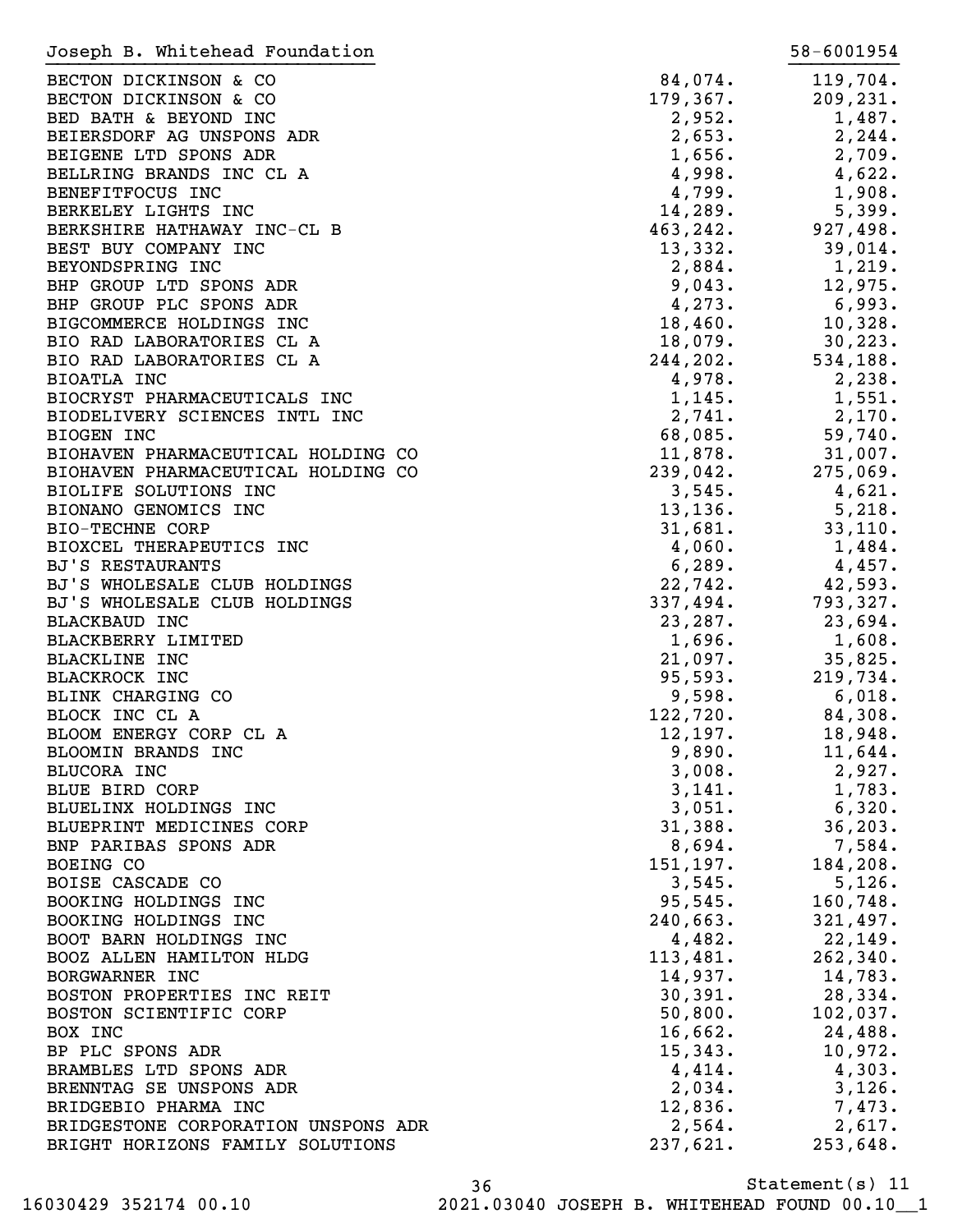| Joseph B. Whitehead Foundation       |          | 58-6001954 |
|--------------------------------------|----------|------------|
| BRIGHTCOVE INC                       | 4,064.   | 3,516.     |
| BRIGHTSPHERE INVESTMENT GROUP INC    | 5,125.   | 11,034.    |
| BRINKER INTL INC                     | 13,077.  | 10,318.    |
| BRINKS CO                            | 27,661.  | 20,655.    |
| BRISTOL MYERS SQUIBB CO              | 230,475. | 230,570.   |
|                                      |          |            |
| BRITISH AMERN TOB PLC SPONS ADR      | 17,411.  | 11,036.    |
| BRITISH LAND SPONS ADR               | 7,718.   | 7,851.     |
| BROADCOM INC                         | 110,027. | 457,802.   |
| BROADRIDGE FINL SOLUTIONS INC        | 21,391.  | 34,187.    |
| BROOKFIELD ASSET MANAGEMENT CL A     | 69.      | 63.        |
| BROOKFIELD ASSET MANAGEMENT INC CL A | 7,315.   | 15,578.    |
| BROOKLYN IMMUNOTHERAPEUTICS INC      | 3,132.   | 684.       |
| BROWN & BROWN INC                    | 22, 295. | 27,479.    |
| BROWN FORMAN CORP CL B               | 13,584.  | 20,692.    |
| BRP GROUP INC CL A                   | 9,008.   | 11,519.    |
| BTRS HOLDINGS INC CL 1               | 6,695.   | 4,418.     |
| BUNZL PLC SPONS ADR                  | 8,060.   | 10,385.    |
| BURBERRY GROUP PLC SPONS ADR         | 1,843.   | 1,867.     |
| BURLINGTON STORES INC                | 91,773.  | 299,964.   |
| BUTTERFLY NETWORK INC CL A           | 8,528.   | 6,884.     |
| BYD CO LTD UNSPONS ADR               | 1,894.   | 8,168.     |
| BYRNA TECHNOLOGIES INC               | 2,705.   | 1,589.     |
| C4 THERAPEUTICS INC                  | 7,560.   | 6,891.     |
| CABOT CORP                           | 18,841.  | 18,658.    |
| CACTUS INC CL A                      | 12,102.  | 13,269.    |
| CADENCE BANK                         | 5,809.   | 5,601.     |
| CADENCE DESIGN SYSTEMS INC           | 19,292.  | 88,516.    |
|                                      |          |            |
| CAESARS ENTERTAINMENT INC            | 30,998.  | 32,455.    |
| CALAMP CORP                          | 2,770.   | 1,546.     |
| CALAVO GROWERS INC                   | 8,178.   | 4,749.     |
| CALERES INC                          | 6,396.   | 5,194.     |
| CALIX INC                            | 4,001.   | 23, 271.   |
| CALLON PETROLEUM COMPANY             | 14,549.  | 12,049.    |
| CAMBIUM NETWORKS CORP                | 5,007.   | 2,076.     |
| CAMECO CORP                          | 2,537.   | 5,562.     |
| CAMPBELL SOUP CO                     | 16,876.  | 13,907.    |
| CAMPING WORLD HOLDINGS INC           | 12,179.  | 11,797.    |
| CANADIAN NATIONAL RAILWAY CO         | 8,528.   | 12,777.    |
| CANADIAN NATURAL RESOURCES           | 5,331.   | 7,309.     |
| CANADIAN PACIFIC RAILWAY LTD         | 5,549.   | 12, 230.   |
| CANON INC SPONS ADR                  | 9,654.   | 9,308.     |
| CANOO INC CL A                       | 2,904.   | 2,316.     |
| CANTALOUPE INC                       | 4, 245.  | 3,206.     |
| CAPGEMINI SE UNSPONS ADR             | 3,148.   | 6,362.     |
| CAPITAL ONE FINANCIAL CORP           | 62, 725. | 110,849.   |
| CARDINAL HEALTH INC                  | 43,633.  | 26,929.    |
| CARDIOVASCULAR SYSTEM INC            | 9,455.   | 4,582.     |
| CARDLYTICS INC                       | 10, 284. | 13,350.    |
| CAREDX INC                           | 9,434.   | 13,780.    |
| CARGURUS INC CL A                    | 19,915.  | 20, 251.   |
| CARL ZEISS MEDITEC AG UNSPONS ADR    | 2,145.   | 3,392.     |
|                                      |          |            |
| CARLSBERG A/S SPONS ADR              | 1,400.   | 2,118.     |
| CARMAX INC                           | 14,875.  | 33,469.    |
| CARNIVAL CORP                        | 53, 118. | 30, 723.   |
| CARPARTS.COM INC                     | 3,917.   | 3,427.     |
| CARREFOUR SA SPONS ADR               | 3,039.   | 2,932.     |
| CARRIER GLOBAL CORP                  | 31,491.  | 78,756.    |
| CARTERS INC                          | 215,857. | 223,899.   |

Statement(s) 11 37 16030429 352174 00.10 2021.03040 JOSEPH B. WHITEHEAD FOUND 00.10\_\_1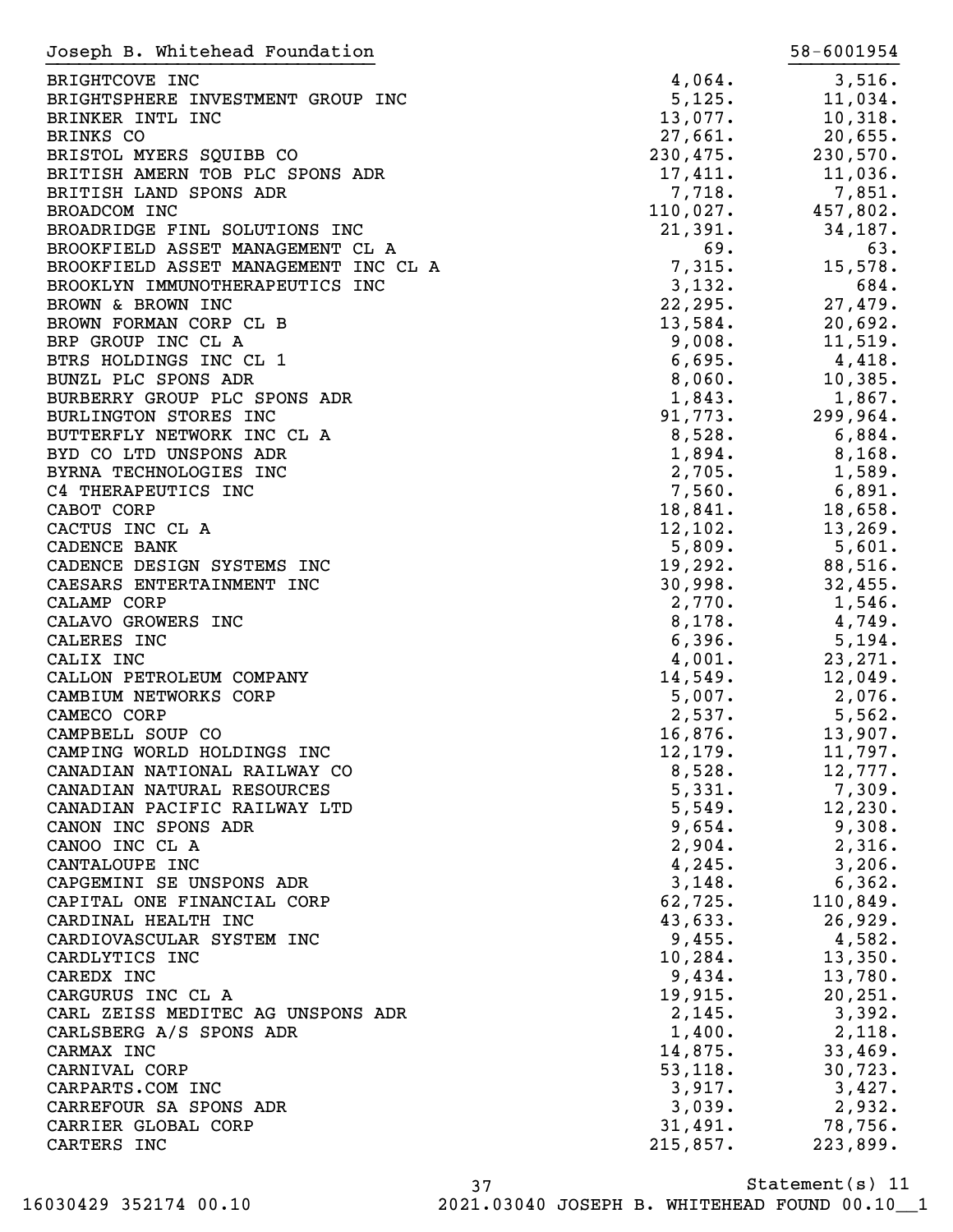| Joseph B. Whitehead Foundation                   |                   | 58-6001954        |
|--------------------------------------------------|-------------------|-------------------|
| CARVANA CO CL A                                  | 39,338.           | 200,730.          |
| CASA SYSTEMS INC                                 | 1,520.            | 1,310.            |
| CASELLA WASTE SYSTEMS INC CL A                   | 15,054.           | 26,907.           |
| CASPER SLEEP INC                                 | 2,989.            | 2,285.            |
| CASSAVA SCIENCES INC                             | 14,129.           | 10,357.           |
| CASTLE BIOSCIENCES INC                           | 7,693.            | 5,530.            |
| CATALENT INC                                     | 24,785.           | 37,385.           |
| CATALENT INC                                     | $184,046$ .       | 576,647.          |
| CATCHMARK TIMBER TRUST INC REIT                  | 3,024.            | 2,195.            |
| CATERPILLAR INC                                  | 67,722.           | 185,032.          |
| CAVCO INDUSTRIES INC                             | 6,699.            | 13,341.           |
| CAVCO INDUSTRIES INC                             | 219,001.          | 471,393.          |
| CBOE GLOBAL MARKETS INC                          | 14,752.           | 24,254.           |
| CBRE GROUP INC                                   | 21,423.           | 57, 293.          |
| CD PROJEKT SA UNSPONS ADR                        | 8,751.            | 8,491.            |
| CDN IMPERIAL BK OF COMMERCE                      | 6,562.            | 8,742.            |
| CDW CORP                                         | 27,725.           | 46,895.           |
| CELANESE CORP                                    | 16,859.           | 32,604.           |
| CELLDEX THERAPEUTICS INC                         | 7,523.            | 8,771.            |
| CEL-SCI CORP                                     | 2,193.            | 1,441.            |
| CELSIUS HOLDINGS INC                             | 9,459.            | 29,008.           |
| CEMEX SOUTH AMERICA SPONS ADR                    | 4,367.            | 3,282.            |
| CENOVUS ENERGY INC                               | 1,997.            | 2,542.            |
| <b>CENTENE CORP</b>                              | 45,846.           | 80,010.           |
| CENTENE CORP                                     | 34,230.           | 42,024.           |
| CENTERPOINT ENERGY INC                           | 16,484.           | 23, 221.          |
| CENTRAIS ELETRICAS BRASIL SPONS ADR              | 1,289.            | 1,017.            |
| CENTRAL GARDEN & PET CL A                        | 3,134.            | 4,594.            |
| CENTRAL GARDEN & PET CO                          | 3,135.            | 2,947.            |
| CENTRAL JAPAN RAI-UNSPONS ADR                    | 7,442.            | 5,653.            |
| CENTURY CASINOS INC                              | 3,000.            | 2,607.            |
| CENTURY COMMUNITIES INC                          | 8,016.            | 9,897.            |
| CERENCE INC                                      | 26, 196.          | 17,934.           |
| CERENCE INC                                      | 176,695.          | 321, 352.         |
| CEREVEL THERAPEUTICS HOLDINGS, INC               | 4,143.            | 8,818.            |
| CERIDIAN HCM HOLDING INC                         | 24,672.           | 23,608.           |
| CERNER CORP                                      | 33,376.           | 46,806.           |
| CERUS CORP                                       | 7,155.            | $8,015$ .         |
| CEVA INC                                         | 4,202.            | 5,751.            |
| CF INDUSTRIES HOLDINGS INC                       | 20, 124.          | 27,250.           |
| CGI INC CL A                                     | 3,451.            | $5,045$ .         |
| CH ROBINSON WORLDWIDE INC                        | 15,776.           | 24,970.           |
| CHAMPIONX CORP                                   | 6, 167.           | 4,628.            |
| CHANNELADVISOR CORP                              | 2,073.            | 3,505.            |
| CHARLES RIV LABORATORIES INTL INC                | 28,892.           | 33,910.           |
| CHARLES SCHWAB CORP                              | 44,820.           | 209,409.          |
| CHARLES SCHWAB CORP                              | 78,901.           | 148,268.          |
| CHART INDUSTRIES INC                             | 18,775.           | 21,691.           |
| CHARTER COMMUNICATIONS INC CL A                  | 59,940.           | 138,218.          |
| CHASE CORP                                       | 1,941.            | 1,892.            |
| CHECK POINT SOFTWARE TECH LTD                    | 4,851.            | 5,012.            |
| CHEESECAKE FACTORY INC                           | 14,564.           | 10,531.           |
| CHESAPEAKE ENERGY CORP                           | 3,058.            | 3,097.            |
| CHEVRON CORP                                     | 323,719.          | 380, 801.         |
| CHILDRENS PL INC NEW                             | 6, 104.           | 7,374.            |
| CHIMERIX INC<br>CHINA CONSTR BK CORP UNSPONS ADR | 3,026.            | 2,463.            |
| CHINA LIFE INSURANCE CO SPONS ADR                | 12,961.<br>5,021. | 10,484.<br>2,782. |
|                                                  |                   |                   |

Statement(s) 11 38 16030429 352174 00.10 2021.03040 JOSEPH B. WHITEHEAD FOUND 00.10\_\_1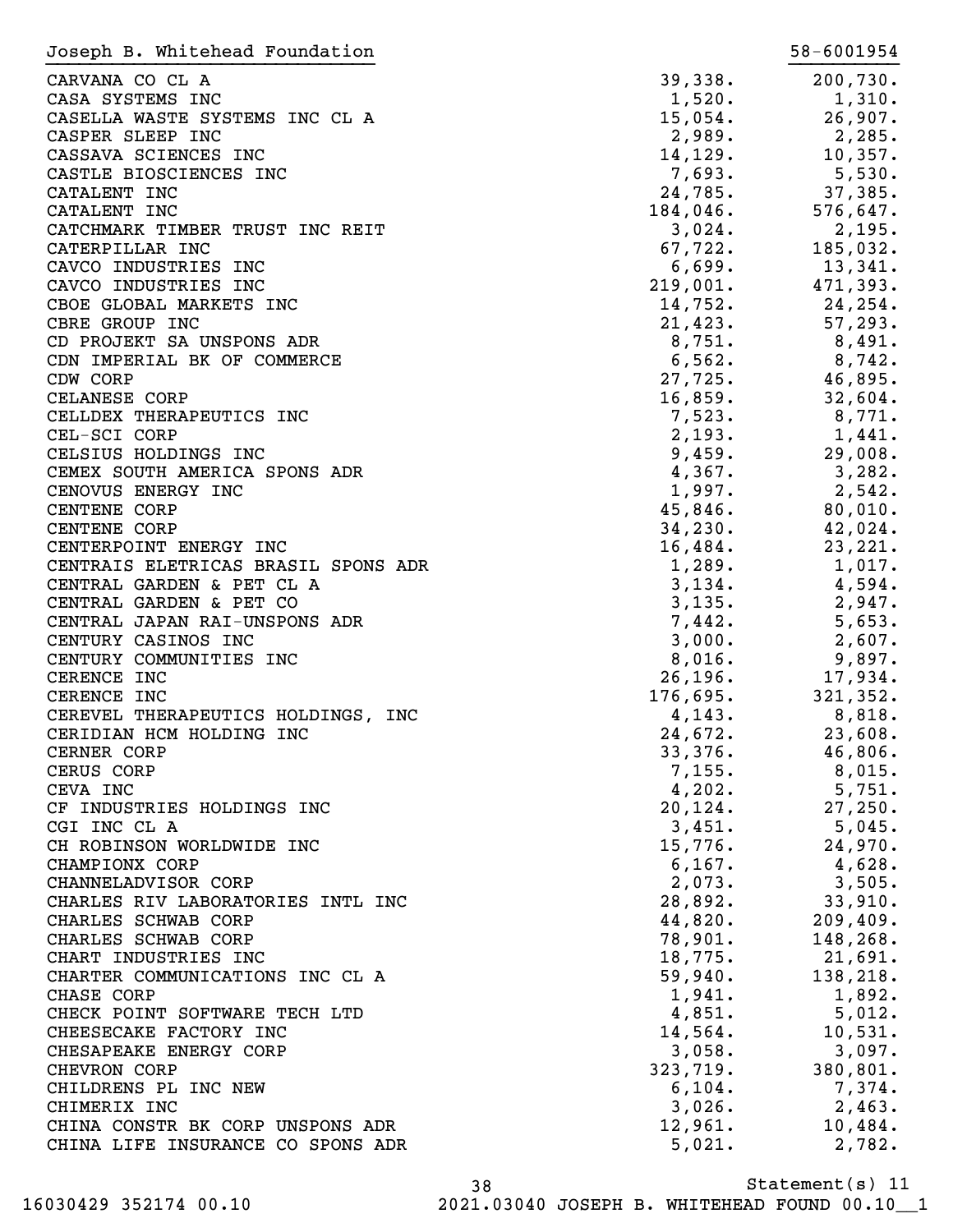| Joseph B. Whitehead Foundation                |                   | 58-6001954        |
|-----------------------------------------------|-------------------|-------------------|
| CHINA MERCHANTS BANK UNSPONS ADR              | 3,529.            | 7,469.            |
| CHINA PETE & CHEM CORP SPONS ADR              | 5,878.            | 3,442.            |
| CHIPOTLE MEXICAN GRILL INC                    | 35,317.           | 83,916.           |
| CHIPOTLE MEXICAN GRILL INC                    | 73,054.           | 209,790.          |
| CHR HANSEN HOLDINGS SPONS ADR                 | 1,999.            | 1,771.            |
| CHROMADEX CORP                                | 1,327.            | 1,088.            |
| CHUBB LTD                                     | 84,178.           | 141,890.          |
| CHUGAI PHARMACEUTICAL CO UNSPONS ADR          | 2,287.            | 1,685.            |
| CHUNGHWA TELECOM LTD SPONS ADR                | 14,075.           | 16,040.           |
| CHURCH & DWIGHT INC                           | 17,584.           | 42,230.           |
| CHUY'S HOLDINGS INC                           | 2,940.            | 2,349.            |
| CIA CERVECERIAS UNIDAS SPONS ADR              | 4,981.            | 4,250.            |
| CIA DE MINAS BUENAVENTUR SPONS ADR            | 2,953.            | 1,808.            |
| CIA SANEAMENTO BASICO DE SPONS ADR            | 901.              | 851.              |
| CIE FINANCIERE RICH UNSPONS ADR               | 6,404.            | 10,794.           |
| CIGNA CORP                                    | 89,363.           | 130,889.          |
| CIGNA CORP                                    | 515,673.          | 636,994.          |
| CIMPRESS PLC                                  | 12,706.           | 9,166.            |
| CINCINNATI FINL CORP                          | 19,239.           | 32,356.           |
| CINEMARK HOLDING INC                          | 12,621.           | 8,947.            |
| CINTAS CORP                                   | 13, 112.          | 62,487.           |
| CIRCOR INTL INC                               | 3,751.            | 3,099.            |
| CISCO SYSTEMS INC                             | 207,460.          | 443,970.          |
| CITI TRENDS INC                               | 4,605.            | 5,211.            |
| CITIGROUP INC                                 | 183,006.          | 204,843.          |
| CITIZENS FINANCIAL GROUP INC                  | 13,606.           | 30, 240.          |
| CITRIX SYSTEMS INC                            | 13,241.           | 18,634.           |
| CIVITAS RESOURCES INC                         | 2,962.            | 3,036.            |
| CLARUS CORP                                   | 3,644.            | 4,186.            |
| CLEARFIELD INC                                | 3,129.            | 7,091.            |
| CLEARPOINT NEURO INC                          | 3,184.            | 1,762.            |
| CLEARWAY ENERGY INC CL A                      | 2,913.            | 4,721.            |
| CLEARWAY ENERGY INC CL C                      | 3,858.            | 5,945.            |
| CLENE INC                                     | 5,132.            | 3,063.            |
| CLIPPER REALTY INC REIT                       | 3,012.            | 2,734.            |
| CLOROX COMPANY                                | 27,446.<br>4,924. | 37,139.<br>1,805. |
| CLOVIS ONCOLOGY<br>CLP HOLDINGS LTD SPONS ADR | 3,781.            | 3,645.            |
| CMC MATERIALS INC                             | 19,933.           | 33,546.           |
| CME GROUP INC                                 | 67,828.           | 138,675.          |
| CMS ENERGY CORP                               | 18,303.           | 29,923.           |
| COCA-COLA HBC AG UNSPONS ADR                  | 1,667.            | $2,022$ .         |
| CODEXIS INC                                   | 4,698.            | 11,664.           |
| CODIAK BIOSCIENCES INC                        | 5,616.            | 4,389.            |
| COEUR MINING INC                              | 9,111.            | 5,171.            |
| COGENT COMMUNICATIONS HOLDINGS INC            | 16,940.           | 19,539.           |
| COGNEX CORP                                   | 305, 231.         | 399,842.          |
| COGNIZANT TECHNOLOGY SOLUTIONS CORP           | 61,887.           | 80,380.           |
| <b>COHEN &amp; STEERS</b>                     | 7,792.            | 14,062.           |
| COHERUS BIOSCIENCES INC                       | 7,042.            | 6,432.            |
| COHU INC                                      | 8,968.            | 9,827.            |
| COLGATE PALMOLIVE CO                          | 97,003.           | 119,988.          |
| COLLEGIUM PHARMACEUTICAL INC                  | 2,094.            | 3,605.            |
| COLOPLAST A/S SPONS ADR                       | 4,533.            | 8,000.            |
| COLUMBIA FINANCIAL INC                        | 3,022.            | 4,798.            |
| COLUMBUS MCKINNON CORP NY                     | 251,617.          | 232,225.          |
| COMCAST CORP-CL A                             | 246,540.          | 387,189.          |
| COMERICA INC                                  | 13,878.           | 21,837.           |
|                                               |                   |                   |

Statement(s) 11 39 16030429 352174 00.10 2021.03040 JOSEPH B. WHITEHEAD FOUND 00.10\_\_1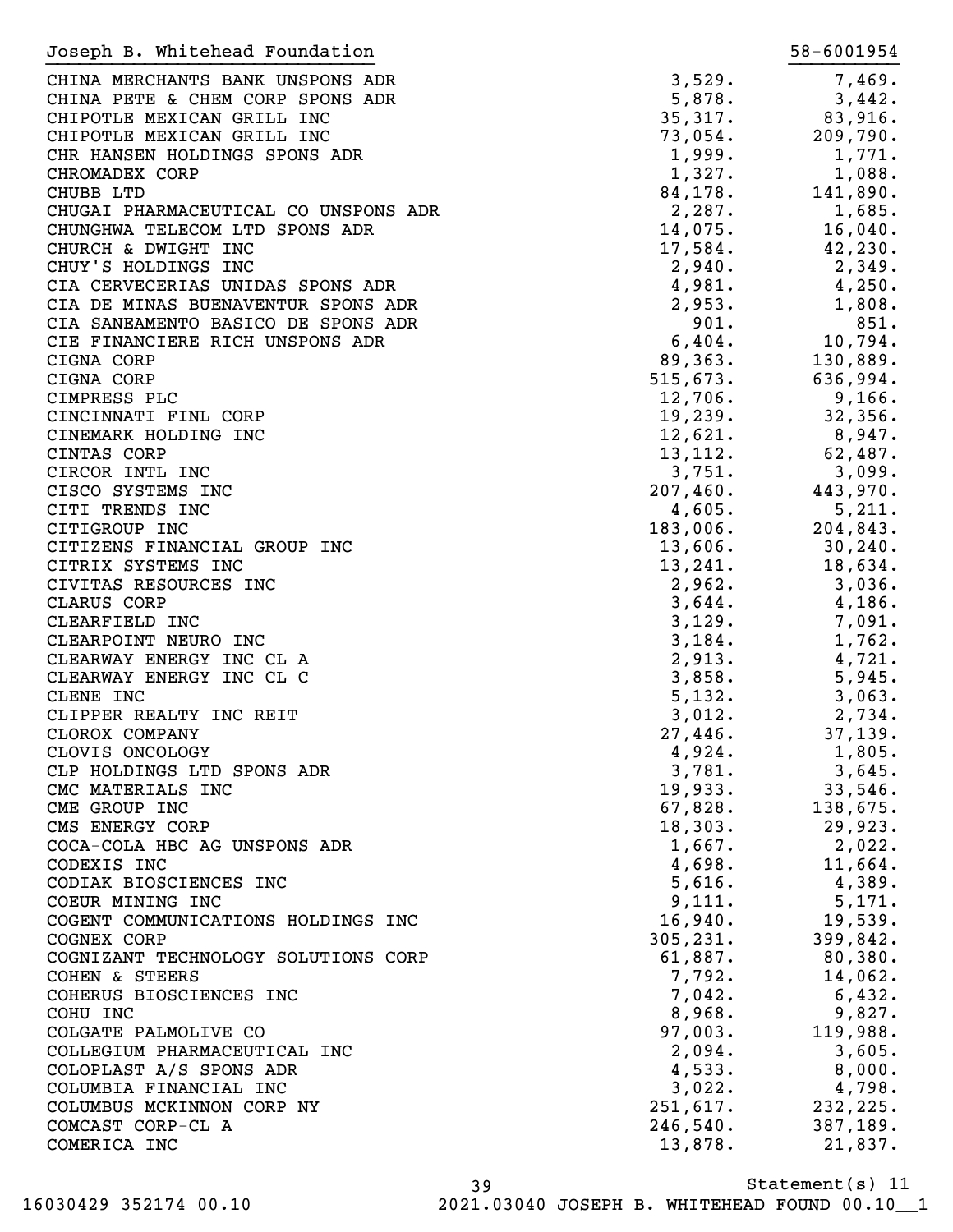| Joseph B. Whitehead Foundation                      |                      | 58-6001954         |
|-----------------------------------------------------|----------------------|--------------------|
| COMFORT SYSTEMS USA INC                             | 15,761.              | 21,866.            |
| COMFORT SYSTEMS USA INC                             | 294,941.             | 354,403.           |
| COMMERCIAL INTL BANK SPONS ADR                      | 3,539.               | 4,022.             |
| COMMERZBANK AG SPONS ADR                            | 6,306.               | 5,825.             |
| COMMONWEALTH BK SPONS ADR                           | 17,354.              | 21,389.            |
| COMMUNITY HEALTH SYS INC                            | 10,702.              | 8,931.             |
| COMMUNITY HEALTHCARE TRUST INC REIT                 | 3,587.               | 4,349.             |
| COMMVAULT SYSTEM                                    | 13,516.              | 18,608.            |
| COMPAGNIE DE ST GOBAIN UNSPONS ADR                  | 3,245.               | 3,836.             |
| COMPANHIA SIDERURGICA SPONS ADR                     | 1,513.               | 1,541.             |
| COMPASS GROUP PLC SPONS ADR                         | 6,080.               | 6,321.             |
| COMPASS MINERALS INTERNATIONAL INC                  | 12,607.              | 11,748.            |
| CONAGRA BRANDS INC                                  | 26,720.              | 28,584.            |
| CONMED CORP                                         | 14,458.              | 25,375.            |
| CONOCOPHILLIPS                                      | 134,587.             | 166, 375.          |
| CONSENSUS CLOUD SOLUTIONS INC                       | 3,192.               | 5,208.             |
| CONSOLIDATED EDISON INC                             | 42,435.              | 51,363.            |
| CONSTELLATION BRANDS INC                            | 40,403.              | 70, 272.           |
| CONSTRUCTION PARTNERS INC CL A                      | 4,859.               | 5,970.             |
| CONTINENTAL AG SPONS ADR                            | 3,412.               | 1,771.             |
| COOPER COS INC                                      | 15,436.              | 33,096.            |
| COPART INC                                          | 19,347.              | 51,854.            |
| CORCEPT THERAPEUTICS INC                            | 8,325.               | 13,622.            |
| CORNERSTONE BUILDING BRANDS INC                     | 6,361.               | 5,930.             |
| CORNING INC                                         | 24,354.              | 48,213.            |
| CORSAIR GAMING INC                                  | 5,658.               | 3,509.             |
| CORTEVA INC                                         | 40,789.              | 56,310.            |
| CORTEXYME INC                                       | 7,206.               | 1,906.             |
| CORVEL CORP                                         | 6,078.               | 13,936.            |
| COSTAR GROUP INC                                    | 9,071.               |                    |
|                                                     |                      | 9,405.             |
| COSTCO WHOLESALE CORP<br>COTERRA ENERGY INC         | 121,149.             | 414,989.           |
| COUPANG INC CL A                                    | 31, 167.<br>179,300. | 26,638.            |
| COVESTRO AG SPONS ADR                               |                      | 137,028.           |
| CRACKER BARREL                                      | 2,602.               | 2,379.             |
| CREDICORP LIMITED                                   | 23,588.<br>7,953.    | 18,910.            |
| CREDIT AGRICOLE SA UNSPONS ADR                      | 1,795.               | 4,761.<br>1,416.   |
| CREDIT SUISSE GROUP-SPONS ADR                       | 6,560.               | 4,058.             |
| CRESCENT ENERGY INC CL A                            | 4,168.               | 2,308.             |
| CRH PLC SPONS ADR                                   | 6,435.               | 9,451.             |
| CRINETICS PHARMACEUTICALS INC                       | 4,091.               | 7,387.             |
| CROCS INC                                           | 9,193.               | 47,185.            |
| CROSSFIRST BANKSHARES INC                           | 2,919.               | 3,138.             |
| CROWN CASTLE INTL CORP REIT                         | 61,534.              | 147,997.           |
| CRYOLIFE INC                                        | 6,615.               | 4,477.             |
| CRYOPORT INC                                        | 5,811.               | 14,437.            |
| CSG SYS INTL INC                                    | 3,219.               | 4,494.             |
| CSL LTD SPONS ADR                                   | 10,398.              | 15,447.            |
| CSW INDUSTRIALS INC                                 | 9,131.               | 10,394.            |
| CSX CORP                                            | 39,117.              | 146,640.           |
|                                                     |                      |                    |
| CUE BIOPHARMA INC<br>CUMMINS INC                    | 4,534.<br>27,192.    | 2,183.<br>53,881.  |
| CURIS INC                                           | 3,608.               |                    |
|                                                     |                      | 2,228.<br>1,969.   |
| CURO GROUP HOLDINGS CORP<br>CUSHMAN & WAKEFIELD PLC | 1,569.               |                    |
|                                                     | 13,295.              | 16, 191.           |
| CUSTOMERS BANCORP INC                               | 3,114.               | 4,968.             |
| <b>CUTERA INC</b><br><b>CVS HEALTH CORP</b>         | 4,705.<br>208,945.   | 4,958.<br>227,055. |
|                                                     |                      |                    |

Statement(s) 11 40 16030429 352174 00.10 2021.03040 JOSEPH B. WHITEHEAD FOUND 00.10\_\_1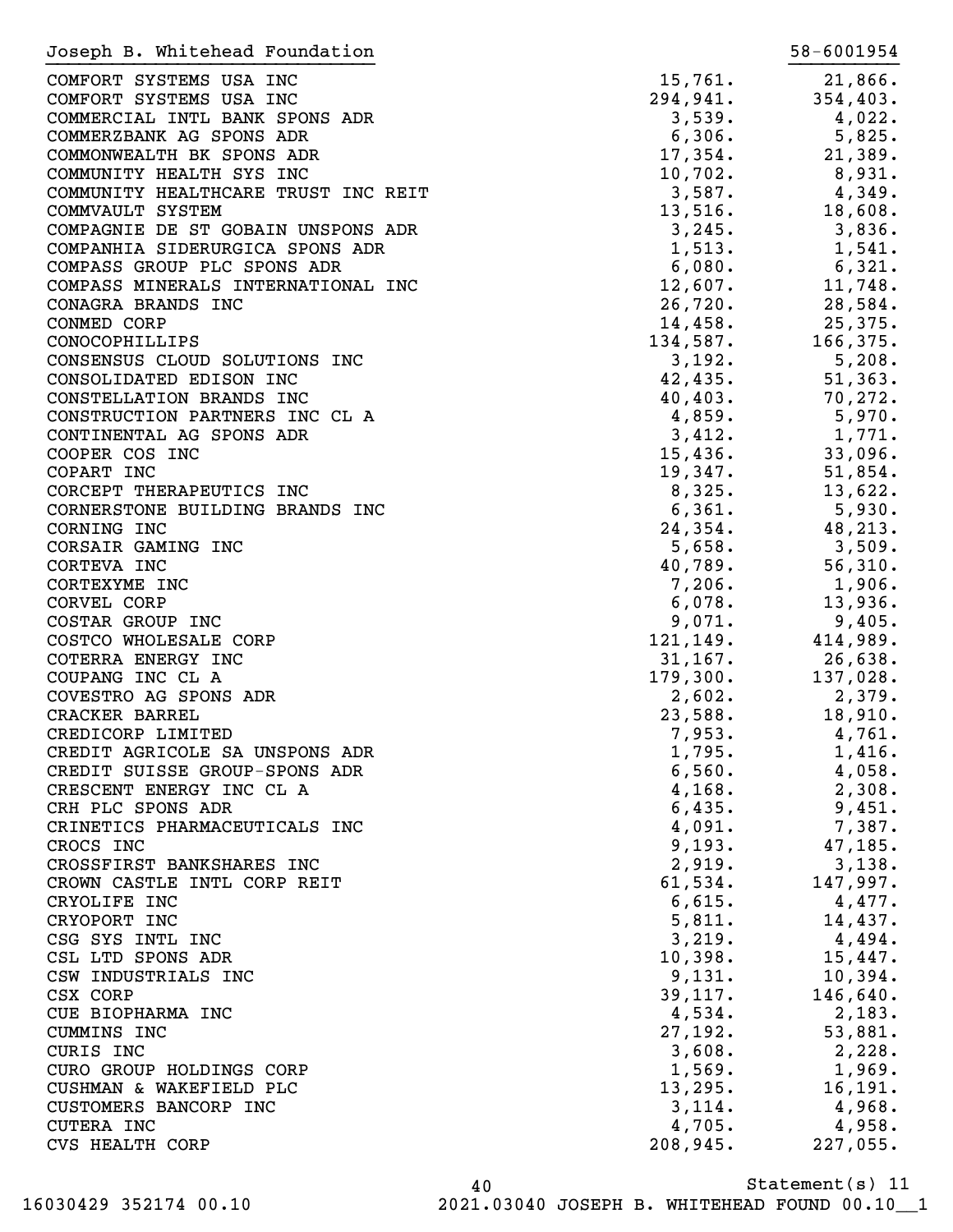| Joseph B. Whitehead Foundation       |           | 58-6001954   |
|--------------------------------------|-----------|--------------|
| CYTOKINETICS INC                     | 7,530.    | 21,423.      |
| CYTOMX THERAPEUTICS INC              | 3,297.    | 1,178.       |
| CYTOSORBENTS CORP                    | 3,027.    | 1,747.       |
| D R HORTON INC                       | 16,799.   | 61,057.      |
| DAIICHI SANKYO CO SPONS ADR          | 2,916.    | 7,194.       |
| DAIKIN INDUSTRIES UNSPONS ADR        |           | 9,291.       |
|                                      | 4,605.    |              |
| DAIMLER AG UNSPONS ADR               | 7,247.    | 8,587.       |
| DAITO TRUST CONSTRUCTION SPONS ADR   | 10,551.   | 8,217.       |
| DAIWA HOUSE UNSPONS ADR              | 9,713.    | 8,926.       |
| DAIWA SECURITIES GROUP INC SPONS ADR | 4,013.    | 4,089.       |
| DANA INC                             | 11,587.   | $11,045$ .   |
| DANAHER CORP                         | 83,955.   | 350, 396.    |
| DANIMER SCIENTIFIC INC CL A          | 11,313.   | 4,439.       |
| DANONE SPONS ADR                     | 6,020.    | 4,708.       |
| DANSKE BANK A/S SPONS ADR            | 4,211.    | 1,862.       |
| DAQO NEW ENERGY CORP SPONS ADR       | 1,663.    | 1,169.       |
| DARDEN RESTAURANTS INC               | 12,424.   | 31,182.      |
| DASEKE INC                           | 1,872.    | 2,942.       |
| DASSAULT SYS S A SPONS ADR           | 4,680.    | 9,250.       |
| DAVE & BUSTER'S ENTERTAINMENT        | 4,539.    | 4,262.       |
| DAVITA INC                           | 8,984.    | 13,196.      |
| DBS GROUP HLDGS LTD SPONS ADR        | 11,247.   | 15,870.      |
| DECIPHERA PHARMACEUTICALS INC        | 9,598.    | 3,078.       |
| DEERE & CO                           | 43,587.   | 162,873.     |
| DELTA AIR LINES INC                  | 50, 525.  | 39,314.      |
| DENALI THERAPEUTICS INC              | 18,836.   | 25, 199.     |
| DENBURY INC                          | 25,031.   | 23,973.      |
| DENNY'S CORPORATION                  | 5,783.    | 4,256.       |
| DENSO CORPORATION UNSPONS ADR        | 2,603.    | 4,382.       |
| DENTSPLY SIRONA INC                  | 22,979.   | 21, 144.     |
| DERMTECH INC                         | 8,845.    | 2,575.       |
| DESIGN THERAPEUTICS INC              | 3,101.    | $2,826$<br>5 |
| DESIGNER BRANDS INC CL A             | 6,572.    |              |
| DESKTOP METAL INC CL A               | 5,918.    | 2,945.       |
| DEUTSCHE BANK AG                     | 1,835.    | 2,288.       |
| DEUTSCHE BOERSE AG UNSPON ADR        | 6,993.    | 9,800.       |
| DEUTSCHE POST AG SPONS ADR           | 7,836.    | 12,303.      |
| DEUTSCHE TELEKOM AG SPONS ADR        | 5,459.    | 5,386.       |
| DEVON ENERGY CORP                    | 22,412.   | 46,032.      |
| DEVON ENERGY CORP                    | 206,774.  | 302, 315.    |
| <b>DEXCOM</b>                        | 68,775.   | 88,597.      |
| DIAGEO PLC SPONS ADR                 | 9,616.    | 16,070.      |
| DIAMONDBACK ENERGY INC               | 28,812.   | 28, 149.     |
| DIAMONDBACK ENERGY INC               | 356, 303. | 591,449.     |
| DIEBOLD NIXDORF INC                  | 6,069.    | 4,453.       |
| DIGIMARC CORP                        | 3,896.    | 3,751.       |
|                                      |           |              |
| DIGITAL REALTY TRUST INC REIT        | 51,052.   | 80, 122.     |
| DIGITAL TURBINE INC                  | 6,745.    | 34,703.      |
| DIGITALOCEAN HOLDINGS INC            | 23,340.   | 23,376.      |
| DINE BRANDS GLOBAL INC               | 8,965.    | 7,657.       |
| DIODES INC                           | 13,723.   | 22,950.      |
| DISCOVER FINL SVCS                   | 26,976.   | 54,891.      |
| DISCOVERY INC SER A                  | 5,695.    | 5,979.       |
| DISCOVERY INC SER C                  | 10,892.   | 10,374.      |
| DISH NETWORK CORP CL A               | 19,735.   | 12,035.      |
| DISNEY WALT CO NEW                   | 278,782.  | 472, 105.    |
| DMC GLOBAL INC                       | 5,015.    | 4,555.       |
| DNB ASA SPONS ADR                    | 2,132.    | 2,502.       |
|                                      |           |              |

Statement(s) 11 41 16030429 352174 00.10 2021.03040 JOSEPH B. WHITEHEAD FOUND 00.10\_\_1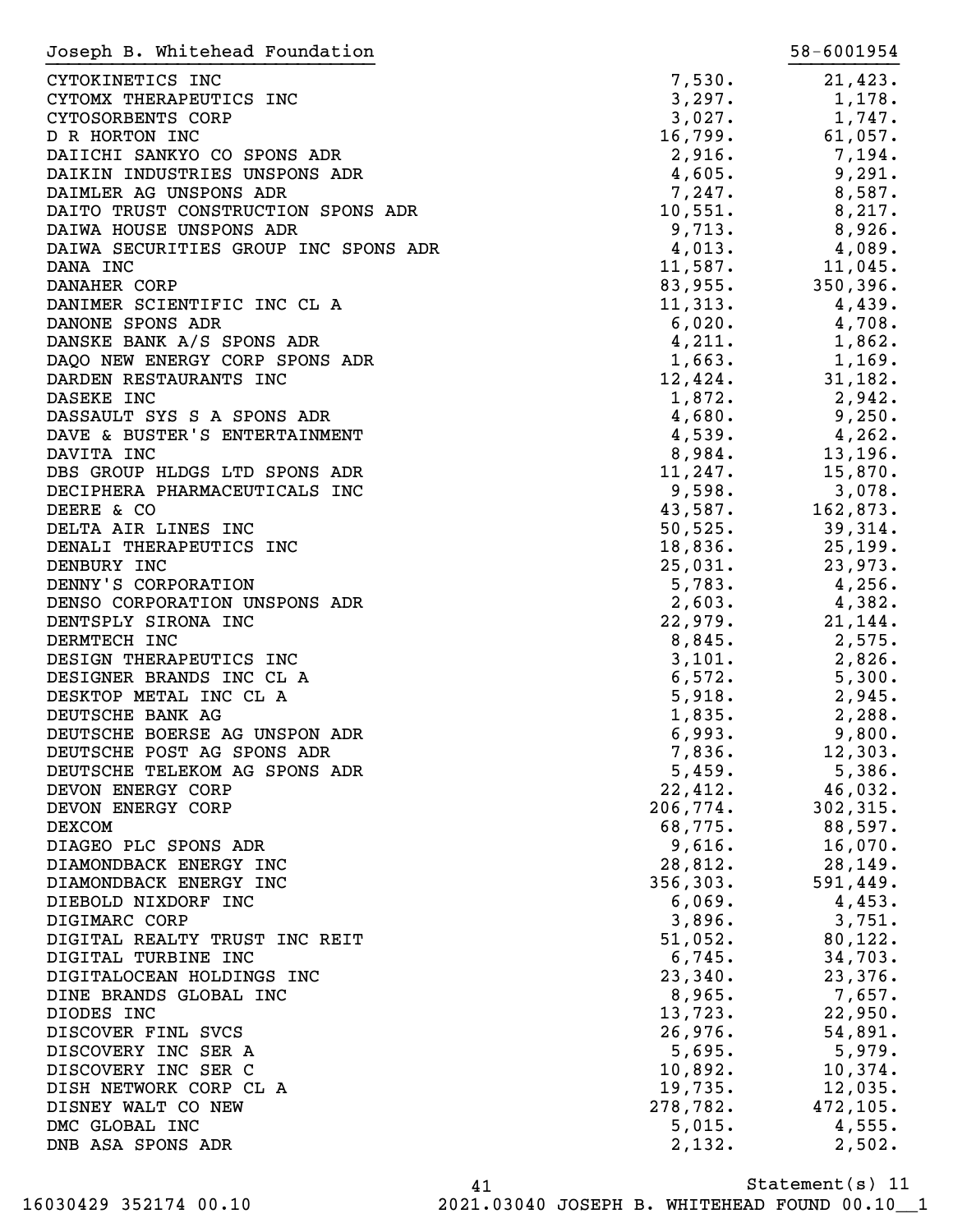| Joseph B. Whitehead Foundation      |            | 58-6001954 |
|-------------------------------------|------------|------------|
| DOLLAR GENERAL CORP                 | 29,017.    | 94,096.    |
| DOLLAR GENERAL CORP                 | 159,037.   | 390, 299.  |
| DOLLAR TREE INC                     | 28,157.    | 55,365.    |
| DOMINION ENERGY INC                 | 100, 118.  | 104,799.   |
| DOMINOS PIZZA INC                   | 26,425.    | 39,503.    |
| DOMO INC CL B                       | 6,359.     | 9,573.     |
| DOORDASH INC CL A                   | 20, 250.   | 43,926.    |
| DORMAN PRODUCTS                     | 12,751.    | 18,760.    |
| DORMAN PRODUCTS                     | 232,066.   | 369,769.   |
| DOUGLAS DYNAMICS                    | 5,425.     | 5,312.     |
| DOUGLAS ELLIMAN INC                 | 725.       | 1,323.     |
| DOVER CORP                          | 13,018.    | 46,671.    |
| DOW INC                             | 64,620.    | 69,369.    |
| DR REDDYS LABS LTD SPONS ADR        | 9,582.     | 15,633.    |
| DRAFTKINGS INC CL A                 | 102,860.   | 76,092.    |
| DSV A/S UNSPONS ADR                 | 3,775.     | 10, 212.   |
| DTE ENERGY CO                       | 24,713.    | 37,536.    |
| DUCKHORN PORTFOLIO INC/THE          | 6,820.     | 7,375.     |
| <b>DUKE ENERGY CORP</b>             | 45,955.    | 136,055.   |
| DUKE REALTY CORP REIT               | $16,626$ . | 37,480.    |
| DUPONT DE NEMOURS INC               | 67,334.    | 70,359.    |
| <b>DURECT CORP</b>                  | 3,386.     | 1,358.     |
| DXC TECHNOLOGY CO                   | 27,467.    | 15, 129.   |
| DYCOM INDUSTRIES INC                | 7,950.     | 13,783.    |
| DYNAVAX TECHNOLOGIES CORP           | 2,957.     | 10, 285.   |
| E ON SE SPONS ADR                   | 3,291.     | $4,168$ .  |
| EAGLE MATERIALS INC                 | 253,399.   | 457,099.   |
| EARGO INC                           | 7,245.     | 1,362.     |
| EAST JAPAN RAILWAY CO UNSPONS ADR   | 10,471.    | 7,096.     |
| EASTERLY GOVERNMENT PROPERTIES REIT | 268,666.   | 317,098.   |
| EASTERN BANKSHARES INC              | 5,142.     | 4,982.     |
| EASTGROUP PPTYS INC REIT            | 29,964.    | 57,874.    |
| EASTMAN CHEMICAL CO                 | 17,612.    | 28,897.    |
| EASTMAN KODAK CO                    | 2,966.     | 1,549.     |
| EATON CORP PLC                      | 29,109.    | 116,826.   |
| EBAY INC                            | 31,611.    | 74,015.    |
| ECOLAB INC                          | 51,852.    | 98,762.    |
| EDF UNSPONS ADR                     | 1,977.     | 1,757.     |
| EDISON INTERNATIONAL                | 40,912.    | 44,363.    |
| EDITAS MEDICINE INC                 | 10,999.    | 11,337.    |
| EDP-ENERGIAS DE PORTUGAL SPONS ADR  | 2,879.     | 4,053.     |
| EDWARDS LIFESCIENCES CORP           | 30,177.    | 136, 157.  |
| EHEALTH INC                         | 4,100.     | 1,148.     |
| EISAI LTD SPONS ADR                 | 1,791.     | 1,591.     |
| ELBIT SYSTEMS LTD                   | 4, 273.    | 5,398.     |
| ELECTRONIC ARTS INC                 | 36, 221.   | 63,180.    |
| ELEMENT SOLUTIONS INC               | 420,621.   | 542,804.   |
| ELF BEAUTY INC                      | 6,110.     | 9,332.     |
| EMCOR GROUP INC                     | 4,995.     | 6,370.     |
| EMERSON ELEC CO                     | 49,659.    | 92,970.    |
| ENAGAS-UNSPONS ADR                  | 1,759.     | 1,448.     |
| ENANTA PHARMACEUTICALS INC          | 2,743.     | 2,169.     |
| ENBRIDGE INC                        | 12,458.    | 12,623.    |
| ENEL AMERICAS SA SPONS ADR          | 1,249.     | 642.       |
| ENEL CHILE SA SPONS ADR             | 2,614.     | 2,141.     |
| ENEL SPA UNSPONS ADR                | 9,143.     | 11,924.    |
| ENERGIZER HOLDINGS INC              | 17,813.    | 16,922.    |
| ENERGY FUELS INC                    | 4,608.     | 5,745.     |
|                                     |            |            |

Statement(s) 11 42 16030429 352174 00.10 2021.03040 JOSEPH B. WHITEHEAD FOUND 00.10\_\_1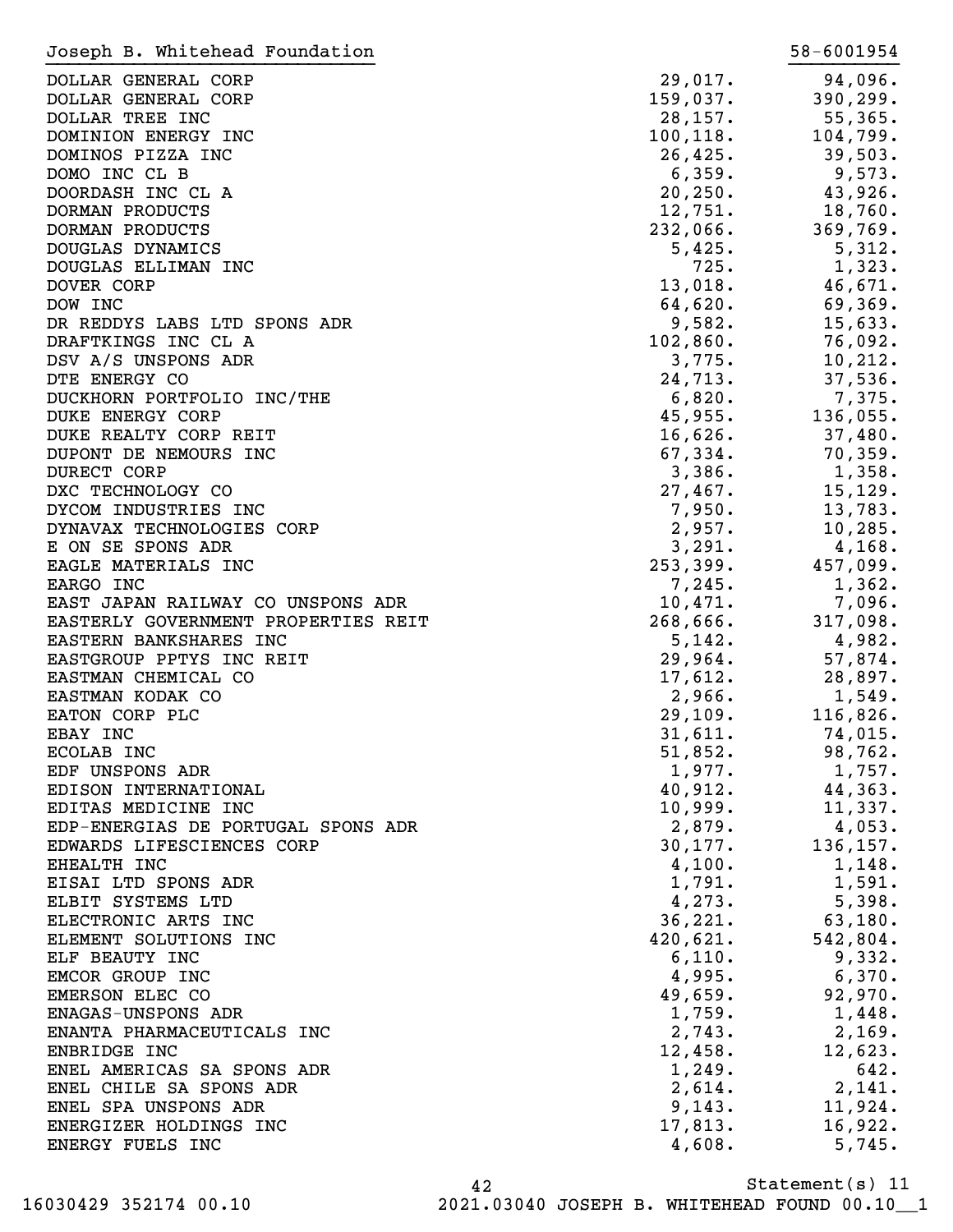| Joseph B. Whitehead Foundation      |            | 58-6001954 |
|-------------------------------------|------------|------------|
| ENERGY RECOVERY INC                 | 2,982.     | 5,501.     |
| ENERPAC TOOL GROUP CORP             | 9,154.     | 7,605.     |
| ENGIE SPONS ADR                     | 3,308.     | 2,808.     |
| ENI SPA SPONS ADR                   | 1,703.     | 1,438.     |
| ENN ENERGY HOLDINGS LTD UNSPONS ADR | 3,725.     | 7,110.     |
|                                     |            |            |
| ENPHASE ENERGY INC                  | 41,646.    | 39,332.    |
| ENSIGN GROUP INC                    | 15,429.    | 27,203.    |
| ENTEGRIS INC                        | 140,009.   | 486,554.   |
| <b>ENTERGY CORP</b>                 | 29, 265.   | 41,681.    |
| ENVESTNET INC                       | 22,648.    | 25, 230.   |
| EOG RESOURCES INC                   | 85, 154.   | 86,520.    |
| EOS ENERGY ENTERPRISES INC          | 4,009.     | 2,166.     |
| EPAM SYSTEMS INC                    | 61,947.    | 60,829.    |
| EPIZYME INC                         | 6,111.     | 1,108.     |
| EQUIFAX INC                         | 24,142.    | 59, 144.   |
| EQUINIX INC REIT                    | 60,789.    | 132,797.   |
| EQUINOR ASA SPONS ADR               | 3,229.     | 3,212.     |
| EQUITY RESIDENTIAL PPTYS TR REIT    | 42,028.    | 48,599.    |
| ERICSSON SPONS ADR                  | 2,928.     | 5,674.     |
| ERSTE GROUP BANK AG SPONS ADR       | 2, 203.    | 2,414.     |
| <b>ESCALADE INC</b>                 | 2,997.     | 2,068.     |
| ESPERION THERAPEUTICS INC           | 7,591.     | 900.       |
| ESSEX PROPERTY TRUST INC REIT       | 24,072.    | 34,519.    |
| ESSILORLUXOTTICA SA UNSPONS ADR     | 6,024.     | 9,943.     |
| ETSY INC                            | 23,805.    | 46,634.    |
| EVENTBRITE INC CL A                 | 4,834.     | 8,336.     |
| EVEREST RE GROUP LTD                | 17,381.    | 18,627.    |
| EVERGY INC                          | 23,393.    | 29,022.    |
| EVERI HOLDINGS INC                  | 10,508.    | 11,081.    |
| EVERQUOTE INC CL A                  | 4,277.     | 1,629.     |
| EVERSOURCE ENERGY                   | 30,777.    | 52,132.    |
| EVERTEC INC                         |            |            |
|                                     | 12,607.    | 18,543.    |
| EVO PAYMENTS INC CL A               | 8,506.     | 8,115.     |
| EVOLENT HEALTH INC CL A             | 3,093.     | 3,984.     |
| EVOLUS INC                          | 2,872.     | 1,400.     |
| EVOLUTION AB UNSPONS ADR            | 9,052.     | 9,578.     |
| EVOQUA WATER TECHNOLOGIES CORP      | 12,841.    | 33,426.    |
| <b>EXELON CORP</b>                  | 47,730.    | 91, 261.   |
| EXLSERVICE HOLDINGS                 | 13,839.    | 31,849.    |
| EXP WORLD HOLDINGS INC              | 5,085.     | 14,082.    |
| EXPEDIA GROUP INC                   | 31,882.    | 43,915.    |
| EXPEDITORS INTL WASH INC            | 14,798.    | 40, 153.   |
| EXPERIAN GROUP LTD SPONS ADR        | 3,931.     | 9,517.     |
| EXPONENT INC                        | 20,505.    | 37,587.    |
| EXPONENT INC                        | 102, 140.  | 328,478.   |
| EXTRA SPACE STORAGE INC REIT        | 17,896.    | 47,160.    |
| EXTREME NETWORKS INC                | 7,488.     | 10,174.    |
| EXXON MOBIL CORP                    | 185, 155.  | 433,959.   |
| F5 INC                              | 12,742.    | 25,695.    |
| <b>FABRINET</b>                     | 10,692.    | 23,339.    |
| FACTSET RESEARCH SYSTEM INC         | 33,119.    | 34,021.    |
| FANUC CORP UNSPONS ADR              | 4,041.     | 4,279.     |
| FARFETCH LTD CL A                   | 124,252.   | 85,581.    |
| FARO TECHNOLOGIES INC               | 2,834.     | 3,921.     |
| FAST RETAILING CO UNSPONS ADR       | 2,373.     | 3,966.     |
| FASTENAL CO                         | 20, 212.   | 62,651.    |
| FATE THERAPEUTICS INC               | 15,384.    | 30,016.    |
| FED HERMES GOVT OBLIG-PREMIER #117  | 2,204,322. | 2,204,322. |
|                                     |            |            |

Statement(s) 11 43 16030429 352174 00.10 2021.03040 JOSEPH B. WHITEHEAD FOUND 00.10\_\_1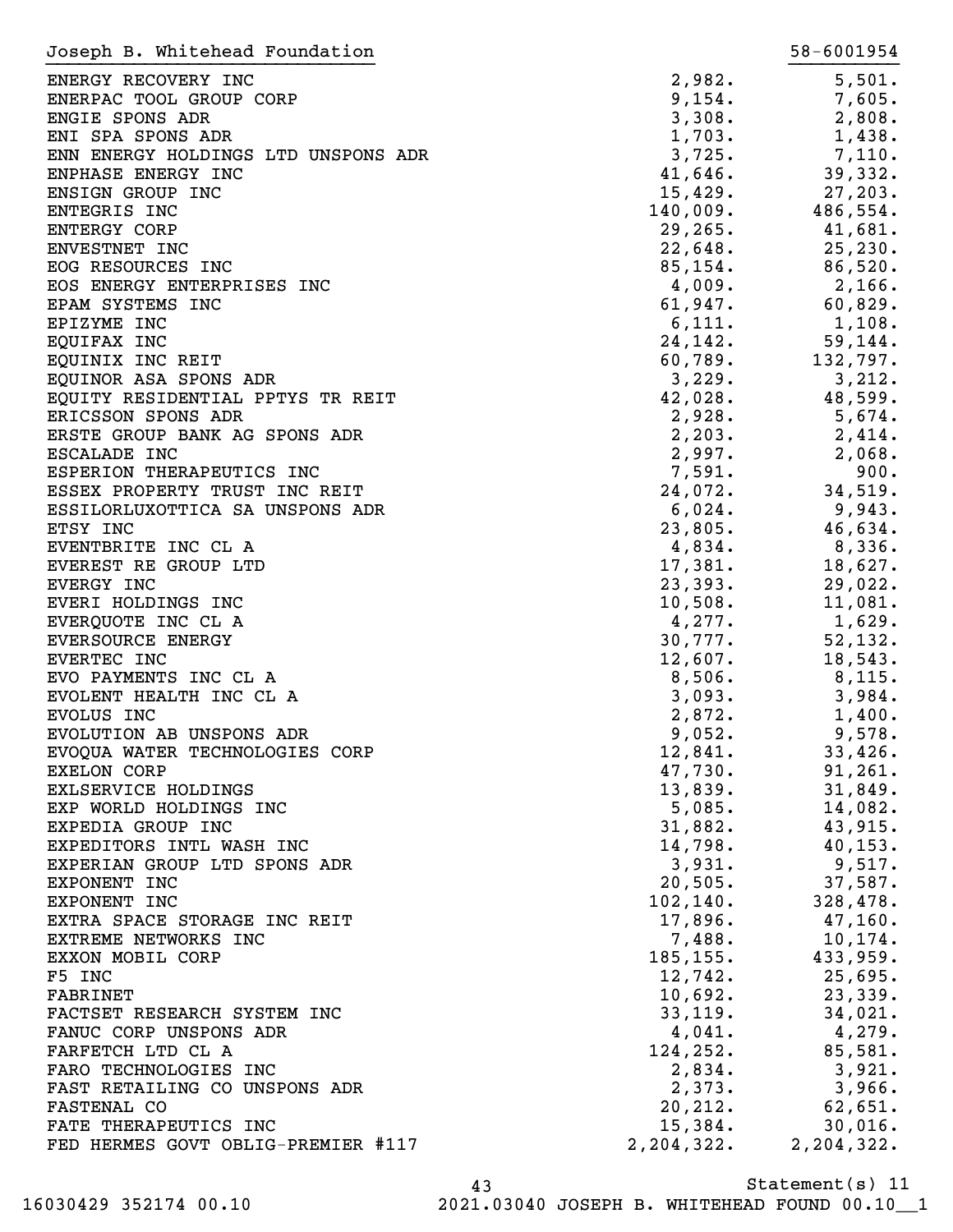| Joseph B. Whitehead Foundation       |              | 58-6001954   |
|--------------------------------------|--------------|--------------|
| FED HERMES GOVT OBLIG-PREMIER #117   | 42,674.      | 42,674.      |
| FED HERMES GOVT OBLIG-PREMIER #117   | 130,019.     | 130,019.     |
| FED HERMES GOVT OBLIG-PREMIER #117   | 342, 316.    | 342,316.     |
| FED HERMES GOVT OBLIG-PREMIER #117   | 8,134.       | 8,134.       |
| FED HERMES GOVT OBLIG-PREMIER #117   | 1, 175, 232. | 1, 175, 232. |
|                                      |              |              |
| FEDERAL REALTY INVESTMENT TR REIT    | 17,860.      | 16,222.      |
| FEDERAL SIGNAL CORP                  | 10, 297.     | 16, 209.     |
| FEDERAL SIGNAL CORP                  | 327,385.     | 440,551.     |
| FEDEX CORPORATION                    | 65, 553.     | 103,715.     |
| FERGUSON PLC                         | 3,200.       | 7,893.       |
| FERRARI NV                           | 4,439.       | 10, 353.     |
| FERRO CORP                           | 5,657.       | 8,972.       |
| FERROVIAL SA UNSPONS ADR             | 5,581.       | 7,387.       |
| FIBROGEN INC                         | 22,418.      | 6,824.       |
| FIDELITY NATL INFORMATION SVCS INC   | 110,064.     | 113,625.     |
| FIFTH THIRD BANCORP                  | 20,817.      | 43,550.      |
| FIRST ADVANTAGE CORP                 | 4,580.       | 4,988.       |
| FIRST FINL BANKSHARES INC            | 24, 110.     | 40,875.      |
| FIRST REPUBLIC BANK                  | 28,707.      | 61,953.      |
| FIRSTCASH HOLDINGS INC               | 1,563.       | 1,795.       |
| FIRSTENERGY CORP                     | 27,368.      | 34,437.      |
| FISERV INC                           | 71,108.      | 104,517.     |
| FISERV INC                           | 435,858.     | 448,373.     |
| FISKER INC CL A                      | 17,456.      | 14,220.      |
| FIVE BELOW                           | 169,898.     | 469,847.     |
| FLEETCOR TECHNOLOGIES INC            | 29,932.      | 30,442.      |
| FLUTTER ENTMT PLC UNSPONS ADR        | 2,751.       | 4,939.       |
| <b>FLYWIRE CORP</b>                  | 11,404.      | 11,913.      |
| FMC CORP                             | 7,273.       | 24,396.      |
| FOCUS FINANCIAL PARTNERS INC CL A    | 11,867.      | 20,544.      |
| FOMENTO ECON MEXICANO SPONS ADR      | 3,424.       | 2,953.       |
| FORD MOTOR CO DEL                    | 91,210.      | 134,361.     |
|                                      | 11,647.      |              |
| FORMFACTOR INC                       |              | 19, 157.     |
| FORRESTER RESEARCH INC               | 3,135.       | 3,759.       |
| FORTE BIOSCIENCES INC                | 2,890.       | 173.         |
| FORTERRA INC                         | 1,766.       | 4,708.       |
| FORTESCUE METALS GROUP SPONS ADR     | 1,354.       | 5,333.       |
| FORTINET INC                         | 16,761.      | 76,912.      |
| FORTINET INC                         | 244,362.     | 525,802.     |
| FORTIVE CORP                         | 24,855.      | 44,706.      |
| FORTRESS BIOTECH INC                 | 1,744.       | 1,318.       |
| FORTUNE BRANDS HOME & SECURITY, INC  | 14,440.      | 27, 153.     |
| FORWARD AIR CORP                     | 12,990.      | 21,554.      |
| FOX CORP CL A                        | 24, 299.     | 21,992.      |
| FOX CORP CL B                        | 11,343.      | 9,664.       |
| FOX FACTORY HOLDING CORP             | 22,317.      | 44,566.      |
| FRANCHISE GROUP INC                  | 2,945.       | 4,277.       |
| FRANCO NEVADA CORP                   | 2,631.       | 3,872.       |
| FRANKLIN COVEY                       | 2,997.       | 3,941.       |
| FRANKLIN ELECTRIC CO INC             | 13,287.      | 27,139.      |
| FRANKLIN RESOURCES INC               | 21,749.      | 18, 219.     |
| FREEPORT-MCMORAN INC                 | 27,414.      | 105, 201.    |
| FRESENIUS MED CARE AG & CO SPONS ADR | 4,576.       | 3,116.       |
| FRESENIUS SE & CO KGAA SPONS ADR     | 3,359.       | 1,627.       |
| FRONTIER GROUP HOLDINGS INC          | 3,847.       | 2,931.       |
| FUBOTV INC                           | 28,777.      | 13,797.      |
| FUCHS PETROLUB SE PFD ADR            | 4,176.       | 3,231.       |
| FUELCELL ENERGY INC                  | 7,222.       | 9,136.       |
|                                      |              |              |

Statement(s) 11 44 16030429 352174 00.10 2021.03040 JOSEPH B. WHITEHEAD FOUND 00.10\_\_1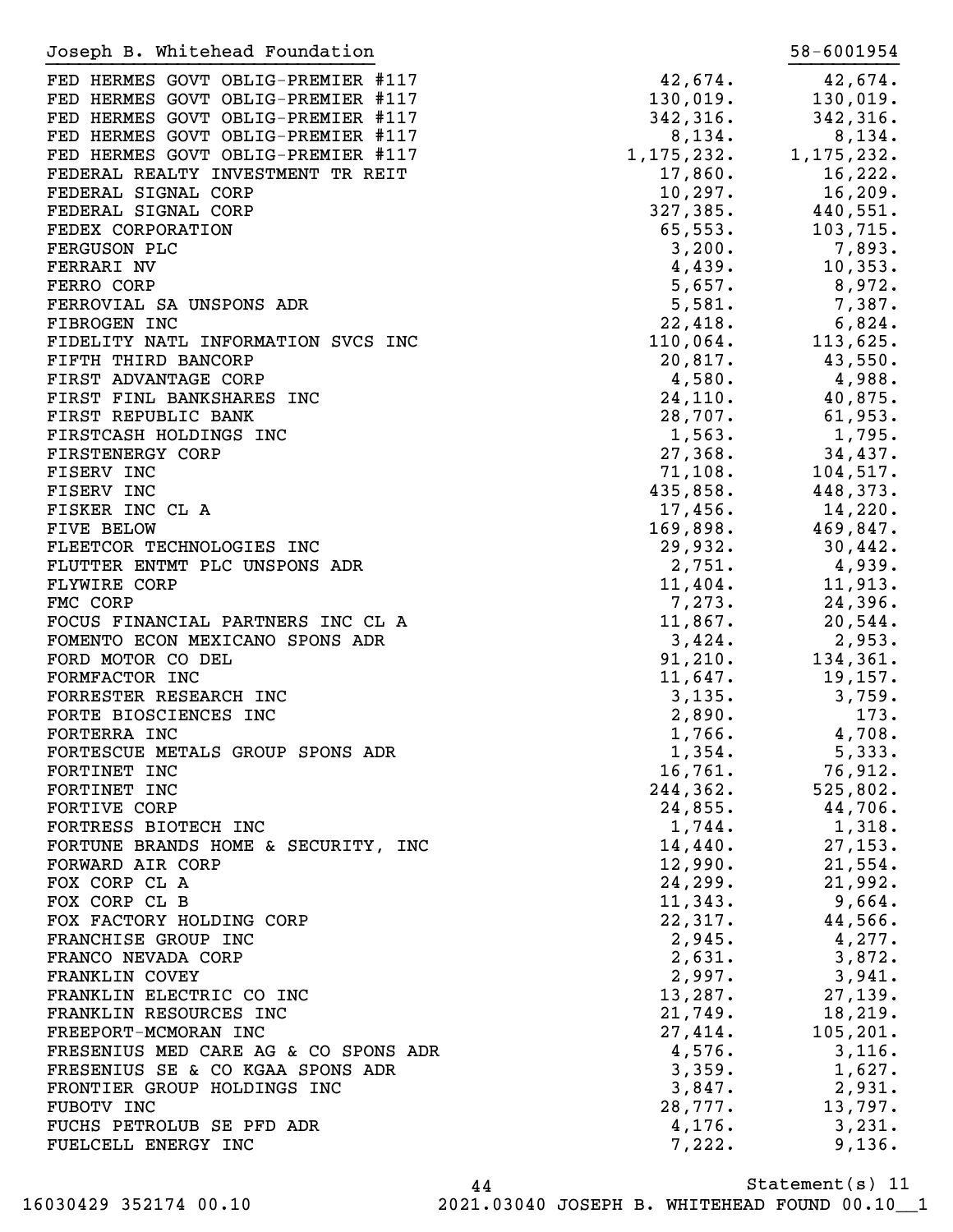| Joseph B. Whitehead Foundation       |           | 58-6001954 |
|--------------------------------------|-----------|------------|
| FUJIFILM HOLDINGS CORP UNSPONS ADR   | 6,687.    | 10,394.    |
| FULGENT GENETICS INC                 | 2,412.    | 2,314.     |
| FULL HOUSE RESORTS INC               | 3,057.    | 3,633.     |
| FUNKO INC CL A                       | 3,610.    | 3,083.     |
| G1 THERAPEUTICS INC                  | 2,885.    | 1,246.     |
| GALP ENERGIA SGPS SA UNSPONS ADR     | 3,024.    | 1,681.     |
| GAP INC                              | 9,866.    | $6,407$ .  |
| <b>GARMIN LTD</b>                    | 11,544.   | 33,089.    |
| GARTNER INC CL A                     | 16,307.   | 50, 148.   |
| GARTNER INC CL A                     | 183, 104. | 447,320.   |
| GATES INDUSTRIAL CORP PLC            | 452, 461. | 451,908.   |
| GATOS SILVER INC                     | 3,983.    | 2,761.     |
| GAZPROM PJSC-SPON ADR                | 3,644.    | 8,069.     |
| <b>GCM GROSVENOR INC</b>             | 2,956.    | 3,098.     |
| GDS HOLDINGS LTD SPONS ADR           | 2,017.    | 2,311.     |
| GEELY AUTOMOBILE HLDGS UNSPONS ADR   | 4,197.    | 3,941.     |
| GENERAC HOLDINGS INC                 | 32,092.   | 36,952.    |
| GENERAL DYNAMICS CORP                | 59, 268.  | $80,261$ . |
| GENERAL ELECTRIC CO                  | 412,960.  | 174,392.   |
| GENERAL MLS INC                      | 60, 285.  | 71,827.    |
| GENERAL MOTORS CO                    | 90,637.   | 142,412.   |
| GENERATION BIO CO                    | 11, 162.  | 2,166.     |
| GENMAB A/S SPONS ADR                 | 3,029.    | $6,567$ .  |
| <b>GENTHERM INC</b>                  | 11,714.   | 18,162.    |
| <b>GENTHERM INC</b>                  | 272,006.  | 315,360.   |
| GENTING BERHARD SPONS ADR            | 1,172.    | 1,386.     |
| GENUINE PARTS CO                     | 21,897.   | 34,069.    |
| GERDAU SA SPONS ADR                  | 1,463.    | 1,909.     |
| GIBRALTAR INDUSTRIES INC             | 3,398.    | 4,067.     |
| GIBRALTAR INDUSTRIES INC             | 259,574.  | 385,410.   |
| GILDAN ACTIVEWEAR INC-CL A           | 2,658.    | 3,688.     |
| GILEAD SCIENCES INC                  | 226,038.  | 154,877.   |
| GIVAUDAN SA UNSPONS ADR              | 6,832.    | 14,897.    |
| GLACIER BANCORP INC                  | 2,975.    | 4,366.     |
| GLACIER BANCORP INC                  | 152,672.  | 249,480.   |
| <b>GLAUKOS CORP</b>                  | 15,930.   | 12,354.    |
| GLAXOSMITHKLINE PLC SPONS ADR        | 12,542.   | 13,803.    |
| GLENCORE PLC UNSPONS ADR             | 5,671.    | 6,381.     |
| GLOBAL BLOOD THERAPEUTICS INC        | 13,523.   | 10,859.    |
| GLOBAL PAYMENTS INC                  | 42,552.   | 68,942.    |
| GLOBAL PAYMENTS INC                  | 611,979.  | 484,350.   |
| GLOBALSTAR INC                       | 6,212.    | 3,820.     |
| GLOBANT SA                           | 387,777.  | 450,405.   |
| GLOBE LIFE INC                       | 10,461.   | 16,776.    |
| GLOBUS MEDICAL INC                   | 183,413.  | 287,789.   |
| GOLD FIELDS LTD SPONS ADR            | 3,063.    | 3,066.     |
| GOLDEN ENTERTAINMENT INC             | 4,704.    | 5,306.     |
| GOLDEN NUGGET ONLINE GAMING INC CL A | 2,931.    | 2,259.     |
| GOLDMAN SACHS GROUP INC              | 110,452.  | 216,523.   |
| GOOSEHEAD INSURANCE INC CL A         | 2,260.    | 3,772.     |
| GOPRO INC                            | 4,811.    | 8,073.     |
| GORMAN RUPP CO                       | 2,961.    | 4,232.     |
| GRAFTECH INTERNATIONAL LTD           | 11,260.   | 11,073.    |
| GRAINGER W W INC                     | 15,340.   | 38,350.    |
| GRAND CANYON EDUCATION INC           | 204,494.  | 149,735.   |
| GREEN DOT CORP CL A                  | 1,792.    | 1,051.     |
| GREENHILL & CO                       | 2,862.    | 3,909.     |
| GRID DYNAMICS HOLDINGS INC CL A      | 5,694.    | 9,568.     |
|                                      |           |            |

Statement(s) 11 45 16030429 352174 00.10 2021.03040 JOSEPH B. WHITEHEAD FOUND 00.10\_\_1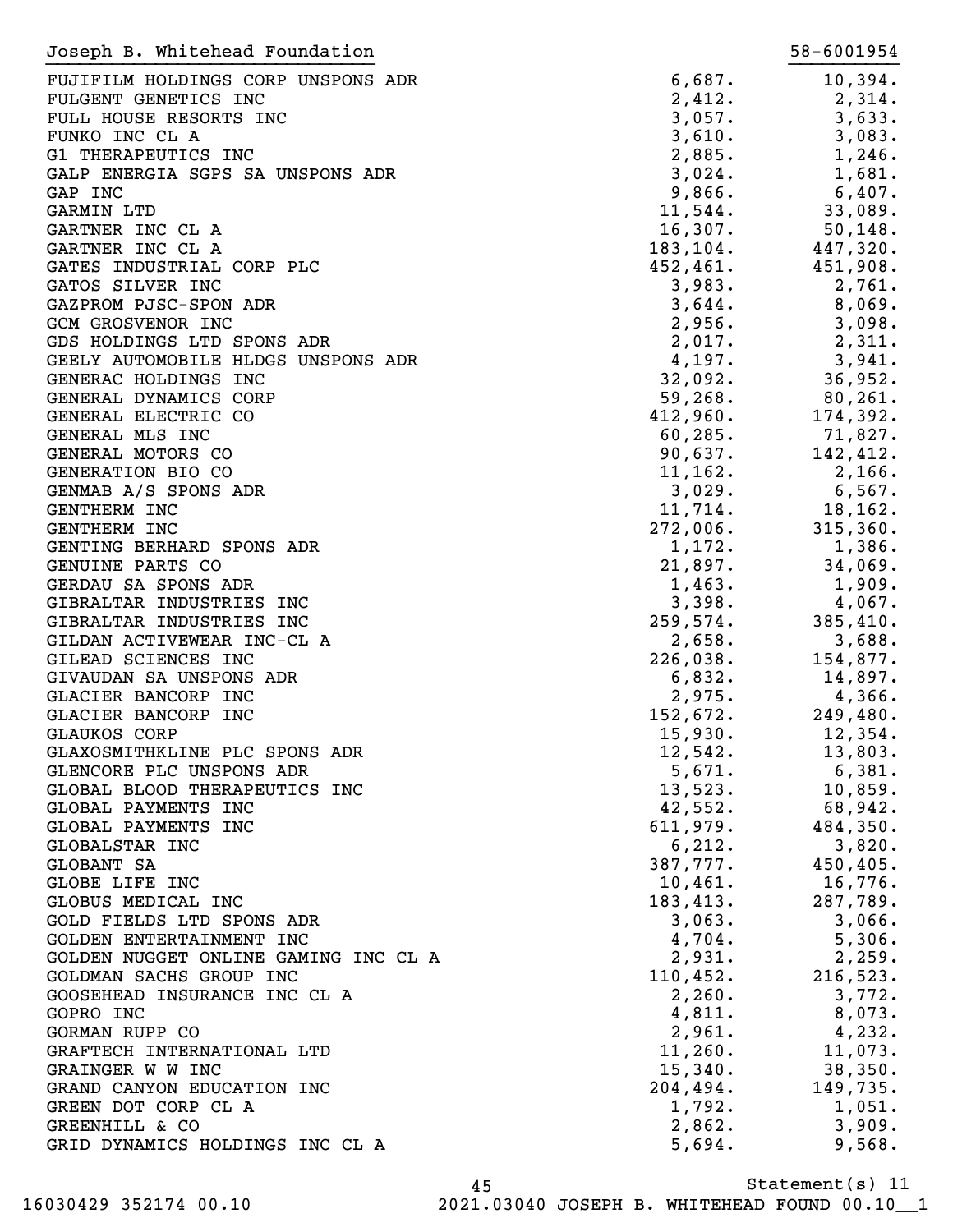| Joseph B. Whitehead Foundation                                 |                  | 58-6001954       |
|----------------------------------------------------------------|------------------|------------------|
| GRIFOLS S.A. SPONS ADR                                         | 2,718.           | 1,561.           |
| <b>GROUPON INC</b>                                             | 6,654.           | 3,914.           |
| GROWGENERATION CORP                                            | 4,725.           | 4,424.           |
| GRUPO AEROPORTUARIO PAC SPONS ADR                              | 2,130.           | 2,749.           |
| GRUPO AEROPORTUARIO SPONS ADR                                  | 3,831.           | 3,917.           |
| GT BIOPHARMA INC                                               | 2,857.           | 601.             |
| H&E EQUIPMENT SERVICES INC                                     | 6,712.           | 8,854.           |
| H.B. FULLER CO                                                 | 1,670.           | 2,835.           |
| HACKETT GROUP                                                  | 2,968.           | 3,675.           |
| HAEMONETICS CORP                                               | 14, 120.         | 11,351.          |
| HALLIBURTON CO                                                 | 61,937.          | 34,877.          |
| HALOZYME THERAPEUTICS INC                                      | 14,734.          | 35,184.          |
| HAMILTON LANE INC CL A                                         | 12, 142.         | 22,486.          |
| HANG LUNG PPTYS SPONS ADR                                      | 5,349.           | 5,031.           |
| HANGER INC                                                     | 5,661.           | 4,206.           |
| HANNOVER RUECKVERSICHER-SPONS ADR                              | 5,004.           | 6,224.           |
| HARMONY BIOSCIENCES HOLDINGS                                   | 4,083.           | 5,884.           |
| HARMONY GOLD MINING LTD SPONS ADR                              | 1,793.           | 1,726.           |
| HARPOON THERAPEUTICS INC                                       | 2,911.           | 1,502.           |
| HARSCO CORPORATION                                             | 4,303.           | 3,426.           |
| HARTFORD FINL SVCS GROUP INC                                   | 27,951.          | 41,562.          |
| HARVARD BIOSCIENCE INC                                         | 3,182.           | 2,891.           |
| HASBRO INC                                                     | 19,852.          | 24,631.          |
| HASHICORP INC CL A                                             | 22, 264.         | 24,308.          |
| HAVERTY FURNITURE COMPANIES INC                                | 2,978.           | 2, 262.          |
| HCA HEALTHCARE INC                                             | 28,337.          | 106, 108.        |
| HCA HEALTHCARE INC                                             | 155, 128.        | 362,771.         |
| HEALTH CATALYST INC                                            | 9,080.           | 10,975.          |
| HEALTHCARE SVCS GROUP INC                                      | 6,695.           | 4,359.           |
| HEALTHEQUITY INC                                               | 38,578.          | 23,403.          |
| HEALTHPEAK PROPERTIES INC REIT                                 | 26, 126.         | 29,991.          |
| HECLA MNG CO                                                   | 7,395.           | 5,079.           |
| HEIDELBERGCEMENT AG UNSPONS ADR                                | 3,481.           | 2,788.           |
| HEIDRICK & STRUGGLES INTL INC<br>HEINEKEN HOLDING NV SPONS ADR | 3,051.           | 2,886.           |
| HEINEKEN NV SPONS ADR                                          | 4,617.<br>5,286. | 4,946.<br>5,938. |
| HELEN OF TROY LIMITED                                          | 23,409.          | 37,159.          |
| HELIOS TECHNOLOGIES INC                                        | 12,017.          | 21, 139.         |
| HELLO GROUP INC SPONS ADR                                      | 1,824.           | 467.             |
| HENGAN INTL GROUP CO LTD UNSPONS ADR                           | 3,083.           | 1,979.           |
| HENKEL AG & CO KGAA SPONS PFD ADR                              | 3,118.           | 1,837.           |
| HENNES & MAURITZ AB UNSPONS ADR                                | 2,070.           | 2,098.           |
| HENRY SCHEIN INC                                               | 15,446.          | 20, 313.         |
| HERC HOLDINGS INC                                              | 19,999.          | 27,709.          |
| HERMES INTERNATIONAL UNSPONS ADR                               | 5,196.           | 14,569.          |
| HERON THERAPEUTICS INC                                         | 10,913.          | 5,231.           |
| HESKA CORP                                                     | 10,881.          | 10,949.          |
| HESS CORPORATION                                               | 22,875.          | 33,017.          |
| HEWLETT PACKARD ENTERPRISE COMPANY                             | 19,779.          | 36,807.          |
| HEXAGON AB UNSPONS ADR                                         | 6,039.           | 11,823.          |
| HEXCEL CORP                                                    | 286, 365.        | 252, 370.        |
| HIBBETT INC                                                    | 6,838.           | 5,970.           |
| HILLENBRAND INC                                                | 11,082.          | 13,309.          |
| HILTON GRAND VACATIONS INC                                     | 11,065.          | 30,901.          |
| HILTON WORLDWIDE HOLDINGS INC                                  | 31,862.          | 68,324.          |
| HITACHI LTD SPONS ADR                                          | 8,690.           | 12,463.          |
| HNI CORP                                                       | 3,046.           | 2,859.           |
| HOLCIM LTD SPONS ADR                                           | 2,195.           | 2,038.           |
|                                                                |                  |                  |

Statement(s) 11 46 16030429 352174 00.10 2021.03040 JOSEPH B. WHITEHEAD FOUND 00.10\_\_1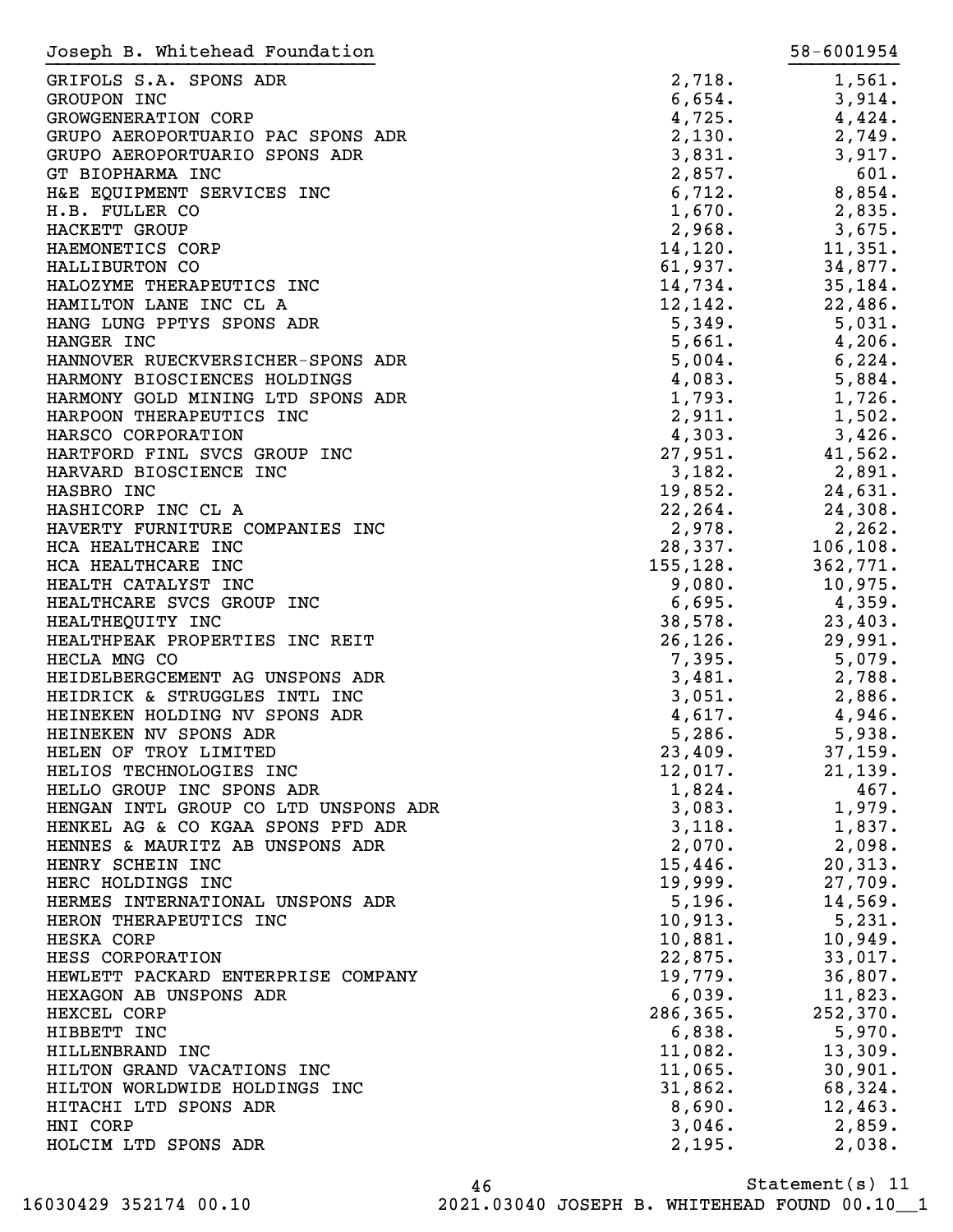| Joseph B. Whitehead Foundation       |                    | 58-6001954         |
|--------------------------------------|--------------------|--------------------|
| HOLOGIC INC                          | $16,547$ .         | 35,447.            |
| HOME DEPOT INC                       | 225,861.           | 742,453.           |
| HONDA MOTOR LTD SPONS ADR            | 5,281.             | 5,149.             |
| HONEYWELL INTERNATIONAL INC          | 118,301.           | 242,080.           |
| HONG KONG EXCHANGES UNSPONS ADR      | 9,829.             | $15,524$ .         |
| HORIZON THERAPEUTICS PLC             | 399,089.           | 572,744.           |
| HORMEL FOODS CORPORATION             | 15,797.            | 21,428.            |
| HOST HOTELS & RESORTS, INC REIT      | 20, 249.           | 21,251.            |
| HOUGHTON MIFFLIN HARCOURT CO         | 7,818.             | 11,930.            |
| HOULIHAN LOKEY INC CL A              | 13,829.            | 29, 193.           |
| HOWMET AEROSPACE INC                 | 11,702.            | 20,594.            |
| HOYA CORPORATION SPONS ADR           | 4,617.             | 12,265.            |
| HP INC                               | 26, 105.           | 74,059.            |
| HSBC HOLDINGS PLC SPONS ADR          | 23,910.            | 15, 196.           |
| HUANENG PWR INTL INC SPONS ADR       | 2,027.             | 2,113.             |
| HUAZHU GROUP LTD SPONS ADR           | 1,106.             | 1,494.             |
| HUBSPOT INC                          | 64,141.            | 290,026.           |
| HUDSON PAC PPTYS INC REIT            | 325,328.           | 284,857.           |
| HUMANA INC                           | 39,295.            | 98,338.            |
| HUMANA INC                           | 189,652.           | 262,545.           |
| HUMANIGEN INC                        | 5,001.             | 1,034.             |
| HUNTINGTON BANCSHARES INC            | 25,908.            | 34,325.            |
| HUNTINGTON INGALLS INDUSTRIES        | 17,330.            | 14,192.            |
| HURON CONSULTING GROUP               | 1,438.             | 1,697.             |
| HUTCHMED (CHINA) LTD SPONS ADR       | 1,474.             | 1,649.             |
| HYDROFARM HOLDINGS GROUP INC         | 7,393.             | 5,573.             |
| HYLIION HOLDINGS CORP                | 3,125.             | 1,550.             |
| HYPERA SA SPONS ADR                  | 3,568.             | 1,808.             |
| HYRECAR INC                          | 2,668.             | 617.               |
| I MAB SPONS ADR                      | 6,767.             | 4,265.             |
| I3 VERTICALS INC CL A                | 4,091.             | 3,236.             |
| IAC/INTERACTIVECORP                  | 102,470.           | 158, 159.          |
| IBERDROLA SA SPONS ADR               | 7,919.             | 11,566.            |
| ICAD INC                             | 1,339.             | 965.               |
| ICHOR HOLDINGS LTD                   | 3,857.             | 5,386.             |
| ICICI BANK LTD SPONS ADR             | 9,536.             | 20,720.            |
| ICL GROUP LTD                        | 3,678.             | 7,349.             |
| IDACORP INC<br>IDENTIV INC           | 280,390.<br>2,930. | 353,414.<br>5,093. |
| <b>IDEX CORP</b>                     | 21,401.            | 31,194.            |
| IDEXX LABS INC                       | 18,667.            | 94,818.            |
| IDT CORP CL B                        | 3,376.             | $4,107$ .          |
| IGM BIOSCIENCES INC                  | 4,136.             | 1,701.             |
| IHEARTMEDIA INC CL A                 | 8,676.             | 6,670.             |
| IHS MARKIT LTD                       | 38,938.            | 88,658.            |
| II-VI INC                            | 25,456.            | 41,818.            |
| ILLINOIS TOOL WKS INC                | 46,228.            | 119,945.           |
| ILLUMINA INC                         | 45,226.            | 93,969.            |
| IMMUNOGEN INC                        | 2,410.             | 5,060.             |
| IMMUNOVANT INC                       | 12,688.            | 5,768.             |
| IMPERIAL BRANDS PLC SPONS ADR        | 8,334.             | 4,181.             |
| IMPERIAL OIL LTD                     | 2,164.             | 2,960.             |
| IMPINJ INC                           | 4,175.             | 9,225.             |
| INARI MEDICAL INC                    | 19,218.            | 19,258.            |
| INCYTE CORPORATION                   | 36,435.            | 21,506.            |
| INDITEX UNSPONS ADR                  | 7,466.             | 7,528.             |
| INDUST & COML BANK CHINA UNSPONS ADR | 5,817.             | 4,851.             |
| INFINEON TECHNOLOGIES AG SPONS ADR   | 2,540.             | 4,738.             |
|                                      |                    |                    |

Statement(s) 11 47 16030429 352174 00.10 2021.03040 JOSEPH B. WHITEHEAD FOUND 00.10\_\_1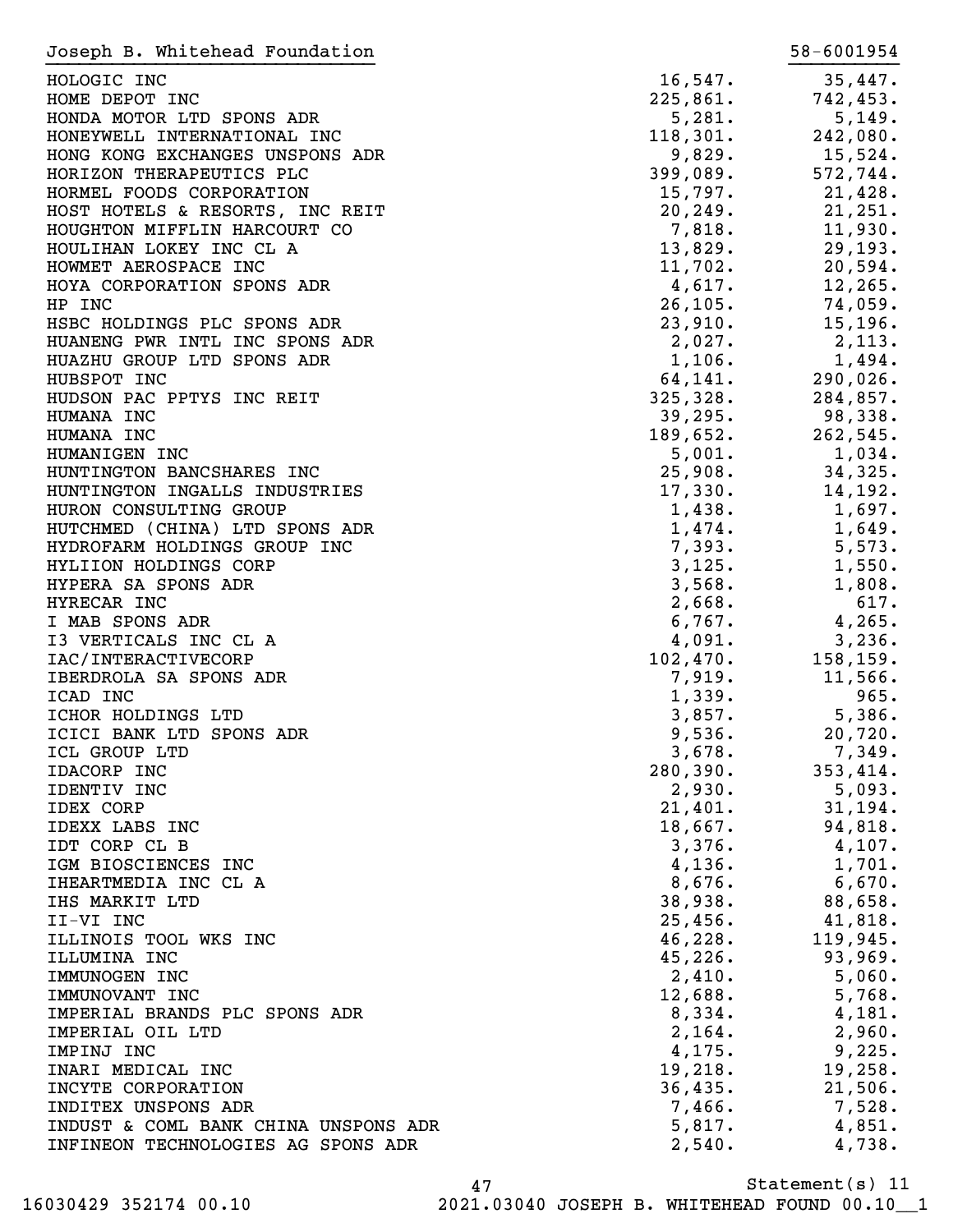| Joseph B. Whitehead Foundation       |           | 58-6001954 |
|--------------------------------------|-----------|------------|
| INFINERA CORP                        | 9,221.    | 10,587.    |
| INFINITY PHARMACEUTICALS INC         | 2,914.    | 2,171.     |
| INFOSYS LTD SPONS ADR                | 9,509.    | 27,613.    |
| INFUSYSTEM HOLDINGS INC              | 1,557.    | 2, 265.    |
| ING GROEP NV SPONS ADR               | 4,659.    | 3,564.     |
| INGERSOLL-RAND INC                   | 18,501.   | 40,834.    |
| INGERSOLL-RAND INC                   | 146,312.  | 338,120.   |
|                                      |           | 533,752.   |
| INGERSOLL-RAND INC                   | 228,594.  |            |
| INGEVITY CORP                        | 26, 186.  | 18,642.    |
| INHIBRX INC                          | 5,702.    | 8,909.     |
| INNOSPEC INC                         | 4,330.    | 4,246.     |
| INNOVAGE HOLDING CORP                | 3,842.    | 1,415.     |
| INNOVATIVE INDUSTRIAL PROP CL A REIT | 8,093.    | 19,981.    |
| INNOVIVA INC                         | 1,929.    | 2,467.     |
| INOGEN INC                           | 8,467.    | 4,114.     |
| INOTIV INC                           | 2,806.    | 4,207.     |
| INSEEGO CORP                         | 1,989.    | 1,067.     |
| INSIGHT ENTERPRISES INC              | 5,148.    | $8,102$ .  |
| INSMED INC                           | 14,597.   | 18,333.    |
| INSPERITY INC                        | 14,995.   | 26,575.    |
| INSPIRE MEDICAL SYSTEMS INC          | 13,060.   | 38,420.    |
| INSTALLED BUILDING PRODUCTS          | 10,010.   | 20,539.    |
| INSTIL BIO INC                       | 3,951.    | 4,209.     |
| INTEGER HOLDINGS CORPORATION         | 196,485.  | 216,971.   |
| INTEL CORP                           | 236, 270. | 347,728.   |
| INTELLIA THERAPEUTICS INC            | 14, 106.  | 50,488.    |
| INTER PARFUMS INC                    | 7,746.    | 14,966.    |
| INTERCEPT PHARMACEUTICALS INC        | 13,409.   | 3,063.     |
| INTERCONTINENTAL EXCHANGE INC        | 47,631.   | 126,512.   |
| INTERCONTINENTAL HOTELS SPONS ADR    | 1,824.    | 1,956.     |
| INTERDIGITAL INC                     | 4,499.    | 4,871.     |
| INTERNATIONAL FLAVORS & FRAGRANCES   | 51,676.   | 60, 561.   |
| INTERNATIONAL GAME TECHNOLOGY PLC    | 14,743.   | 17,953.    |
| INTERNATIONAL MONEY EXPRESS INC      | 2,958.    |            |
|                                      |           | 3,304.     |
| INTERNATIONAL PAPER CO               | 28,358.   | 32,040.    |
| INTERPUBLIC GROUP COS INC            | 14,768.   | 24,343.    |
| INTERSECT ENT INC                    | 7,128.    | 6,363.     |
| INTESA SANPAOLO SPONS ADR            | 7,099.    | 5,235.     |
| INTL BUSINESS MACHINES CORP          | 83,860.   | 199,955.   |
| INTRA-CELLULAR THERAPIES INC         | 12,810.   | 22,925.    |
| INTUIT INC                           | 69,754.   | 306, 816.  |
| INTUIT INC                           | 386,157.  | 1,222,761. |
| INTUITIVE SURGICAL INC               | 42,152.   | 213,424.   |
| INTUITIVE SURGICAL INC               | 181,989.  | 670,813.   |
| INVESCO LTD                          | 23,090.   | 15,469.    |
| INVESTORS BANCORP INC                | 4,563.    | 7,833.     |
| INVITAE CORP                         | 10,453.   | 5,803.     |
| IPG PHOTONICS                        | 11,590.   | 8, 263.    |
| IQIYI INC SPONS ADR                  | 7,183.    | 2,253.     |
| IQVIA HOLDINGS INC                   | 37,258.   | 93,388.    |
| IRHYTHM TECHNOLOGIES INC             | 14,957.   | 23,067.    |
| IRIDIUM COMMUNICATIONS INC           | 14,093.   | 23,370.    |
| IROBOT CORP                          | 15,906.   | 11,463.    |
| IRON MOUNTAIN INC REIT               | 16,582.   | 25,485.    |
| IRONWOOD PHARMACEUTICALS INC         | 9,359.    | 10,471.    |
| ISRAEL DISCOUNT BANK LTD UNSPONS ADR | 3,009.    | 4,440.     |
| ITAU UNIBANCO HOLDING SPONS ADR      | 4,743.    | 1,928.     |
| ITERIS INC                           | 2,985.    | 2,132.     |
|                                      |           |            |

Statement(s) 11 48 16030429 352174 00.10 2021.03040 JOSEPH B. WHITEHEAD FOUND 00.10\_\_1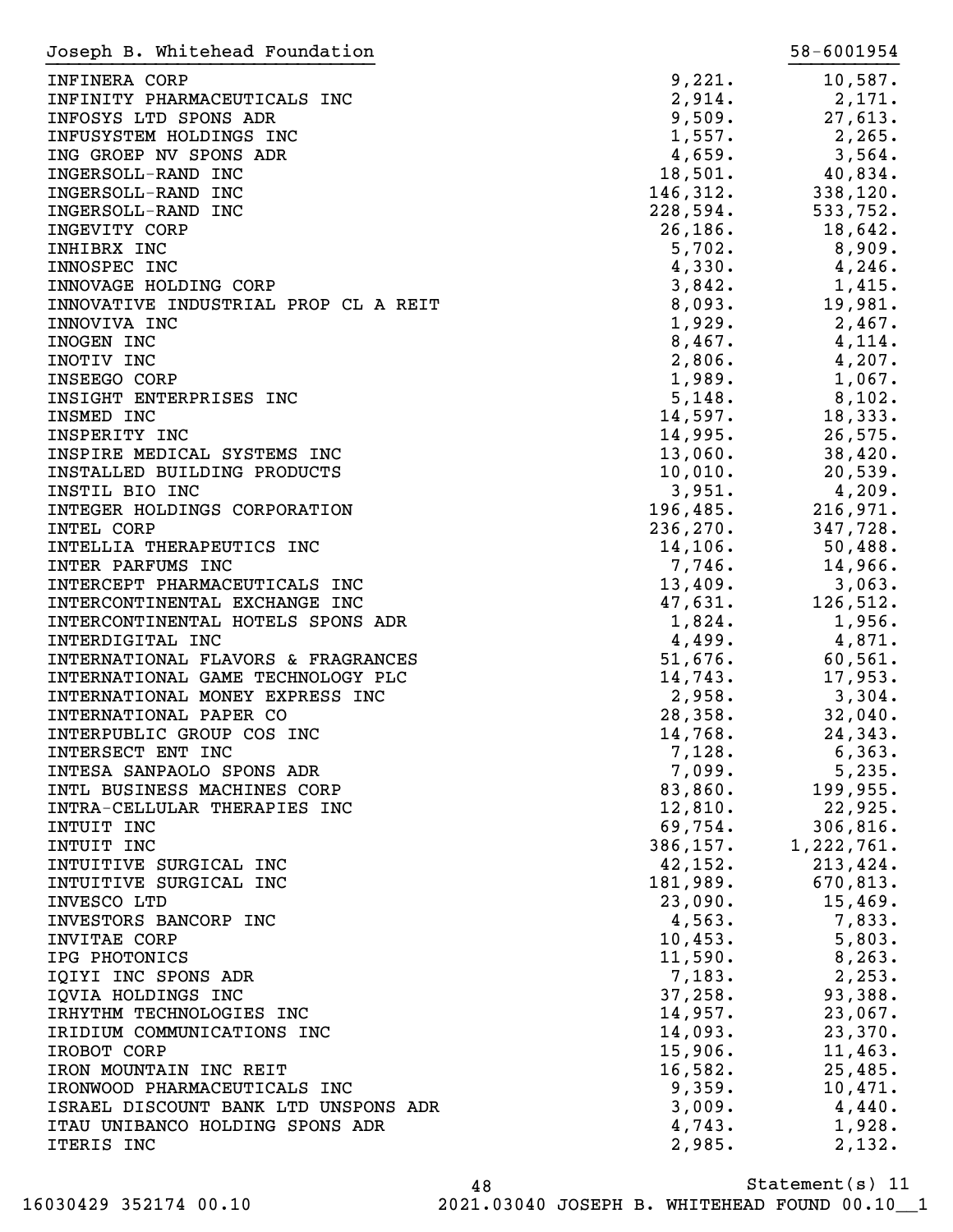| Joseph B. Whitehead Foundation                      |                   | 58-6001954        |
|-----------------------------------------------------|-------------------|-------------------|
| ITOCHU CORPORATION UNSPONS ADR                      | 5,513.            | 10, 279.          |
| ITRON INC                                           | 13,948.           | 15,828.           |
| J & J SNACK FOODS CORP                              | 19,510.           | 18,639.           |
| J SAINSBURY PLC SPONS ADR                           | 4,866.            | 5,465.            |
| JACK HENRY & ASSOC INC                              | 19,785.           | 23,379.           |
| JACK IN THE BOX INC                                 | 2,855.            | 2,887.            |
| JACOBS ENGINEERING GROUP INC                        | 10,990.           | 28,542.           |
| JAMES HARDIE INDS-SPONS ADR                         | 4,100.            | 10,701.           |
| JAMES RIVER GROUP HOLDINGS LTD                      | 2,232.            | 1,498.            |
| JAPAN EXCHANGE GROUP INC UNSPONS ADR                | 3,706.            | 4,730.            |
| JARDINE MATHESON UNSPONS ADR                        | 3,428.            | 3,152.            |
| JAZZ PHARMACEUTICALS PLC                            | 382,709.          | 335,572.          |
| JB HUNT TRANSPORT SERVICES INC                      | 10,703.           | 28,820.           |
| <b>JBS SA SPONS ADR</b>                             | 1,596.            | 2,726.            |
| JD COM INC SPONS ADR                                | 5,192.            | 9,039.            |
| JELD-WEN HOLDING INC                                | 5,510.            | 5,483.            |
| <b>JFROG LTD</b>                                    | 17,722.           | 10,930.           |
| JM SMUCKER CO                                       | 23,625.           | 25,534.           |
| JOHN B SANFILIPPO & SON                             | 1,920.            | 1,984.            |
| JOHN BEAN TECHNOLOGIES CORP                         | 23,830.           | 31,633.           |
| JOHNSON & JOHNSON                                   | 458,910.          | 751,682.          |
| JOHNSON CONTROLS INTERNATIONAL PLC                  | 58,887.           | 99,523.           |
| JOHNSON OUTDOORS INC CL A                           | 459.              | 1,593.            |
| JOYY INC SPONS ADR                                  | 1,822.            | 1,090.            |
| JP MORGAN CHASE & CO                                | 104,789.          | 791,908.          |
| JULIUS BAER GROUP LTD UNSPONS ADR                   | 5,569.            | 6,671.            |
| JUNIPER NETWORKS INC<br>JUST EAT TAKEAWAY SPONS ADR | 17,178.<br>1,595. | 22,426.<br>1,087. |
| KADANT INC                                          | 3,002.            | 16,825.           |
| KALA PHARMACEUTICALS INC                            | 2,879.            | 334.              |
| KALVISTA PHARMACEUTICALS INC                        | 3,133.            | 1,482.            |
| KAO CORP UNSPONS ADR                                | 6,474.            | 5,152.            |
| KARUNA THERAPEUTICS INC                             | 14,480.           | 18,078.           |
| KARYOPHARM THERAPEUTICS INC                         | 5,976.            | 3,479.            |
| KB FINANCIAL GROUP INC SPONS ADR                    | 15,700.           | 16,848.           |
| KB HOME COM                                         | 1,165.            | 1,923.            |
| KBC GROUP NV UNSPONS ADR                            | 5,468.            | 5,948.            |
| KBR INC                                             | 27,402.           | 36,572.           |
| KDDI CORP UNSPONS ADR                               | 5,321.            | 5,875.            |
| KE HLDGS INC SPONS ADR                              | 8,062.            | 6,277.            |
| KEARNY FINANCIAL CORP OF MARYLAND                   | 3,020.            | 2,968.            |
| KELLOGG CO                                          | 27,671.           | 25,961.           |
| KEMPER CORPORATION                                  | 244,853.          | 186,776.          |
| KERING SA UNSPONS ADR                               | 4,734.            | 9,581.            |
| KEROS THERAPEUTICS INC                              | 6,651.            | 6, 202.           |
| <b>KEYCORP</b>                                      | 17,822.           | 32,544.           |
| KEYSIGHT TECHNOLOGIES INC                           | 18,789.           | 66,496.           |
| KFORCE INC                                          | 3,661.            | 10, 230.          |
| KIMBERLY CLARK CORP                                 | 13,793.           | 82,751.           |
| KIMCO REALTY CORP REIT                              | 25,619.           | 25,316.           |
| KINDER MORGAN INC                                   | 73,709.           | 49,467.           |
| KINGFISHER PLC SPONS ADR                            | 2,453.            | 2,922.            |
| KINIKSA PHARMACEUTICALS LTD CL A                    | 3,886.            | 2,060.            |
| KINROSS GOLD CORP                                   | 3,788.            | 3,544.            |
| KINSALE CAPITAL GROUP INC                           | 8,541.            | 31,639.           |
| KINSALE CAPITAL GROUP INC                           | 222,531.          | 399,893.          |
| KIRIN HOLDINGS COMPANY SPONS ADR                    | 13,413.           | 9,405.            |
| KIRKLAND LAKE GOLD LTD                              | 2,129.            | 2,056.            |

Statement(s) 11 49 16030429 352174 00.10 2021.03040 JOSEPH B. WHITEHEAD FOUND 00.10\_\_1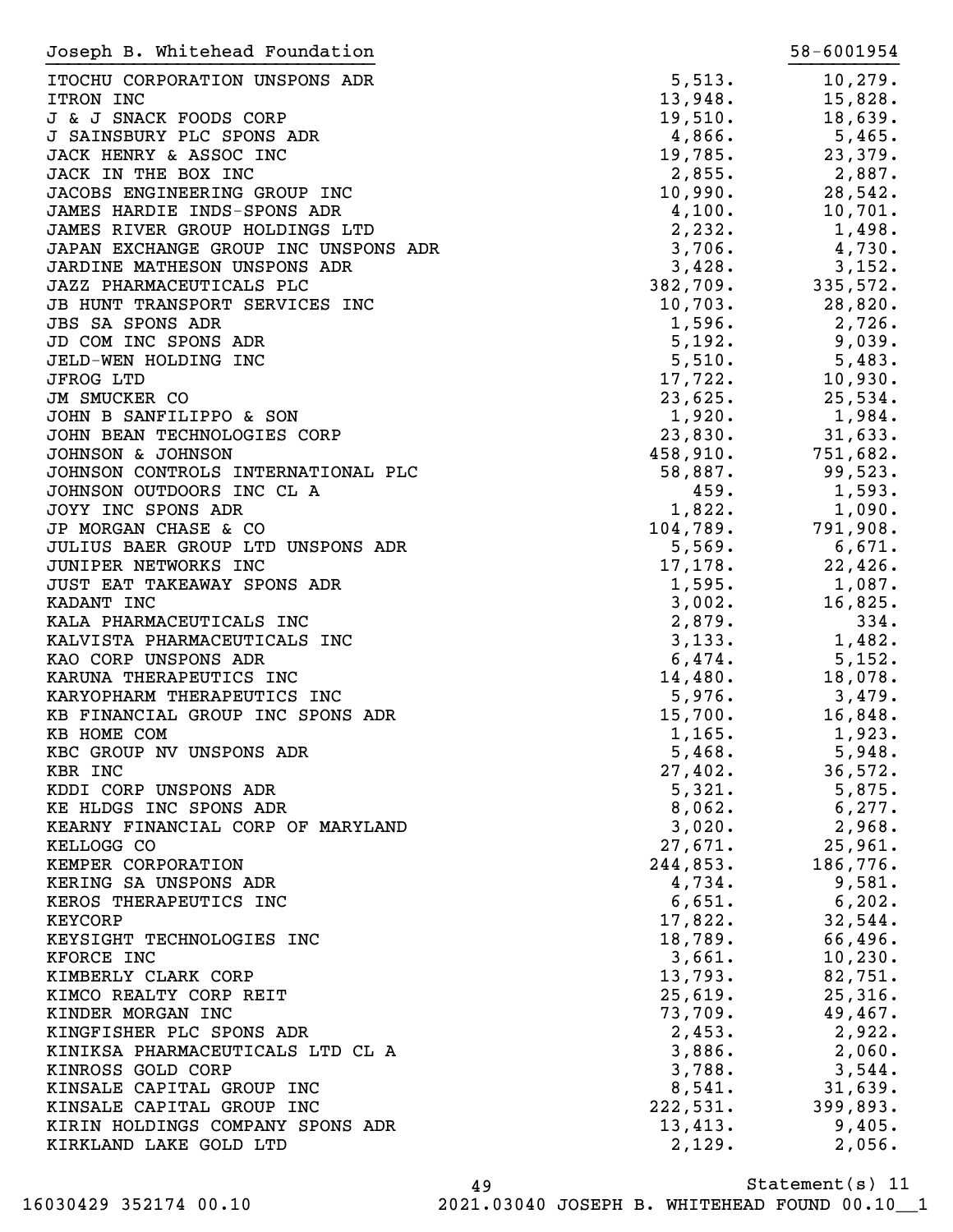| Joseph B. Whitehead Foundation                       |                    | 58-6001954        |
|------------------------------------------------------|--------------------|-------------------|
| KIRKLANDS INC                                        | 3,014.             | 1,971.            |
| KLA CORP                                             | 20,902.            | 112,689.          |
| KNORR-BREMSE UNSPONS ADR                             | 2, 242.            | 1,721.            |
| KODIAK SCIENCES INC                                  | 8,962.             | 18,906.           |
| KOMATSU LTD SPONS ADR                                | 2,021.             | 1,659.            |
| KONE OYJ UNSPONS ADR                                 | 4,970.             | 6,364.            |
| KONINKLIJKE AHOLD DELHAIZE SPONS ADR                 | 10,077.            | 14,517.           |
| KONINKLIJKE DSM NV SPONS ADR                         | 3,284.             | 8,435.            |
| KONINKLIJKE PHILIPS NV SPONS ADR                     | 5,994.             | 5,380.            |
| KONTOOR BRANDS INC                                   | 17,955.            | 16,503.           |
| KOPIN CORP                                           | 3,882.             | 1,967.            |
| KOREA ELECTRIC POWER CORP SPONS ADR                  | 17,754.            | 14,396.           |
| KOSMOS ENERGY LTD                                    | 9,474.             | 8,702.            |
| KRAFT HEINZ CO                                       | 81,668.            | 38,628.           |
| KRATOS DEFENSE & SECURITY SOLUTIONS                  | 3,756.             | 3,317.            |
| KROGER CO                                            | 42,927.            | 51,506.           |
| KRONOS WORLDWIDE INC                                 | 3,012.             | 3,092.            |
| KRYSTAL BIOTECH INC                                  | 1,886.             | 2,728.            |
| KUBOTA SPONS ADR                                     | 2,555.             | 3,128.            |
| KUEHNE & NAGEL INTL-UNSPONS ADR                      | 8,994.             | 9,296.            |
| KULICKE & SOFFA INDS INC                             | 23, 355.           | 23,005.           |
| KYMERA THERAPEUTICS INC                              | 10,680.            | 13,650.           |
| KYOCERA CORP SPONS ADR                               | 6,456.             | 6,214.            |
| L3 HARRIS TECHNOLOGIES INC                           | 33,505.            | 72,502.           |
| LABORATORY CORP AMERICA HOLDINGS                     | 21,495.            | 52,787.           |
| L'AIR LIQUIDE UNSPONS ADR                            | 8,316.             | 12,902.           |
| LAM RESEARCH CORP                                    | 21,117.            | 176,192.          |
| LAMB WESTON HOLDINGS INC                             | 19, 254.           | 15,908.           |
| LANCASTER COLONY CORP                                | 15,410.            | 17,222.           |
| LANCASTER COLONY CORP                                | 303,635.           | 308,182.          |
| LANTHEUS HOLDINGS INC                                | 1,267.             | 2,109.            |
| LAREDO PETROLEUM INC                                 | 3,228.             | 2,225.            |
| LAS VEGAS SANDS CORP                                 | 33,341.            | 22, 208.          |
| LASERTEC CORP UNSPONS ADR                            | 2,040.             | 2,696.            |
| LATHAM GROUP INC                                     | 5,575.             | 4,956.            |
| LATTICE SEMICONDUCTOR CORP                           | 15,845.            | 64,653.           |
| LAUDER ESTEE COS INC                                 | 40,140.            | 145,118.          |
| LCI INDUSTRIES                                       | 14,463.            | 24,004.           |
| LEGAL & GEN GROUP PLC SPONS ADR                      | 2,955.             | 3,485.            |
| LEGEND BIOTECH CORP SPONS ADR<br>LEIDOS HOLDINGS INC | 3,400.             | 3,076.            |
| LEMAITRE VASCULAR INC                                | 20, 138.<br>1,546. | 21,336.<br>5,827. |
| LEND LEASE LTD SPONS ADR                             | 7,472.             | 4,071.            |
| LENDINGTREE INC                                      | 16,021.            | 8,827.            |
| LENNAR CORP-CL A                                     | 22,148.            | 49,833.           |
| LENOVO GROUP LTD SPONS ADR                           | 6,961.             | 9,123.            |
| LG DISPLAY CO LTD SPONS ADR                          | 10,996.            | 16,524.           |
| LGI HOMES INC                                        | 6,559.             | 22,091.           |
| LHC GROUP INC                                        | 15,037.            | 26,074.           |
| LIBERTY BRAVES GROUP CL A                            | 2,993.             | 3,076.            |
| LIBERTY BRAVES GROUP CL C                            | 7,665.             | 7,812.            |
| LIBERTY OILFIELD SERVICES INC CL A                   | 3,024.             | 1,882.            |
| LIBERTY TRIPADVISOR HLDGS INC                        | 3,100.             | 1,543.            |
| LIGAND PHARMACEUTICALS INC                           | 1,693.             | 2,317.            |
| LILLY ELI & CO                                       | 111, 314.          | 370,963.          |
| LINCOLN NATL CORP                                    | 13,890.            | 17,816.           |
| LINDBLAD EXPEDITIONS HOLDINGS INC                    | 3,068.             | 2,543.            |
| LINDE PLC                                            | 141,889.           | 300,701.          |
|                                                      |                    |                   |

Statement(s) 11 50 16030429 352174 00.10 2021.03040 JOSEPH B. WHITEHEAD FOUND 00.10\_\_1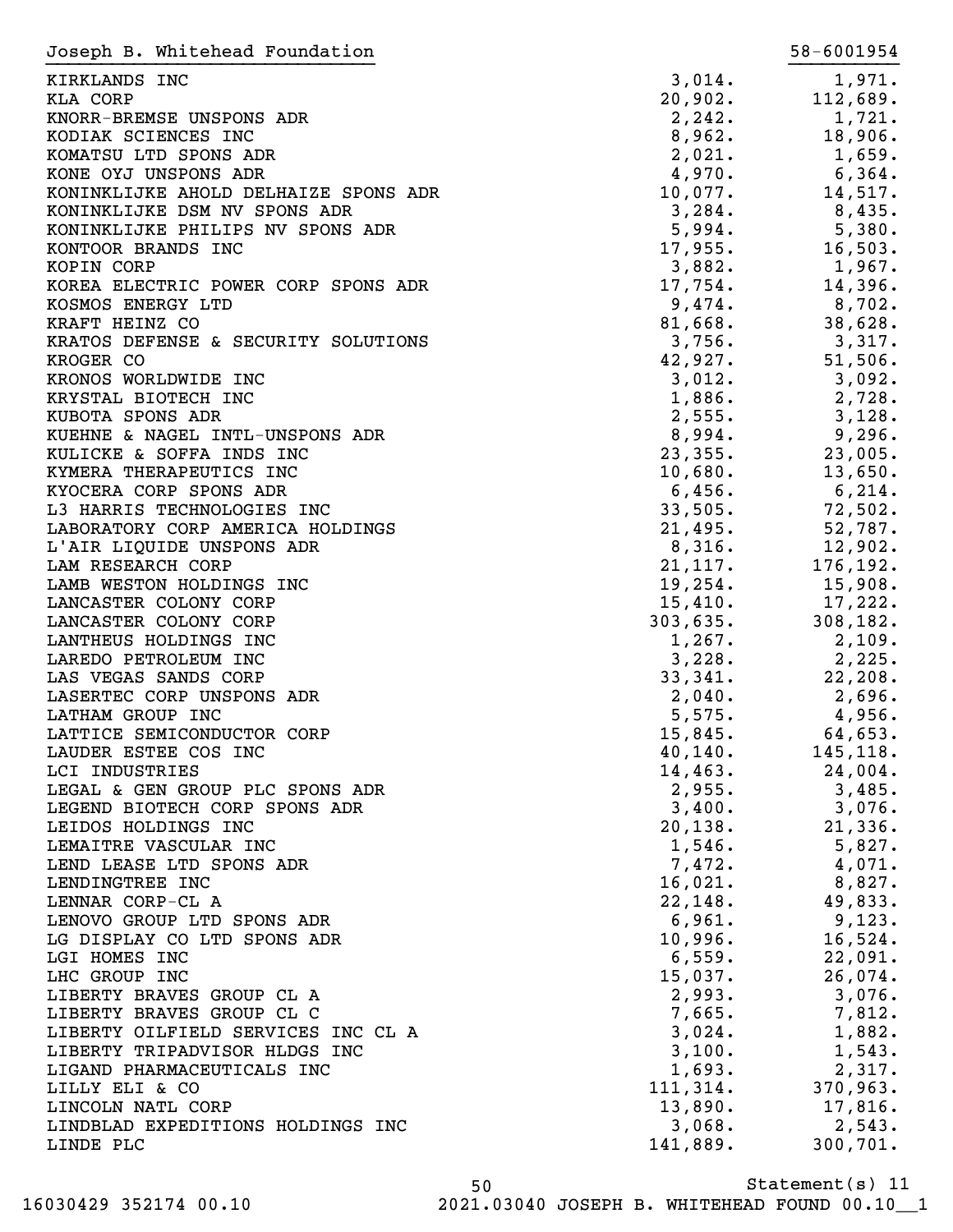| Joseph B. Whitehead Foundation       |           | 58-6001954 |
|--------------------------------------|-----------|------------|
| LINDSAY CORPORATION                  | 5,324.    | 9,576.     |
| LIQUIDITY SERVICES INC               | 3,605.    | 3,643.     |
| LITHIA MOTORS INC-CLASS A            | 165, 113. | 431,765.   |
| LIVANOVA PLC                         | 22,425.   | 23,519.    |
|                                      |           |            |
| LIVE NATION ENTERTAINMENT INC        | 19,464.   | 32,556.    |
| LIVE NATION ENTERTAINMENT INC        | 144,568.  | 203,712.   |
| LIVE OAK BANCSHARES INC              | 12,038.   | 17,109.    |
| LIVENT CORP                          | 16,434.   | 22, 235.   |
| LIVEPERSON INC                       | 7,954.    | 14,359.    |
| LKQ CORP                             | 16,029.   | 30,615.    |
| LLOYDS BANKING GROUP PLC-SPONS ADR   | 2,642.    | 2,076.     |
| LOCALIZA RENT A CAR SPONS ADR        | 1,699.    | 2,843.     |
| LOCKHEED MARTIN CORP                 | 93,786.   | 143,941.   |
| LOEWS CORPORATION                    | 12,127.   | 19,003.    |
| LOGITECH INTERNATIONAL SA            | 7,712.    | 7,588.     |
| LONDON STOCK EXCHANGE UNSPONS ADR    | 5,774.    | 8,893.     |
| LONGFOR GROUP HOLDINGS UNSPONS ADR   | 2,312.    | 1,892.     |
| LONZA GROUP AG UNSPONS ADR           | 3,720.    | 11,356.    |
| L'OREAL CO UNSPONS ADR               | 6,956.    | 15,553.    |
| LOVESAC CO/THE                       | 2,872.    | 5,301.     |
| LOWES COS INC                        | 87,114.   | 304, 231.  |
|                                      |           |            |
| LUFTHANSA SPONS ADR                  | 2,953.    | 777.       |
| LUKOIL PJSC SPONS ADR                | 8,070.    | 12,572.    |
| LULULEMON ATHLETICA INC              | 122, 286. | 234,479.   |
| LUMEN TECHNOLOGIES INC               | 39,886.   | 20, 281.   |
| LUNA INNOVATIONS INC                 | 2,995.    | 2,313.     |
| LUTHER BURBANK CORP                  | 1,681.    | 2,443.     |
| LUXFER HOLDINGS PLC                  | 2,962.    | 2,723.     |
| LVMH MOET HENNESSY LOUIS UNSPONS ADR | 10,220.   | 29,790.    |
| LYONDELLBASELL INDUSTRIES NV         | 37,721.   | 37,722.    |
| M & T BANK CORP                      | 25,752.   | 31,637.    |
| MACOM TECHNOLOGY SOLUTIONS HLDGS INC | 10,352.   | 25,682.    |
| MACQUARIE GROUP LTD SPONS ADR        | 6,035.    | 12,459.    |
| MACROGENICS INC                      | 7,636.    | 5,409.     |
| MADDEN STEVEN LTD                    | 18,956.   | 22,677.    |
| MADRIGAL PHARMACEUTICALS INC         | 6,359.    | 5,339.     |
| MAGENTA THERAPEUTICS INC             | 2,210.    | 1,205.     |
| MAGIC LEAP INC-A PRIVATE PLACEMENT   | 31,358.   | 1,210.     |
| MAGNA INTERNATIONAL INC CL A         | 4,100.    | 6,313.     |
| MAGNITE INC                          | 15,230.   | 14, 263.   |
|                                      | 7,255.    |            |
| MAGNOLIA OIL & GAS CORP              |           | 17,719.    |
| MAKITA CORP-SPONS ADR                | 9,332.    | 9,471.     |
| MALIBU BOATS INC                     | 4,585.    | 8,591.     |
| MANHATTAN ASSOCS INC                 | 496,535.  | 530,221.   |
| MANNKIND CORP                        | 732.      | 1,840.     |
| MANULIFE FINANCIAL CORP              | 4,107.    | 3,947.     |
| MARATHON DIGITAL HOLDINGS INC        | 4,650.    | 3,089.     |
| MARATHON OIL CORP                    | 20,038.   | 23,054.    |
| MARATHON PETROLEUM CORPORATION       | 61,018.   | 73,589.    |
| MARCUS & MILLICHAP INC               | 2,584.    | 3,860.     |
| MARINEMAX INC                        | 3,313.    | 4,074.     |
| MARINUS PHARMACEUTICALS INC          | 2,997.    | 3,386.     |
| MARKETAXESS HOLDINGS INC             | 21, 214.  | 27,144.    |
| MARKETAXESS HOLDINGS INC             | 56,029.   | 50,997.    |
| MARRIOTT INTERNATIONAL INC           | 29,972.   | 70, 723.   |
| MARSH & MCLENNAN COS INC             | 52,948.   | 150,876.   |
|                                      |           |            |
| MARTIN MARIETTA MATLS INC            | 15,898.   | 45,814.    |
| MASCO CORP                           | 12,787.   | 30,686.    |

Statement(s) 11 51 16030429 352174 00.10 2021.03040 JOSEPH B. WHITEHEAD FOUND 00.10\_\_1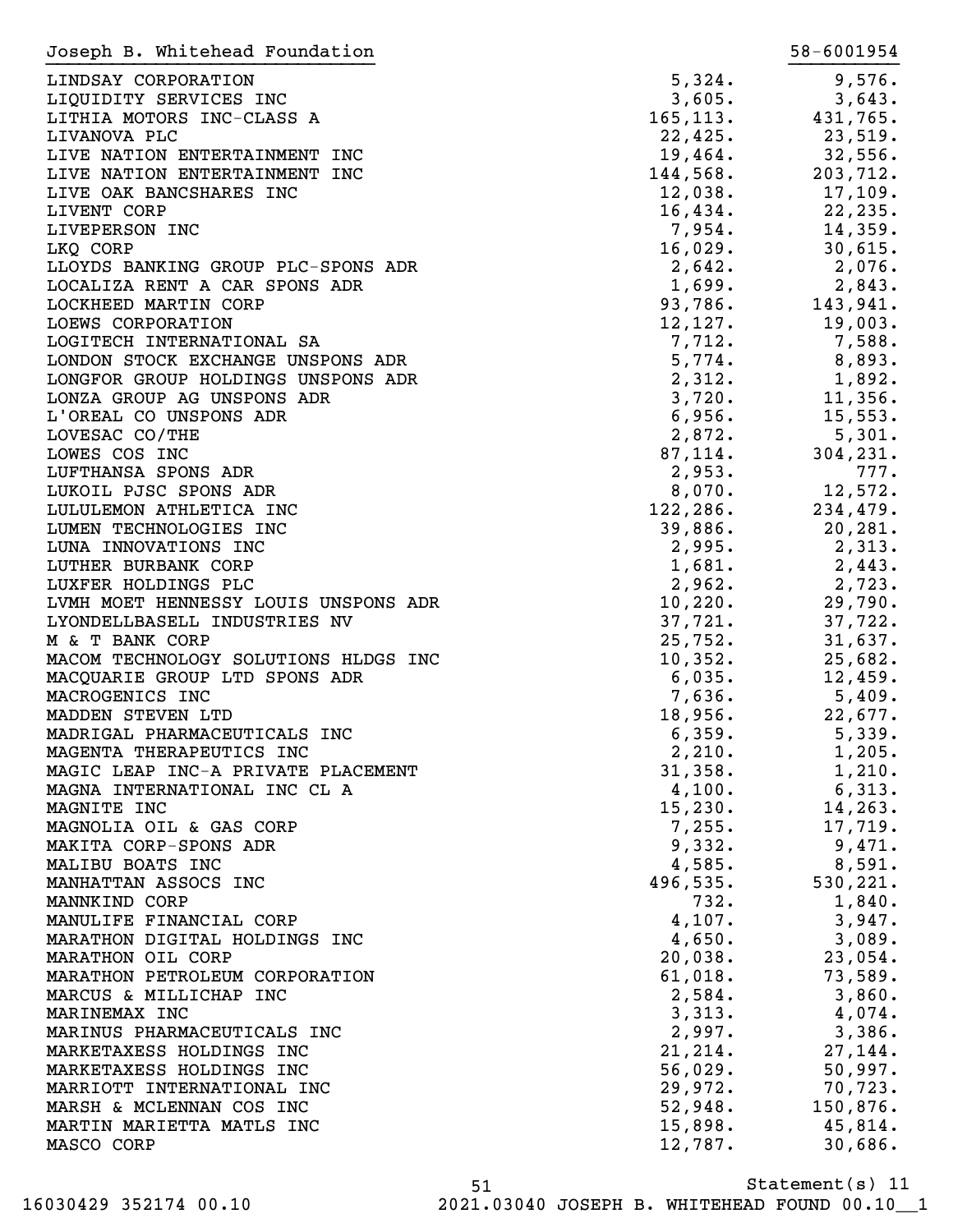| Joseph B. Whitehead Foundation       |           | 58-6001954   |
|--------------------------------------|-----------|--------------|
| MASONITE INTERNATIONAL CORP          | 8,578.    | 17,339.      |
| MASTERCARD INC CL A                  | 150, 436. | 525, 326.    |
| MASTERCARD INC CL A                  | 389,944.  | 406,391.     |
| MASTERCRAFT BOAT HOLDINGS INC        | 3,235.    | 3,995.       |
| MATADOR RESOURCES CO                 |           |              |
|                                      | 26,682.   | 26,767.      |
| MATCH GROUP INC                      | 72,760.   | 61,232.      |
| MATCH GROUP INC                      | 143, 131. | 261,326.     |
| <b>MATERION CORP</b>                 | 2,181.    | 4,689.       |
| MAXCYTE INC                          | 4,589.    | 4,667.       |
| MAXIMUS INC                          | 27,635.   | 30, 115.     |
| MAXLINEAR INC CL A                   | 13, 283.  | 32,719.      |
| MCCORMICK & CO INC                   | 19,710.   | 42,702.      |
| MCDONALDS CORP                       | 144,956.  | 330,798.     |
| MCGRATH RENTCORP                     | 4,487.    | 7,946.       |
| <b>MCKESSON CORP</b>                 | 48,963.   | 66,865.      |
| MDC HOLDINGS INC                     | 4,787.    | 5,360.       |
| MEDIAALPHA INC CL A                  | 4,570.    | 1,760.       |
| MEDIFAST INC                         | 5,273.    | 14,660.      |
| MEDIOBANCA SPA UNSPONS ADR           | 3,737.    | 4,014.       |
| MEDNAX INC                           | 7,876.    | 6,830.       |
| MEDPACE HOLDINGS INC                 | 12,557.   | 39, 175.     |
| MEDTRONIC PLC                        | 171,740.  | 233,694.     |
| MEI PHARMA INC                       | 2,038.    | 2,710.       |
| MEIRAGTX HOLDINGS PLC                | 3,062.    | 2,516.       |
| MEITUAN UNSPONS ADR                  | 13,680.   | 15,088.      |
| MERCK & CO INC                       | 47, 166.  | 325,643.     |
|                                      |           |              |
| MERCK KGAA SPONS ADR                 | 1,766.    | 4,012.       |
| MERIDIANLINK INC                     | 4,324.    | 4,445.       |
| MERIT MED SYSTEM INC                 | 8,149.    | 17,693.      |
| MERITAGE HOMES CORPORATION           | 2,939.    | 3,906.       |
| MERITOR INCORPORATED                 | 9,386.    | 9,986.       |
| MERSANA THERAPEUTICS INC             | 8,133.    | 2,308.       |
| META FINANCIAL GROUP                 | 3,146.    | 3,580.       |
| META MATERIALS INC                   | 6,045.    | 2,915.       |
| META PLATFORMS INC CL A              | 463,350.  | 1,341,700.   |
| META PLATFORMS INC CL A              | 777,088.  | 1,807,545.   |
| METLIFE INC                          | 59,294.   | 80,862.      |
| METTLER-TOLEDO INTERNATIONAL INC     | 15,259.   | 64,494.      |
| MGM RESORTS INTERNATIONAL            | 21,184.   | 27,736.      |
| MGP INGREDIENTS INC                  | 5,622.    | 10,029.      |
| MICHELIN (CGDE) UNSPONS ADR          | 5,057.    | 5,935.       |
| MICROCHIP TECHNOLOGY INC             | 31,694.   | 78,180.      |
| MICRON TECHNOLOGY INC                | 39,603.   | 175,495.     |
| MICROSOFT CORP                       | 763,408.  | 4, 240, 659. |
| MICROSOFT CORP                       | 684,726.  | 3,264,995.   |
| MICROSTRATEGY INC CL A               | 18,010.   | 29,947.      |
| MICROVISION INC                      | 16,927.   | 4,925.       |
| MID-AMER APARTMENT COMM REIT         | 16,715.   | 43,135.      |
| MIDDLESEX WATER CO                   | 2,460.    | 4,812.       |
| MIMECAST LTD ORD SHS                 | 14,814.   | 28,804.      |
| MIMEDX GROUP INC                     | 5,195.    | 2,784.       |
| MIND MEDICINE MINDMED INC            | 7,451.    | 2,759.       |
|                                      |           |              |
| MISSION PRODUCE INC                  | 2,985.    | 2,198.       |
| MITEK SYSTEMS INC                    | 3,056.    | 5,041.       |
| MITSUBISHI ELECTRIC CORP UNSPONS ADR | 2,693.    | 2,134.       |
| MITSUBISHI ESTATE ADR                | 9,951.    | 7,930.       |
| MITSUBISHI UFJ FINANCIAL-SPONS ADR   | 1,865.    | 1,600.       |
| MITSUI & CO LTD SPONS ADR            | 6,991.    | 10,916.      |

Statement(s) 11 52 16030429 352174 00.10 2021.03040 JOSEPH B. WHITEHEAD FOUND 00.10\_\_1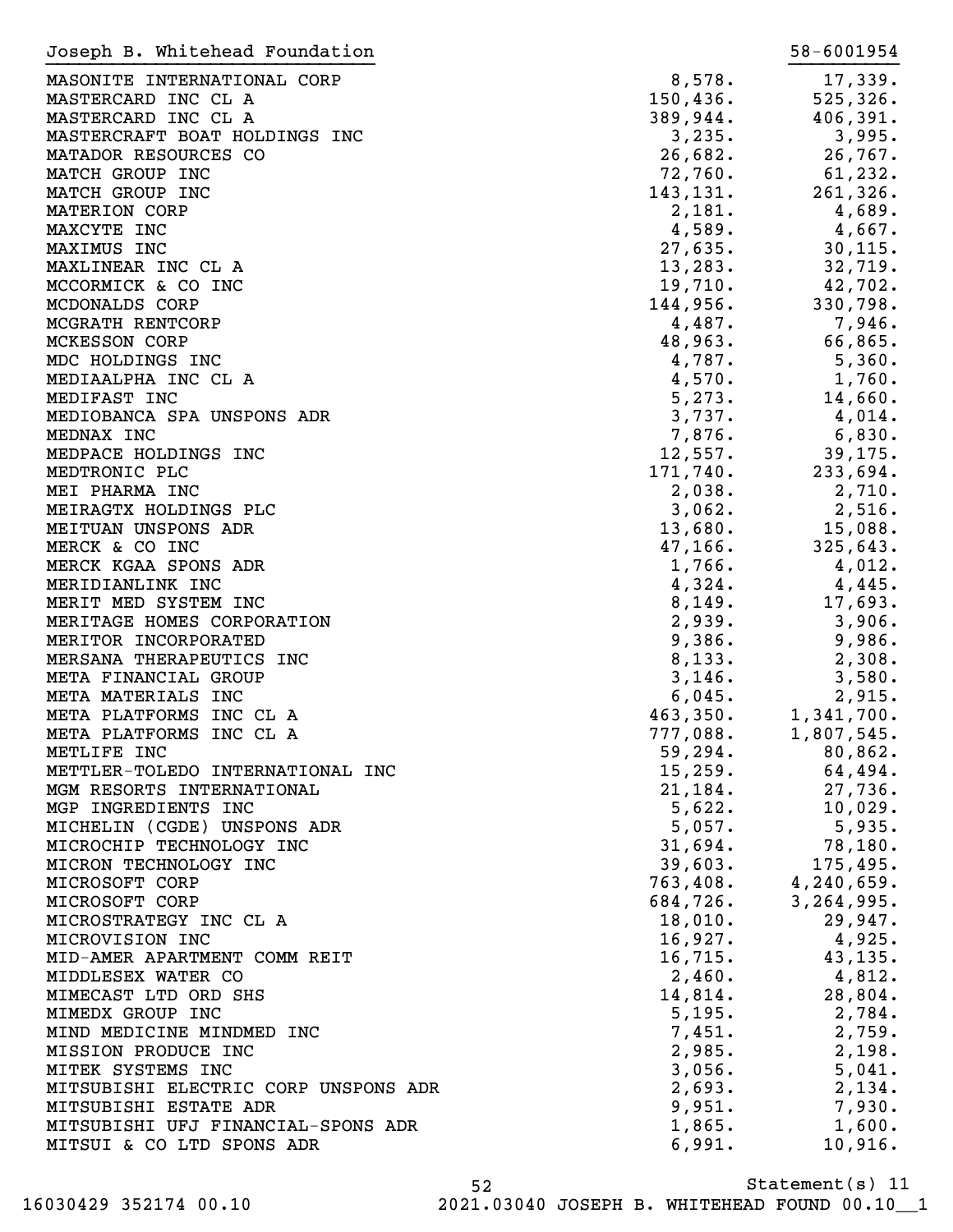| Joseph B. Whitehead Foundation       |            | 58-6001954 |
|--------------------------------------|------------|------------|
| MITSUI FUDOSAN CO LTD UNSPONS ADR    | 8,514.     | 7,546.     |
| MIZUHO FINANCIAL GROUP INC SPONS ADR | 3,328.     | 2,902.     |
| MMC NORILSK NICKEL PJSC SPONS ADR    | 3,386.     | 6,134.     |
| MOBILE TELESYSTEMS PJSC SPONS ADR    | 3,407.     | 2,520.     |
| MODEL N INC COM                      | 5,250.     | 5,946.     |
| MODERNA INC                          | 192,568.   | 149,340.   |
| MODIVCARE INC                        | 3,237.     | 3,707.     |
| MOELIS & CO                          | 6,210.     | 13,065.    |
| MOHAWK INDUSTRIES INC                | 22,074.    | 18,947.    |
| MOLECULAR TEMPLATES INC              |            |            |
|                                      | 2,882.     | 804.       |
| MOLINA HEALTHCARE INC                | 188,379.   | 421,138.   |
| MOLSON COORS BEVERAGE CO CL B        | 26,766.    | 14,137.    |
| MOMENTIVE GLOBAL INC                 | 16, 122.   | 17,576.    |
| MONARCH CASINO & RESORT INC          | 2,749.     | 6,286.     |
| MONDELEZ INTERNATIONAL INC           | 111, 230.  | 159,807.   |
| MONGODB INC CL A                     | 104,949.   | 286,378.   |
| MONMOUTH CL A REIT                   | 1,403.     | 2,206.     |
| MONOLITHIC POWER                     | 25,389.    | 32,560.    |
| MONRO INC                            | 10,074.    | 7,517.     |
| MONTROSE ENVIRONMENTAL GROUP INC     | 7,211.     | 9,730.     |
| MOODYS CORP                          | 29, 253.   | 108, 191.  |
| MORGAN STANLEY                       | 77,844.    | 235,191.   |
| MORPHIC HOLDING INC                  | 3,696.     | 6,491.     |
| MOSAIC CO NEW                        | 18,871.    | 22,788.    |
| MOTOROLA SOLUTIONS, INC              | 22,359.    | 74,446.    |
| MOWI ASA SPONS ADR                   | 2,429.     | 2,776.     |
| MP MATERIALS CORP                    | 15,751.    | 20,575.    |
| MR PRICE GROUP LTD SPONS ADR         | 1,596.     | 1,419.     |
| MS&AD INS GROUP HOLDINGS UNSPONS ADR | 9,516.     | 8,988.     |
| MSCI INC                             | $20,046$ . | 82,100.    |
| MTN GROUP LTD SPONS ADR              | 4, 262.    | 5,285.     |
| MUELLER INDUSTRIES INC               | 5,904.     | 8,073.     |
| MUENCHENER UNSPONS ADR               | 7,837.     | 10,870.    |
| MULTIPLAN CORP                       | 4,566.     | 2,702.     |
| MURATA MFG CO LTD UNSPONS ADR        | 10,030.    | 12,489.    |
| MURPHY USA INC                       | 17,272.    | 31,081.    |
| MYERS INDUSTRIES INC                 | 1,809.     | 2,081.     |
| MYR GROUP INC                        | 3,194.     | 9,728.     |
| NANOSTRING TECHNOLOGIES INC COM      | 9,261.     | 10,600.    |
| NAPCO SECURITY TECHNOLOGIES INC      | 2,998.     | 5,748.     |
| NASDAQ INC                           | 11,443.    | 40,532.    |
| NASPERS LTD-N SHS SPONS ADR          | 6,616.     | 6,262.     |
|                                      | 9,661.     | 8,556.     |
| NATIONAL AUSTRALIA BK LTD SPONS ADR  |            |            |
| NATIONAL GRID PLC SPONS ADR          | 4,292.     | $6,075$ .  |
| NATIONAL RESEARCH CORP               | 4,776.     | 3,280.     |
| NATIONAL STORAGE AFFILIATES REIT     | 13,108.    | 31,348.    |
| NATIONAL VISION HOLDINGS INC         | 17,544.    | 25, 195.   |
| NATURA & CO HOLDINGS SPONS ADR       | 5,383.     | 2,855.     |
| NATURGY ENERGY GROUP SA UNSPONS ADR  | 1,471.     | 1,760.     |
| NATWEST GROUP PLC SPONS ADR          | 8,069.     | 8,994.     |
| NEDBANK GROUP LTD SPONS ADR          | 7,309.     | 4,894.     |
| NEOGEN CORP                          | 20,801.    | 28,517.    |
| NEOGENOMICS INC                      | 17,510.    | 24,601.    |
| NESTE OYJ UNSPONS ADR                | 3,085.     | 3,577.     |
| NESTLE SA SPONS ADR                  | 39,618.    | 60,921.    |
| NETAPP INC                           | 11,482.    | 31,001.    |
| NETEASE INC SPONS ADR                | 3,435.     | $6,616$ .  |
| NETFLIX INC                          | 93, 266.   | 447,010.   |
|                                      |            |            |

Statement(s) 11 53 16030429 352174 00.10 2021.03040 JOSEPH B. WHITEHEAD FOUND 00.10\_\_1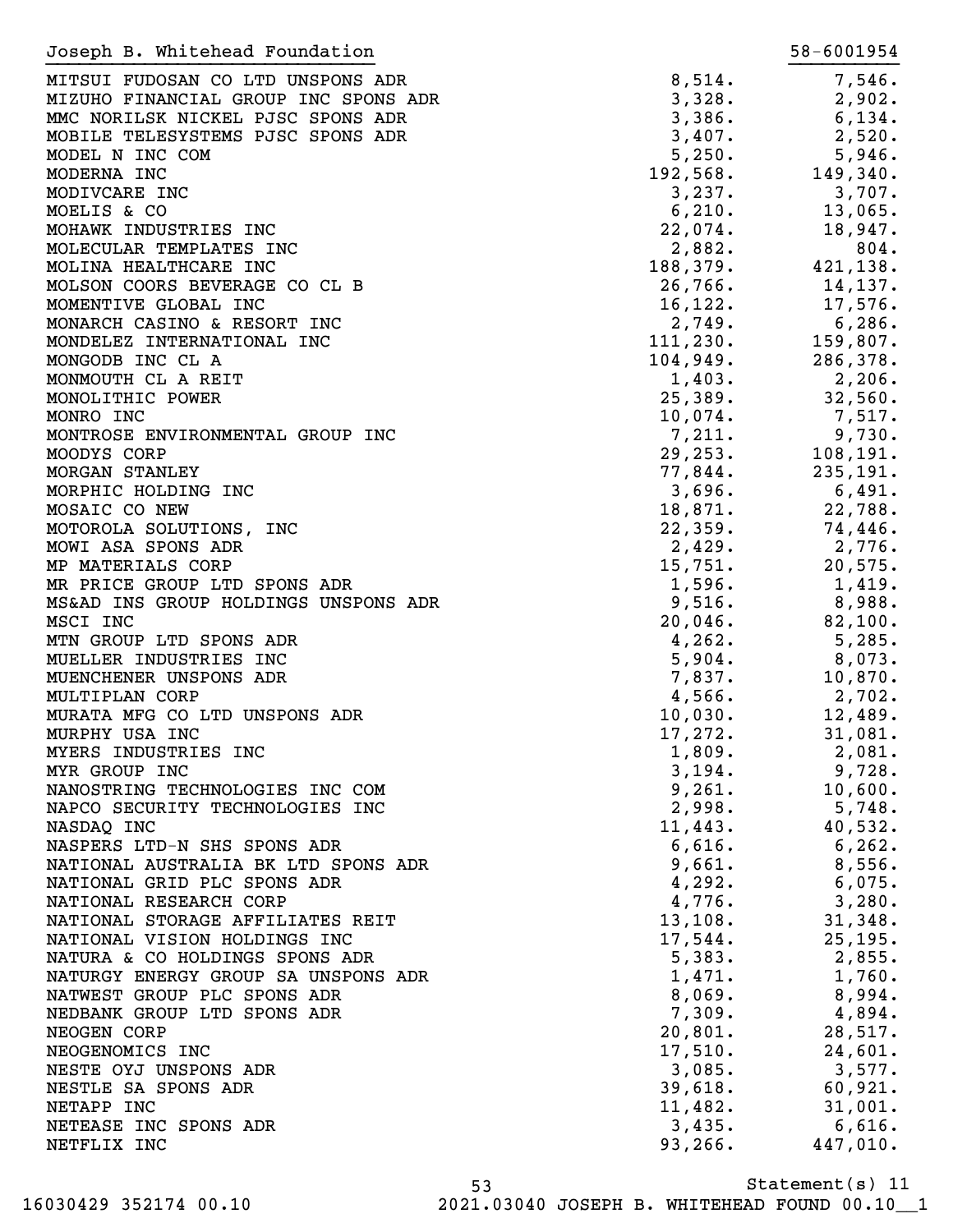| Joseph B. Whitehead Foundation    |            | 58-6001954   |
|-----------------------------------|------------|--------------|
| NETFLIX INC                       | 341,244.   | 603,042.     |
| NEUBERGER BERMAN HIGH INCM BD-INS | 3,311,757. | 3,395,128.   |
| NEUROCRINE BIOSCIENCES INC        | 286, 155.  | 258,746.     |
| NEURONETICS INC                   | 3,056.     | 794.         |
| NEVRO CORP                        | 18,302.    | 18,403.      |
| NEW ORIENTAL EDUCATION SPONS ADR  | 2,641.     | 706.         |
| NEWAGE INC                        | 2,989.     | 1,124.       |
| NEWELL BRANDS INC                 | 25,783.    | 11,684.      |
| NEWMARK GROUP INC CL A            | 11,594.    | 17,316.      |
| NEWMONT CORP                      | 40,220.    | 83,045.      |
| NEWS CORP/NEW CL A                | 9,471.     | 14,078.      |
| NEWS CORP/NEW CL B                | 1,290.     | 1,913.       |
| NEXT PLC UNSPONS ADR              | 3,687.     | 4,608.       |
| NEXTERA ENERGY INC                | 102, 132.  | 309,022.     |
| NGM BIOPHARMACEUTICALS INC        | 1,366.     | 1,682.       |
| NICE LTD SPONS ADR                | 3,326.     | 9,715.       |
| NIDEC CORPORATION SPONS ADR       | 4,078.     | 6,817.       |
| NIELSEN HLDGS PLC                 | 27,060.    | 11,383.      |
| NIKE INC-CLASS B                  | 142,342.   | 357,007.     |
| NIKE INC-CLASS B                  | 148,341.   | 231,171.     |
| NIKOLA CORP                       | 26,636.    | 16,078.      |
| NINTENDO LTD UNSPONS ADR          | 8,847.     | 10,040.      |
| NIO INC SPONS ADR                 | 7,227.     | 5,354.       |
| NISOURCE INC                      | 12,140.    | 16,925.      |
| NISSAN MOTOR LTD SPONS ADR        | 3,606.     | 1,672.       |
| NITTO DENKO CORP UNSPONS ADR      | 6,862.     | 5,955.       |
| NLIGHT INC                        | 4,042.     | 5,748.       |
| NN GROUP NV UNSPONS ADR           | 2,168.     | 2,658.       |
| NOAH HOLDINGS LTD SPONS ADR       | 2,054.     | 1,596.       |
| NOKIA CORP SPONS ADR              | 6,583.     | 6,624.       |
| NOMURA HOLDINGS INC SPONS ADR     | 3,535.     | 2,676.       |
| NOODLES & CO                      | 2,010.     | 1,977.       |
| NORDEA BANK ABP SPONS ADR         | 5,239.     | 4,937.       |
| NORDSON CORP                      | 235,000.   | 502, 371.    |
| NORDSTROM INC                     | 244,607.   | 151,418.     |
| NORFOLK SOUTHERN CORP             | 34,260.    | 123,550.     |
| NORSK HYDRO ASA SPONS ADR         | 2,404.     | 2,536.       |
| NORTHERN TR CORP                  | 29,013.    | 44,256.      |
| NORTHROP GRUMMAN CORPORATION      | 52,688.    | 101,412.     |
| NORTONLIFELOCK INC                | 20,919.    | 26,370.      |
| NORWEGIAN CRUISE LINE HOLDINGS    | 29,367.    | 12,548.      |
| NOVAGOLD RESOURCES INC            | 10,818.    | 10, 208.     |
| NOVANTA INC                       | 13,046.    | 40,556.      |
| NOVARTIS AG SPONS ADR             | 20,997.    | 23,792.      |
| NOVO NORDISK AS SPONS ADR         | 11,608.    | 27,216.      |
| NOVOZYMES A/S UNSPONS ADR         | 2,674.     | 4,322.       |
| NRG ENERGY INC                    | 4,664.     | 15,552.      |
| NU SKIN ENTERPRISES INC           | 8,039.     | 7,004.       |
| NUCOR CORP                        | 23,140.    | 60, 271.     |
| NURIX THERAPEUTICS INC            | 6,098.     | 6,108.       |
| NURO INC CONV PFD SER C           | 36,031.    | 57,534.      |
| NUTRIEN LTD                       | 1,597.     | 2,482.       |
| NUVASIVE INC                      | 18,505.    | 17,161.      |
| NUVATION BIO INC CL A             | 7,141.     | 6,766.       |
| NV5 GLOBAL INC                    | 2,138.     | 3,591.       |
| NVIDIA CORP                       | 101,416.   | 1, 235, 850. |
| NVIDIA CORP                       | 537,684.   | 531, 163.    |
| NVR INC                           | 21,450.    | 35,453.      |

Statement(s) 11 54 16030429 352174 00.10 2021.03040 JOSEPH B. WHITEHEAD FOUND 00.10\_\_1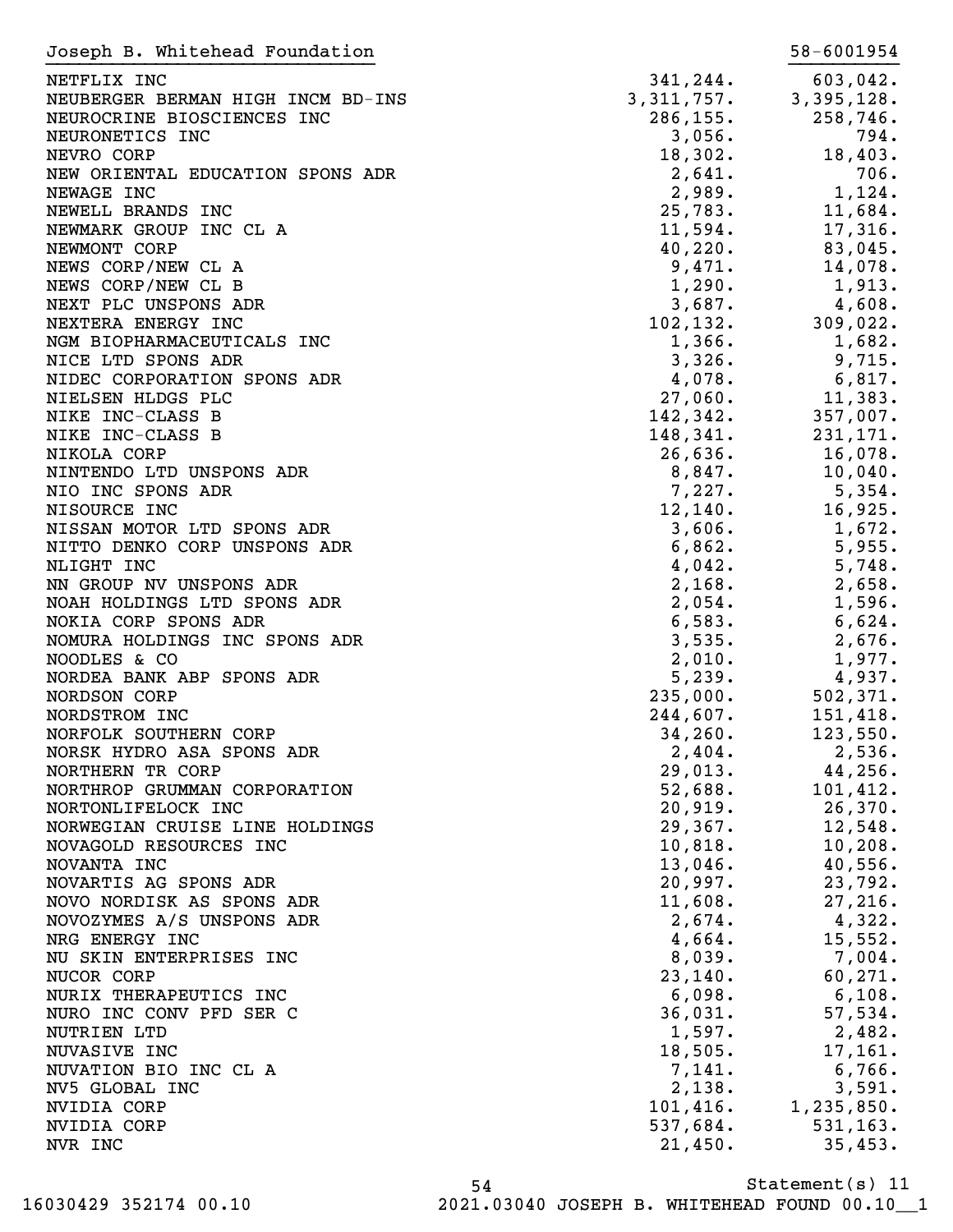| Joseph B. Whitehead Foundation      |          | 58-6001954        |
|-------------------------------------|----------|-------------------|
| NXP SEMICONDUCTORS NV               | 93,347.  | 105, 234.         |
| OASIS PETROLEUM INC                 | 10,688.  | 13,481.           |
| OCCIDENTAL PETE CORP                | 95,845.  | 44,210.           |
| <b>OCUGEN INC</b>                   | 9,571.   | 5,210.            |
| OCULAR THERAPEUTIX INC              | 2,723.   | 3,081.            |
| O-I GLASS INC                       | 9,341.   | 11,789.           |
| OLD DOMINION FREIGHT LINE INC       | 18,309.  | 53,399.           |
| OLYMPUS CORP SPONS ADR              | 1,524.   | 3,770.            |
| OMEROS CORP                         | 7,282.   | 3,093.            |
| OMNICELL INC                        | 18,764.  | 48,177.           |
| OMNICOM GROUP                       | 28,651.  | 27,916.           |
| OMRON CORP SPONS ADR                | 5,365.   | 10,346.           |
| OMV AG SPONS ADR                    | 2,225.   | 2,384.            |
| ON24 INC                            | 3,022.   | 1,405.            |
| ONCOCYTE CORP                       | 1,156.   | 742.              |
| ONE GROUP HOSPITALITY INC           | 2,855.   | 3,291.            |
| ONEOK INC                           | 31,092.  | 43,659.           |
| ONESPAN INC                         | 5,204.   | 4,216.            |
| ONESPAWORLD HOLDINGS LTD            | 3,034.   | 2,946.            |
| ONEWATER MARINE INC                 | 2,810.   | 4,207.            |
| ONO PHARMACEUTICAL CO UNSPONS ADR   | 2,704.   | 3,581.            |
| ONTO INNOVATION INC                 | 2,975.   | 9,111.            |
| ONTRAK INC                          | 4,396.   | 421.              |
| OOMA INC                            | 1,880.   | 2,453.            |
|                                     |          |                   |
| OPEN LENDING CORP                   | 27,465.  | 14,545.<br>4,938. |
| OPEN TEXT CORP                      | 3,442.   |                   |
| OPTIMIZERX CORP                     | 1,931.   | 6,149.            |
| ORACLE CORPORATION                  | 113,787. | 240,438.          |
| ORAMED PHARMACEUTICALS INC          | 2,871.   | 3,042.            |
| O'REILLY AUTOMOTIVE INC             | 30,696.  | 81,923.           |
| ORGANOGENESIS HOLDINGS INC          | 4,036.   | 2,190.            |
| ORGANON & CO                        | 2,328.   | 12,911.           |
| ORIGIN BANCORP INC                  | 3,040.   | 3,004.            |
| ORION ENGINEERED CARBONS SA         | 7,392.   | 7,252.            |
| ORIX CORP SPONS ADR                 | 3, 255.  | 4,071.            |
| ORKLA ASA SPONSORED ADR             | 2,503.   | 2,874.            |
| ORSTED A/S UNSPONS ADR              | 5,781.   | 5,299.            |
| ORTHO CLINICAL DIAGNOSTIC HLDGS PLC | 12,972.  | 13,347.           |
| ORTHOPEDIATRICS CORP                | 3,959.   | 5,208.            |
| OTIS WORLDWIDE CORP                 | 38,562.  | 62,777.           |
| OTSUKA HOLDINGS LTD UNSPONS ADR     | 6,749.   | 6,114.            |
| OUSTER INC                          | 8,344.   | $6,287$ .         |
| OUTFRONT MEDIA INC REIT             | 4,426.   | $4,828$ .         |
| OUTLOOK THERAPEUTICS INC            | 3,114.   | 1,744.            |
| OUTSET MEDICAL INC                  | 14,484.  | 13,090.           |
| OVERSTOCK.COM INC                   | 10,508.  | 16, 169.          |
| OVINTIV INC                         | 3,156.   | 3,235.            |
| OWENS & MINOR INC                   | 15,319.  | 16, 182.          |
| PACCAR INC                          | 34, 213. | 51,632.           |
| PACIFIC BIOSCIENCES                 | 6,661.   | 11,294.           |
| PACIFIC PREMIER BANCORP             | 3,785.   | 3,523.            |
| PACIRA BIOSCIENCES INC              | 11, 211. | 16,306.           |
| PACKAGING CORP OF AMERICA           | 16,940.  | 21, 239.          |
| PAE INC                             | 3,807.   | 4,091.            |
| PAGERDUTY INC                       | 22,605.  | 17,410.           |
| PALOMAR HOLDINGS INC                | 5,762.   | 9,975.            |
| PAN AMERICAN SILVER CORP            | 4,787.   | 3,646.            |
| PAN PACIFIC INTL HLDGS UNSPONS ADR  | 1,653.   | 1,394.            |

Statement(s) 11 55 16030429 352174 00.10 2021.03040 JOSEPH B. WHITEHEAD FOUND 00.10\_\_1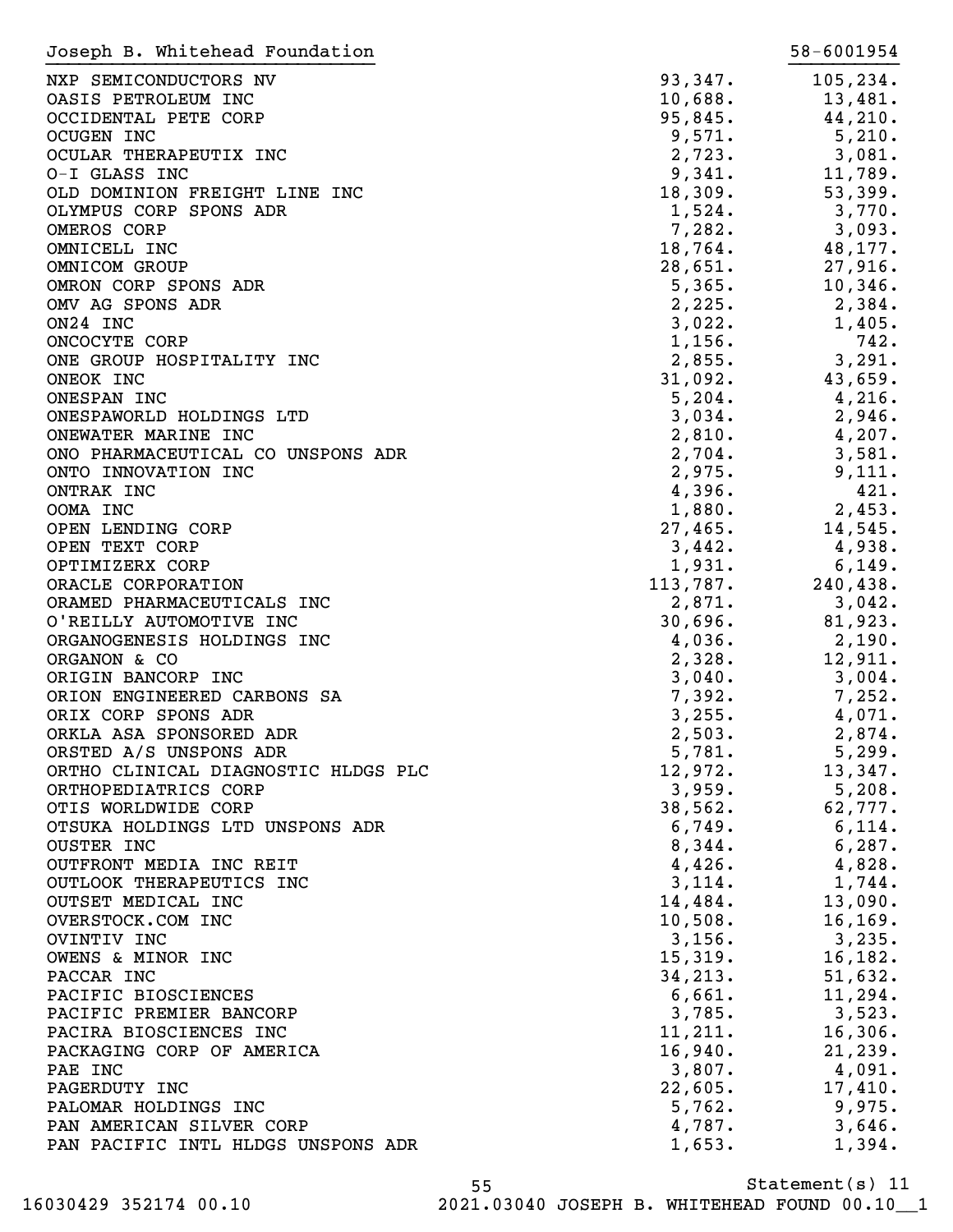| Joseph B. Whitehead Foundation    |             | 58-6001954 |
|-----------------------------------|-------------|------------|
| PANASONIC CORPORATION SPONS ADR   | 4,523.      | 3,505.     |
| PANDORA A/S SPONS ADR             | 2,836.      | 3,846.     |
| PAPA JOHNS INTL INC               | 12,743.     | 27,628.    |
| PAR PACIFIC HOLDINGS INC          | 3,972.      | 3,908.     |
| PAR TECHNOLOGY CORP               | 6,042.      | 8,549.     |
| PARATEK PHARMACEUTICALS INC       | 2,908.      |            |
|                                   |             | 2,003.     |
| PARKER HANNIFIN CORP              | 26,079.     | 69,986.    |
| PARTY CITY HOLDCO INC             | 6,953.      | 3,815.     |
| PATRICK INDS INC                  | 6,503.      | 11,861.    |
| PATTERSON COS INC                 | 4,371.      | 4,197.     |
| PAVMED INC                        | 3,679.      | 1,469.     |
| PAYA HOLDINGS INC                 | 5,533.      | 3,278.     |
| PAYCHEX INC                       | 29,338.     | 72,209.    |
| PAYCOM SOFTWARE INC               | 25,628.     | 34,046.    |
| PAYLOCITY HOLDING CORP            | 394,492.    | 437,841.   |
| PAYPAL HOLDINGS INC               | 92, 274.    | 371,503.   |
| PAYPAL HOLDINGS INC               | $148,055$ . | 241,760.   |
| PEARSON PLC SPONS ADR             | 1,707.      | 1,529.     |
| PELOTON INTERACTIVE INC-A         | 108,075.    | 86,003.    |
| PEMBINA PIPELINE CORP             | 4,896.      | 4,368.     |
| PENN NATL GAMING INC              | 29,110.     | 12,859.    |
| PENNANT GROUP INC                 | 3,238.      | 4,131.     |
| PENNYMAC MORTGAGE INVT TRUST REIT | 3,083.      | 2,513.     |
| PENTAIR PLC                       | 9,991.      | 19,937.    |
| PEOPLES UNITED FINANCIAL, INC     | 7,943.      | $8,607$ .  |
| PERFICIENT INC                    | 9,032.      | 25,470.    |
| PERFORMANCE FOOD GROUP CO         | 41,911.     | 39,282.    |
| PERFORMANCE FOOD GROUP CO         | 227,069.    | 239,270.   |
| PERKINELMER INC                   | 9,282.      | 36,593.    |
| PERNOD RICARD SA SPONS ADR        | 4,518.      | 7,660.     |
| PERPETUA RESOURCES CORP           | 3,020.      | 1,672.     |
| PERSONALIS INC                    | 931.        | 1,042.     |
| PETIQ INC                         | 7,092.      | 4,292.     |
| PETMED EXPRESS INC                | 4,949.      | 3,435.     |
| PETROCHINA CO LTD SPONS ADR       | 3,952.      | 2,564.     |
| PETROLEO BRASILEIRO SA SPONS ADR  | 4,688.      | 4,875.     |
| PETROLEO BRASILEIRO SPONS ADR     | 1,279.      | 1,335.     |
| PFIZER INC                        | 194,947.    | 554,893.   |
| PGT INNOVATIONS INC               | 2,878.      | 3,643.     |
| PHATHOM PHARMACEUTICALS INC       | 5,194.      |            |
|                                   |             | 2,616.     |
| PHIBRO ANIMAL HEALTH CORP         | 6,077.      | 4,513.     |
| PHILIP MORRIS INTL INC            | 239, 299.   | 250,040.   |
| PHILLIPS 66                       | 63,858.     | 53,331.    |
| PHREESIA INC                      | 7,107.      | 11,207.    |
| PHYSICIANS REALTY TRUST REIT      | 251,033.    | 278,345.   |
| PINDUODUO SPONS ADR               | 4,949.      | 4,314.     |
| PING AN INSURANCE SPONS ADR       | 6, 233.     | 5,521.     |
| PINNACLE FINANCIAL PARTNERS INC   | 318, 131.   | 526, 110.  |
| PINNACLE WEST CAP CORP            | 11,866.     | 12,989.    |
| PIONEER NATURAL RESOURCES CO      | 57,305.     | 71,661.    |
| PIPER SANDLER COS                 | 204,761.    | 461, 270.  |
| PITNEY BOWES INC                  | 7,961.      | 7,233.     |
| PJT PARTNERS INC CL A             | 6,072.      | 9,335.     |
| PLANTRONICS INC                   | 4,299.      | 3,491.     |
| PLAYAGS INC                       | 2,898.      | 1,976.     |
| PLBY GROUP INC                    | 5,025.      | 3,969.     |
| PLDT INC SPONS ADR                | 6, 260.     | 9,787.     |
| PLEXUS CORP                       | 10,407.     | 15,630.    |
|                                   |             |            |

Statement(s) 11 56 16030429 352174 00.10 2021.03040 JOSEPH B. WHITEHEAD FOUND 00.10\_\_1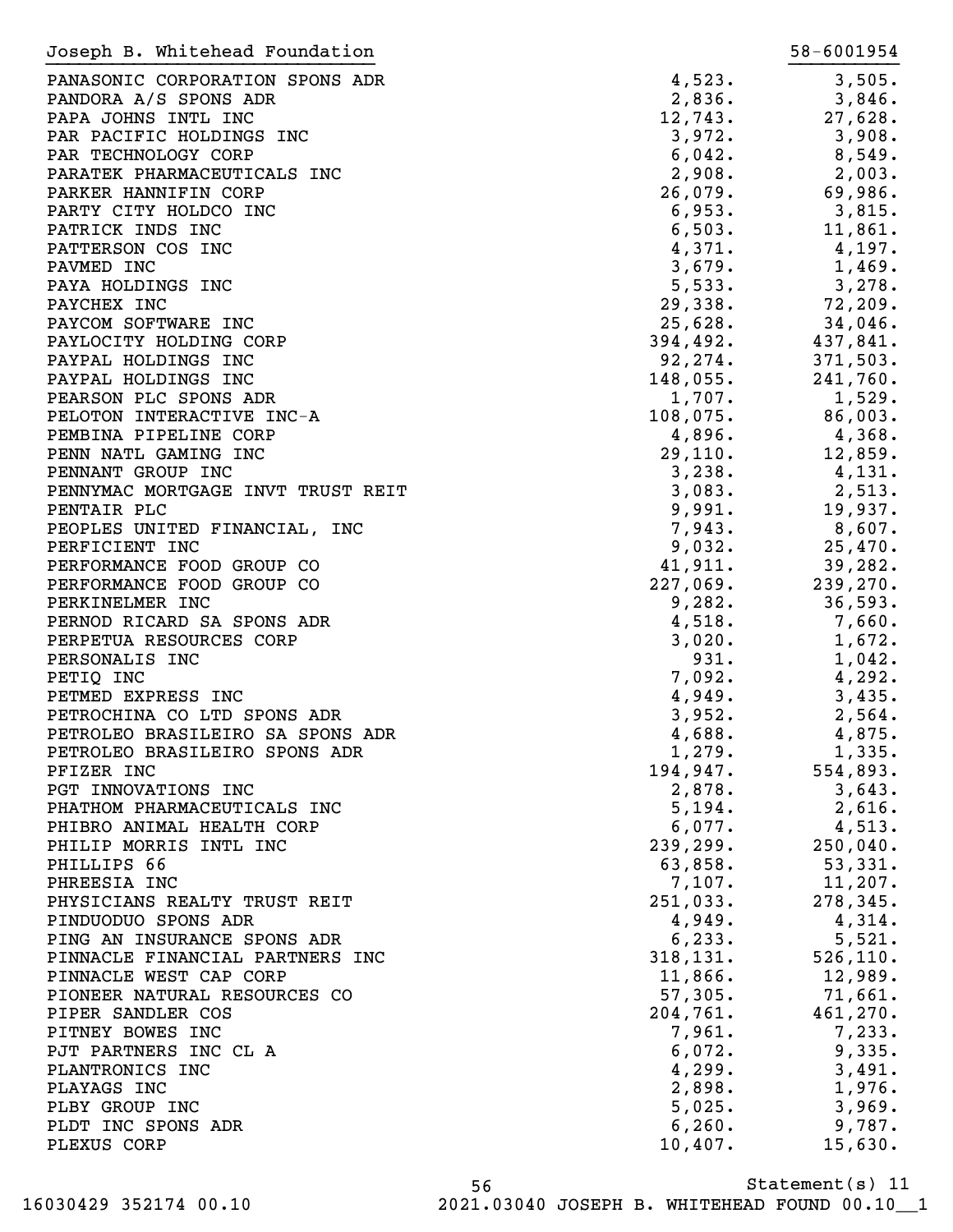| Joseph B. Whitehead Foundation       |             | 58-6001954 |
|--------------------------------------|-------------|------------|
| PLIANT THERAPEUTICS INC              | 5,683.      | 2,687.     |
| PMV PHARMACEUTICALS INC              | 6,590.      | 3,950.     |
| PNC FINL SVCS GROUP INC              | 64,971.     | 140,565.   |
| POLARIS INC                          | 370,420.    | 369,737.   |
| POOL CORPORATION                     | 22,305.     | 38,488.    |
| PORCH GROUP INC                      | 8,251.      | 6,922.     |
| PORSCHE AUTOMOBIL UNSPONS ADR        | 2,663.      | 3,906.     |
| PORTILLO'S INC CL A                  | 4,253.      | 5,030.     |
| PORTLAND GENERAL ELECTRIC CO         | 243,388.    | 276,613.   |
| POSCO SPONS ADR                      |             |            |
|                                      | 17,442.     | 16,496.    |
| POWER ASSETS HLDGS-SPONS ADR         | 2,590.      | 2,332.     |
| POWER INTEGRATIONS INC               | 16,612.     | 35,763.    |
| POWER INTEGRATIONS INC               | 224,782.    | 302,543.   |
| PPG INDUSTRIES INC                   | 39,705.     | 66,045.    |
| PPL CORPORATION                      | 45,854.     | 40,371.    |
| PRECIGEN INC                         | 4,691.      | 2,872.     |
| PRECISION BIOSCIENCES INC            | 6,069.      | 3,108.     |
| PRELUDE THERAPEUTICS INC             | 5,602.      | 1,257.     |
| PRICESMART INC                       | 1,700.      | 2,049.     |
| PRINCIPAL FINL GROUP INC             | 24,852.     | 32, 115.   |
| PRIVIA HEALTH GROUP INC              | 5,572.      | 3,130.     |
| PROCTER & GAMBLE CO                  | 322, 333.   | 664,462.   |
| PROG HOLDINGS INC                    | 4,894.      | 3,879.     |
| PROGRESS SOFTWARE CORP               | $10, 157$ . | 13,178.    |
| PROGRESSIVE CORP                     | 36,916.     | 101,008.   |
| PROGYNY INC                          | 16,909.     | 19,687.    |
| PROLOGIS INC REIT                    | 72, 211.    | 211,629.   |
| PROS HOLDINGS INC                    | 13,797.     | 8,002.     |
| PROSUS NV SPONS ADR                  | 4,253.      | 4,302.     |
| PROTAGONIST THERAPEUTICS INC         | 7,137.      | 9,747.     |
| PROTHENA CORP PLC                    | 7,640.      | 8,052.     |
| PROTO LABS INC                       | 3,069.      | 1,438.     |
| PRUDENTIAL FINL INC                  | 53, 146.    | 68,624.    |
| PRUDENTIAL PLC SPONS ADR             | 6,891.      | 4,958.     |
| PS BUSINESS PKS INC/CA REIT          | 20,730.     | 23, 205.   |
| PS BUSINESS PKS INC/CA REIT          | 207,479.    | 209,033.   |
| PT BANK MANDIRI UNSPONS ADR          | 6,433.      | 7,446.     |
| PT BANK RAKYAT INDONESIA UNSPONS ADR | 4,800.      | 6,902.     |
| PTC INC                              |             |            |
|                                      | 25,865.     | 22,413.    |
| PTC THERAPEUTICS INC                 | 17,538.     | 17, 167.   |
| PUBLIC SERVICE ENTERPRISE GROUP INC  | 36,047.     | 58, 122.   |
| PUBLIC STORAGE INC REIT              | 54,990.     | 92,142.    |
| PUBLICIS GROUPE SPONS ADR            | 1,972.      | 2,180.     |
| PULMONX CORP                         | 6,680.      | 4,394.     |
| PULSE BIOSCIENCES INC                | 4,584.      | 2,444.     |
| PULTE GROUP INC                      | 8,459.      | 26, 236.   |
| PUMA BIOTECHNOLOGY INC               | 2,717.      | 800.       |
| PURECYCLE TECHNOLOGIES INC           | 5,932.      | 2,948.     |
| PURPLE INNOVATION INC                | 7,496.      | 4,392.     |
| PVH CORP                             | 11,610.     | 13,651.    |
| PZENA INVESTMENT MANAGEMENT CL A     | 1,432.      | 1,695.     |
| Q2 HOLDINGS INC                      | 28, 299.    | 27, 248.   |
| QBE INS GROUP LTD SPONS ADR          | 4,609.      | 4,631.     |
| QIAGEN NV                            | 2,061.      | 3,168.     |
| QORVO INC                            | 7,997.      | 27,681.    |
| QUAKER CHEMICAL CORP                 | 15,455.     | 19,386.    |
| QUAKER CHEMICAL CORP                 | 234,830.    | 361,632.   |
| QUALCOMM INC                         | 112, 513.   | 347,270.   |
|                                      |             |            |

Statement(s) 11 57 16030429 352174 00.10 2021.03040 JOSEPH B. WHITEHEAD FOUND 00.10\_\_1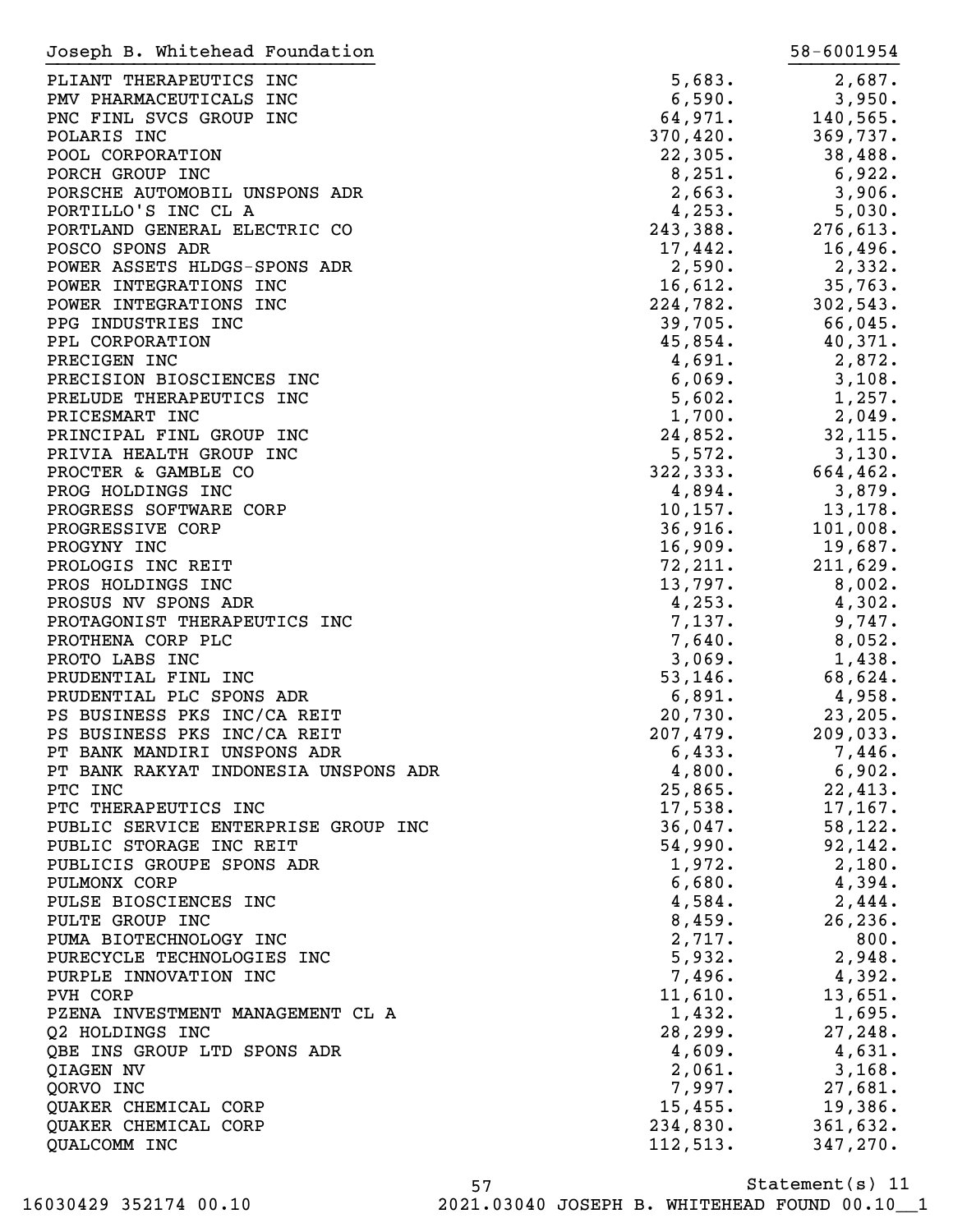| Joseph B. Whitehead Foundation       |                  | 58-6001954      |
|--------------------------------------|------------------|-----------------|
| QUALYS INC                           | 17,208.          | 29,091.         |
| QUANTA SERVICES INC                  | 4,963.           | 28,665.         |
| QUANTERIX CORP                       | 7,247.           | 8,565.          |
| QUEST DIAGNOSTICS INC                | 14,918.          | 38,927.         |
| QUINSTREET INC                       | 6, 169.          | 5,548.          |
| QUOTIENT LTD                         | 4,310.           | 2,424.          |
| QUOTIENT TECHNOLOGY INC              | 5,895.           | 5,001.          |
| R1 RCM INC                           | 7,594.           | 18,710.         |
| RACKSPACE TECHNOLOGY INC             | 3,621.           | 2,627.          |
| RADIUS HEALTH INC                    | 6,125.           | 1,882.          |
| RADNET INC                           | 6,684.           | 10, 298.        |
| RAKUTEN GROUP INC SPONS ADR          | 3,801.           | 3,400.          |
| RALPH LAUREN CORP                    | 10, 232.         | 10,816.         |
| RANPAK HOLDINGS CORP CL A            | 3,038.           | 4,660.          |
| RAPID7 INC                           | 22,614.          | 42,133.         |
| RAPID7 INC                           | 107, 175.        | 567,501.        |
| RAPPI INC SER E CVT PFD PP           | 30,948.          | 33,371.         |
| RAPT THERAPEUTICS INC                | 4,624.           | 5,179.          |
| RAYMOND JAMES FINANCIAL INC          | 16,517.          | 31,927.         |
| RAYTHEON TECHNOLOGIES CORP           | 143,268.         | 215,580.        |
| RBC BEARINGS INC                     | 2,802.           | 4,443.          |
| RBC BEARINGS INC                     | 334,592.         | 482,708.        |
| RCI HOSPITALITY HOLDINGS INC         | 3,439.           | 3,972.          |
| REALREAL INC                         | 7,071.           | 5,724.          |
| REALTY INCOME CORP REIT              | 58, 563.         | 67,366.         |
| REATA PHARMACEUTICALS INC CL A       | 22,194.          | 3,903.          |
| RECKITT BENCKISER GROUP SPONS ADR    | 12,482.          | 11,533.         |
| RECRUIT HOLDINGS CO UNSPONS ADR      | 5,244.           | 4,689.          |
| RECURSION PHARMACEUTICALS INC CL A   | 9,763.           | 7,880.          |
| RED ELECTRICA CORP UNSPONS ADR       | 2,675.           | 2,870.          |
| RED ROBIN GOURMET BURGERS INC        | 3,227.           | 1,603.          |
| RED ROCK RESORTS INC CL A            | 10,751.          | 22,554.         |
| REDFIN CORP                          | 14,013.          | 24,378.         |
| REGENCY CENTERS CORPORATION REIT     | 19,827.          | 22, 153.        |
| REGENERON PHARMACEUTICALS INC        | 98,671.          | 113,042.        |
| REGENXBIO INC                        | 5,292.           | 4,186.          |
| REGIONS FINANCIAL CORP<br>REGIS CORP | 16,400.          | 36,973.<br>546. |
| REKOR SYSTEMS INC                    | 3,005.<br>2,867. | 1,788.          |
| RELAY THERAPEUTICS INC               | 14,511.          | 11,854.         |
| RELMADA THERAPEUTICS INC             | 4,251.           | 2,208.          |
| RELX PLC SPONS ADR                   | 7,426.           | 11,316.         |
| RENAULT SA UNSPONS ADR               | 5,761.           | 2,106.          |
| RENT A CENTER INC                    | 12,563.          | 18,351.         |
| RENTOKIL INITIAL PLC SPONS ADR       | 2,381.           | 2,849.          |
| REPAY HOLDINGS CORP CL A             | 5,260.           | 3,837.          |
| REPLIMUNE GROUP INC                  | 3,246.           | 3,225.          |
| REPSOL SA SPONS-ADR                  | 3,285.           | 2,310.          |
| REPUBLIC SERVICES INC                | 14,203.          | 45,321.         |
| RESIDEO TECHNOLOGIES INC             | 3,104.           | 2,733.          |
| RESMED INC                           | 20,527.          | 62,515.         |
| RESTAURANT BRANDS INTERNATIONAL INC  | 3,344.           | 3,155.          |
| REVANCE THERAPEUTICS INC             | 9,125.           | 7,491.          |
| REVOLUTION MEDICINES INC             | 2,169.           | 1,460.          |
| REVOLVE GROUP INC CL A               | 9,787.           | 7,846.          |
| RIGEL PHARMACEUTICALS INC            | 2,999.           | 3,180.          |
| RIMINI STREET INC                    | 3,122.           | 2,824.          |
| RIO TINTO PLC SPONS ADR              | 7,499.           | 9,505.          |
|                                      |                  |                 |

Statement(s) 11 58 16030429 352174 00.10 2021.03040 JOSEPH B. WHITEHEAD FOUND 00.10\_\_1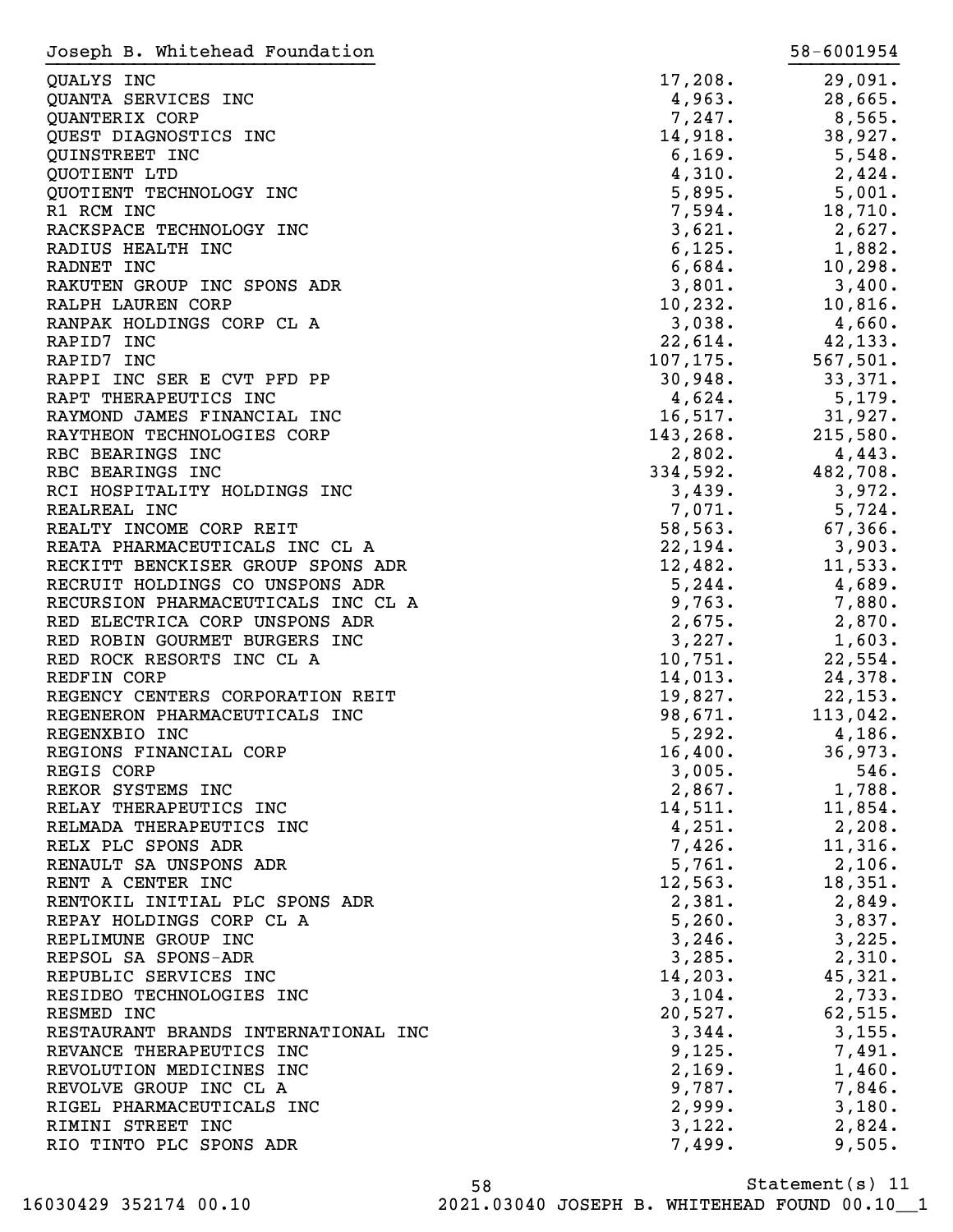| Joseph B. Whitehead Foundation       |                      | 58-6001954 |
|--------------------------------------|----------------------|------------|
| RIOT BLOCKCHAIN INC                  | 19,427.              | 13,398.    |
| RITCHIE BROS AUCTIONEERS INC         | 1,796.               | 1,530.     |
| RITCHIE BROS AUCTIONEERS INC         | 147,075.             | 291,482.   |
| RIVIAN AUTOMOTIVE INC CL A           | 106,860.             | 142,055.   |
|                                      | 106,860.<br>275,896. |            |
| RIVIAN AUTOMOTIVE INC LOCKUP SHS     |                      | 1,719,216. |
| RLI CORP                             | 20,413.              | 26,007.    |
| RLX TECHNOLOGY INC SPONS ADR         | 1,380.               | 1,307.     |
| ROBERT HALF INTL INC                 | 10,758.              | 23,196.    |
| ROCHE HLDG LTD SPONS ADR             | 22,122.              | 37,475.    |
| ROCKET PHARMACEUTICALS INC           | $6,740$ .            | 5,392.     |
| ROCKWELL AUTOMATION INC              | 20,767.              | 66,630.    |
| ROGERS COMMUNICATIONS-CL B           | 2,148.               | 1,953.     |
| ROGERS CORP                          | 18,620.              | 27,846.    |
| ROLLINS INC                          | 8,961.               | 11,734.    |
| ROLLS-ROYCE HOLDINGS PLC SPONS ADR   | 5,119.               | 1,317.     |
| ROMEO POWER INC                      | 4,054.               | 2,201.     |
| ROPER TECHNOLOGIES INC               | 34,372.              | 86,076.    |
| ROSS STORES INC                      | 29,950.              | 67,425.    |
| ROSS STORES INC                      | 380,865.             | 502,832.   |
| ROYAL BANK OF CANADA                 | 14,308.              | 19,742.    |
| ROYAL CARIBBEAN CRUISES LTD          | 39,959.              | 30, 222.   |
| ROYAL DUTCH SHELL PLC SPONS ADR      | 30, 104.             | 21,960.    |
| ROYAL KPN NEDERLAND NV SPONS ADR     | 1,871.               | 1,992.     |
| RPM INTERNATIONAL INC                | 185,033.             | 367,034.   |
| RUBIUS THERAPEUTICS INC              | 3,867.               | 3,030.     |
|                                      |                      |            |
| RUSH STREET INTERACTIVE INC          | 4,648.               | 5,709.     |
| RUTH'S HOSPITALITY GROUP INC         | 4,075.               | 4,537.     |
| RWE AKTIENGESELLSCHAF SPONS ADR      | 2,621.               | 3,675.     |
| RYERSON HOLDING CORP                 | 2,987.               | 5,236.     |
| RYMAN HOSPITALITY PPTYS INC REIT     | 23, 125.             | 30, 255.   |
| RYOHIN KEIKAKU CO UNSPONS ADR        | 6,428.               | 3,298.     |
| S&P GLOBAL INC                       | 41,405.              | 193,963.   |
| S&P GLOBAL INC                       | 106, 503.            | 229,358.   |
| SAFEHOLD INC REIT                    | 4,107.               | 6,787.     |
| SAFRAN SA UNSPONSORED ADR            | 4,695.               | 5,659.     |
| SAIA INC                             | 15,480.              | 55,273.    |
| SAILPOINT TECHNOLOGIES HOLDINGS INC  | 12,051.              | 27, 167.   |
| SALESFORCE COM INC                   | 188,039.             | 418,298.   |
| SALESFORCE COM INC                   | 785,791.             | 1,061,755. |
| SALLY BEAUTY CO INC                  | 15,783.              | 12,904.    |
| SAMPO OYJ A SHARES UNSPONS ADR       | 3,575.               | 3,436.     |
| SANA BIOTECHNOLOGY INC               | 9,206.               | 7,926.     |
| SANDERSON FARMS INC                  | 12,471.              | 21,019.    |
| SANDVIK AB SPONS ADR                 | 2,087.               | 3,382.     |
| SANGAMO THERAPEUTICS INC             | 6,637.               | 4,853.     |
| SANLAM LTD SPONS ADR                 | 10,389.              | 7,455.     |
| SANOFI SPONS ADR                     | 12,605.              | 12,826.    |
| SANTEN PHARMACEUTICAL CO UNSPONS ADR | 6,046.               | 4,578.     |
|                                      |                      | 18,214.    |
| SAP SE SPONS ADR                     | 14,909.              |            |
| SAPIENS INTERNATIONAL CORP           | 5,944.               | 7,166.     |
| SAUL CENTERS INC REIT                | 6,552.               | 6,946.     |
| SBA COMMUNICATIONS CORP CL A REIT    | 28, 255.             | 71,580.    |
| SBERBANK RUSSIA SPONS ADR            | 8,019.               | 9,167.     |
| SCHLUMBERGER LTD                     | 167,697.             | 67,477.    |
| SCHNEIDER ELECTRIC UNSPONS ADR       | 7,921.               | 17,919.    |
| SCHNEIDER NATIONAL INC CL B          | 179,746.             | 198,327.   |
| SCHOLAR ROCK HOLDING CORP            | 2,532.               | 3,453.     |
| SCHRODINGER INC                      | 17,659.              | 9,822.     |

Statement(s) 11 59 16030429 352174 00.10 2021.03040 JOSEPH B. WHITEHEAD FOUND 00.10\_\_1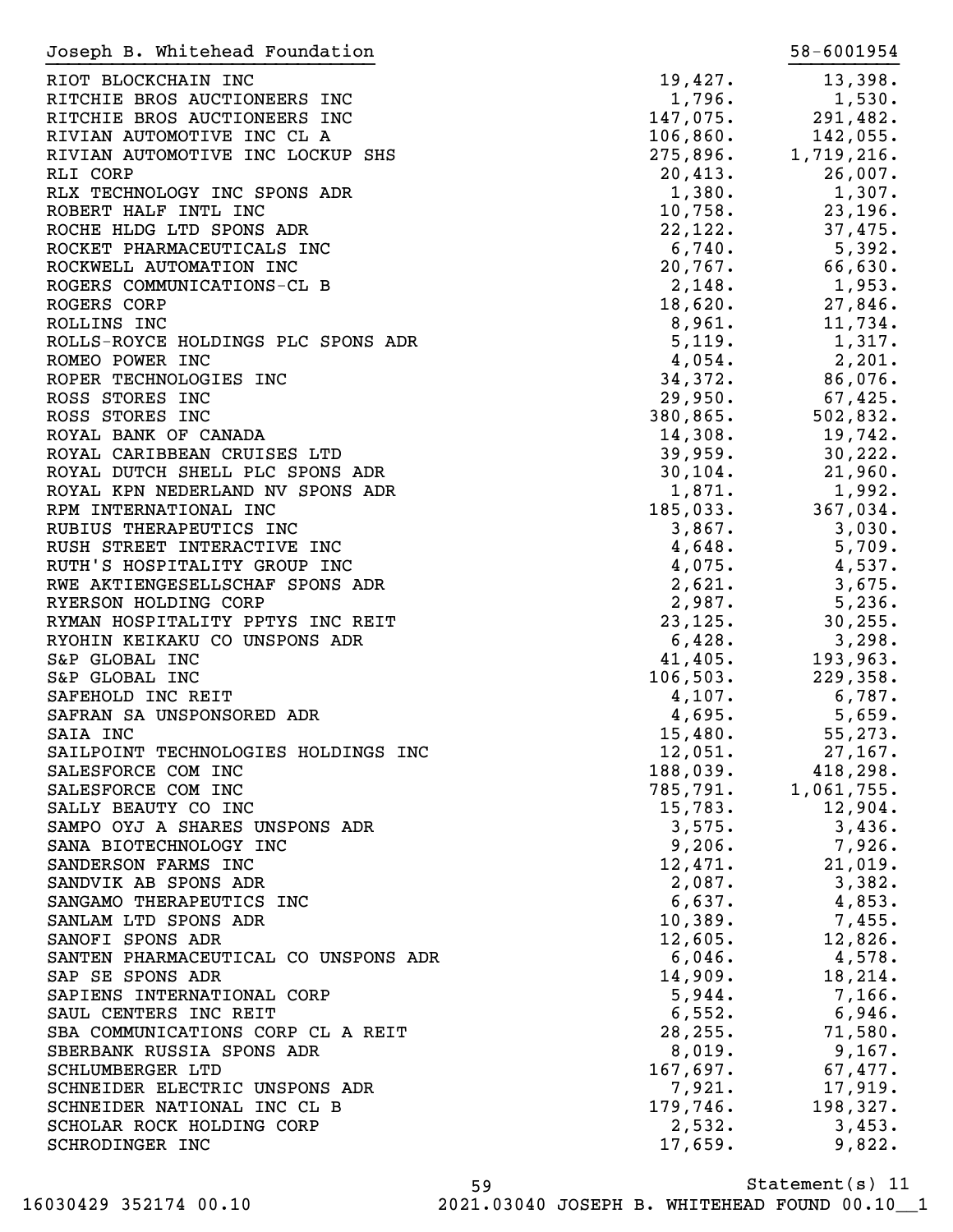| Joseph B. Whitehead Foundation           |           | 58-6001954         |
|------------------------------------------|-----------|--------------------|
| SCIENTIFIC GAMES CORP                    | 5,707.    | 19,782.            |
| SEA LTD SPONS ADR                        | 2,139.    | 2,237.             |
| SEAGATE TECHNOLOGY HOLDINGS PLC          | 14,638.   | 42,029.            |
| SEALED AIR CORP NEW                      | 9,708.    | 13,359.            |
| SEASPINE HOLDINGS CORP                   | 2,933.    | 1,907.             |
| SEAWORLD ENTERTAINMENT INC               | 8,115.    | 13,685.            |
| SECOM LTD UNSPONS ADR                    | 1,794.    | 1,680.             |
|                                          | 3,073.    | 1,721.             |
| SEELOS THERAPEUTICS INC<br>SEER INC CL A |           |                    |
|                                          | 4,724.    | 2,486.             |
| SEIKO EPSON UNSPONS ADR                  | 4,602.    | 4,131.             |
| SELECT MEDICAL HLDGS CORP                | 10,644.   | 20,933.            |
| SELECTQUOTE INC                          | 18,833.   | 7,529.             |
| SEMPRA                                   | 58, 147.  | 70,770.            |
| SEMTECH CORP                             | 20,130.   | 35,394.            |
| SENSEONICS HOLDINGS INC                  | 11,412.   | 8,603.             |
| SENSIENT TECHNOLOGIES CORP               | 9,784.    | 13,708.            |
| SENTINELONE INC CL A                     | 178,036.  | 154,398.           |
| SERES THERAPEUTICS INC                   | 5,825.    | 5,514.             |
| SERVICENOW INC                           |           | $91,647.$ 210,961. |
| SERVICENOW INC                           | 186, 247. | 515, 393.          |
| SERVISFIRST BANCSHARES INC               | 8,715.    | 22, 339.           |
| SESEN BIO INC                            | 4,435.    | 865.               |
| SEVEN & I HOLDINGS UNSPONS ADR           | 6,027.    | 5,929.             |
| SGS SA UNSPONS ADR                       | 4,309.    | 5,648.             |
| SHAKE SHACK INC - CLASS A                | 15,964.   | 17,174.            |
| SHARP CORPORATION UNSPONS ADR            | 3,824.    | 1,494.             |
| SHATTUCK LABS INC                        | 4,924.    | 1,481.             |
| SHAW COMMUNICATIONS INC-CL B             | 4,238.    | 5,613.             |
| SHENANDOAH TELECOMMUNICATION             | 5,589.    | 3,570.             |
| SHERWIN WILLIAMS CO                      | 38, 278.  | 145,794.           |
| SHIMANO INC UNSPONS ADR                  | 1,987.    | 3,583.             |
| SHIN ETSU CHEMICAL CO UNSPONS ADR        | 4,639.    | 8,901.             |
| SHINHAN FINANCIAL GROUP SPONS ADR        | 19,152.   | 15,610.            |
| SHISEIDO LTD SPONS ADR                   | 4,532.    | 6,369.             |
| SHOCKWAVE MEDICAL INC                    | 12, 207.  | 37,093.            |
| SHOE CARNIVAL INC                        | 3,749.    | 3,908.             |
| SHOPIFY INC CL A                         | 91,083.   | 101,927.           |
| SHOPIFY INC CL A                         | 12,803.   | 22,038.            |
| SHOPRITE HLDGS LTD SPONS ADR             | 8,727.    | $8,016$ .          |
| SHOTSPOTTER INC                          | 2,975.    | 2, 244.            |
| SHUTTERSTOCK INC                         | 6,046.    | 15,856.            |
| SHYFT GROUP INC                          | 3,089.    | 11,005.            |
| SI-BONE INC                              | 3,034.    | 3,354.             |
|                                          |           |                    |
| SIEMENS AG SPONS ADR                     | 14,521.   | 18,099.            |
| SIEMENS GAMESA RENEWABLE UNSPONS ADR     | 3,073.    | 2,723.             |
| SIEMENS HEALTHINEERS AG UNSPONS ADR      | 4,464.    | 7,332.             |
| SIENTRA INC                              | 2,994.    | 1,725.             |
| SIGA TECHNOLOGIES INC                    | 3,420.    | 4,294.             |
| SIGNATURE BANK                           | 32,776.   | 34,935.            |
| SIGNATURE BANK                           | 294,614.  | 818,703.           |
| SIGNET JEWELERS LTD                      | 19,661.   | 21,932.            |
| SILA NANO SER F CONV PFD STK PP          | 21,998.   | 21,998.            |
| SILICON LABORATORIES INC                 | 26,806.   | 54,701.            |
| SILICON LABORATORIES INC                 | 202,065.  | 501,807.           |
| SILK ROAD MEDICAL INC                    | 7,493.    | 8,181.             |
| SILVERGATE CAPITAL CORP                  | 18,512.   | 25, 194.           |
| SIMON PROPERTY GROUP INC REIT            | 109, 213. | 86,755.            |
| SIMPSON MANUFACTURING CO INC             | 18,039.   | 37,549.            |
|                                          |           |                    |

Statement(s) 11 60 16030429 352174 00.10 2021.03040 JOSEPH B. WHITEHEAD FOUND 00.10\_\_1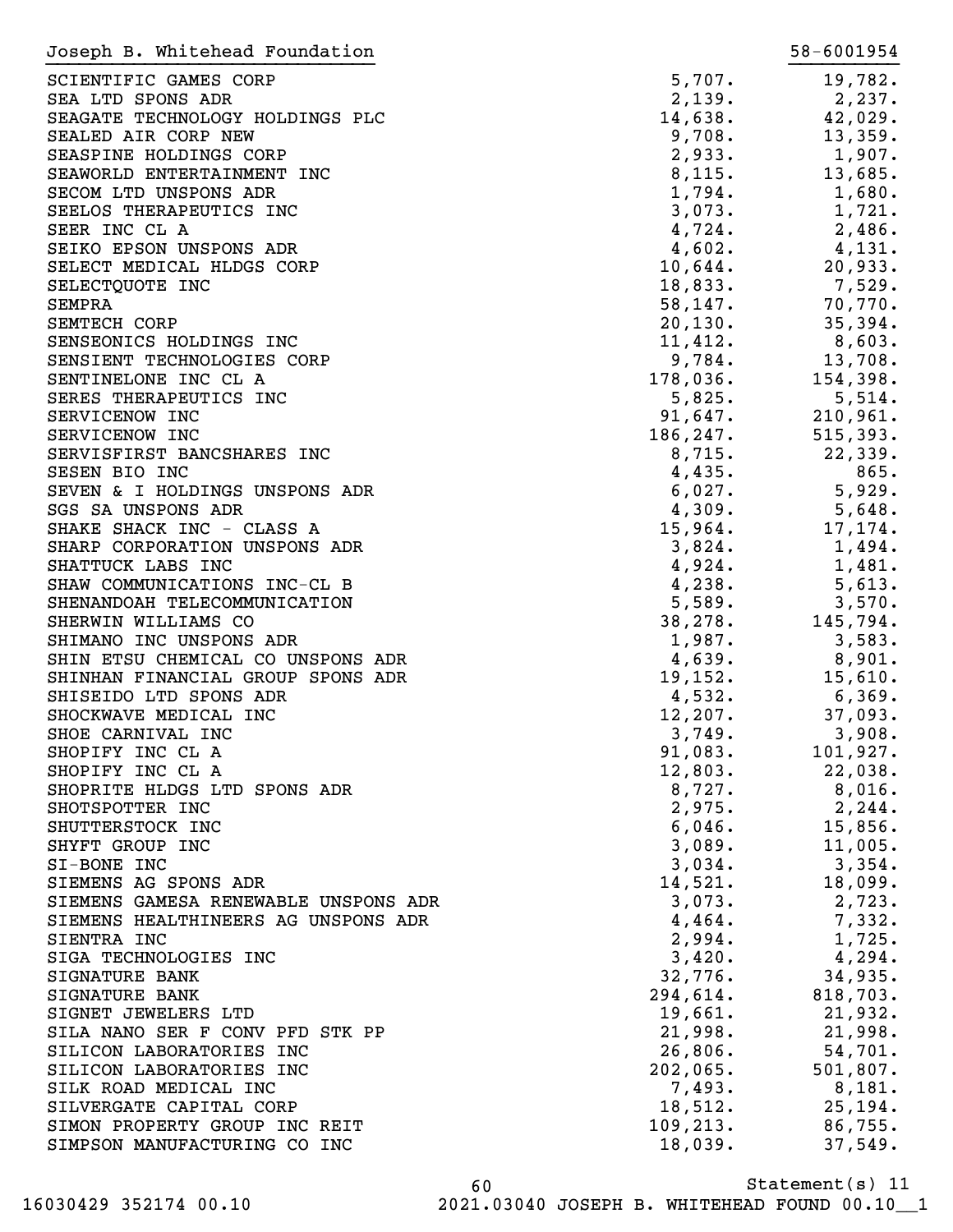| Joseph B. Whitehead Foundation     |           | 58-6001954 |
|------------------------------------|-----------|------------|
| SIMULATIONS PLUS INC               | 4,092.    | 5,108.     |
| SINGAPORE AIRLINES LTD UNSPONS ADR | 2,398.    | 2,718.     |
| SINGAPORE EXCHANGE LTD UNSPONS ADR | 6,544.    | 8,489.     |
| SINGAPORE TELECOM SPONS ADR        | 4,607.    | 3,507.     |
| SINOPHARM GROUP CO LTD UNSPONS ADR | 2,605.    | 2,054.     |
| SITIME CORP                        | 9,856.    | 28,376.    |
| SK TELECOM LTD SPONS ADR           | 11,725.   | 7,921.     |
| SKIA AG UNSPONS ADR                | 2, 243.   | 4,946.     |
| SKYLINE CHAMPION CORP              | 8,741.    | 25,669.    |
| SKYWORKS SOLUTIONS INC             | 23,697.   | 42,353.    |
| SLEEP NUMBER CORP                  | 3,162.    | 6,971.     |
| SMART GLOBAL HOLDINGS INC          | 2,895.    | 8,235.     |
| SMC CORPORATION SPONS ADR          | 7,764.    | 14,673.    |
| SMITH & WESSON BRANDS INC          | 10,042.   | 5,874.     |
| SMITH A O CORPORATION              | 13,315.   | 20,776.    |
| SNAP INC CL A                      | 158, 263. | 450,594.   |
| SNAP-ON INC                        | 15,660.   | 20,461.    |
| SNOWFLAKE INC CL A                 | 13,562.   | 33,875.    |
| SOCIEDAD QUIMICA MINERA SPONS ADR  | 2,757.    | 2,421.     |
| SODEXO SA SPONS ADR                | 2,588.    | 2,218.     |
| SOFTBANK GROUP CORP UNSPONS ADR    | 6,364.    | $7,456$ .  |
| SOLAREDGE TECHNOLOGIES INC         | 32,063.   | 31, 143.   |
| SONIC HEALTHCARE LTD SPONS ADR     | 4,767.    | 9,049.     |
| SONOS INC                          | 15,661.   | 22,171.    |
| SONOVA HOLDING AG UNSPONS ADR      | 4,306.    | 8,637.     |
| SONY GROUP CORP SPONS ADR          | 6,799.    | 22,752.    |
| SORRENTO THERAPEUTICS INC          | 11,158.   | 7,110.     |
| SOUTH32 LTD SPONS ADR              | 5,363.    | 6, 145.    |
| SOUTHERN COMPANY                   | 33,517.   | 122,621.   |
| SOUTHERN COPPER CORP               | 1,577.    | 2,777.     |
| SOUTHWEST AIRLINES CO              | 46,173.   | 43,997.    |
| SOUTHWESTERN ENERGY CO             | 31,913.   | 28,067.    |
| SP PLUS CORPORATION                | 4,441.    | 4,064.     |
| SPARK NEW ZEALAND SPONS ADR        | 4,646.    | 5,212.     |
| SPECTRUM PHARMACEUTICALS INC       | 3,744.    | 1,219.     |
| SPERO THERAPEUTICS INC             | 2,792.    | 3,394.     |
| SPLUNK INC                         | 204, 469. | 184,458.   |
| SPORTSMAN'S WAREHOUSE HOLDINGS     | 4,151.    | 3,516.     |
| SPOTIFY TECHNOLOGY SA              | 292,579.  | 423,594.   |
| SPRINGWORKS THERAPEUTICS INC       | 8,682.    | 11, 156.   |
| SPROUT SOCIAL INC CL A             | 14,613.   | 24,849.    |
| SPROUTS FARMERS MARKETS LLC        | 8,656.    | 9,735.     |
| SPS COMMERCE INC                   | 12,555.   | 31,886.    |
| SPX CORP                           | 10, 245.  | 13,428.    |
| SPX FLOW INC                       | 3,089.    | 4,151.     |
| SSE PLC SPONS ADR                  | 2,788.    | 4,636.     |
| ST JOE COMPANY                     | 6,069.    | 12,024.    |
| STAAR SURGICAL CO                  | 12,788.   | 27,847.    |
| STANDARD BANK GROUP SPONS ADR      | 6,896.    | 4,934.     |
| STANLEY BLACK & DECKER INC         | 29,128.   | 47,721.    |
| STARBUCKS CORP                     | 124,186.  | 230,782.   |
| STATE STREET CORP                  | 40,661.   | 54, 219.   |
| STELLANTIS NV                      | 2,939.    | 3,208.     |
| STEM INC                           | 18,800.   | 12,919.    |
| STEPAN COMPANY                     | 1,320.    | 1,864.     |
| STEPSTONE GROUP INC                | 8,006.    | 9,644.     |
| STEREOTAXIS INC                    | 1,699.    | 2,275.     |
| STERIS PLC                         | 26,998.   | 40,893.    |

Statement(s) 11 61 16030429 352174 00.10 2021.03040 JOSEPH B. WHITEHEAD FOUND 00.10\_\_1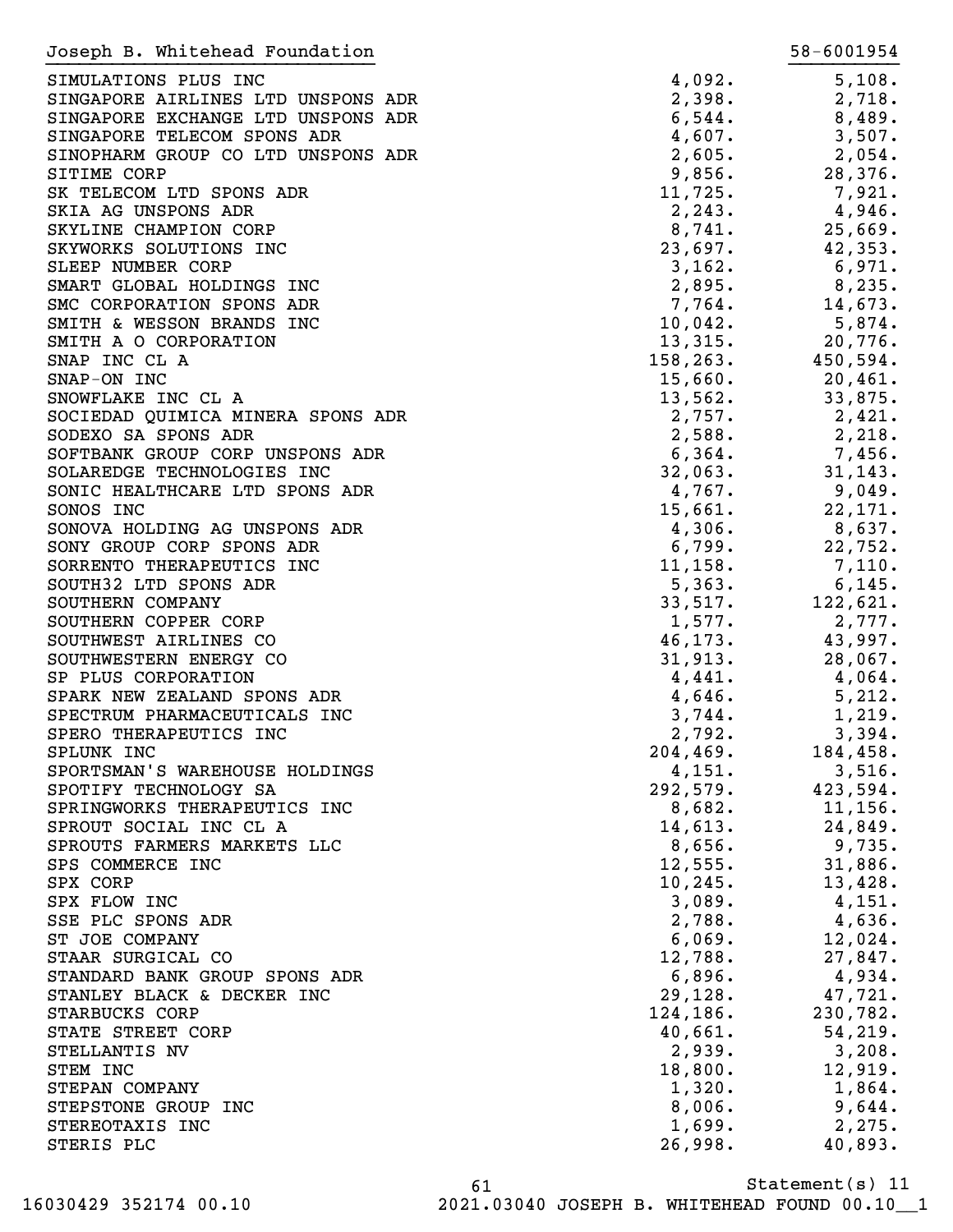| Joseph B. Whitehead Foundation       |          | 58-6001954                                                                   |
|--------------------------------------|----------|------------------------------------------------------------------------------|
| STERIS PLC                           | 140,102. | 391,890.                                                                     |
| STITCH FIX INC CL A                  | 13,444.  | 9,536.                                                                       |
| STMICROELECTRONICS NV SPONS NY SHS   | 4,517.   | 5,426.                                                                       |
| STOCK YARDS BANCORP INC              | 1,296.   | 2,172.                                                                       |
| STOKE THERAPEUTICS INC               | 3,671.   | 2,327.                                                                       |
| STRIPE INC-CL B                      | 10, 230. | 42,152.                                                                      |
| STRYKER CORPORATION                  | 62,537.  | 146,011.                                                                     |
| STRYKER CORPORATION                  | 357,463. | 608, 113.                                                                    |
| STURM RUGER & CO INC                 | 6,208.   | 6,802.                                                                       |
| SUBARU CORP UNSPONS ADR              | 4,015.   | 2,086.<br>2,588.<br>1,910.                                                   |
| SUEZ SPONS ADR                       | 1,666.   |                                                                              |
| SUMITOMO CHEM CO LTD UNSPONS ADR     | 1,256.   |                                                                              |
| SUMITOMO MITSUI TRUST-SPONS ADR      | 1,871.   | 1,775.                                                                       |
| SUMMIT HOTEL PROPERTIES REIT         | 287,329. | 201,476.                                                                     |
| SUMO LOGIC INC                       | 10,874.  | 6,861.                                                                       |
| SUN COMMUNITIES INC REIT             | 251,780. | 554,741.                                                                     |
| SUN COUNTRY AIRLINES HOLDINGS        | 4,169.   | 2,943.                                                                       |
| SUN HUNG KAI PROP LTD SPONS ADR      | 11,751.  | 8,838.                                                                       |
| SUN LIFE FINANCIAL INC               | 6,097.   |                                                                              |
| SUNCOR ENERGY INC                    | 7,914.   |                                                                              |
| SUNNOVA ENERGY INTERNATIONAL INC     | 3,092.   | $\begin{array}{r} 7,741. \\ 5,507. \\ 2,038. \\ 7,597. \\ 8,327 \end{array}$ |
| SUNNY OPTICAL TECH UNSPONS ADR       | 6,948.   |                                                                              |
| SUNPOWER CORPORATION                 | 3,053.   | 8,327.                                                                       |
| SUNTORY BVRGE & FOOD LTD UNSPONS ADR | 8,559.   | 6,953.                                                                       |
| SURGERY PARTNERS INC                 | 4,965.   | 11,750.                                                                      |
| SURGUTNEFTEGAZ PJSC SPONS PFD ADR    | 2,669.   | 2,825.                                                                       |
| SURMODICS INC                        | 3,590.   | 4,045.                                                                       |
| SUZANO SA SPONS ADR                  | 2,272.   | 3,089.                                                                       |
| SUZUKI MOTOR CORP UNSPONS ADR        | 2,643.   | 2,774.                                                                       |
| SVB FINANCIAL GROUP                  | 28, 353. | 63,076.                                                                      |
| SVENSKA HANDELSBANKEN AB UNSPONS ADR | 3,462.   | 2,540.                                                                       |
| SWEDBANK AB SPONS ADR                | 3,248.   | 2,394.                                                                       |
| SWEDISH MATCH AB UNSPONS ADR         | 5,715.   | 6, 166.                                                                      |
| SWIRE PAC LTD SPONS ADR              | 7,789.   | 4,275.                                                                       |
| SWISS RE LTD SPONS ADR               | 4,302.   | 4,832.                                                                       |
| SYMRISE AG UNSPONS ADR               | 5,834.   | 8,934.                                                                       |
| SYNAPTICS INC                        | 13,916.  | 66,298.                                                                      |
| SYNCHRONY FINANCIAL                  | 27,072.  | 41,055.                                                                      |
| SYNEOS HEALTH INC CL A               | 333,996. | 581,066.                                                                     |
| SYNOPSYS INC                         | 20,433.  | 95,442.                                                                      |
| SYNOPSYS INC                         | 146,722. | 341,600.                                                                     |
| SYROS PHARMACEUTICALS INC            | 2,987.   | 1,281.                                                                       |
| SYSCO CORP                           | 39,814.  | 66,689.                                                                      |
| SYSMEX CORP UNSPONS ADR              | 4,755.   | 6,709.                                                                       |
| T ROWE PRICE GROUP INC               | 31,221.  | 76,493.                                                                      |
| TABULA RASA HEALTHCARE INC           | 8,521.   | 3,495.                                                                       |
| TACTILE SYSTEMS TECHNOLOGY INC       | 3,662.   | 2,093.                                                                       |
| TAIWAN SEMICONDUCTOR SPONS ADR       | 27,495.  | 83,255.                                                                      |
| TAKEDA PHARMACEUTICAL SPONS ADR      | 5,572.   | 4,048.                                                                       |
| TAKE-TWO INTERACTIVE SOFTWARE INC    | 20,602.  | 34,122.                                                                      |
| TAL EDUCATION GROUP SPONS ADR        | 4,879.   | 1,765.                                                                       |
| TAPESTRY INC                         | 16,979.  | 18,960.                                                                      |
| TARGET CORP                          | 64, 193. | 194,641.                                                                     |
| TATA MOTORS LTD SPONS ADR            | 7,259.   | 17,746.                                                                      |
| TATNEFT PAO SPONS ADR                | 1,597.   | 1,682.                                                                       |
| TATTOOED CHEF INC                    | 5,803.   | 4,507.                                                                       |
| TAYLOR MORRISON HOME CORP            | 1,223.   | 2,377.                                                                       |
| TC ENERGY CORP                       | 9,243.   | 8,517.                                                                       |
|                                      |          |                                                                              |

Statement(s) 11 62 16030429 352174 00.10 2021.03040 JOSEPH B. WHITEHEAD FOUND 00.10\_\_1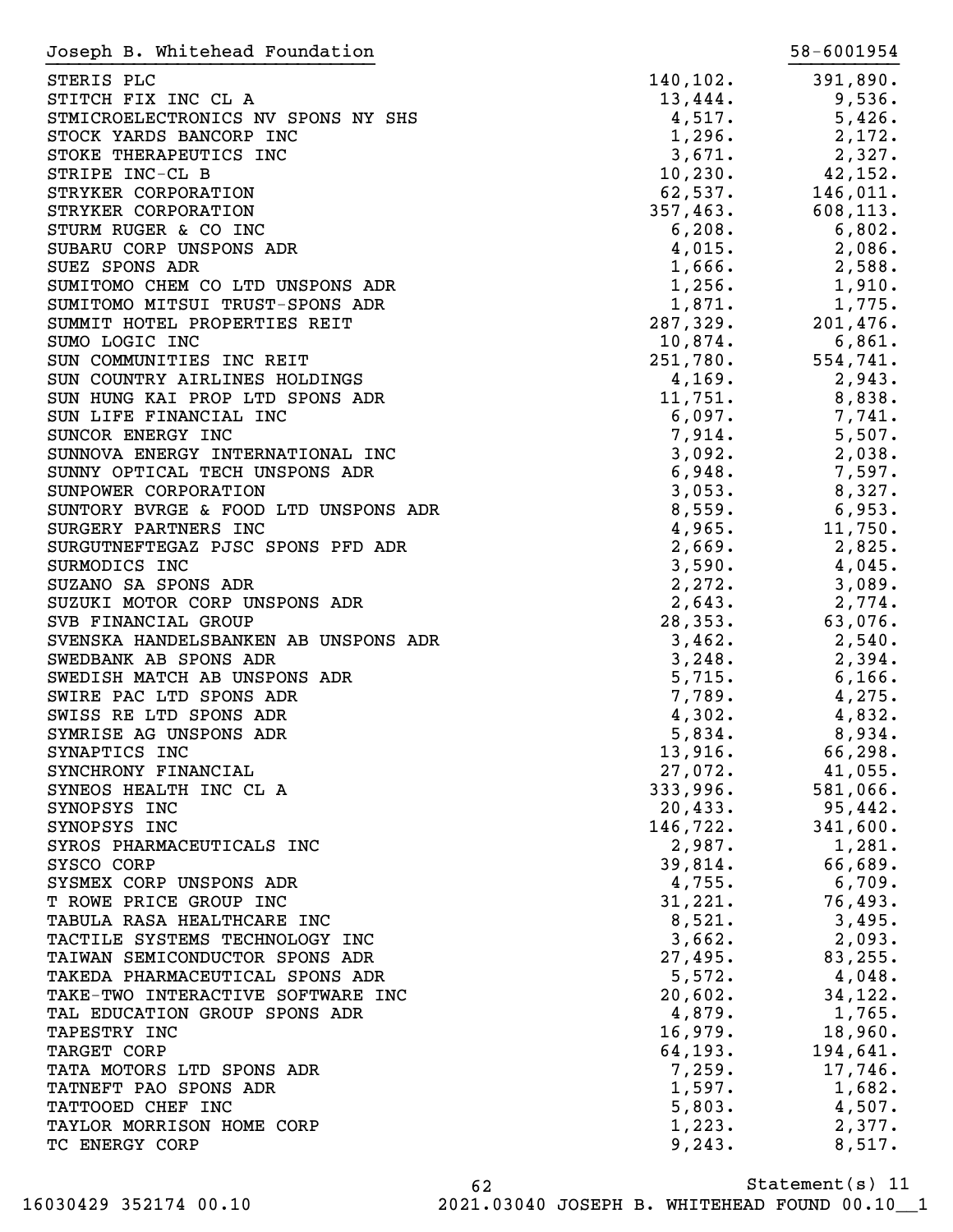| Joseph B. Whitehead Foundation     |           | 58-6001954                |
|------------------------------------|-----------|---------------------------|
| TDK CORP SPONS ADR                 | 9,716.    | 14,090.                   |
| TE CONNECTIVITY LIMITED            | 33,754.   | 86, 156.                  |
| TECHTARGET INC                     | 4,722.    | 15,593.                   |
| TECHTRONIC IND SPONS ADR           | 4,348.    | 10,636.                   |
| TECK RESOURCES LIMITED             | 2,604.    | 2,623.                    |
| TELEDYNE TECHNOLOGIES INC          | 27,625.   | 36,699.                   |
| TELEFLEX INC                       | 18,594.   | 23,979.                   |
| TELEFONICA SA SPONS ADR            | 4,630.    | 2,175.                    |
| TELEKOMUNIKASI INDONESIA SPONS ADR | 10,740.   | 13,422.                   |
| TELESAT CORP CL A & CL B           | 3,451.    | 2, 265.                   |
| TELLURIAN INC                      | 9,403.    | 7,084.                    |
| TELOS CORP                         | 4,846.    | 2,760.                    |
| TELSTRA CORP SPONS ADR             | 1,616.    | 1,895.                    |
| TELUS CORP                         | 2,452.    | 3,229.                    |
| TENABLE HOLDINGS INC               | 18,596.   | 31,335.                   |
| TENCENT HLDGS LTD UNSPONS ADR      | 33,361.   | 43,259.                   |
| TENCENT MUSIC ENTERTAIN SPONS ADR  | 2,365.    | 856.                      |
| TENET HEALTHCARE CORP              | 3,037.    | 6,127.                    |
| TENNANT CO                         | 7,158.    | 8,833.                    |
| TENNECO INC                        | 8,381.    | 4,531.                    |
| TERADYNE INC                       | 22,608.   | 48,405.                   |
| TEREX CORP                         | 20,038.   | 18,635.                   |
| TERNA RETE ELETTRICA UNSPONS ADR   | 2,887.    | 4,123.                    |
| TESCO PLC SPONS ADR                | 6,589.    | 7,529.                    |
| TESLA INC                          | 955,919.  | 1,445,675.                |
| TETRA TECH INC                     | 27,847.   | 56, 713.                  |
| TETRA TECHNOLOGIES INC             | 3,079.    | 2,082.                    |
| TEXAS INSTRUMENTS INC              | 98,478.   | 292,505.                  |
| TEXAS ROADHOUSE INC CL A           | 24,227.   | 39,997.                   |
| TEXAS ROADHOUSE INC CL A           | 271, 268. | 383,279.                  |
| TEXTAINER GROUP HOLDINGS LTD       | 2,896.    | 3,035.                    |
| TEXTRON INC                        | 19,039.   | 30,957.                   |
| TG THERAPEUTICS INC                | 13,604.   | 15,523.                   |
| THALES SA UNSPONS ADR              | 2,202.    | $2,055$ .                 |
| THE BEAUTY HEALTH COMPANY COM CL A | 7,941.    | 9,833.                    |
| THE BUCKLE INC                     | 7,118.    | 6,473.                    |
| THE COCA-COLA CO                   |           | 2,380,300. 1,681,791,781. |
| THE HERSHEY COMPANY                | 24,050.   | 46,820.                   |
| THE JOINT CORP                     | 3,415.    | 6,963.                    |
| THERAVANCE BIOPHARMA, INC          | 4,731.    | 2,950.                    |
| THERMO FISHER SCIENTIFIC INC       | 94,725.   | 438,377.                  |
| THOMSON REUTERS CORP               | 4,650.    | 12, 201.                  |
| TIM SA SPONS ADR                   | 1,290.    | 1,013.                    |
| TIVITY HEALTH INC                  | 3,135.    | 4,495.                    |
| TJX COS INC                        | 74,670.   | 152,447.                  |
| T-MOBILE US INC                    | 89,552.   | 115,632.                  |
| TOKIO MARINE HOLDINGS SPONS ADR    | 3,196.    | 4,369.                    |
| TOKYO ELECTRON LTD UNSPONS ADR     | 4,642.    | 14,966.                   |
| TORO CO                            | 260, 188. | 419,822.                  |
| TORONTO DOMINION BANK              | 13,596.   | 18,710.                   |
| TOSHIBA CORP UNSPONS ADR           | 5,342.    | 7,632.                    |
| TOTALENERGIES SE                   | 13,580.   | 12,019.                   |
| TOYOTA MOTOR CORP SPONS ADR        | 19,038.   | 29, 277.                  |
| TPI COMPOSITES INC                 | 5,189.    | $2,648$ .                 |
| TRACTOR SUPPLY CO                  | 19, 142.  | 49,867.                   |
| TRANE TECHNOLOGIES PLC             | 20, 356.  | 84,651.                   |
| TRANSCAT INC                       | 1,425.    | 5,269.                    |
| TRANSDIGM GROUP INC                | 27,124.   | 59,810.                   |
|                                    |           |                           |

Statement(s) 11 63 16030429 352174 00.10 2021.03040 JOSEPH B. WHITEHEAD FOUND 00.10\_\_1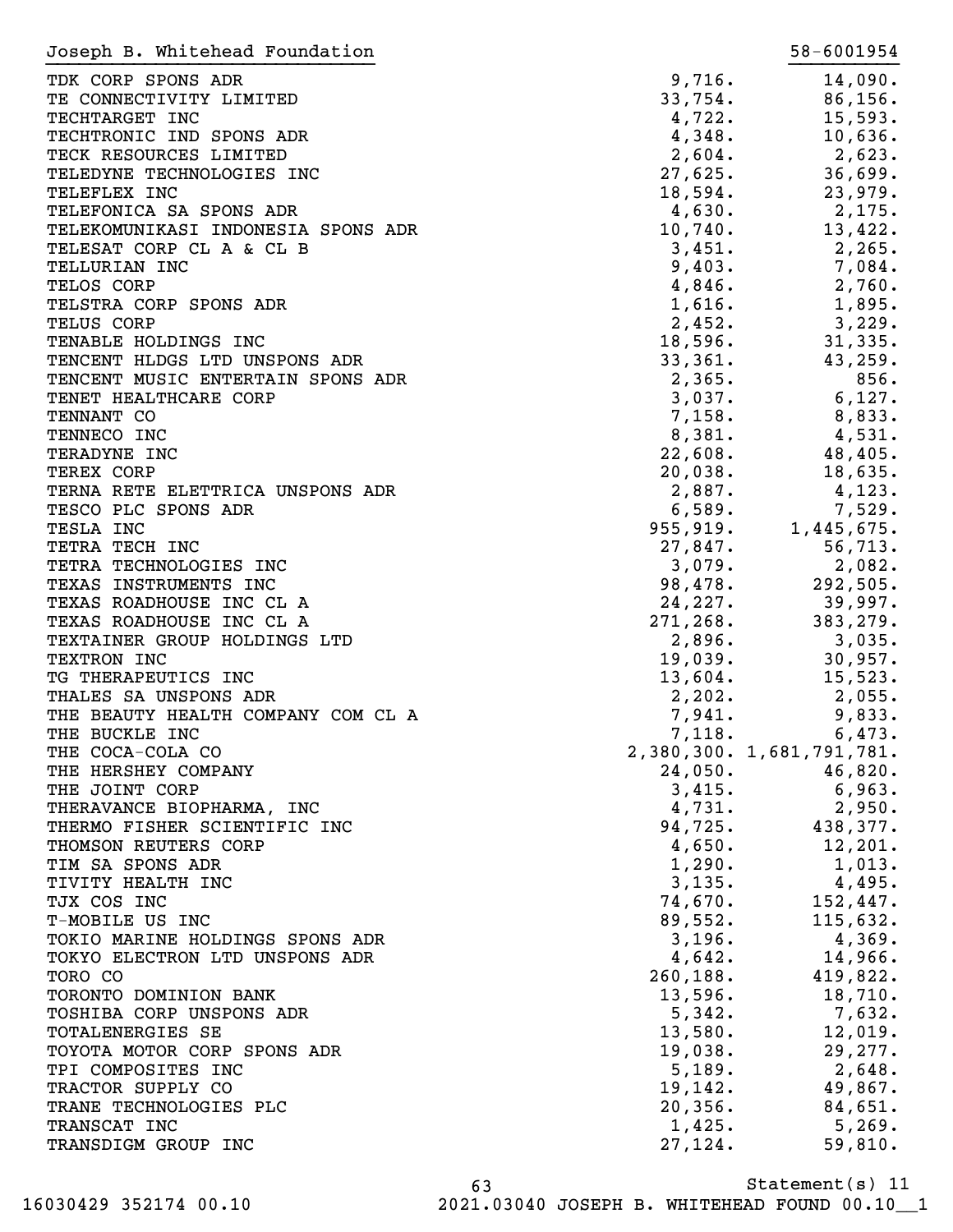| Joseph B. Whitehead Foundation       |          | 58-6001954 |
|--------------------------------------|----------|------------|
| TRANSMEDICS GROUP INC                | 3,760.   | 3,085.     |
| TRAVELERS COMPANIES INC              | 47,429.  | 64,918.    |
| TREACE MEDICAL CONCEPTS INC          | 5,751.   | 4,996.     |
| TREASURY WINE ESTATES LTD SPONS ADR  | 10,648.  | 8,127.     |
| TREDEGAR CORPORATION                 | 2,986.   | 2,541.     |
| TREND MICRO INC SPONS ADR            | 4,075.   | $4,456$ .  |
| TRIMBLE INC                          | 29,429.  | 35,922.    |
| TRINET GROUP INC                     | 11,231.  |            |
|                                      |          | 24,577.    |
| TRINSEO PLC                          | 13,348.  | 12,695.    |
| TRIP.COM GROUP LTD SPONS ADR         | 2,291.   | 1,231.     |
| TRIUMPH BANCORP INC                  | 10,601.  | 16,314.    |
| TRUIST FINANCIAL CORP                | 80,414.  | 131,035.   |
| TRUPANION INC                        | 9,134.   | 31,291.    |
| TTEC HOLDINGS INC                    | 5,957.   | 12,043.    |
| TUCOWS INC CL A                      | 3,635.   | 5,029.     |
| TURKCELL ILETISIM HIZM SPONS ADR     | 2,019.   | 1,350.     |
| TURKIYE GARANTI BANKASI SPONS ADR    | 4,101.   | 1,155.     |
| TURNING POINT BRANDS INC             | 4,915.   | 5,063.     |
| TURNING POINT THERAPEUTICS INC       | 3,887.   | 1,526.     |
| TURTLE BEACH CORP                    | 3,028.   | 2,115.     |
| TWIST BIOSCIENCE CORP                | 18,927.  | 22,598.    |
| TWITTER INC                          | 51,659.  | 56,878.    |
| TYLER TECHNOLOGIES INC               | 20,326.  | 32,815.    |
| TYSON FOODS INC CL A                 | 25,716.  | 40,442.    |
| UBISOFT ENTERTAINMENT SA UNSPONS ADR | 1,866.   | $1,042$ .  |
| <b>UBS GROUP AG</b>                  | 7,808.   | $8,256$ .  |
| UDR INC REIT                         | 17,885.  | 30, 115.   |
| UFP INDUSTRIES INC                   | 12,578.  | 30,823.    |
| UIPATH INC CL A                      | 83, 268. | 150,826.   |
| ULTA BEAUTY INC                      | 19,591.  | 39,585.    |
| ULTRA CLEAN HOLDINGS                 | 6,042.   | 15,831.    |
| ULTRAPAR PARTICIPACOES SPONS ADR     | 2,250.   | 1,251.     |
| UMH PROPERTIES INC REIT              | 3,005.   | 6,587.     |
| UMICORE SA UNSPONS ADR               | 5,863.   | 4,660.     |
| UNDER ARMOUR INC CL C                | 22,491.  | 8,659.     |
| UNDER ARMOUR INC-CL A                | 4,839.   | 6,039.     |
| UNICHARM CORP SPONS ADR              | 4,880.   | 6,890.     |
| UNICREDIT SPA UNSPONS ADR            | 4,021.   | 3,851.     |
| UNILEVER PLC SPONS ADR               | 18,511.  | 16,782.    |
| UNINVESTED CASH                      | 341.     | 341.       |
| UNION PAC CORP                       | 99,538.  | 275,611.   |
| UNISYS CORPORATION                   | 8,333.   | 6,582.     |
| UNITED AIRLINES HOLDINGS INC         | 31,582.  | 23,247.    |
| UNITED MICROELECTRONICS SPONS ADR    | 2,284.   | 15, 233.   |
| UNITED OVERSEAS BANK-SPONS ADR       | 10,420.  | 11,534.    |
| UNITED PARCEL SERVICE CL B           | 130,902. | 262,781.   |
| UNITED RENTALS INC                   | 8,441.   | 37,549.    |
| UNITED UTILITIES GROUP SPONS ADR     | 5,985.   | 7,588.     |
| UNITEDHEALTH GROUP INC               | 211,174. | 792,377.   |
| UNITEDHEALTH GROUP INC               | 480,947. | 880,251.   |
| UNIVERSAL HEALTH REALTY INCOME REIT  | 6, 197.  | 4, 163.    |
| UNIVERSAL HEALTH SERVICES-B          | 17,621.  | 18,930.    |
| UPLAND SOFTWARE INC                  | 5,814.   | 3,247.     |
| UPM KYMMENE OYJ UNSPONS ADR          | 3,220.   | 3,547.     |
| UPWORK INC                           | 14,392.  | 24,732.    |
| <b>URANIUM ENERGY</b>                | 4,397.   | 5,350.     |
| URBAN OUTFITTERS INC                 | 12,363.  | 8,808.     |
| UR-ENERGY INC                        | 2,858.   | 2,392.     |
|                                      |          |            |

Statement(s) 11 64 16030429 352174 00.10 2021.03040 JOSEPH B. WHITEHEAD FOUND 00.10\_\_1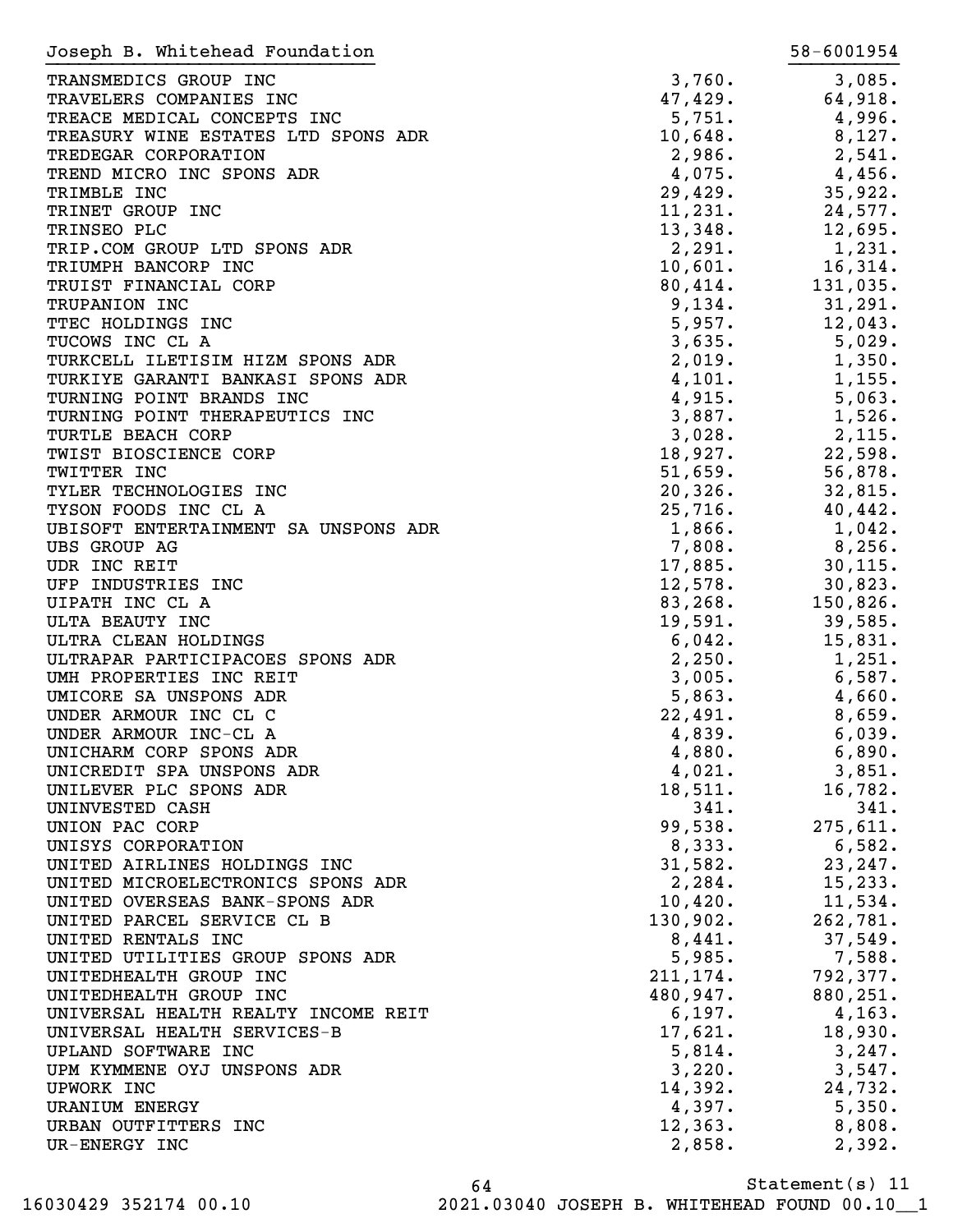| Joseph B. Whitehead Foundation            |                   | 58-6001954              |
|-------------------------------------------|-------------------|-------------------------|
| UROGEN PHARMA LTD                         | 3,656.            | 1,075.                  |
| US BANCORP                                | 102,784.          | 129,416.                |
| US PHYSICAL THERAPY INC                   | 10,528.           | 8,026.                  |
| USANA HEALTH SCIENCES INC                 | 8,458.            | 8,197.                  |
| UTZ BRANDS INC CL A                       | 8,140.            | 5,838.                  |
| V.F. CORP                                 | 33,447.           | 37,489.                 |
| VAIL RESORTS INC                          | 140, 216.         | 226,907.                |
| VALE S.A. SPONS ADR                       | 4,471.            | 5,300.                  |
| VALEO SE                                  | 3,346.            | 1,931.                  |
| VALERO ENERGY CORP                        | 41,339.           | 48,070.                 |
| VANGUARD INTL GROWTH-ADM                  |                   | $6,845,525.$ 8,289,516. |
| VANGUARD S/C VAL INDX-ADM                 | 5,961,635.        | 8,242,156.              |
| VANGUARD VALUE ETF                        | 19,637,707.       | 24,440,267.             |
| VAPOTHERM INC                             | 5,352.            | 2,754.                  |
| VARONIS SYSTEMS INC                       | 5,352.<br>13,518. | 32, 292.                |
| VAXART INC                                | 8,167.            | 4,928.                  |
| VAXCYTE INC                               | 3,953.            | 2,474.                  |
| VBI VACCINES INC                          | 3,542.            | 2,764.                  |
| VECTOR GROUP LTD                          | 1,530.            | 2,640.                  |
| VELODYNE LIDAR INC                        | 4,875.            | 2,032.                  |
| VENTAS INC REIT                           | 36,316.           | 32,615.                 |
| VEOLIA ENVIRONNEMENT SPONS ADR            | 3,069.            | 4,858.                  |
| <b>VERASTEM INC</b>                       | 4,618.            | 2,191.                  |
| VERICEL CORP                              | 3,915.            | 11,947.                 |
| VERISIGN INC                              | 15,308.           | 40,865.                 |
| VERISK ANALYTICS INC                      | 22,555.           | 62, 215.                |
| VERITONE INC                              | 3,089.            | 4,046.                  |
| VERIZON COMMUNICATIONS INC                | 160, 152.         | 357,069.                |
| VERRA MOBILITY CORP                       | 10,592.           | 13,085.                 |
| VERTEX PHARMACEUTICALS INC                | 58,456.           | 97,722.                 |
| VERTEX PHARMACEUTICALS INC                | 172,504.          | 236,509.                |
| VERU INC                                  | 2,119.            | 2,515.                  |
| VESTAS WIND SYSTEMS UNSPONS ADR           | 3,344.            | 5,065.                  |
| VIACOMCBS INC CL B                        | 55,035.           | 28,611.                 |
| VIAD CORP                                 | 6, 265.           | 5,392.                  |
| VIANT TECHNOLOGY INC                      | 3,027.            | 980.                    |
| VIATRIS INC                               | 24,484.           | 27,737.                 |
| VIAVI SOLUTIONS INC                       | 17,673.           | 22, 201.                |
| VICOR CORP                                | 3,047.            | 16,507.                 |
| VIEWRAY INC                               | 7,207.            | 5,102.                  |
| VINCI SA UNSPONS ADR                      | 7,930.            | 8,603.                  |
| VIPSHOP HLDGS LTD SPONS ADR               | 3,008.            | 1,453.                  |
| VIR BIOTECHNOLOGY INC                     | 15,580.           | 16,622.                 |
| VIRTUS INVESTMENT PARTNERS                | 12,366.           | 13,370.                 |
| VISA INC CL A                             | 225,922.          | 611, 122.               |
| VISA INC CL A                             | 263, 231.         | 585,984.                |
| VISTAGEN THERAPEUTICS INC                 | 3,103.            | 2,276.                  |
| VISTEON CORP                              | 9,807.            | 16,893.                 |
| VITAL FARMS INC<br>VIVENDI SE UNSPONS ADR | 4,348.<br>5,509.  | 3,973.<br>3,842.        |
| VIVINT SMART HOME INC                     | 2,934.            | 1,721.                  |
| VOCERA COMMUNICATIONS INC                 | 6,767.            | 13,941.                 |
| VODAFONE GROUP PLC SPONS ADR              | 8,863.            | 4,584.                  |
| VOLKSWAGEN AG PFD ADR                     | 3,707.            | 4,538.                  |
| VOLVO AB B SHS UNSPONS ADR                | 2,194.            | 2,702.                  |
| VONAGE HOLDINGS CORP                      | 14,683.           | 31,185.                 |
| VONOVIA SE UNSPONS ADR                    | 4,826.            | 4,182.                  |
| VOR BIOPHARMA INC                         | 4,345.            | 3,556.                  |
|                                           |                   |                         |

Statement(s) 11 65 16030429 352174 00.10 2021.03040 JOSEPH B. WHITEHEAD FOUND 00.10\_\_1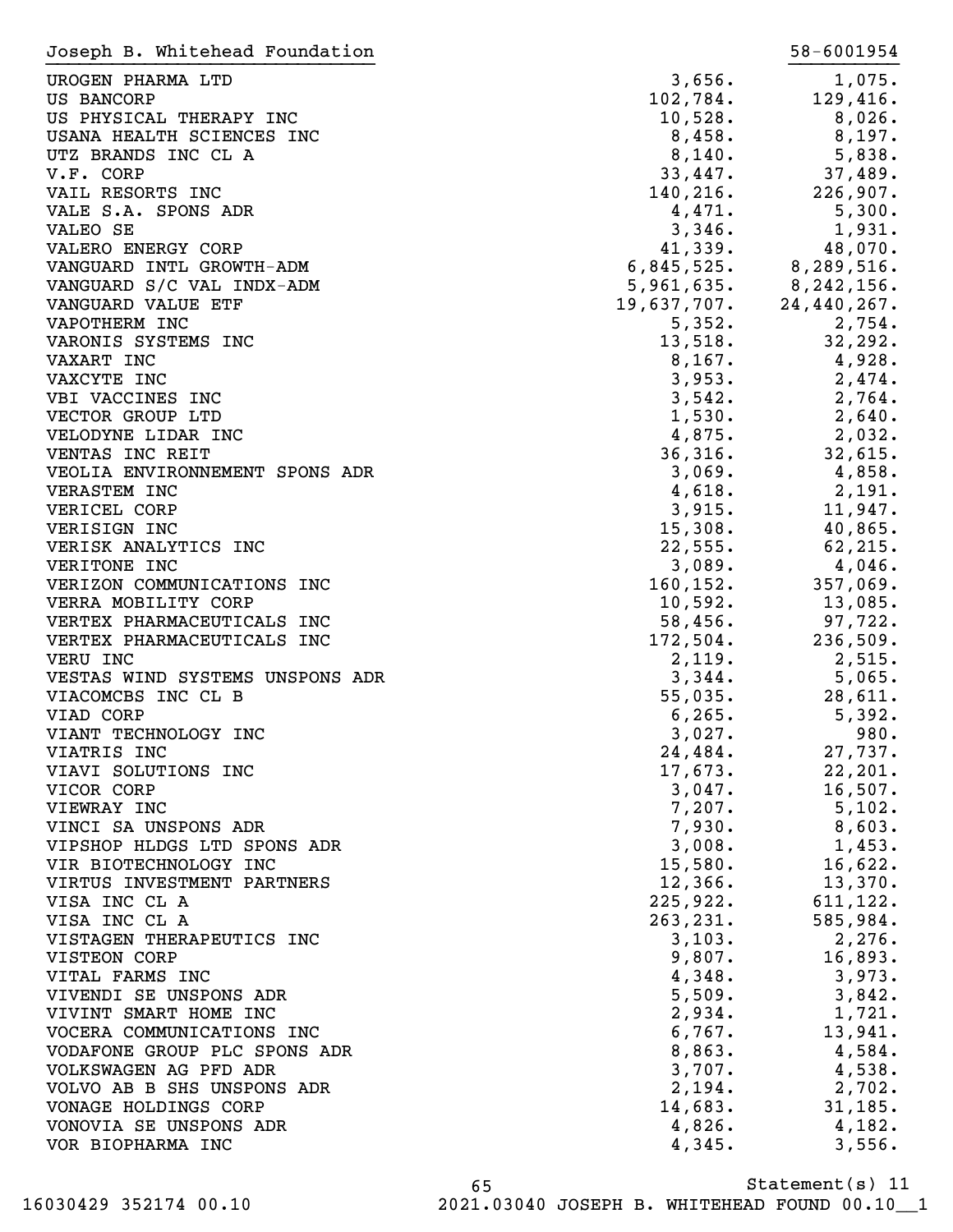| Joseph B. Whitehead Foundation      |            | 58-6001954 |
|-------------------------------------|------------|------------|
| VORNADO REALTY TRUST REIT           | 23,378.    | 11,930.    |
| VOYA FINANCIAL INC                  | 410,835.   | 471,265.   |
| VULCAN MATERIALS CO                 | 21,514.    | 45,252.    |
| VUZIX CORP                          | 6,399.     | 3,156.     |
| WABTEC CORP                         | 22,906.    | 29,199.    |
| WAL MART DE MEXICO SPONS ADR        | 4,094.     | 4,992.     |
| WALGREENS BOOTS ALLIANCE INC        | 102,532.   | 65, 148.   |
| WALKER & DUNLOP                     | 3,001.     | 4,225.     |
| WALMART INC                         | 153,929.   | 346,098.   |
| WARNER MUSIC GROUP CORP CL A        | 73, 154.   | $80,617$ . |
| WASTE MANAGEMENT INC                | 37,376.    | 107,651.   |
| WATERS CORP                         | 13,566.    | 39, 123.   |
| WATTS WATER TECHNOLOGIES INC        | 7,323.     | 15,922.    |
| WAVE LIFE SCIENCES LTD              | 4,028.     | 722.       |
| WAYMO LLC CONV PFD SER A2 UNITS PP  | 20,608.    | 22,013.    |
| WD 40 CO                            | 15,741.    | 21,039.    |
| WEC ENERGY GROUP INC                | 28,964.    | 48,923.    |
| WEICHAI POWER COMPANY UNSPONS ADR   | 1,781.     | 1,264.     |
| WELBILT INC                         | 17,736.    | 19,277.    |
| WELLS FARGO & CO                    | 343,831.   | 320, 362.  |
| WELLTOWER INC REIT                  | 49,298.    | 62, 355.   |
| WERNER ENTERPRISES INC              |            |            |
|                                     | 4,048.     | 4,289.     |
| WESCO INTERNATIONAL INC             | 5,015.     | $6,448$ .  |
| WESFARMERS LIMITED UNSPONS ADR      | 8,657.     | 14,691.    |
| WEST BANCORPORATION INC             | 2,520.     | 4,629.     |
| WEST JAPAN RAILWAY CO UNSPONS ADR   | 2,315.     | 1,421.     |
| WEST PHARMACEUTICAL SVCS INC        | 24,902.    | 55,343.    |
| WESTERN ALLIANCE BANCORPORATION     | 315, 222.  | 657,634.   |
| WESTERN ASSET CORE PLUS BD-IS       | 9,409,993. | 9,077,426. |
| WESTERN DIGITAL CORP                | 32,042.    | 36,452.    |
| WESTPAC BKG CORP SPONS ADR          | 17,483.    | 13,385.    |
| WESTROCK CO                         | 20,620.    | 18,631.    |
| WEYERHAEUSER CO REIT                | 33,639.    | 48,551.    |
| WH GROUP LTD SPONS ADR              | 1,297.     | 944.       |
| WHARF HLDGS LTD UNSPONS ADR         | 1,169.     | 2,037.     |
| WHEATON PRECIOUS METALS CORP        | 1,441.     | 3,778.     |
| WHIRLPOOL CORPORATION               | 14,838.    | 22,058.    |
| WIDEOPENWEST INC                    | 3,363.     | 7,209.     |
| WILLIAMS COS INC                    | 63,806.    | 53,773.    |
| WILLIS TOWERS WATSON PLC            | 26,638.    | 52,723.    |
| WILLSCOT MOBILE MINI HOLDINGS CL A  | 28, 253.   | 48,926.    |
| WINGSTOP INC                        | 18,978.    | 31,968.    |
| WINNEBAGO INDS INC                  | 11,842.    | 16, 258.   |
| WIPRO LTD SPONS ADR                 | 6,757.     | 17,480.    |
| WISDOMTREE INVESTMENTS INC          | 4,469.     | 4,333.     |
| WIX COM LTD                         | 2,098.     | 2,051.     |
| WOLTERS KLUWER NV SPONS ADR         | 3,193.     | 8,388.     |
| WOLVERINE WORLD WIDE INC            | 17,109.    | 14,549.    |
| WOODSIDE PETROLEUM SPONS ADR        | 9,252.     | 6, 269.    |
| WOORI FINANCIAL GROUP INC SPONS ADR | 16,604.    | 14,169.    |
| WORKDAY INC-CLASS A                 | 93,329.    | 93, 154.   |
| WORKIVA INC CL A                    | 13,565.    | 35,102.    |
| WPP PLC SPONS ADR                   | 3,087.     | 2,493.     |
| WR BERKLEY CORP                     | 17,333.    | 20,927.    |
| WUXI BIOLOGICS CAYMAN UNSPONS ADR   | 5,134.     | 8,181.     |
| WW INTERNATIONAL INC                | 2,954.     | 1,903.     |
| WYNN RESORTS LTD                    | 13,698.    | 13,351.    |
| XCEL ENERGY INC                     | 37,442.    | 63,773.    |
|                                     |            |            |

Statement(s) 11 66 16030429 352174 00.10 2021.03040 JOSEPH B. WHITEHEAD FOUND 00.10\_\_1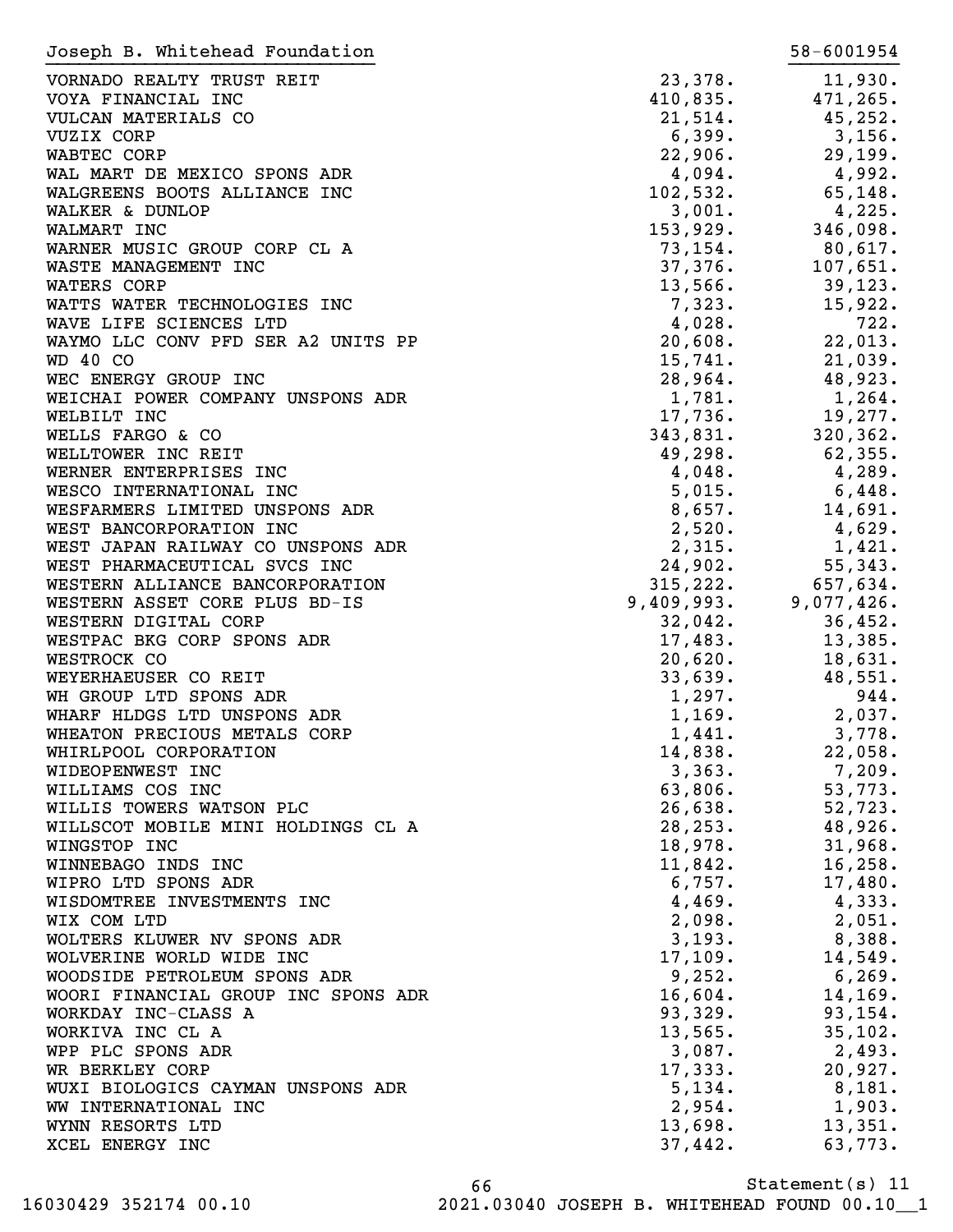| Joseph B. Whitehead Foundation          |          | 58-6001954                  |
|-----------------------------------------|----------|-----------------------------|
| XENCOR INC                              | 15,455.  | 15,085.                     |
| XILINX INC                              | 22,063.  | 87,144.                     |
| XOMETRY INC                             | 4,458.   | 5,228.                      |
| XPEL INC                                | 1,814.   | 7,852.                      |
| XYLEM INC                               | 10,808.  | 35,616.                     |
| YANZHOU COAL SPONS ADR                  | 3,150.   | 5,896.                      |
| YARA INTERNATIONAL SPONS ADR            | 1,986.   | 2,177.                      |
| YASKAWA ELECTRIC CORP UNSPONS ADR       | 7,777.   | 11,885.                     |
| YELP INC                                | 16,964.  | 15,112.                     |
| YEXT INC                                | 14,707.  | 7,361.                      |
| Y-MABS THERAPEUTICS INC                 | 6,482.   | 3,372.                      |
| YORK WATER CO                           | 3,978.   | $4,480$ .                   |
| YUM! BRANDS INC                         | 26, 262. | 70,541.                     |
| Z HOLDINGS CORP UNSPONS ADR             | 3,829.   | 4,305.                      |
| ZALANDO SE UNSPONS ADR                  | 2,530.   | 4,283.                      |
| ZEBRA TECHNOLOGIES CORP                 | 21,715.  | 51,187.                     |
| ZEBRA TECHNOLOGIES CORP                 | 93,889.  | 521,395.                    |
| ZENTALIS PHARMACEUTICALS INC            | 11, 162. | 19,082.                     |
| ZIFF DAVIS INC                          | 19,919.  | 29,932.                     |
| ZIMMER BIOMET HOLDINGS INC              | 37,239.  | 43,194.                     |
| ZIONS BANCORPORATION NA                 | 12,025.  | 18,948.                     |
| ZIOPHARM ONCOLOGY INC                   | 8,098.   | 2,647.                      |
| ZOETIS INC                              | 39, 264. | 196,444.                    |
| ZOOM VIDEO COMMUNICATIONS INC CL A      | 211,718. | 109,794.                    |
| ZTO EXPRESS CAYMAN INC SPONS ADR        | 2,708.   | 2,342.                      |
| ZUORA INC CL A                          | 9,927.   | 12,460.                     |
| ZURICH INSURANCE GROUP SPONS ADR        | 7,772.   | 11,396.                     |
| ZURN WATER SOLUTIONS CORP               | 9,247.   | 14,305.                     |
| ZYNEX INC                               | 2,889.   | 1,242.                      |
| Total to Form 990-PF, Part II, line 10b |          | 127,566,085. 1,883,964,016. |

| Form 990-PF                      | Other Assets  |             |             |  |
|----------------------------------|---------------|-------------|-------------|--|
| Description                      | Beginning of  | End of Year | Fair Market |  |
|                                  | Yr Book Value | Book Value  | Value       |  |
| $457(b)$ PLAN                    | 90,338.       | 103,037.    | 195,836.    |  |
| BENEFIT PLANS                    | 4,083.        | 6,635.      | 6,635.      |  |
| To Form 990-PF, Part II, line 15 | 94,421.       | 109,672.    | 202,471.    |  |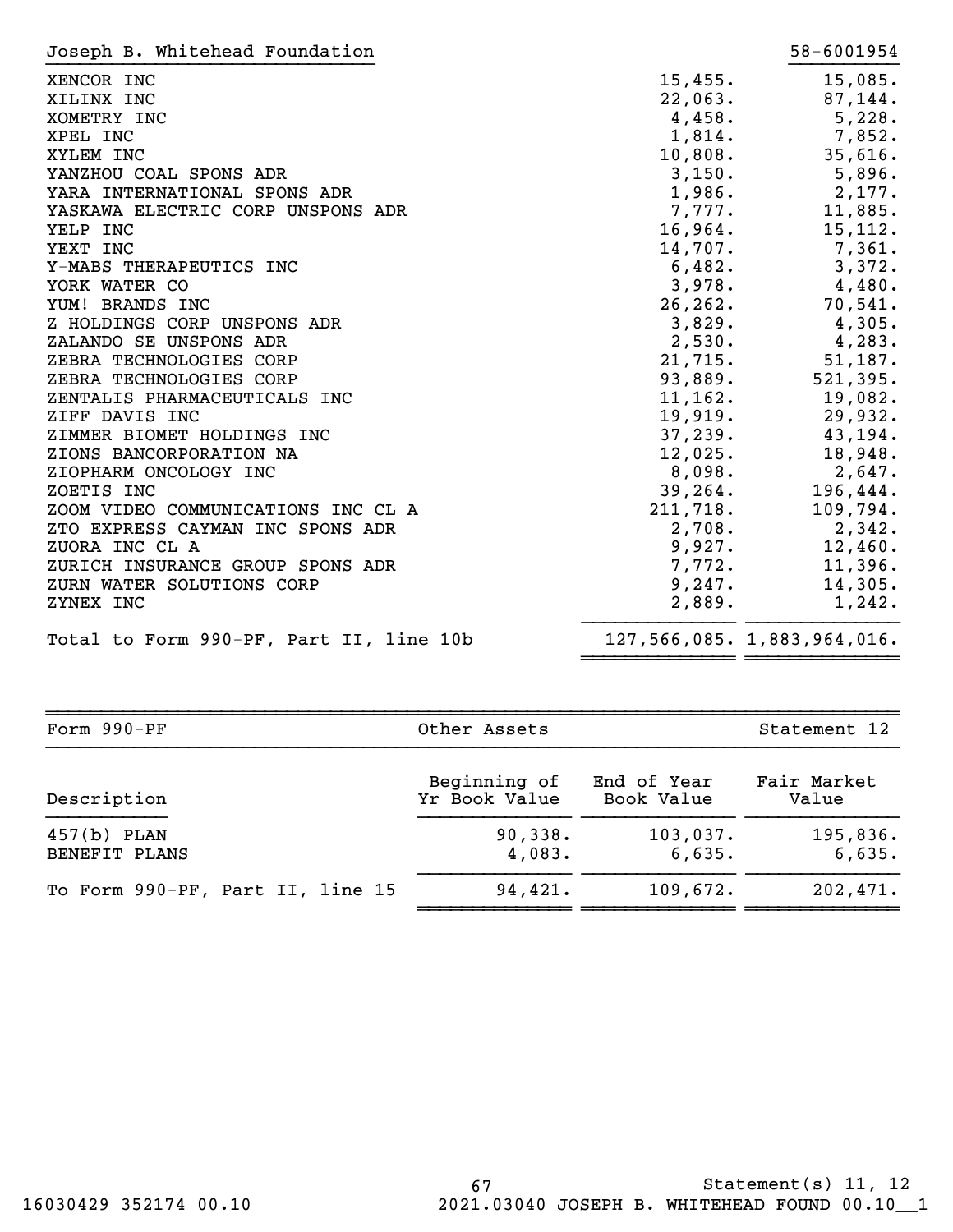| Other Liabilities<br>Form 990-PF       |             | Statement 13 |  |
|----------------------------------------|-------------|--------------|--|
| Description                            | BOY Amount  | EOY Amount   |  |
| $457(b)$ PLAN<br>BENEFIT PLANS         | 331.<br>30. | 331.<br>513. |  |
| Total to Form 990-PF, Part II, line 22 | 361.        | 844.         |  |

| Form $990-PF$ | Explanation Concerning Part VI-A, Line 12 |                                   |  | Statement 14 |  |
|---------------|-------------------------------------------|-----------------------------------|--|--------------|--|
|               |                                           | Qualifying Distribution Statement |  |              |  |

## Explanation

These payments are treated as qualifying distributions.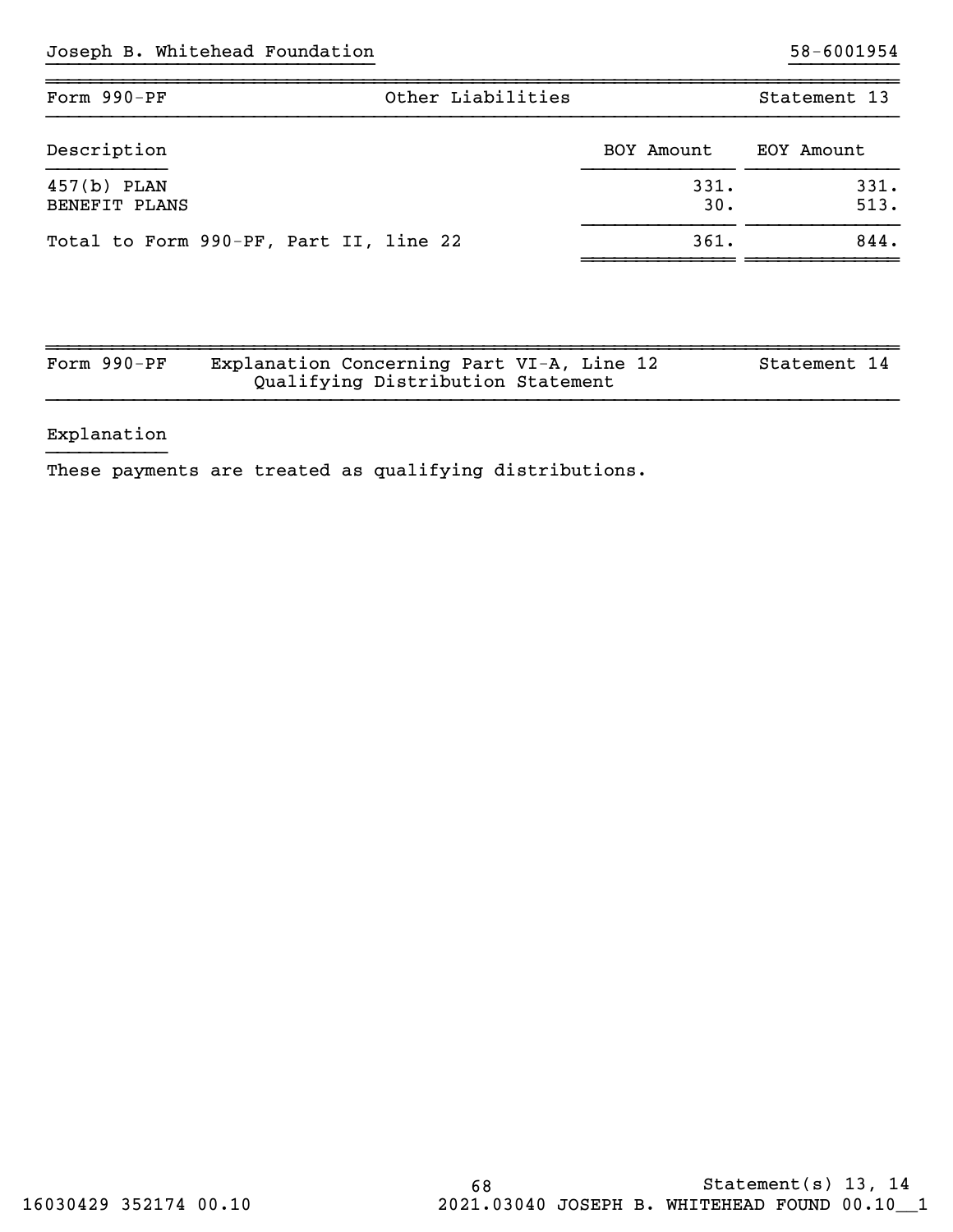| Form $990-PF$ | Explanation Concerning Part VI-A, Line 12 | Statement 15 |
|---------------|-------------------------------------------|--------------|
|               | Section $170(c)(2)(B)$ Statement          |              |

~~~~~~~~~~~~~~~~~~~~~~~~~~~~~~~~~~~~~~~~~~~~~~~~~~~~~~~~~~~~~~~~~~~~~~~~~~~~~~

## Explanation

The Foundation paid \$20,000,043 to the Community Foundation for Greater Atlanta (CFGA) in 2021. Approximately \$15 million of that total was directed to CFGA's Joseph B. Whitehead Fund for the support of Achieve Atlanta, an initiative to improve post-secondary success of students graduating from Atlanta Public Schools (APS). Housed at CFGA, Achieve Atlanta operates an advising program in APS high schools and provides need-based scholarships for APS graduates to attend college or technical school. Because Achieve Atlanta's mission includes making multi-year scholarship commitments to graduating APS students, it must have the ability to draw on significant financial resources to assure the community it can meet its forward commitments. CFGA's Joseph B. Whitehead Fund maintains resources sufficient to meet Achieve Atlanta's obligations. The portion of the Foundation's 2021 grant to CFGA that was dedicated to Achieve Atlanta was roughly equivalent to Achieve Atlanta's annual spending on college advising services, scholarships, and administration. The Foundation serves as advisor for the Joseph B. Whitehead Fund, but the Community Foundation has ultimate authority and discretion over fund disbursement.

The remainder of the Foundation's \$20 million grant was designated for the Joseph B. Whitehead Child Well-Being Fund, a new initiative in partnership with CFGA. Through the Whitehead Child Well-Being Fund, CFGA will make grants to nonprofit organizations that play critical roles supporting Georgia's child welfare system. CFGA made its first distributions from the Fund in February 2022. Substantially all of the Fund's current resources will likely be committed in 2022 and expended over the next 2-3 years. The Foundation serves as advisor for the Joseph B. Whitehead Child Well-Being Fund, but the Community Foundation has ultimate authority and discretion over fund disbursement.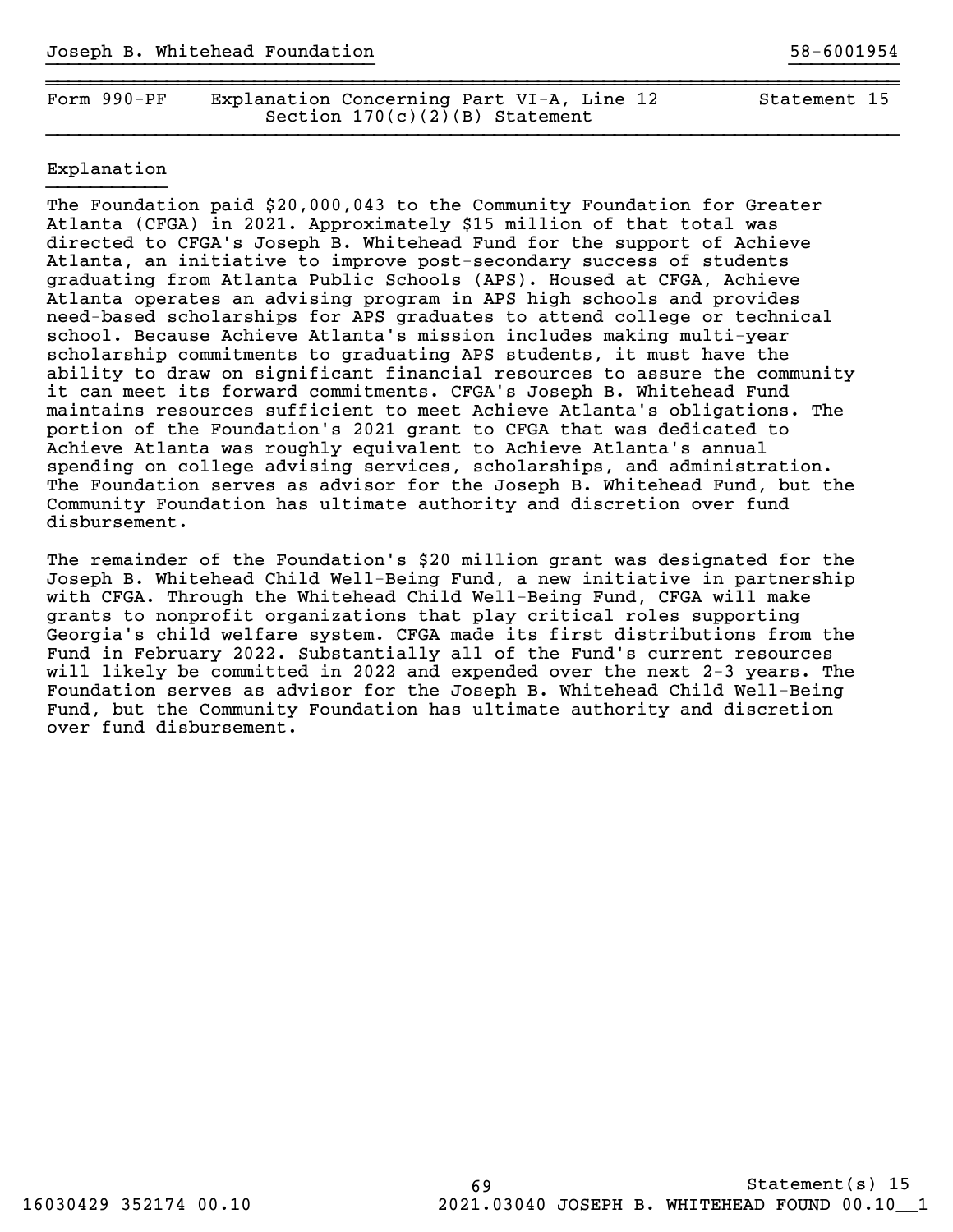|                                                                                    | Trustees and Foundation Managers   |                    |                              |                 |
|------------------------------------------------------------------------------------|------------------------------------|--------------------|------------------------------|-----------------|
| Name and Address                                                                   | Title and<br>Avrg Hrs/Wk           | Compen-<br>sation  | Employee<br>Ben Plan Expense | Contrib Account |
| James B. Williams<br>191 Peachtree St., Suite 3540<br>Atlanta, GA 30303            | Trustee- Chair Emeritus<br>1.00    | 25,000.            | 988.                         | 0.              |
| E. Jenner Wood, III<br>191 Peachtree St., Suite 3540<br>Atlanta, GA 30303          | Trustee- Chair<br>3.00             | 35,000.            | 988.                         | 0.              |
| Lawrence L. Gellerstedt, III<br>191 Peachtree St., Suite 3540<br>Atlanta, GA 30303 | Trustee<br>1.00                    | 25,000.            | 988.                         | 0.              |
| P. Russell Hardin<br>191 Peachtree St., Suite 3540<br>Atlanta, GA 30303            | President<br>8.00                  | 114, 351. 25, 679. |                              | 489.            |
| Erik S. Johnson<br>191 Peachtree St., Suite 3540<br>Atlanta, GA 30303              | Vice President & Secretary<br>8.00 |                    | 62,342. 14,677.              | 319.            |
| Eli P. Niepoky<br>191 Peachtree St., Suite 3540<br>Atlanta, GA 30303               | Treasurer<br>8.00                  |                    | $38,667.$ 11,283.            | 216.            |
| Totals included on 990-PF, Page 6, Part VII                                        |                                    |                    | $300, 360.$ 54,603.          | 1,024.          |

~~~~~~~~~~~~~~~~~~~~~~~~~~~~~~~~~~~~~~~~~~~~~~~~~~~~~~~~~~~~~~~~~~~~~~~~~~~~~~Form 990-PF Part VII - List of Officers, Directors Statement 16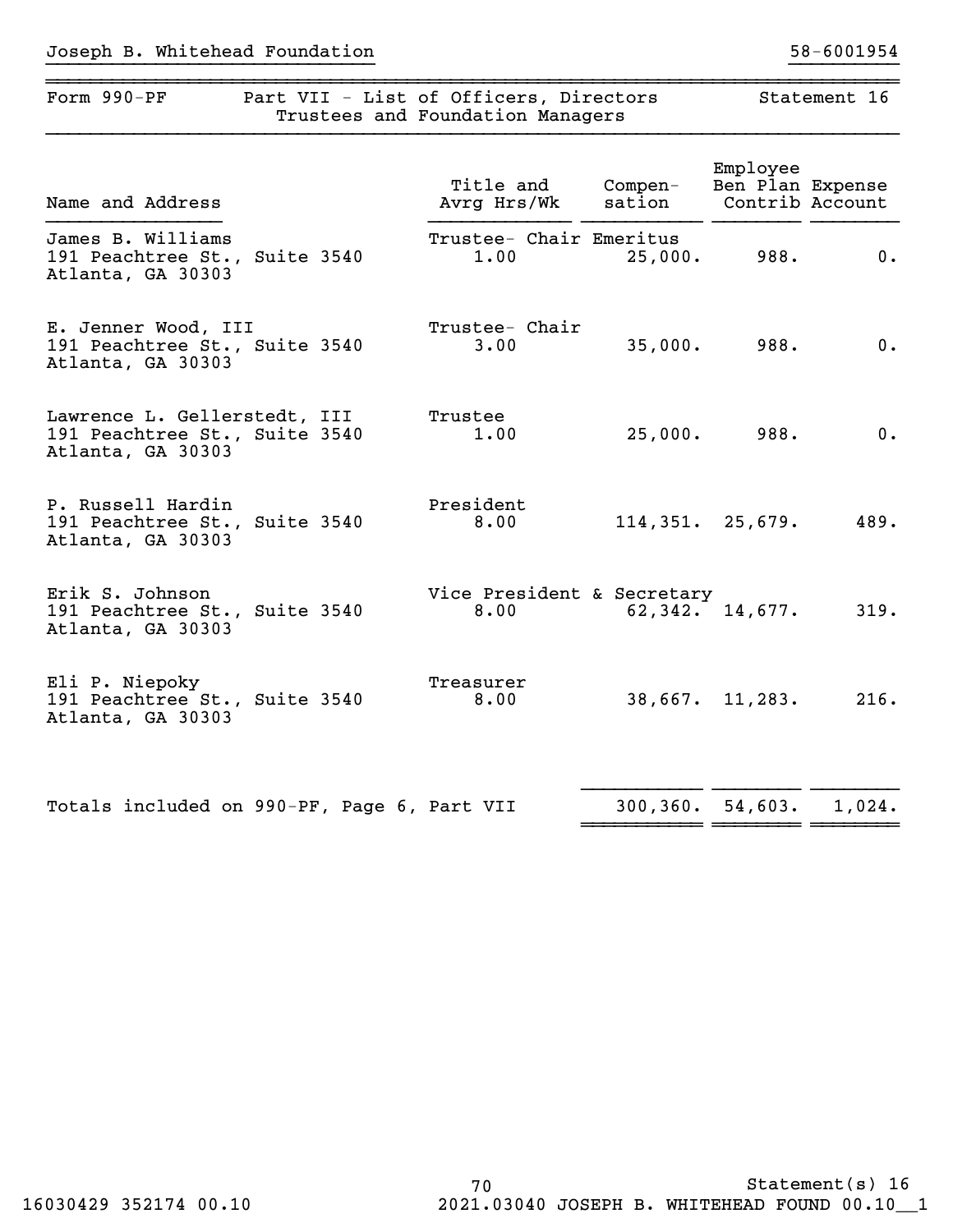| Form 990-PF | Reduction Explanation<br>Part IX, Line 1e | Statement 17 |  |
|-------------|-------------------------------------------|--------------|--|
|             |                                           |              |  |

Explanation for Reduction Claimed for Blockage or Other Factors

As of December 31, 2021 the Foundation owned 28,403,847 shares of The Coca-Cola Company common stock. These represent approximately .66% of the total 4.325 billion shares outstanding. The fair value computed on the per-share price is not necessarily what the Foundation would receive if a significant portion of the stock were sold because of the Foundation's large holding. The Foundation engaged an independent valuation consultant who calculated a blockage discount factor of 4.29%. The average monthly fair value of the shares based on the per-share price was \$1,553,037,633 and the blockage discount was \$66,625,314. \$1,553,037,633 @ 4.29% = \$66,625,314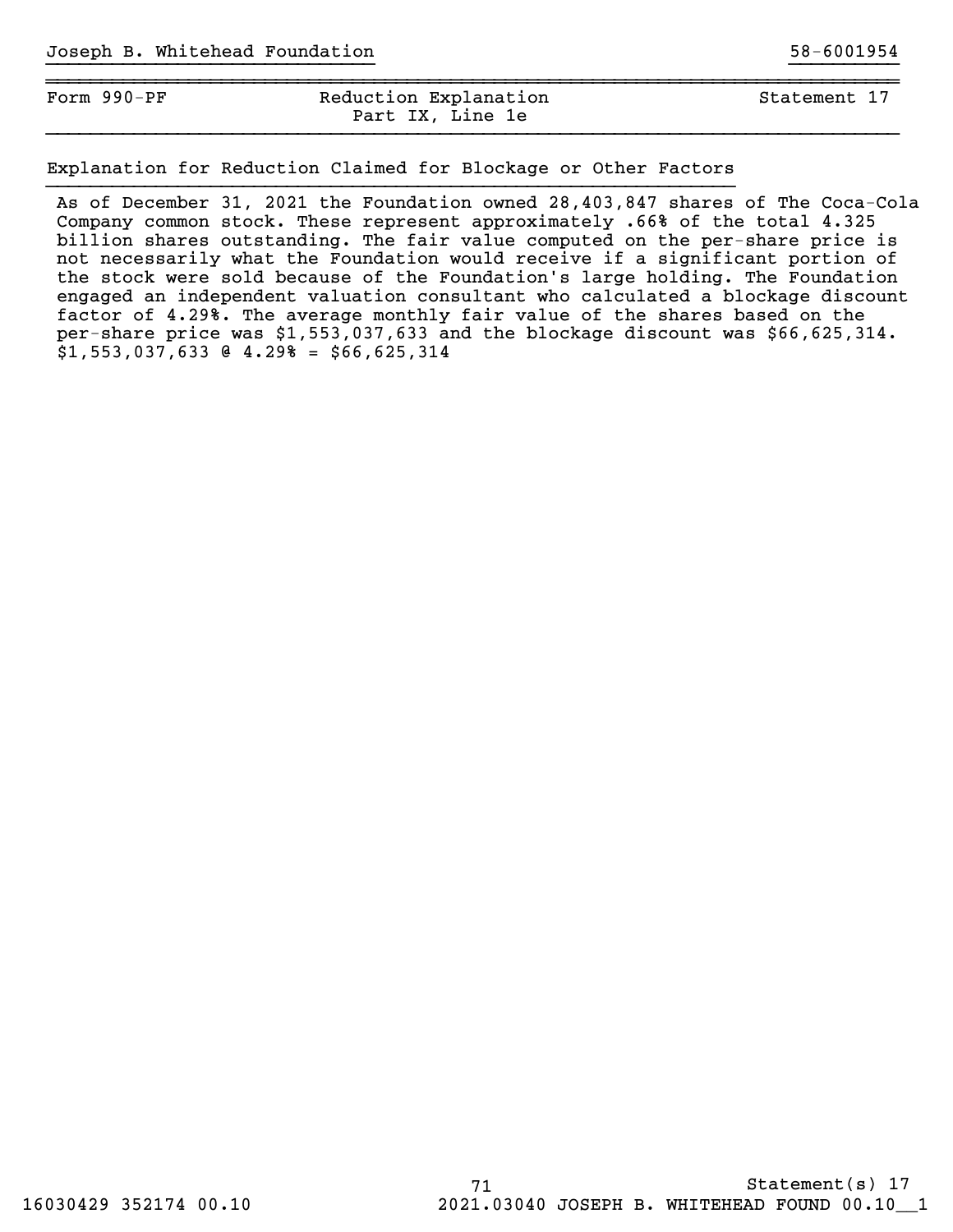Form 990-PF Grant Application Submission Information Statement 18 Part XIV, Lines 2a through 2d

Name and Address of Person to Whom Applications Should be Submitted

}}}}}}}}}}}}}}}}}}}}}}}}}}}}}} }}}}}}}}}}

~~~~~~~~~~~~~~~~~~~~~~~~~~~~~~~~~~~~~~~~~~~~~~~~~~~~~~~~~~~~~~~~~~~~~~~~~~~~~~

P. Russell Hardin, President 191 Peachtree St., Suite 3540 Atlanta, GA 30303

Telephone Number

404-522-6755

Form and Content of Applications }}}}}}}}}}}}}}}}}}}}}}}}}}}}}}}}

Application form not required. Proposals should be submitted via the Foundation's online application portal on its website. Before submitting a formal grant request, prospective grantees are encouraged to submit an informal inquiry to fdns@woodruff.org. The grant request should be made in letter form and include the following information:

- A description of the organization, its purposes, programs, staffing and governing board

- The organization's latest financial statements including the most recent audit report

- A description of the proposed project and full justification for its funding

- An itemized project budget, including other sources of support in hand or anticipated

Any Submission Deadlines }}}}}}}}}}}}}}}}}}}}}}}}

Grants are considered in April and November for requests received by February 1 and August 15.

Restrictions and Limitations on Awards

Grants are made to public charities that provide a full range of basic human services to citizens of metropolitan Atlanta. The Foundation has a particular interest in supporting organizations that serve children and youth. In recent years, the Foundation has concentrated a significant portion of its giving on improving the quality and accessibility of early childhood development programs in metropolitan Atlanta. Grants are reserved for well-established public charities with a broad base of community support. The Foundation provides support for capital projects and programmatic expenses. No grants are made to individuals.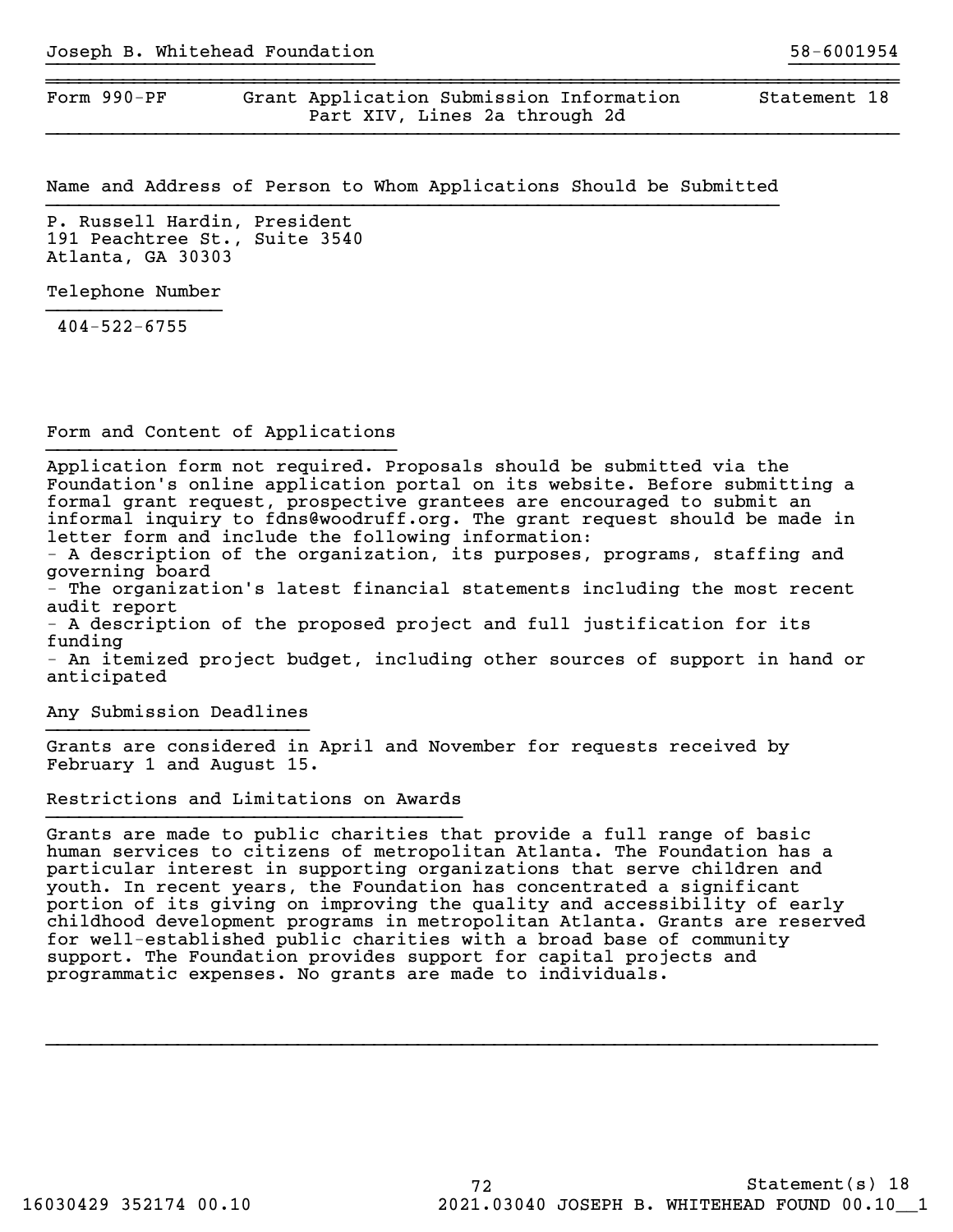| Form $990-PF$ | Grant Application Submission Information | Statement 19 |  |
|---------------|------------------------------------------|--------------|--|
|               | Part XIV, Lines 2a - 2d (Continuation)   |              |  |

}}}}}}}}}}}}}}}}}}}}}}}}}}}}}} }}}}}}}}}}

Form and Content of Applications

 - Evidence from the IRS of the organization's tax-exempt status and that the applying organization itself is not a private foundation.